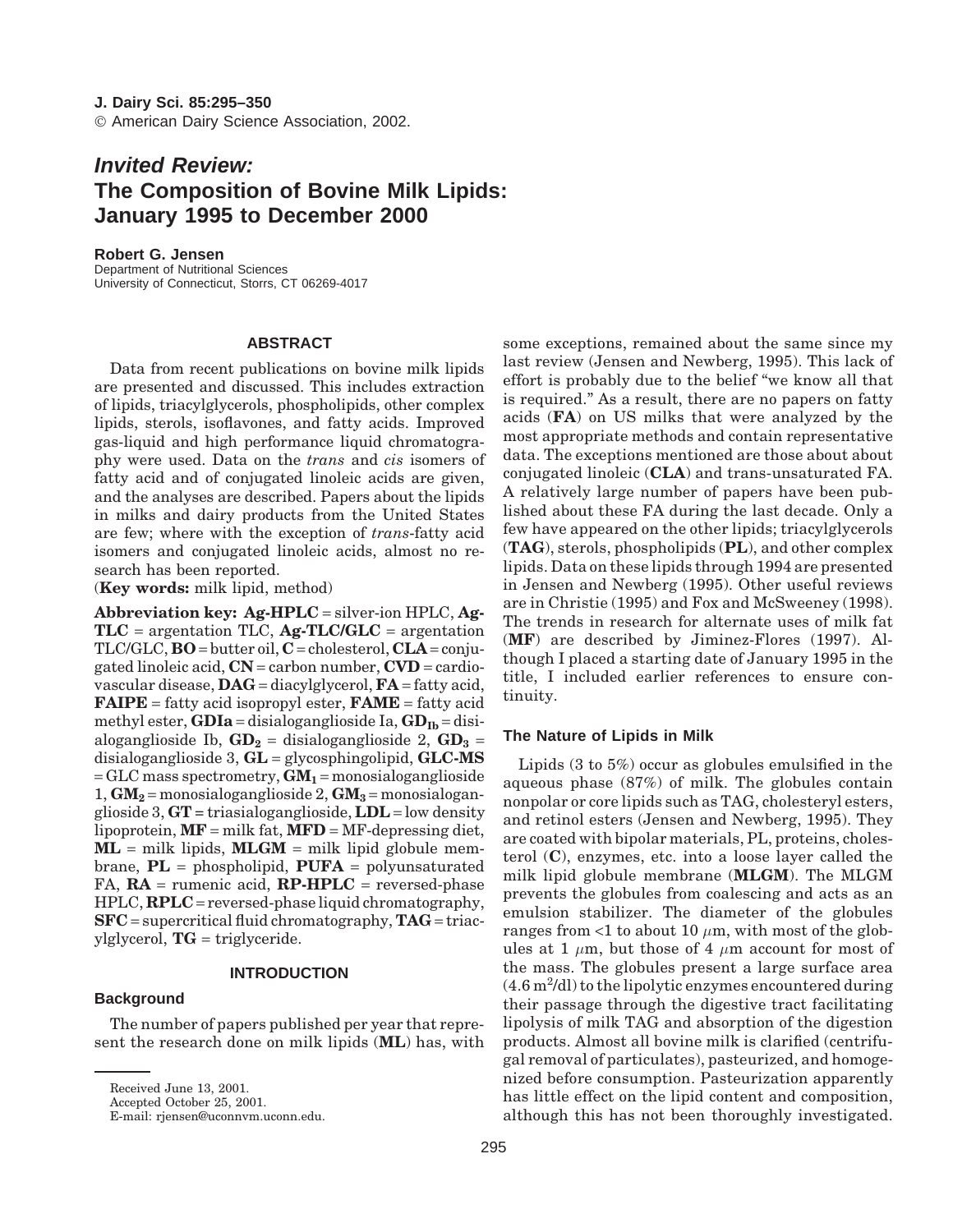Conversely, homogenization, a process that reduces the diameter of the lipid globules from about 3 to 0.8 *µ*m and increases their number at least 100-fold and the surface area about 6 to 10 times, and alters the globule membrane structure and composition. The globule surface is recoated largely, but not completely, with caseins. However, some semblance of the original globule membrane is retained (Keenan and Patton, 1995). Unfortunately, we have very few data on the composition of processed products and virtually none about the digestion of the lipids in the calf or human. However, recent reviews on the cell biology of milk secretion and the origin and secretion of ML are available from Mather and Keenan (1998a, 1998b).

A relatively new technique, forward lobar laser light scattering has been used to determine the size of fat globules in milk and cream. McCrae and Lepoetre (1998) used the method to show that while homogenization effectively disrupts the fat globules, this process was offset by clustering. The method can determine the diameter of smaller globules  $\langle 1 \mu m$ , which cannot be done with precision using the microscope or a photoelectric counter.

A new type of homogenizer, the Microfluidizer, will produce milk-containing globules smaller and in a narrower size range than those produced by the valve homogenizer. The diameter of the droplets is about 100 nm. Dalgleish et al. (1996) compared the process to regular homogenization. After several passes, the microfluidized milks contained very small globules of fat (30 to 50 nm in diameter) coated with protein. The particles existed alone and were also inserted into apparently intact casein micelles. These smaller particles should result in a more stable emulsion, but other effects, e.g., digestion, have apparently not been studied.

#### **EXTRACTION OF LIPIDS**

## **Determination of Content**

Instructions to determine content are standardized and available (AOAC, 1995; IDF 350/2000). Information about IDF publications is available in the United States from: United States National Committee (US-NAC) of the IDF (c/o Request Ltd. 415 Venture Court POB 930398, Verona, WI, 53593-0398. Email; usnacsec@usnac.org). The amounts will be needed when ML are to be investigated so that the quantities of, for example, bioactive FA, per deciliter of milk can be reported as well as per 100 g of lipid. This amount is usually not given, but must be provided because it is required by the nutritionist and consumer. However, the investigator who wants to study the composition of ML must isolate them from milk by extraction with solvents, as described later. The content can be determined by final evaporation of the extraction solvents in a tared, 100-ml, round flask with a flat bottom on a rotary evaporator. The flask is stored in a vacuum dessicator and weighed. This should be done on all samples unless they were taken from a standardized commercial product, where the actual fat content will always be slightly higher than the legal minimum. For example, in the United States, whole milk must contain at least 3.25% fat. The actual contents are very close, usually 3.34%.

An automatic microgravimetric method for determination of fat in skim milk and cocoa by supercritical fluid extraction and online piezoelectric detection has been described (Manganiello et al., 2000). However, it will not replace the infrared procedure now in use (AOAC, 1995).

## **Extraction**

Lipids are extracted from milk with mixtures of solvents. The procedures are described in our paper (Jensen et al., 1997) on the methods employed to extract ML from human milk for the analysis of environmental contaminants. However, all of these were originally used for bovine milk. I recommend the Mojonnier (AOAC, 1995), Bligh and Dyer (1959), and dry column (Maxwell et al., 1986) extractions. If quantities greater than about 350 mg (10 ml of whole milk) are needed, then the Bligh-Dyer or Mojonnier methods are required. If saving time is important, the dry column procedure is preferable. In addition, a fraction enriched in PL can be obtained, and less solvent is needed. Any surface that will contact extraction solvents must be glass or stainless steel; Teflon stopcocks are required for the funnels. The International Dairy Federation (IDF, 1995), published a modification of the Mojonnier method, and Klump et al. (1982) described an Extrelut column procedure that is rapid, precise, and uses small quantities of solvent. However, PL are not extracted. I mention the method because it was not included in my earlier reviews.

The factors listed in Table 1 influence the lipid contents of milk from individual cows (Palmquist et al., 1993). However, production and processing practices eliminate most of these. The current tendency is to select and breed for low-fat milks, e.g., Holsteins versus Guernseys. Colostral, late, and milks from mastitic or otherwise diseased cows and those treated with antibiotics are excluded and pooling occurs. As mentioned, milk and dairy products have legal minimal lipid contents, and the contents are very close to these standards. The processor can adjust the lipid content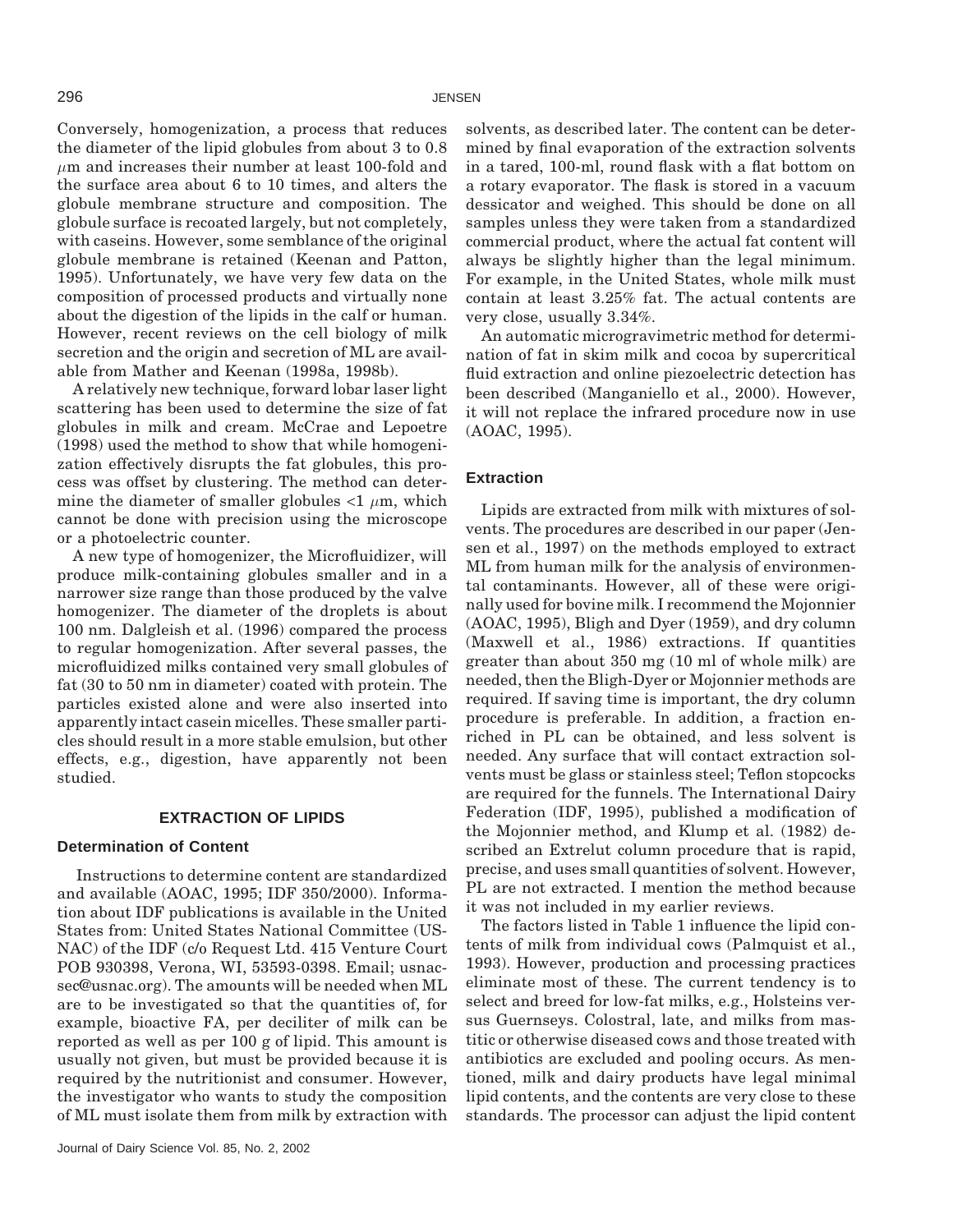**Table 1.** Factors associated with variations in the amount and fatty acid composition of bovine milk lipids.<sup>1</sup>

| Animal<br>Genetics                                                  |
|---------------------------------------------------------------------|
| Stage of lactation                                                  |
| Ruminal fermentations <sup>2</sup><br>Udder infections <sup>3</sup> |
| Use of $bST3$                                                       |
| Feed<br>Grain intake                                                |
| Amount and composition of dietary fat                               |
| Dietary protein intake<br>Energy intake                             |
| Seasonal and regional effects                                       |
| <sup>1</sup> Adapted from Palmquist et al. (1993).                  |

<sup>2</sup>Added by author.

<sup>3</sup>Kaylegian and Lindsay (1995).

of milk to any amount desired lower than the original quantity by controlled separation (centrifugation).

## **LIPID CLASSES**

The average composition of milk as reported by Bitman and Wood (1990) lipids is given in Table 2. These data, obtained by densitometric analysis of separated ML on TLC plates, were the first reported in many years. Earlier results are compiled in the data from the National Dairy Council (1993). In processed milks, the amounts of lipids will be similar to these data.

#### **Triacylglycerols**

The composition of TAG is usually defined in terms of the kinds and amounts of FA present. The FA will be discussed later. However, structure also includes the distribution of FA within the TAG molecule and among the TAG molecules, as well as the identification of the individual molecular species of TAG.

#### **Table 2.** Lipids in milk.<sup>1</sup>

| Lipid class               | Maryland<br>US area | <b>United States</b> |
|---------------------------|---------------------|----------------------|
| Phospholipid              | 1.11 <sup>2</sup>   | $0.20 - 1.00^2$      |
| Cholesterol               | 0.46                | $0.419^{3}$          |
| Triacylglycerol           | 95.80               | 97 or 98             |
| 1,2-Diacylglycerol        | 2.25                | $0.28 - 0.59$        |
| Free fatty acids          | 0.28                | $0.10 - 0.44$        |
| Monoacylglycerol          | 0.08                | $0.16 - 0.38$        |
| Cholesteryl ester         | 0.02                | .                    |
| Hydrocarbons <sup>4</sup> | Trace               | Trace                |

<sup>1</sup>Adapted from Jensen and Newberg (1995). Maryland = Bitman and Wood (1990). United States = National Dairy Council (1993).

2 Includes sphingomyelin.

3 Does not include cholesteryl esters.

4 Includes squalene and carotenoids.

Table 3. Composition of the major fatty acids in milk fat.<sup>1</sup>

| Fatty acid<br>carbon number | Fatty acid<br>common name | Average range<br>$(wt\%)$ |
|-----------------------------|---------------------------|---------------------------|
| 4:0                         | Butyric                   | $2 - 5$                   |
| 6:0                         | Caproic                   | $1 - 5$                   |
| 8:0                         | Caprylic                  | $1 - 3$                   |
| 10:0                        | Capric                    | $2 - 4$                   |
| 12:0                        | Lauric                    | $2 - 5$                   |
| 14:0                        | Myristic                  | $8 - 14$                  |
| 15:0                        | Pentadecanoic             | $1 - 2$                   |
| 16:0                        | Palmitic                  | $22 - 35$                 |
| 16:1                        | Palmitoleic               | $1 - 3$                   |
| 17:0                        | Margaric                  | $0.5 - 1.5$               |
| 18:0                        | Stearic                   | $9 - 14$                  |
| $18:1^2$                    | Oleic                     | $20 - 30$                 |
| 18:2                        | Linoleic                  | $1 - 3$                   |
| 18:3                        | $\rm Linolenic$           | $0.5 - 2$                 |

<sup>1</sup>Adapted from Kaylegian and Lindsay (1995).

2 Also contains about 3% of total as *trans* isomers (Jensen and Newberg, 1995).

The structure of the TAG influences the action of lipolytic enzymes and, therefore, absorption; it also influences the flavor of cheeses (Jensen and Newberg, 1995). The structure of milk TAG is responsible for the melting points, crystallization behavior, and rheological properties of MF as globules. See reviews by Jiminez-Flores (1997), Keenan and Patton (1995), Hawke and Taylor (1995), Walstra (1995), and Walstra et al. (1995), for butter and butter oil (**BO**), see these references and Kaylegian and Lindsay (1995). The FA composition and, hence, bovine milk TAG structure is not greatly directly affected by ordinary changes in diet because of the biohydrogenation of unsaturated FA and production of short-chain FA in the rumen.

Bovine ML contain 12 FA in amounts greater than 1% (Kaylegian and Lindsay, 1995; Table 3). Therefore, it would be theoretically possible to have 12 cubed (12  $\times$  12  $\times$  12) or 1728 TAG species if all the acids were randomly distributed. The total theoretical possibilities are much greater, since bovine ML contain at least 400 FA. With 400 FA, the theoretical maximum is 400 cubed or 64,000,000 TAG! Because the distribution of FA in milk TAG is not random, the numbers of TAG do not approach this figure, but several thousands are probably present, most in traces. I'll present a brief summary of older data and information about the findings that have been published from 1995 to 2000.

Kaylegian and Lindsay (1995) defined the TAG composition and structure of ML as follows. Composition is expressed as the total carbon number (**CN**; sum of the three FA) or as the TAG class, e.g., trisaturated or SSS. Structure includes the location of the FA in the three positions of the TAG molecule and ultimately, the identity of the major TAG.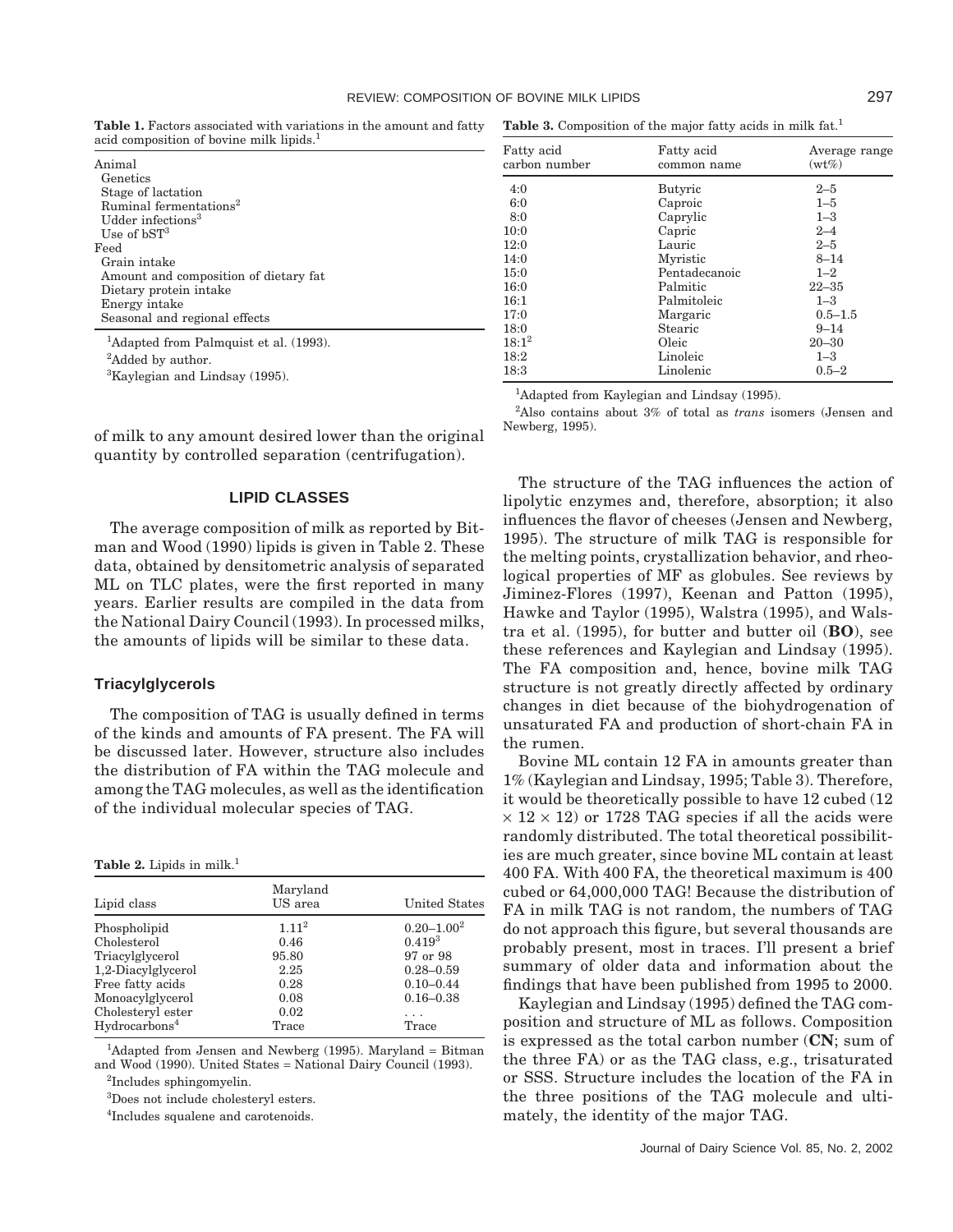**Table 4.** Average triglyceride composition of milk fat, expressed as total carbon number.

| Total fatty acid<br>carbon number | Average range<br>$(wt\%)$ |
|-----------------------------------|---------------------------|
| C <sub>26</sub>                   | $0.1 - 1.0$               |
| C <sub>28</sub>                   | $0.3 - 1.3$               |
| C30                               | $0.7 - 1.5$               |
| C32                               | $1.8 - 4.0$               |
| C34                               | $4 - 8$                   |
| C36                               | $9 - 14$                  |
| C38                               | $10 - 15$                 |
| C40                               | $9 - 13$                  |
| C <sub>42</sub>                   | $6 - 7$                   |
| C <sub>44</sub>                   | $5 - 7.5$                 |
| C46                               | $5 - 7$                   |
| C48                               | $7 - 11$                  |
| C50                               | $8 - 12$                  |
| C52                               | $7 - 11$                  |
| C54                               | $1 - 5$                   |

<sup>1</sup>Adapted from Kaylegian and Lindsay (1995). Note lowering effect of 4:0 to 10: on carbon numbers.

The TAG classes are identified by the types and amounts of unsaturated FA in the TAG, e.g., SSS, SSU, SUS, etc. where S is saturated and U, unsaturated. Separation has been done with Ag  $NO<sub>3</sub>-TLC$ , which resolves six to eight classes or with Ag  $NO<sub>3</sub>$ -HPLC, which produces many peaks.

*Triacylglycerol structure.* A list of the major TAG as total carbon numbers of the FA, e.g., tripalmitin is 3×16C or 48, i.e., the CN, is presented in Table 4 (Kaylegian and Lindsay, 1995). Note the relatively large amounts of TAG with low carbon numbers, reflecting the presence of 4:0 to 10:0. Bovine ML is the only major food fat that contains these FA and TAG.

A brief description of the stereospecific position of the major FA in TAG is shown in Table 5 (Kaylegian and Lindsay, 1995; Parodi, 1979). Data on the positions of the FA reported throughout a year are shown

**Table 5.** General description of stereolocation of milk fatty acid in triacylglycerol.<sup>1</sup>

98.1% of 4:0 and 93.2% of 6:0 are located in the *sn*-3 position. 43.5% of 8.0 is esterified to the *sn*-2 position and 52.5% to the *sn*-3 position.

- 51.4% of 10.0 is located in the *sn*-2 position.
- 59.8% of 12.0 is found at the *sn*-2 position.
- 62.2% of 14.0 is esterified to the *sn*-2 position.

44.4% of 16.0 is located at the *sn*-1 position and 43.1% at the *sn*-2 position.

56.2% of 18.0 is acylated at the *sn*-1 position and 27.8% at the *sn*-3 position.

59.3% of 18.1 is found at the *sn*-1 position and 41.3% at the *sn*-3 position.

<sup>1</sup>Adapted from Kaylegian and Lindsay (1995); Parodi (1979). Percentages are mole percents.

in Table 6 (Parodi, 1979). Seasons had almost no effect on the distributions, except for small changes in quantities.

Gresti et al. (1993) separated milk TAG into 17 peaks by reversed-phase liquid chromatography. They determined the FA and TAG compositions in each peak by capillary GLC. They calculated the proportions of 223 individual molecular species of individual TAG, accounting for 80% of the total. I have listed the identities of the TAG identified by Gresti et al. (1993) in Table 7. They did not determine the location of the acyl chains within each TAG. I arranged these in Table 7 so that 4:0 and 6:0 are listed at the *sn*-3 positions. All of the TAG with 4:0 and 6.0 at the *sn*-3 position are enantiomers because these FA are not esterified elsewhere. Therefore, an enantiomeric TAG is one that contains different FA at the external or *sn*-1 and *sn*-3 positions. The identity of the *sn*-2 FA does not matter. These occur because the relevant enzymes recognize the *sn*-3 OH. For example, the phosphoryl moiety is attached to the *sn*-3 OH of glycerol in PL. Only one monoacid TAG, 18:1-18:1-18:1 was present in the list, and the distributions were not random. Randomness cannot occur when FA, in this case 4:0, are located in one *sn*- position. I have summarized the data of Gresti et al. in Table 8 (1993). Randomness almost never occurs in nature; Brownian motion is one of the few examples of randomness.

Lipp (1995) and Creamer and MacGibbon (1996) reviewed methods for the analysis of milk TAG, emphasizing the formidable difficulties faced by the analyst and the use of chromatographic methods. They discussed the detection of adulteration of MF with the procedures. Lozada et al. (1995) provided information about the quantitative determination of milk TAG using GLC with capillary columns and a split programmed temperature vaporizer. Molkentin and Precht (1994, 1995a) compared packed and capillary GLC columns for the analysis of milk TAG and described a precise method for their determination. Determination of TAG by GLC was used to detect nondairy fat in cheese (Battelli and Peltegrino, 1994). Precht (1994) also determined seasonal variation of butter fat parameters .

Precht et al. (1998b) collaborated in the certification of an anhydrous butterfat reference material (CRM 519) for certification and C contents. Homogeneity and stability tests were included. The standard is used for the detection of nonmilk fat in butter by calibrating and checking the performance of GLC analysis of milk TAG. The compositions and stability did not change after storage at  $-18$ , 4, or  $20^{\circ}$ C. The samples with added antioxidants were stored in ampoules flushed with nitrogen. A similar standard is not available in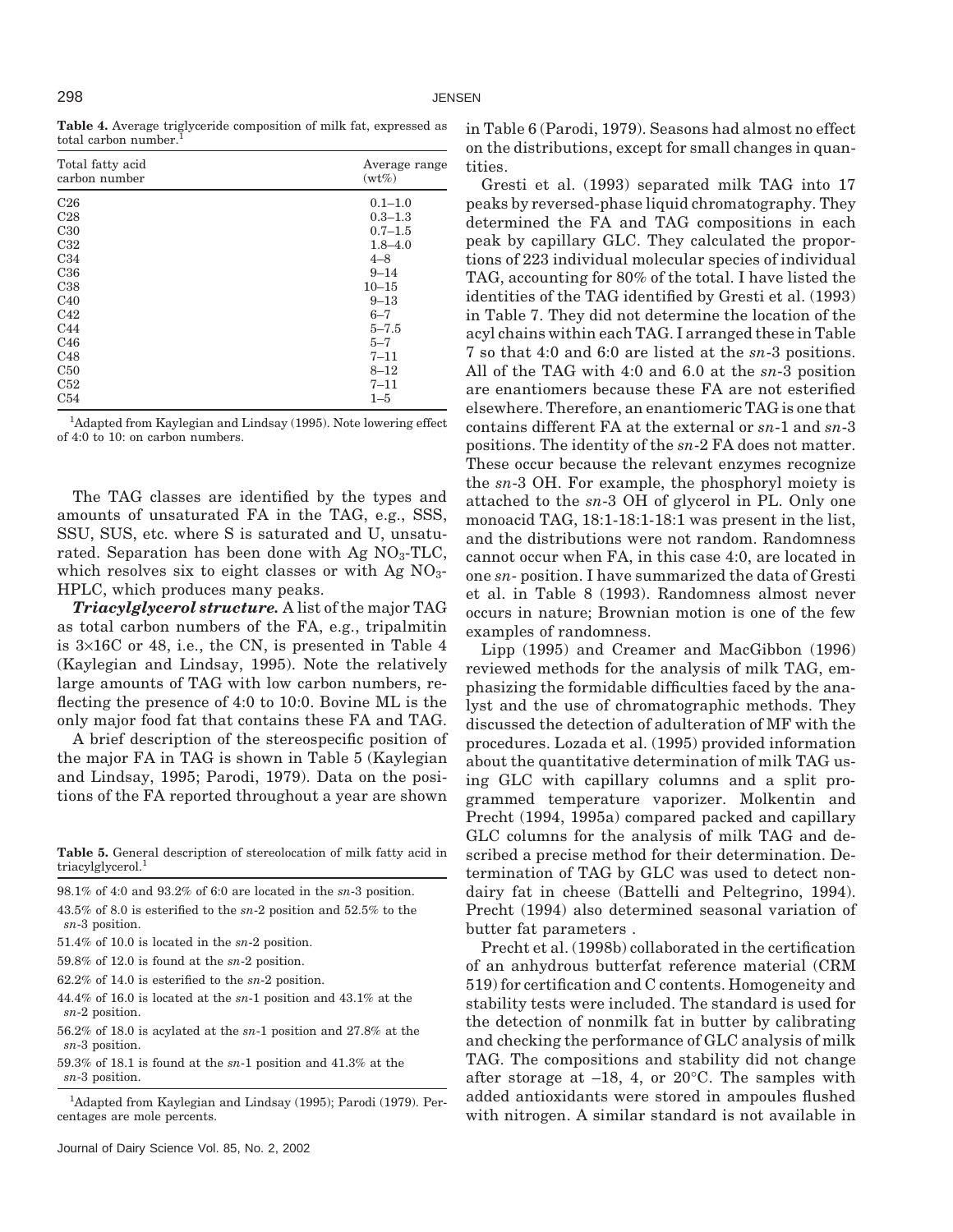|                    |                      |                          |                     |                      |                      | FA Composition, mole % |                      |                        |                        |                        |
|--------------------|----------------------|--------------------------|---------------------|----------------------|----------------------|------------------------|----------------------|------------------------|------------------------|------------------------|
| Month              | Position             | 4:0                      | 6:0                 | 8:0                  | 10:0                 | 12:0                   | 14:0                 | 16:0                   | 18:0                   | 18:1                   |
| Jan.               | <b>TAG</b>           | 10.1                     | 4.4                 | 2.0                  | 3.4                  | 3.4                    | 10.1                 | 20.9                   | 11.1                   | 19.9                   |
|                    | $sn-1$               | 0.1                      | 0.2                 | 0.3                  | 1.3                  | 2.1                    | 7.6                  | 27.8                   | 18.7                   | 23.4                   |
|                    | $sn-2$               | 0.1                      | 0.7                 | 3.0                  | 5.4                  | 6.1                    | 18.9                 | 27.0                   | 5.3                    | 11.6                   |
|                    | $sn-3$               | 30.2                     | 12.4                | 2.6                  | 3.7                  | 2.0                    | 3.9                  | 7.8                    | 9.3                    | 24.6                   |
| March              | <b>TAG</b>           | 10.2                     | 4.5                 | 2.1                  | 3.5                  | 3.4                    | 9.2                  | 18.4                   | 11.8                   | 21.2                   |
|                    | $sn-1$               | 0.2                      | 0.2                 | 1.1                  | 2.1                  | 2.5                    | 7.6                  | 25.8                   | 19.6                   | 24.5                   |
|                    | $sn-2$               | 0.0                      | 0.4                 | 3.4                  | 5.9                  | 6.5                    | 18.4                 | 25.0                   | 5.9                    | 14.1                   |
|                    | $sn-3$               | 30.2                     | 13.1                | 2.0                  | 2.5                  | 1.2                    | 1.7                  | 4.4                    | 10.1                   | 25.1                   |
| May                | <b>TAG</b>           | 9.8                      | 4.0                 | 1.8                  | 3.1                  | $3.1\,$                | 9.4                  | 19.9                   | 11.9                   | 22.1                   |
|                    | $sn-1$               | 0.1                      | 0.2                 | 0.1                  | 0.5                  | 1.6                    | 7.4                  | 26.5                   | 18.5                   | 25.5                   |
|                    | $sn-2$               | 0.0                      | 0.6                 | 2.8                  | 5.0                  | 5.8                    | 18.7                 | 27.6                   | 6.0                    | 14.2                   |
|                    | $sn-3$               | 29.4                     | 11.3                | 2.5                  | 3.7                  | 1.9                    | 2.1                  | 5.7                    | 11.3                   | 26.7                   |
| July               | <b>TAG</b>           | 10.6                     | 4.1                 | 1.8                  | 2.9                  | 2.8                    | 8.6                  | 20.0                   | 12.0                   | 23.2                   |
|                    | $sn-1$               | 0.1                      | 0.1                 | 0.3                  | 0.9                  | 1.8                    | 6.7                  | 26.8                   | 20.4                   | 26.6                   |
|                    | $sn-2$               | 0.1                      | 0.5                 | 3.1                  | 5.1                  | 5.5                    | 17.4                 | 27.3                   | 5.7                    | 14.5                   |
|                    | $sn-3$               | 31.7                     | 11.6                | 2.0                  | 2.6                  | 1.0                    | 1.8                  | 5.9                    | 10.0                   | 28.5                   |
| Sept.              | <b>TAG</b>           | 10.8                     | 4.4                 | 1.9                  | 3.2                  | 3.1                    | 9.1                  | 20.0                   | 11.9                   | 22.7                   |
|                    | $sn-1$               | 1.0                      | 0.8                 | 1.0                  | 2.0                  | 2.4                    | 7.9                  | 26.2                   | 18.2                   | 25.0                   |
|                    | $sn-2$               | 0.1                      | 0.5                 | $3.6\,$              | 6.0                  | 6.3                    | 18.5                 | 26.8                   | 5.8                    | 14.1                   |
|                    | $sn-3$               | 31.4                     | 11.9                | 1.1                  | 1.7                  | 0.7                    | 0.9                  | 6.9                    | 11.7                   | 29.0                   |
| Nov.               | <b>TAG</b>           | 10.2                     | 4.4                 | 2.1                  | 3.6                  | 3.5                    | 10.0                 | 20.3                   | 11.7                   | 21.1                   |
|                    | $sn-1$               | 1.6                      | 0.9                 | 0.9                  | 2.2                  | 2.9                    | 9.2                  | 28.3                   | 18.7                   | 20.5                   |
|                    | $sn-2$               | 0.1                      | 0.7                 | 3.5                  | 6.3                  | 6.5                    | 18.9                 | 26.5                   | 5.7                    | 14.0                   |
|                    | $sn-3$               | 28.8                     | 11.7                | 1.7                  | 2.4                  | 1.1                    | 1.8                  | 6.2                    | 10.8                   | 28.7                   |
| Means <sup>2</sup> | <b>TAG</b><br>$sn-1$ | 10.3<br>0.5<br>$(1.6)^3$ | 4.3<br>4.7<br>(3.1) | 2.0<br>0.6<br>(10.3) | 3.3<br>1.5<br>(15.2) | 3.2<br>2.3<br>(23.7)   | 9.4<br>7.7<br>(27.3) | 19.9<br>25.9<br>(44.1) | 11.7<br>19.0<br>(54.0) | 21.7<br>24.3<br>(37.3) |
|                    | $sn-2$               | 0.1<br>(0.3)             | 0.5<br>(3.9)        | 3.2<br>(55.2)        | 5.6<br>(56.6)        | 6.1<br>(62.9)          | 18.5<br>(65.6)       | 26.7<br>(45.4)         | 5.7<br>(16.2)          | 13.8<br>(21.2)         |
|                    | $sn-3$               | 30.1<br>(48.1)           | 12.0<br>(93.0)      | 2.0<br>(34.5)        | 2.8<br>(28.2)        | 1.3<br>(13.4)          | 2.0<br>(7.1)         | 6.2<br>(10.5)          | 10.5<br>(29.8)         | 27.1<br>(41.5)         |

**Table 6.** Composition and stereospecific distribution of fatty acid (FA) in milk fat triglycerides from bimonthly samples of Maleny butter.<sup>1</sup>

<sup>1</sup>Adapted from Parodi (1979). TAG = Triacylglycerol.

<sup>2</sup>Means calculated by author.

3 Percent of fatty acid in *sn* position calculated by author.

Table 7. Amounts of triacylglycerols (TAG) > 1 mol% in bovine milk lipids.<sup>1</sup>

|            | <b>TAG</b>           |              | Amounts $(mol\%)^2$ |              |              | <b>TAG</b>           |              | Amounts $(mol\%)^2$ |              |
|------------|----------------------|--------------|---------------------|--------------|--------------|----------------------|--------------|---------------------|--------------|
|            | species <sup>3</sup> |              | Experimental        | Random       |              | species <sup>3</sup> |              | Experimental        | Random       |
| 4:0        | 14:0                 | 16:0         | 3.05                | 1.42         | 10:0         | 16:0                 | 18:1         | 1.60                | 1.15         |
| 6:0<br>4:0 | 14:0<br>14:0         | 16:0<br>18:0 | 1.37<br>1.35        | 0.72<br>0.65 | 12:0<br>14:0 | 16:0<br>16:0         | 18:1<br>18:1 | 1.22<br>2.82        | 1.11<br>3.39 |
| 4:0        | 16:0                 | 16:0         | 3.20                | 1.54         | 14:0         | 18:0                 | 18:1         | 1.45                | 1.55         |
| 6:0        | 16:0                 | 16:0         | 1.50                | 0.78         | 16:0         | 16:0                 | 18:1         | 2.34                | 3.69         |
| 4:0        | 16:0                 | 18:0         | 2.47                | 1.42         | 16:0         | 18:0                 | 18:1         | 2.16                | 3.39         |
| 6:0        | 16:0                 | 18:0         | 1.12                | 0.71         | 4:0          | 18:1                 | 18:1         | 1.48                | 1.33         |
| 4:0        | 14:0                 | 18:1         | 1.79                | 1.31         | 14:0         | 18:1                 | 18:1         | 1.26                | 1.58         |
| 4:0        | 16:0                 | 18:1         | 4.17                | 2.87         | 16:0         | 18:1                 | 18:1         | 2.50                | 3.43         |
| 6:0        | 16:0                 | 18:1         | 2.02                | 1.45         | 18:0         | 18:1                 | 18:1         | 1.21                | 1.57         |
| 4:0        | 18:0                 | 18:1         | 1.58                | 1.31         | 18:1         | 18:1                 | 18:1         | 1.02                | 1.06         |
| Totals     |                      |              |                     |              |              |                      |              | 42.68               | 37.43        |

<sup>1</sup>Adapted from Gresti et al. (1993).

 ${}^{2}$ Experimental (determined) or random (calculated) mol%.

 ${}^{3}$ Position of the acyl chains within each TAG not determined. However, in butyroyl TAG, > 99% 4:0 is at *sn*-3; in hexanoyl TAG, > 93% of 6:0 is at *sn*-3, see Table 4.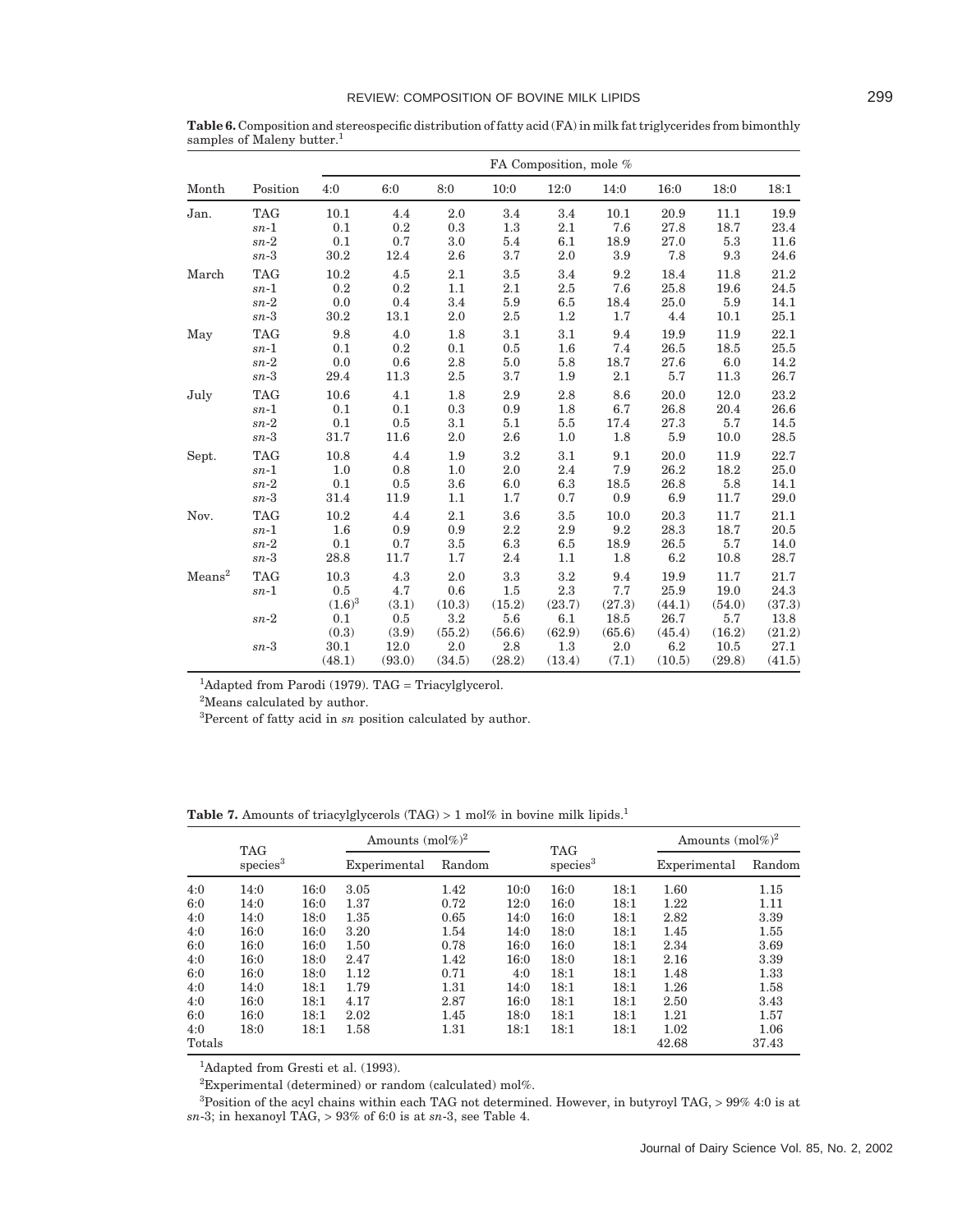**Table 8.** Summary of triacylglycerol (TAG) in bovine milk as determined by reverse-phase liquid and capillary gas-liquid chromatography.<sup>1</sup>

- Quantitated 223 TAG containing even numbered fatty acids (FA) accounting for 80 mole% of the total TAG.
- Major TAG were (mole%): 18:1–16:0–4:0, 4:2; 16:0–16:0–4:0; 3.2; and 16:0–14:0–4:0; 3.1. In these and all other butyroyl TAG, 4:0 will be esterified to the *sn*-3 position. These TAG are enantiomers.<sup>2</sup>
- Twenty-two TAG  $(1 > \text{mole}\%)$ , 42.68 mol% of total, contained at least two of the major FA: 14:0, 16:0, 18:0, and 18:1. In this group there were eight butyroyl diacylglycerols — 19% of the total.
- Thirty-six mole% of the TAG contained 4:0 or 6:0 and two longchain FA. All of the 4:0 and at least 90% of the 6:0 will be at *sn*-3.
- In the TAG with 4:0 and 6:0, 14:0, 16:0, and 18:0 were equally distributed among the *sn*-1 and -2 positions.
- There was one monoacid TAG  $> 1$  mole %,  $18.1 18.1 18.1$ at 1.02%, small quantities of 14.0, 16.0, and 18.0 monoacid TAG, and no monoacid TAG of 4:0 – 12:0.
- There were no predominant TAG and the amounts of almost all TAG were nonrandom. These will change as the fatty acid profiles are altered, but the distribution will remain nonrandom.
- <sup>1</sup>Adapted from Gresti et al. (1993) and Jensen and Newberg (1995).

2 Enantiomers are defined as TAG having different FA at the *sn*-1 and *sn*-3 positions.

the United States. Analysis of TAG in goat milk was used by Fontecha et al. (1998) to detect adulteration with foreign fats. Recently, Molkentin and Precht (2000a) determined that packed and capillary columns gave equivalent results for low resolution results in the detection of foreign fats in butter. However, the capillary column is needed to resolve occasional difficulties. The methods developed by Molkentin and Precht (2000b) and Battelli and Pellegrino (1994) were used to detect nondairy fat in several types of cheeses.

Precht (1994) analyzed 250 samples of butter, ascertaining the effects of season on iodine numbers, solid fat contents, penetrometer values, 16:0 and 18:1 contents, 16:0/18:1 ratios, slipping and melting points, refraction indices, C52, C54, C54/C52, and C40/C32 values obtained from the TAG compositions. The effects of season or feed are given. For example, the C54 contents  $(\%)$  were: wk 3 of year, 4.0, and wk 33, 7.5. The data provide indicators of the spreadability of butter. It is difficult to assess the applicability of their data to the United States. We do not have any study of this type or magnitude. Data on the effects of season on the FA composition exist (discussed later).

Spanos et al. (1995) utilized HPLC with light-scattering detection and desorption chemical-ionization tandem mass spectrometry to characterize milk TAG. They resolved 58 peaks with HPLC, determining the acyl carbon number, the number of double bonds, and

the FA in each TAG eluted by HPLC. They listed the TAG structures and identified the most abundant, but did not provide amounts. However, the sequence of FA in the TAG as shown in their Table 1 could not have been determined by the methods employed. They were listed in order of increasing molecular weight. We can deduce the structure from the data presented above. Ruiz Sala et al. (1996) analyzed the triglycerides in milk from ewe, cow, and goat MF with reversedphase HPLC (**RP-HPLC**) and light scattering detection. They reported the identity of 171 TAG in ewes' milk only. They noted that the amounts (wt%) of short TAG with a CN of  $\leq$ 34 in the milks were: cow, 10, goat, 15, and ewe, 18.

Manninen et al. (1995) used supercritical fluid chromatography (**SFC**) to separate milk and other oils TAG by CN and degree of unsaturation. However, they did not provide any data except CN peaks about the milk TAG. Later, Kallio et al. (1996) used GC and <sup>1</sup>H nuclear magnetic resonance spectroscopy to obtain information about the butyryl groups. They were able to differentiate butyrate at the 1(3)- and 2-positions but again did not give any data. Kemppinen and Kalo (1998) later published information on the butyryl and other short-chained TAG in milk. They identified 42 of the TAG. Their data are shown in Table 9. They employed GLC and silver-ion (**Ag-HPLC**). Essentially all of the butyric (4:0) and caproic (6:0) acids were esterified to the *sn*-3 position. The analyses could not differentiate between the *sn*-1 and -3 positions, but the virtual absence of the acids at *sn*-2 (Table 8) indicated that they were located at *sn*-3 in these TAG. TAG containing 4:0 and 6:0, which would be at the *sn* 3 position are enantiomers. The most abundant TAG in BO (mole%) were:  $4:0 - 16:0 - 16:0 + 4:0 - 14:0 -$ 18:0, 5.59;  $4:0 - 14:0 - 16:0 + 4:0 - 12:0 - 18:0$ , 3.41;  $4:0 - 16:0 - 18:0, 2.48$ ; and  $6:0 - 16:0 - 16:0 + 6:0 -$ 14:0 – 18:0, 2.32. The results in this paper agree closely to those of Gresti et al. (1993), see Table 5. Interesterification of the BO randomized the structure of the TAG, as shown by an average ratio of the *sn*-1 (3) to *sn*-2 4:0 and 6:0 of 2.0:1.0.

More information about MF processing and properties of TAG fractionscan be found in Jimenez-Flores (1997) and the book on the subject by Kaylegian and Lindsay (1995). Another useful review has been prepared by German and Dillard (1998). Lin et al. (1996) described the flavor, quality, and texture of a modified FA, high monoene, low saturate butter. Breitschuh and Windhab (1996) discussed several methods for the measurement of thermal fat crystal properties for MF fractionation. They evaluated calorimetry and pulsed nuclear magnetic resonance. With these techniques, they directly determined the solid-fat contents and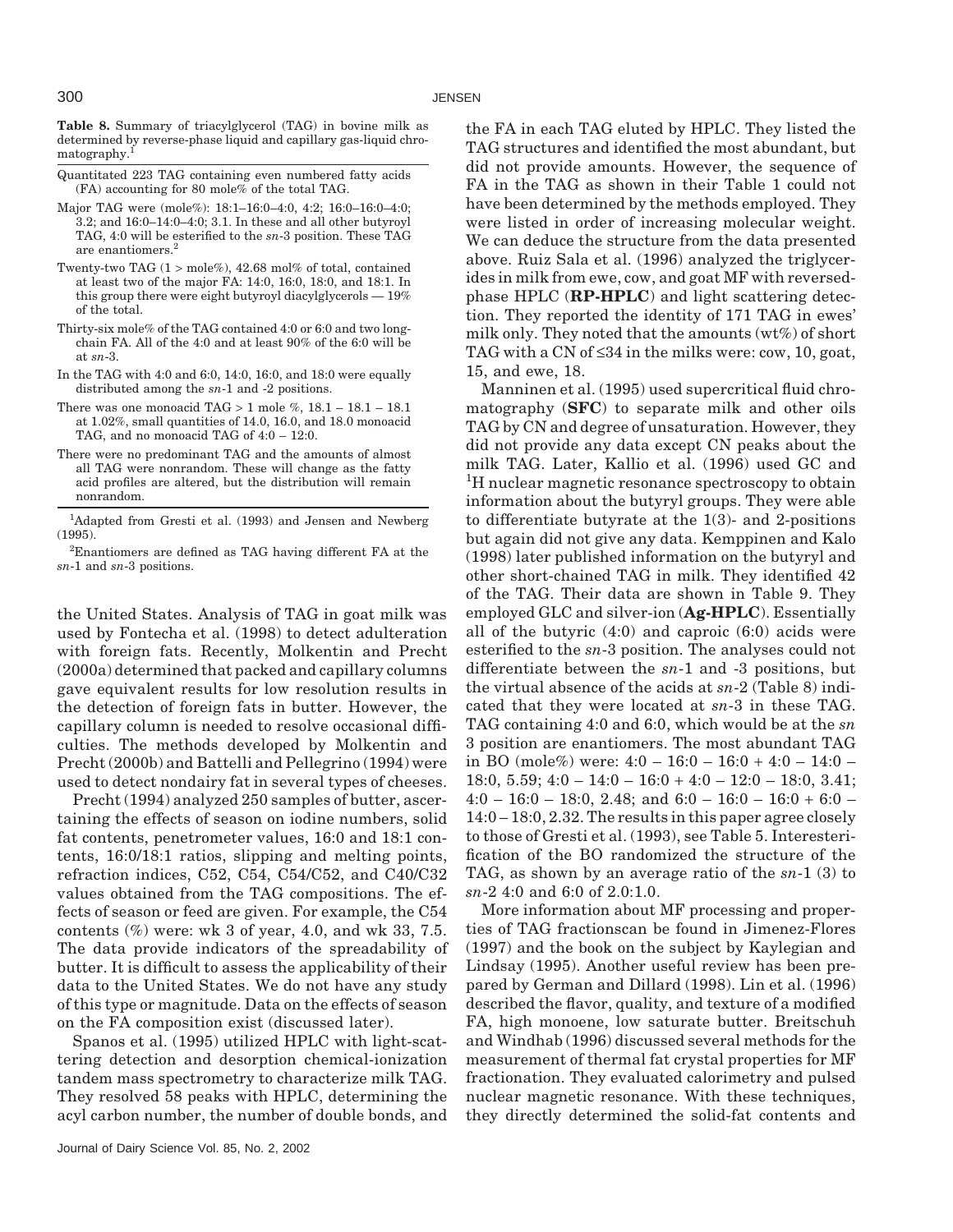| Saturates                                                           | <b>BO</b>    | IBO <sup>2</sup> | Unsaturates                                                                   | <b>BO</b>     | IBO <sup>2</sup> |
|---------------------------------------------------------------------|--------------|------------------|-------------------------------------------------------------------------------|---------------|------------------|
| TAG $32^3$<br>$4:0 - 14:0 - 14:0^4$                                 | 1.57         | 0.79             | <b>TAG 36</b><br>$4:0 - 14:0 - 18:1$                                          | 2.58          | 1.22             |
| <b>TAG 34</b><br>$4:0 - 14:0 - 16:0$                                |              |                  | <b>TAG 38</b><br>$4:0 - 16:0 - 18:1$                                          | 4.93          | 1.99             |
| $4:0 - 12:0 - 18:0$                                                 | 3.41         | 1.19             |                                                                               |               |                  |
| <b>TAG 36</b><br>$6:0 - 14:0 - 16:0$<br>$4:0 - 16:0 - 16:0$         | 1.78         | 0.62             | <b>TAG 40</b><br>$6:0 - 16:0 - 18:1$<br>$16:0 - 6:0 - 18:1$                   | 1.75<br>1.50  | 1.00<br>0.88     |
| $4:0 - 14:0 - 18:0$                                                 | 5.59         | 1.72             |                                                                               |               |                  |
| <b>TAG 38</b><br>$6:0 - 16:0 - 16:0$<br>$4:0 - 16:0 - 18:0$         | 2.32<br>2.41 | 0.66<br>0.75     | <b>TAG 42</b><br>$6:0 - 18:0 - 18:1$                                          | 1.18          | 0.33             |
| <b>TAG 40</b><br>$12:0 - 12:0 - 16:0$<br>$10:0 - 12:0 - 18:0$       |              |                  | Diene TAG<br><b>TAG 40</b><br>$4:0 - 18:1 - 18:1$<br>Unsaturated TAG<br>36-42 | 1.07<br>14.49 | 0.91<br>10.45    |
| $12:0 - 14:0 - 14:0$<br>$10:0 - 12:0 - 18:0$<br>$8:0 - 16:0 - 16:0$ | 1.31         | 1.31             | $sn - 2 - 4:0$<br>$sn - 2 - 6:0$                                              | 1.4<br>TR     |                  |
| $8:0 - 14:0 - 18:0$                                                 |              |                  |                                                                               |               |                  |
| $8:0 - 16:0 - 16:0$                                                 | 0.92         | 0.41             |                                                                               |               |                  |
| $6:0 - 16:0 - 18:0$<br><b>TAG 42</b>                                | 0.94         | 0.44             |                                                                               |               |                  |
| 14:0-14:0-14:0                                                      |              |                  |                                                                               |               |                  |
| $12:0 - 12:0 - 18:0$                                                | 2.53         | 0.83             |                                                                               |               |                  |
| $10:0 - 16:0 - 16:0$                                                |              |                  |                                                                               |               |                  |
| $12:0 - 12:0 - 18:0$                                                | 2.53         | 1.14             |                                                                               |               |                  |
| Saturated TAG 27-42                                                 | 27.43        | 16.11            |                                                                               |               |                  |

**Table 9.** Proportions (mole%) of *sn*-3 butyryl and caproyl acyl isomers of triacylglycerols (TAG) in butter oils  $(BO).<sup>1</sup>$ 

1 Adapted from Kemppinen and Kalo (1998), 97.6% of 4:0 and 100% of 6:0 are at *sn*-3.

2 IBO is interesterified butter oil.

<sup>3</sup>TAG 32 is total carbon number of acyl chains.

4 4:0 and 6:0 are mostly located at the *sn*-3 position of the TAG.

melting characteristics of MF fractions. ten Grotenhuis et al. (1999) studied the crystallization behavior of MF by differential scanning calorimetry and realtime X-ray powder diffraction. They observed the *γ*, *α*, and *β*, but not the *β* polymorph, which has been previously reported. Transitions between the polymorphs occurred as the MF was stored or heated.

Laakso et al. (1996) gave data on the TAG composition of colostrum. This information should help to elucidate the biosynthesis of milk TAG and provide information on the lipid nutrition in the calf. However, colostrum is excluded from milk that is intended for consumption by humans. Laakso and Manninen (1997) identified these milk TAG by SFC combined with ammonia negative-ion chemical ionization mass spectroscopy. Capillary SFC combined with atmospheric pressure chemical ionization mass spectroscopy was used for ML-TAG at 7 d postpartum. They identified the molecular species and fatty acyl residues in 23 chromatographic peaks, but could not provide TAG structures.

Angers et al. (1998) identified the FA esterified at the *sn*-1, 3 and *sn*-2 positions of milk TAG fractions resolved by HPLC. A summary of their results confirm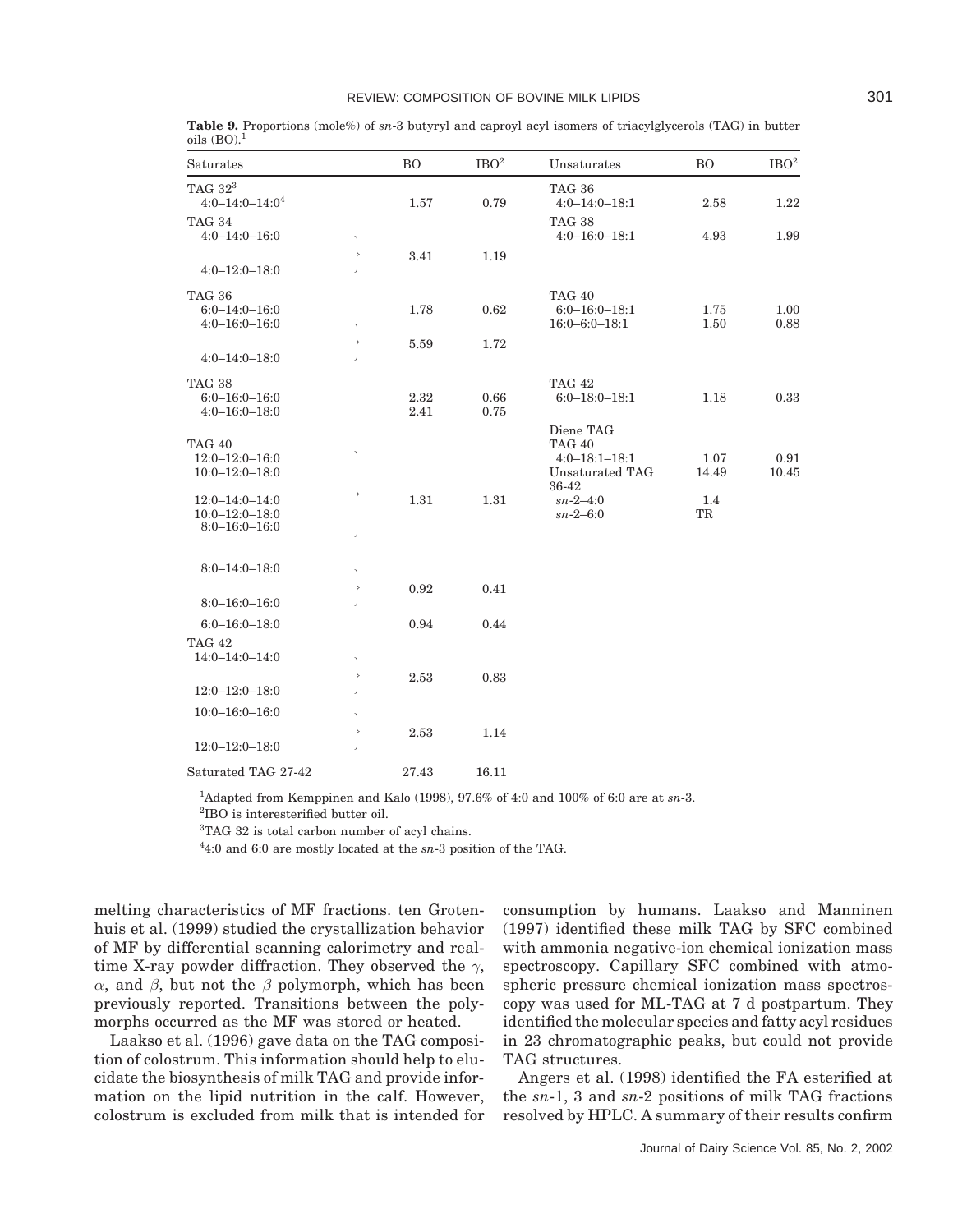and extend earlier observations and are given in Table 10.

Robinson and MacGibbon (1998a) separated New Zealand milk TAG into nine bands based on degree of unsaturation and total length of FA groups by the Ag-TLC method they modified. They determined the mass of material in each band and their FA profiles by GLC. They analyzed samples taken during November 1993, February 1994, and March 1994. Milk flow usually peaks in October/November in New Zealand, with the strong grass growth in the spring. The unsaturated bands, 1, 2, and 5 increased in amount from November to March, and the trisaturate bands, 7 to 9, decreased. Fat hardness gradually decreased with these changes.

Robinson and MacGibbon (1998b) later resolved the milk TAG into 61 peaks with RP-HPLC on the basis of chain length and degree of unsaturation. The bands obtained by their Ag-TLC method were analyzed by HPLC. Data from these analyses are presented in Table 11. By combining their data, they produced the list of proposed identities of TAG in Table 12. In the table, 4:0 is given at the end of each TAG, e.g., 14:0, 8:0, and 4:0. In these TAG, we know from the earlier discussion that 4:0 is esterified almost completely at the *sn*-3 position. All of these TAG are enantiomers. These data are similar to those I presented earlier in this paper. The authors suggest that their procedures can be used to examine seasonal affects on structure to physical properties of butter, such as hardness. They may be somewhat useful in the United States, where, although milk is collected from much larger areas than in New Zealand, season does alter the FA contents.

Lawler and Dimick (1998) discussed the crystallization and polymorphism of fats with a brief section on milk. Van Aken et al. (1999) provided more information. They separated MF into three groups with solvent and dry fractionation. The high melting TAG separated between 25 and 10°C; middle 10 and 5°C, and the low  $-13^{\circ}$ C and below. The FA composition reflected the melting point (MP) of the fractions, e.g., fewer long-chained and more short-chain melting point acids in the low melting triclycerides LMT group. The stable crystal form was the *β*( configuration. Van Aken and Visser (2000) then studied the crystallization and firmness of MF with a Votater, the commercial heat exchanger.

Harmer and Wijesundera (1996) studied the heat stability of MF, a fraction, sunflower, canola, and linola oils. Potato chips were fried in these products, and the effects on them were determined. Heating increased the FFA and polar compound contents, viscosity and dielectric contents of all the fats. Polymers were found in the oils, except for canola, but not in the MF or its fraction. The resistance of MF is due to its relatively low content of polyunsaturated FA (**PUFA**). In an earlier paper, Molkentin and Precht (1993) demonstrated that MF can be protected from autooxidation if stored under nitrogen at –18°C in the dark.

Limb et al. (1999) isolated and characterized monoacetyldiglycerides from the bovine udder for the first time. The acetyl group was located at the primary positions. However the authors did not mention that Parodi (1975) detected the TAG in milk. This would be the natural sequence of their presence in the bovine mammary gland.

Additional information is available on the polymorphism of MF by differential scanning calorimetry (ten Grotenhuis et al., 1999) and the techniques used in ML crystallization studies (Wright et al., 2000). Lenck et al. (1998) described improved recovery of shortchain FA from lipolysates of MF by periodic aqueous extraction. These FA can serve as food flavors.

*Significance of TAG structure.* I have described the influence of TAG structure in processing parameters. These are particularly applicable to butter, for which spreadability is affected by the TAG or ultimately, the FA composition of ML. The location of the flavor acids  $(4:0 \text{ to } 10:0)$  in the primary positions of TAG makes them accessible to lipases. When free, the acids contribute to the flavor of cheeses. Kaylegian and Lindsay (1995) used differences in structure to prepare potentially useful fractions.

Of equal or possibly more importance are the physiological and nutritional effects of TAG structure. Milk TAG, when consumed by humans, are lipolyzed first in the stomach by gastric lipase. The lipase preferentially hydrolyzes *sn*-3 position FA 4 to 1 compared with *sn*-1 and selectively releases the shorter acids (Jensen and Newberg, 1995). The result is that 4:0 to 10:0 pass through the stomach wall in decreasing quantities as the molecular weight increases, enter the portal vein, and are transported to the liver where they are oxidized. About 25 to 40% of the TAG are digested in the stomach. Milk lipid globules are resistant to pancreatic lipolysis in the small intestine unless they are first exposed to gastric lipolysis. The digestate entering the small intestine will contain bioactive *sn*-1, 2 DAG and very small quantities of 4:0- 10:0. These aspects of milk TAG digestion have not been investigated in the human, but have been confirmed in the rat (Lai and Ney, 1998).

We forget that bovine milk is intended for the nutriture of the calf. In my previous reviews, I did not discuss the digestion of milk TAG by the calf. It is similar to the sequence I described above, except that most of the TAG are hydrolyzed by a pregastric ester-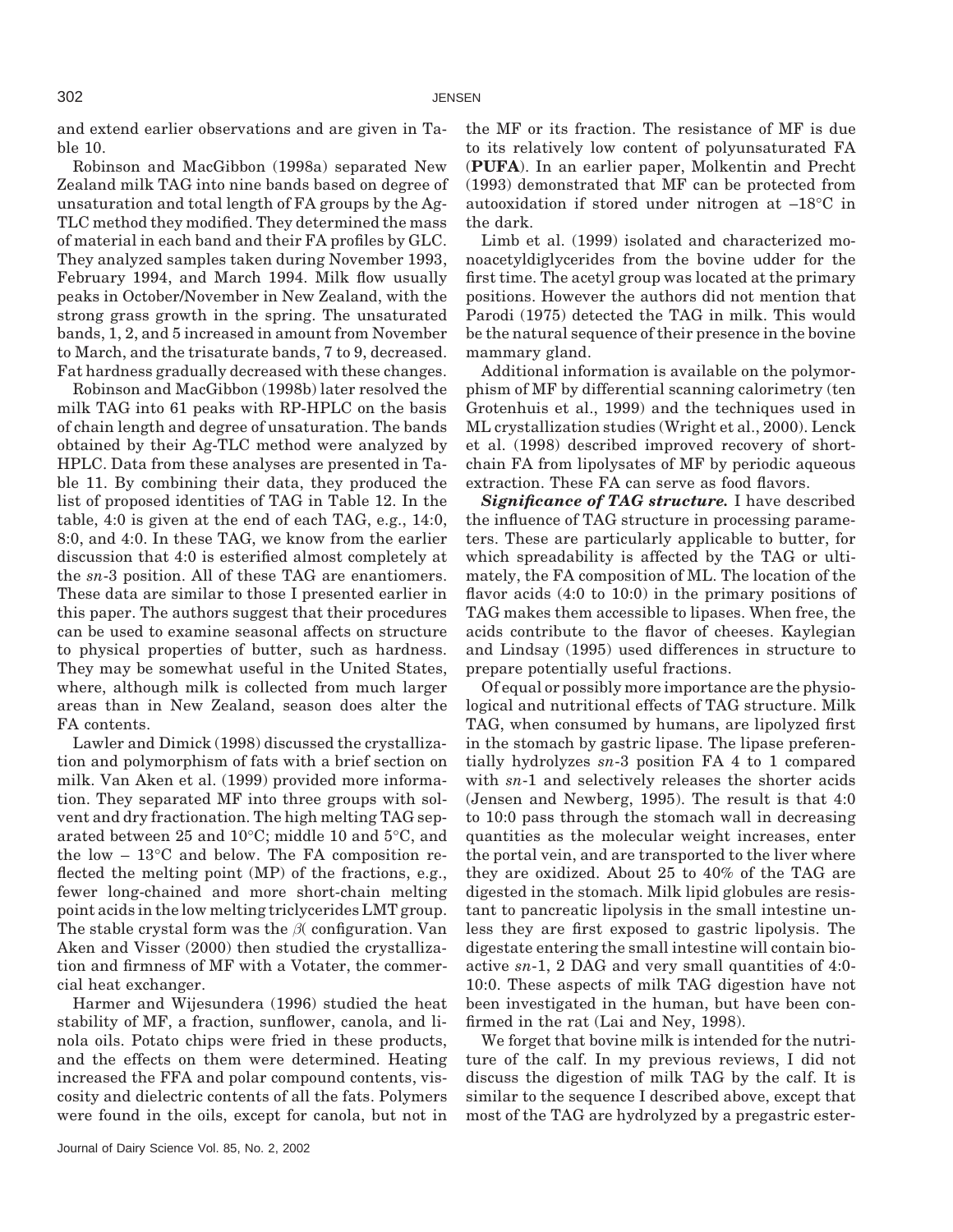|      |                                                  | Table 10. Composition of fatty acids (FA; mol%)                                                         | es <sup>-</sup>                                                                                  | terified at the sn-1,3                                                                                                                                                                                                 |                                                                                                                                                                                                                                                                         | and sn-2 positions of triacylglycerols in the HPLC fractions<br>$Fraction (PN)^2 (mol\%)$                                                                                                                                                                                                                                                                                                                                                                   |                                |                                                                                         | 5 to                                                                                                                                                                                                                                                                                                                                                  | 14 of bovine milk fat. <sup>1</sup>                                     |                  |
|------|--------------------------------------------------|---------------------------------------------------------------------------------------------------------|--------------------------------------------------------------------------------------------------|------------------------------------------------------------------------------------------------------------------------------------------------------------------------------------------------------------------------|-------------------------------------------------------------------------------------------------------------------------------------------------------------------------------------------------------------------------------------------------------------------------|-------------------------------------------------------------------------------------------------------------------------------------------------------------------------------------------------------------------------------------------------------------------------------------------------------------------------------------------------------------------------------------------------------------------------------------------------------------|--------------------------------|-----------------------------------------------------------------------------------------|-------------------------------------------------------------------------------------------------------------------------------------------------------------------------------------------------------------------------------------------------------------------------------------------------------------------------------------------------------|-------------------------------------------------------------------------|------------------|
| FA   | Positions                                        | 5(32)                                                                                                   | 6(34)                                                                                            | (36)                                                                                                                                                                                                                   | (38)                                                                                                                                                                                                                                                                    | (40)                                                                                                                                                                                                                                                                                                                                                                                                                                                        | 10(42)                         | 11 (44)                                                                                 | .2(46)                                                                                                                                                                                                                                                                                                                                                | (48)<br>റ                                                               | 4(50)            |
| 4:0  |                                                  | $(100)^2$<br>40.8                                                                                       | (100)<br>39.5                                                                                    | (100)<br>31.4                                                                                                                                                                                                          | (100)<br>13.8                                                                                                                                                                                                                                                           | (100)<br>6.7                                                                                                                                                                                                                                                                                                                                                                                                                                                | (100)<br>1.3                   |                                                                                         | $e^{\frac{1}{2}}$ $e^{\frac{1}{2}}$ $e^{\frac{1}{2}}$ $e^{\frac{1}{2}}$ $e^{\frac{1}{2}}$ $e^{\frac{1}{2}}$ $e^{\frac{1}{2}}$ $e^{\frac{1}{2}}$ $e^{\frac{1}{2}}$ $e^{\frac{1}{2}}$ $e^{\frac{1}{2}}$ $e^{\frac{1}{2}}$ $e^{\frac{1}{2}}$ $e^{\frac{1}{2}}$ $e^{\frac{1}{2}}$ $e^{\frac{1}{2}}$ $e^{\frac{1}{2}}$ $e^{\frac{1}{2}}$ $e^{\frac{1}{2}}$ | <mark>ୄ</mark> ୄଵୄଵୄଵୄଵୄଵୄୱୣଌଵୄଵୣ୴ୖୖୖୖୖୖୖୖୣ୴ୡୢୖ୴ୡୢ୴ୠ୳ଵୄଌୖୢଈୢ୴ୡୣୖ୴ଵଵୄଵଌୄ |                  |
| 6:0  |                                                  | (87)<br>: 50                                                                                            | (80)<br>. r. ∞ r. ? o o 4 ∞.<br>. r. ∞ r. ? o o 4 ∞.                                             | ة المناطق المناطق المناطق المناطق المناطق المناطق المناطق المناطق المناطق المناطق المناطق المناطق ال<br>• هناك المناطق المناطق المناطق المناطق المناطق المناطق المناطق المناطق المناطق المناطق المناطق المناطق المناطق | $\frac{1}{12}$                                                                                                                                                                                                                                                          | $: \mathbb{C} \cap \mathbb{C} \cap \mathbb{C} \cap \mathbb{C} \cap \mathbb{C} \cap \mathbb{C} \cap \mathbb{C} \cap \mathbb{C} \cap \mathbb{C} \cap \mathbb{C} \cap \mathbb{C} \cap \mathbb{C} \cap \mathbb{C} \cap \mathbb{C} \cap \mathbb{C} \cap \mathbb{C} \cap \mathbb{C} \cap \mathbb{C} \cap \mathbb{C} \cap \mathbb{C} \cap \mathbb{C} \cap \mathbb{C} \cap \mathbb{C} \cap \mathbb{C} \cap \mathbb{C} \cap \mathbb{C} \cap \mathbb{C} \cap \mathbb$ |                                |                                                                                         |                                                                                                                                                                                                                                                                                                                                                       |                                                                         |                  |
|      |                                                  | $\overline{13}$                                                                                         | (20)                                                                                             |                                                                                                                                                                                                                        |                                                                                                                                                                                                                                                                         |                                                                                                                                                                                                                                                                                                                                                                                                                                                             |                                |                                                                                         |                                                                                                                                                                                                                                                                                                                                                       |                                                                         |                  |
| 8:0  |                                                  | (71)<br>$2.7$<br>$2.4$<br>$4.1$                                                                         | (74)                                                                                             |                                                                                                                                                                                                                        |                                                                                                                                                                                                                                                                         |                                                                                                                                                                                                                                                                                                                                                                                                                                                             |                                |                                                                                         |                                                                                                                                                                                                                                                                                                                                                       |                                                                         |                  |
|      |                                                  | (29)                                                                                                    | 26                                                                                               |                                                                                                                                                                                                                        |                                                                                                                                                                                                                                                                         |                                                                                                                                                                                                                                                                                                                                                                                                                                                             |                                |                                                                                         |                                                                                                                                                                                                                                                                                                                                                       |                                                                         | (100)            |
| 10:0 | ANAAHAHAHAHAHAHAHAHAHA<br>Ana manahahahahahahaha | (46)                                                                                                    | (57)                                                                                             | $22.6$ $23.6$ $25.6$ $25.6$ $35.6$ $25.6$ $35.6$ $35.6$ $35.6$ $35.6$ $35.6$ $35.6$                                                                                                                                    | $\overset{\circ}{\mathfrak{g}}\overset{\circ}{\mathfrak{g}}\overset{\circ}{\mathfrak{g}}\overset{\circ}{\mathfrak{g}}\overset{\circ}{\mathfrak{g}}\overset{\circ}{\mathfrak{g}}\overset{\circ}{\mathfrak{g}}\overset{\circ}{\mathfrak{g}}\overset{\circ}{\mathfrak{g}}$ | 3.6895897                                                                                                                                                                                                                                                                                                                                                                                                                                                   | 816968898996886968696666915988 | e a calge ce a ce ce a se a le su ce cu si<br>e a calge ce a ce ce a se a le su ce cu s |                                                                                                                                                                                                                                                                                                                                                       |                                                                         |                  |
|      |                                                  | (54)<br>$0.5$<br>$6.4$                                                                                  | (43)                                                                                             |                                                                                                                                                                                                                        |                                                                                                                                                                                                                                                                         |                                                                                                                                                                                                                                                                                                                                                                                                                                                             |                                |                                                                                         |                                                                                                                                                                                                                                                                                                                                                       |                                                                         | (100)            |
| 12:0 |                                                  | (38)                                                                                                    | $\overline{41}$                                                                                  |                                                                                                                                                                                                                        |                                                                                                                                                                                                                                                                         |                                                                                                                                                                                                                                                                                                                                                                                                                                                             |                                |                                                                                         | $(100)$<br>$(42)$                                                                                                                                                                                                                                                                                                                                     | (100)                                                                   |                  |
|      |                                                  | 62<br>21.0                                                                                              | (53)                                                                                             |                                                                                                                                                                                                                        |                                                                                                                                                                                                                                                                         |                                                                                                                                                                                                                                                                                                                                                                                                                                                             |                                |                                                                                         |                                                                                                                                                                                                                                                                                                                                                       |                                                                         | 100              |
| 13:0 |                                                  | $\widehat{e}$                                                                                           | $\left(90\right)$<br>0.4                                                                         |                                                                                                                                                                                                                        |                                                                                                                                                                                                                                                                         |                                                                                                                                                                                                                                                                                                                                                                                                                                                             |                                |                                                                                         |                                                                                                                                                                                                                                                                                                                                                       |                                                                         |                  |
|      |                                                  | $\widehat{e}$                                                                                           |                                                                                                  |                                                                                                                                                                                                                        |                                                                                                                                                                                                                                                                         |                                                                                                                                                                                                                                                                                                                                                                                                                                                             |                                |                                                                                         |                                                                                                                                                                                                                                                                                                                                                       |                                                                         |                  |
| 14:0 |                                                  | $\widetilde{9}$                                                                                         |                                                                                                  |                                                                                                                                                                                                                        |                                                                                                                                                                                                                                                                         |                                                                                                                                                                                                                                                                                                                                                                                                                                                             |                                |                                                                                         |                                                                                                                                                                                                                                                                                                                                                       |                                                                         | $(16)$<br>$(84)$ |
|      |                                                  | (60)                                                                                                    |                                                                                                  |                                                                                                                                                                                                                        |                                                                                                                                                                                                                                                                         |                                                                                                                                                                                                                                                                                                                                                                                                                                                             |                                |                                                                                         |                                                                                                                                                                                                                                                                                                                                                       | $(42)$<br>$(58)$                                                        |                  |
| 14:1 |                                                  | (26)                                                                                                    |                                                                                                  |                                                                                                                                                                                                                        |                                                                                                                                                                                                                                                                         |                                                                                                                                                                                                                                                                                                                                                                                                                                                             |                                |                                                                                         |                                                                                                                                                                                                                                                                                                                                                       |                                                                         |                  |
|      |                                                  |                                                                                                         |                                                                                                  |                                                                                                                                                                                                                        |                                                                                                                                                                                                                                                                         |                                                                                                                                                                                                                                                                                                                                                                                                                                                             |                                |                                                                                         |                                                                                                                                                                                                                                                                                                                                                       |                                                                         |                  |
| 15:0 |                                                  | 65<br>65<br>65                                                                                          | 196696666946<br>$\begin{array}{c}\n 11.4866760 \\ 0.000000 \\ 0.000000 \\ 0.00000\n \end{array}$ |                                                                                                                                                                                                                        |                                                                                                                                                                                                                                                                         |                                                                                                                                                                                                                                                                                                                                                                                                                                                             |                                |                                                                                         |                                                                                                                                                                                                                                                                                                                                                       | $(49)$<br>$(46)$<br>$(46)$<br>$(46)$                                    |                  |
|      |                                                  |                                                                                                         |                                                                                                  |                                                                                                                                                                                                                        |                                                                                                                                                                                                                                                                         |                                                                                                                                                                                                                                                                                                                                                                                                                                                             |                                |                                                                                         |                                                                                                                                                                                                                                                                                                                                                       |                                                                         |                  |
| 16:0 |                                                  |                                                                                                         |                                                                                                  |                                                                                                                                                                                                                        |                                                                                                                                                                                                                                                                         |                                                                                                                                                                                                                                                                                                                                                                                                                                                             |                                |                                                                                         |                                                                                                                                                                                                                                                                                                                                                       |                                                                         |                  |
|      |                                                  |                                                                                                         |                                                                                                  |                                                                                                                                                                                                                        |                                                                                                                                                                                                                                                                         |                                                                                                                                                                                                                                                                                                                                                                                                                                                             |                                |                                                                                         |                                                                                                                                                                                                                                                                                                                                                       |                                                                         |                  |
| 16:1 |                                                  | 39<br>39<br>55                                                                                          |                                                                                                  |                                                                                                                                                                                                                        |                                                                                                                                                                                                                                                                         |                                                                                                                                                                                                                                                                                                                                                                                                                                                             |                                |                                                                                         |                                                                                                                                                                                                                                                                                                                                                       |                                                                         |                  |
|      |                                                  |                                                                                                         |                                                                                                  |                                                                                                                                                                                                                        |                                                                                                                                                                                                                                                                         |                                                                                                                                                                                                                                                                                                                                                                                                                                                             |                                |                                                                                         |                                                                                                                                                                                                                                                                                                                                                       |                                                                         |                  |
| 17:0 |                                                  | $\widehat{\Theta}$                                                                                      |                                                                                                  |                                                                                                                                                                                                                        |                                                                                                                                                                                                                                                                         |                                                                                                                                                                                                                                                                                                                                                                                                                                                             |                                |                                                                                         |                                                                                                                                                                                                                                                                                                                                                       |                                                                         |                  |
|      |                                                  | $\widehat{e}$                                                                                           |                                                                                                  |                                                                                                                                                                                                                        |                                                                                                                                                                                                                                                                         |                                                                                                                                                                                                                                                                                                                                                                                                                                                             |                                |                                                                                         |                                                                                                                                                                                                                                                                                                                                                       |                                                                         |                  |
| 18:0 |                                                  | (80)<br>3.0                                                                                             | $\left(69\right)$                                                                                |                                                                                                                                                                                                                        |                                                                                                                                                                                                                                                                         |                                                                                                                                                                                                                                                                                                                                                                                                                                                             |                                |                                                                                         |                                                                                                                                                                                                                                                                                                                                                       |                                                                         |                  |
|      |                                                  | (20)<br>1.4                                                                                             | $\overline{31}$                                                                                  |                                                                                                                                                                                                                        |                                                                                                                                                                                                                                                                         |                                                                                                                                                                                                                                                                                                                                                                                                                                                             |                                |                                                                                         |                                                                                                                                                                                                                                                                                                                                                       |                                                                         |                  |
| 18:1 |                                                  | (61)<br>canona<br>compo                                                                                 | (66)<br>4 2 3 2 5 5 2<br>4 2 5 5 7 9 2                                                           |                                                                                                                                                                                                                        | 8466568668466446656<br>8666446664668646646                                                                                                                                                                                                                              | <b>OCCOCOCOCO DE COCOCO DE COCO</b>                                                                                                                                                                                                                                                                                                                                                                                                                         |                                |                                                                                         |                                                                                                                                                                                                                                                                                                                                                       | $(100)$<br>$(2400)$<br>$(300)$<br>$(100)$                               |                  |
|      |                                                  | (39)                                                                                                    | (34)                                                                                             |                                                                                                                                                                                                                        |                                                                                                                                                                                                                                                                         |                                                                                                                                                                                                                                                                                                                                                                                                                                                             |                                |                                                                                         |                                                                                                                                                                                                                                                                                                                                                       |                                                                         |                  |
| 18:2 | $\frac{3}{2}$                                    | (95)                                                                                                    | (69)                                                                                             |                                                                                                                                                                                                                        |                                                                                                                                                                                                                                                                         |                                                                                                                                                                                                                                                                                                                                                                                                                                                             |                                |                                                                                         |                                                                                                                                                                                                                                                                                                                                                       |                                                                         |                  |
|      |                                                  | $\begin{array}{c} 15 \end{array}$                                                                       | $\overline{31}$                                                                                  |                                                                                                                                                                                                                        |                                                                                                                                                                                                                                                                         |                                                                                                                                                                                                                                                                                                                                                                                                                                                             |                                |                                                                                         |                                                                                                                                                                                                                                                                                                                                                       |                                                                         |                  |
| 18:3 |                                                  | (94)                                                                                                    | $\widehat{e}$                                                                                    |                                                                                                                                                                                                                        |                                                                                                                                                                                                                                                                         |                                                                                                                                                                                                                                                                                                                                                                                                                                                             |                                |                                                                                         |                                                                                                                                                                                                                                                                                                                                                       |                                                                         |                  |
|      | ್ದೆ ಬೆ<br>ಸಂಸ್ಪನ                                 | $\widehat{\mathbf{e}}$                                                                                  | (100)<br>0.2                                                                                     |                                                                                                                                                                                                                        |                                                                                                                                                                                                                                                                         |                                                                                                                                                                                                                                                                                                                                                                                                                                                             |                                |                                                                                         |                                                                                                                                                                                                                                                                                                                                                       |                                                                         |                  |
| 20:0 |                                                  | $\widehat{e}$                                                                                           | $\frac{1}{2}$                                                                                    |                                                                                                                                                                                                                        |                                                                                                                                                                                                                                                                         |                                                                                                                                                                                                                                                                                                                                                                                                                                                             | (100)                          |                                                                                         |                                                                                                                                                                                                                                                                                                                                                       | (100)                                                                   | (100)            |
|      |                                                  | $\widehat{\Theta}$                                                                                      |                                                                                                  |                                                                                                                                                                                                                        |                                                                                                                                                                                                                                                                         |                                                                                                                                                                                                                                                                                                                                                                                                                                                             |                                |                                                                                         |                                                                                                                                                                                                                                                                                                                                                       |                                                                         |                  |
|      |                                                  | $PEN = Partition number, defined as a cyl carbon number$<br>From Angers et al. (1998). Values are means | ЪÓ                                                                                               | duplicate analyses. Note that                                                                                                                                                                                          | $-2 \times DB$ , where DB is                                                                                                                                                                                                                                            | 4:0-8:0 were found only in partition numbers 32-42.<br>the number of double bonds                                                                                                                                                                                                                                                                                                                                                                           |                                |                                                                                         |                                                                                                                                                                                                                                                                                                                                                       |                                                                         |                  |
|      |                                                  | <sup>3</sup> Values in parentheses represent the percentage                                             |                                                                                                  |                                                                                                                                                                                                                        |                                                                                                                                                                                                                                                                         | of fatty acids located between the sn-1,3 and sn-2 positions in any given fractions                                                                                                                                                                                                                                                                                                                                                                         |                                |                                                                                         |                                                                                                                                                                                                                                                                                                                                                       |                                                                         |                  |
|      |                                                  | <sup>4</sup> Fatty acid not detected or value was less than 0                                           |                                                                                                  | $1\%$ .                                                                                                                                                                                                                |                                                                                                                                                                                                                                                                         |                                                                                                                                                                                                                                                                                                                                                                                                                                                             |                                |                                                                                         |                                                                                                                                                                                                                                                                                                                                                       |                                                                         |                  |

REVIEW: COMPOSITION OF BOVINE MILK LIPIDS 303

<sup>3</sup>Values in parentheses represent the percentage of fatty acids located between the  $sn-1,3$  and  $sn-2$  positions in any given fractions.<br><sup>4</sup>Fatty acid not detected or value was less than 0.1%.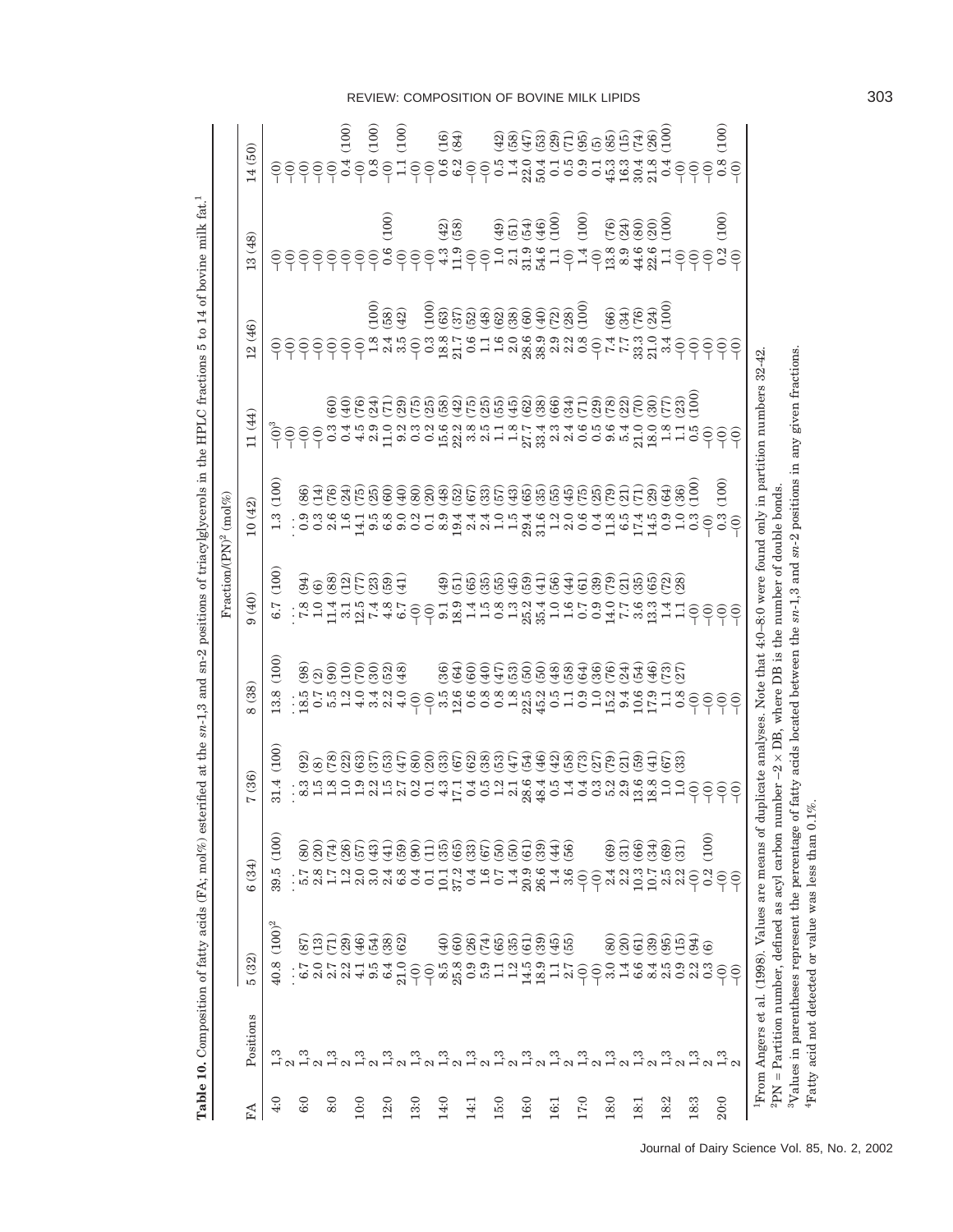304 JENSEN

**Table 11.** Groups of triacylglycerols (TAG) present in bands from Ag-TLC.<sup>1</sup>

| Band from Ag-TLC | TAG Groups present, x, y, $z^2$                                                  |
|------------------|----------------------------------------------------------------------------------|
|                  | Trienes and higher unsaturates                                                   |
| $\overline{2}$   | cis, cis Dienes                                                                  |
| 3                | cis Monoenes of type $z = C_{4:0}$ , x+y< 36; cis, trans dienes                  |
| 4                | <i>cis</i> Monoenes of type $z = C_{4.0}$ or $C_{6.0}$                           |
| 5                | <i>cis</i> Monoenes of type x, y, and $z > 4$ ; trace of $C_{60}$                |
| 6                | cis Monoenes, regioisomers of band 5                                             |
| 7                | Trisaturates of type x and $y > 8$ , $z = C_{4.0}$ , $x+y > 20$ ; trans monoenes |
| 8                | Trisaturates of type x and $y > 8$ , $z = C_{6.0}$ , $x+y > 24$                  |
| 9                | Trisaturates of type x, y, and $z > 6$ , CN $> 36$                               |

<sup>1</sup>Ag-TLC = Argentation TLC; CN = acyl carbon number. Confirmed by reverse-phase. Adapted from Robinson and MacGibbon (1998b).

<sup>2</sup>Designation of TAG groups with different fatty acids.

ase or lipase secreted from the tongue and associated tissues in the calf (Hamosh, 1990). A commercial preparation of the tissues is used in the manufacture of Provolone and Romano cheeses, where it helps produce their characteristic flavors by release of shortchain FA from milk TAG. The lipase preferentially hydrolyzes 4:0 to 12:0 more rapidly than the longer FA. A group of biologically active *sn*-1-2 DG will be produced. The effects of these were unknown until recently. Nagao et al. (2000) observed that diacylglycerol (**DAG**), in contrast to TAG, apparently decreased the accumulation of body fat when fed to men and might reduce the risk of diseases associated with visceral fat disorders. The DAG fed were a mixture that contained about 2 to 1 quantities of 1, 3 to 1, 2-DAG. We do not know if the isomers cause different results, but the *sn* 1,2-DAG would be the isomer produced first. The 1,3-DAG is formed by acid catalyzed acyl migration, but the rate is unknown and passage through the stomach is rapid. More *sn* 1, 2-DAG would be formed from MF than any other fat or oil. About 70% of dietary TAG is hydrolyzed in the abomasum of the calf. Gastric lipase has not been detected in the abomasum. For more information, the reader should consult the review by Hamosh (1990).

Timmen and Patton (1989) observed that the biosynthetic mechanism of TAG in the bovine mammary gland alternatively used 4:0 to 10:0 or 18:1 to maintain liquidity of the MF globules and the intracellular lipid droplets, their precursors. Oleic acid (18:1) is converted from 18:0 as needed by stearoyl Co-A desaturase. The enzyme helps to maintain fluidity of cellular endoplasmic reticulum membrane where TAG biosynthesis occurs. Interestingly, they noted that the small fat globules in the skim milk portion of their samples contained less 4:0 to 10:0 and 18:0 and more 18:1 than the large globules in the cream. Before this, we believed that the FA and TAG in the size range of fat globules did not differ.

*Summary of TAG structure.* Bovine milk contains a unique assembly of TAG, possibly thousands, and identification of individual TAG is difficult. The distribution is species specific and nonrandom, with most of the 4:0 and 6:0 esterified to the *sn*-3 position. The necessity for liquidity of the MF globule requires that most of the FA be esterified to TAG in combinations that have a melting point at or below 39°C, the body temperature of the cow (Timmen and Patton, 1989). While some do not, e.g., the trisaturated TAG listed in Tables 7, 9, and 12, their quantities are small. These will be codissolved in the liquid TAG. This selectivity of esterification indicates that esterification is directed to produce the required TAG regardless of changes in dietary FA [see Gresti et al. (1993) for more information]. The quantities of TAG will change, but not their structure. Research on milk TAG structure should continue; it may be important to know the location of CLA and the *trans* isomers of 18:1. These acids have beneficial and possibly deleterious effects on the bovine and the human. I will discuss these aspects in the section on FA.

#### **Phospholipids (PL) and Glycosphingolipids (GL)**

Data on the contents of these and other lipids are given in Table 2. The amounts of PL, similar to data reported earlier (Jensen and Clark, 1988; Jensen and Newberg, 1995), do not change much during time postpartum in individual cows. These small variations will probably not be observed in pooled, homogenized milks in which the amounts will range from 20 to 30 mg/dl. The few recent publications on PL and GL describe these compounds in whey concentrates and gangliosides in milk. Data are given below.

## **Composition of PL**

The composition of the PL determined by Bitman and Wood (1990) throughout lactation is presented in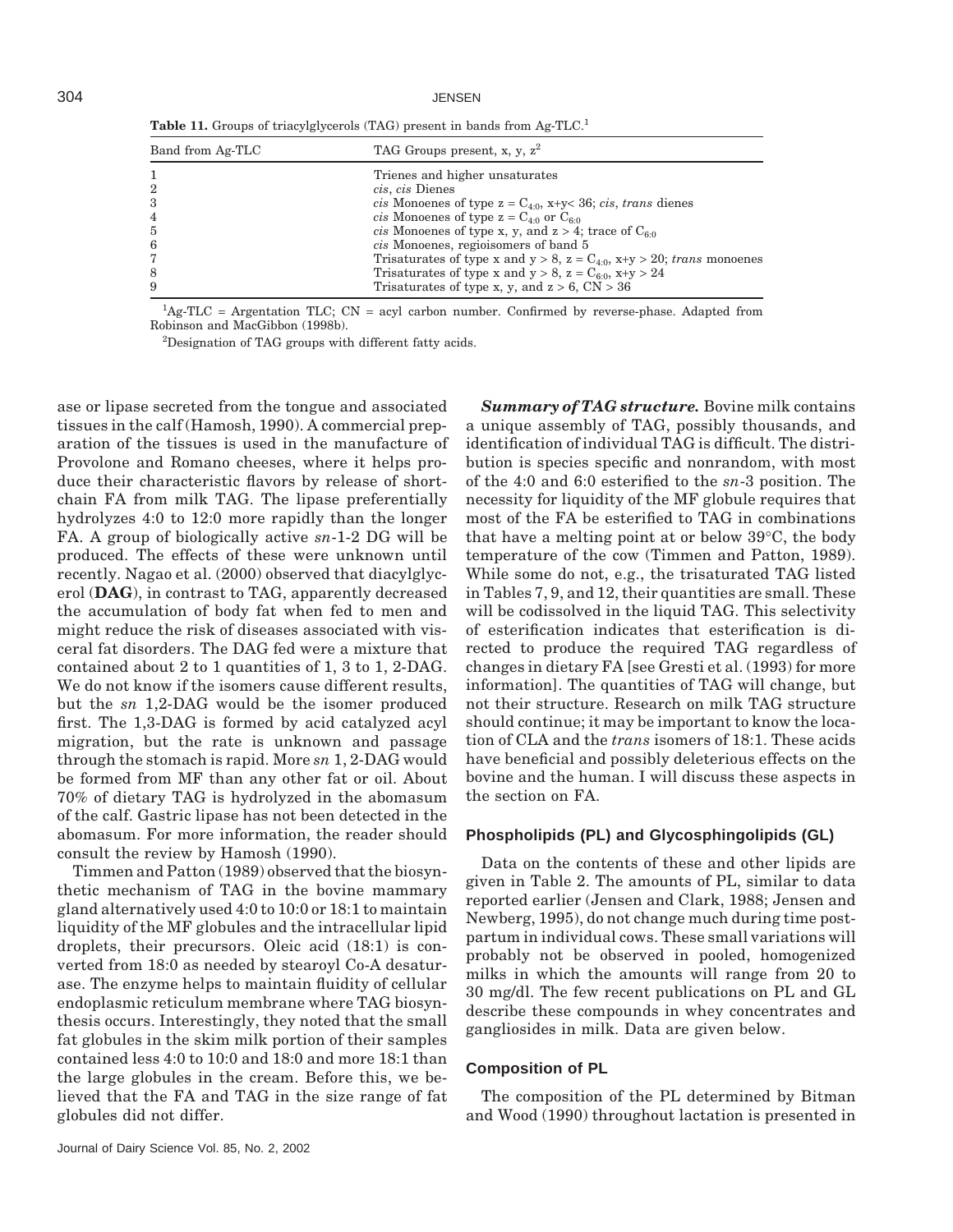| Peak<br>no. | Typical RT at<br>$20^{\circ}$ C (min) | Estimated<br>$_{\rm CN}$ | Estimated<br>PN | Suggested triaclyglycerols                                      |
|-------------|---------------------------------------|--------------------------|-----------------|-----------------------------------------------------------------|
| 1           | 5.08                                  | 26                       | 28              | 14:0,8:0,4:0; 12:0,10:0,4:0                                     |
| 2           | 7.15                                  | 28                       | 28              | 16:0,8:0,4:0; 14:0,10:0,4:0                                     |
| 3           | 9.84                                  | 32                       | 30              | 10:0,18:1,4:0                                                   |
| 4           | 10.55                                 | 30                       | 30              | $18:0,8:0,4:0; 16:0,10:0,4:0; 14:0,12:0,4:0$                    |
| 5           | 13.37                                 | 36?                      | 32              |                                                                 |
| 6           | 14.60                                 | 34                       | 32              | 12:0,18:1,4:0                                                   |
| 7           | 15.81                                 | 32                       | 32              | 14:0,14:0,4:0; 16:0,12:0,4:0                                    |
| 8           | 20.63                                 | 38                       | 34              | 18:2,16:0,4:0?                                                  |
| 9           | 22.22                                 | 34 and 36                | 34              | 16:0,12:0,6:0; 18:1,14:0,4:0                                    |
| 10          | 24.24                                 | 34                       | 34              | 16:0,14:0,4:0                                                   |
| 11          | 27.44                                 | 42                       | 36              | .                                                               |
| 12          | 30.33                                 | 40                       | 36              | $18:1,18:1,4:0$ ; $18:1,14:0,6:0$                               |
| 13/14       | 33.20                                 | 38                       | 36              | $18:1,16:0,4:0; 16:0,14:0,6:0^2; 18:0,12:0,6:0^2$               |
| 15          | 35.80                                 | 36                       | 36              | 16:0,16:0,4:0; 18:0,14:0,4:0                                    |
| 16          | 39.95                                 | 40                       | 38              | 18:1,12:0,10:0                                                  |
| 17          | 40.43                                 | 40 and 42                | 38              | 18:1,18:1,6:0; 18:1,14:0,8:0                                    |
| 18          | 42.05                                 | 38 and 40                | 38              | 16:0,14:0,8:0; 16:0,12:0,10:0; 18:1,16:0,6:0                    |
| 19          | 44.87                                 | 38 and 40                | 38              | $18:0, 18:1, 4:0; 16:0, 16:0, 6:0; 18:0, 14:0, 6:0$             |
| 20          | 47.93                                 | 38                       | 38              | 18:0,16:0,4:0                                                   |
| 21          | 49.84                                 | 44                       | 40              | 18:1,18:1,8:0                                                   |
| 22          | 51.45                                 | 42                       | 40              | 18:1,14:0,10:0                                                  |
| 23          | 52.33                                 | 42?                      | 40              | 18:1,16:0,8:0                                                   |
| 24          | 53.93                                 | 40 and 42                | 40              | 18:1,18:0,6:0; 16:0,14:0,10:0                                   |
| 25          | 55.03                                 | 40                       | 40              | 16:0,16:0,8:0; 18:0,14:0,8:0                                    |
| 26          | 56.84                                 | 40                       | 40              | 18:0,16:0,6:0                                                   |
| 27          | 59.98                                 | 40                       | 40              | 18:0,18:0,4:0                                                   |
| 28          | 60.15                                 | 46                       | 42              | 18:1,18:1,10:0                                                  |
| 29          | 62.82                                 | 44                       | 42              | 18:1,14:0,12:0; 18:1,16:0,10:0; 18:1,18:0,8:0                   |
| 30          | 63.65                                 | 44                       | 42              | 18:1t, 16:0, 10:0                                               |
| 31          | 65.45                                 | 42                       | 42              | 16:0,16:0,10:0; 18:0,14:0,10:0; 16:0,14:0,12:0                  |
| 32          | 66.44                                 | 42                       | 42              |                                                                 |
|             |                                       |                          | 42              | 18:0,16:0,8:0                                                   |
| 33          | 68.23                                 | 42                       | 44              | 18:0,18:0,6:0                                                   |
| 34          | 70.85                                 | 48                       | 44              | 12:0,18:1,18:1                                                  |
| 35          | 71.83                                 | 48                       |                 | 12:0,18:1,18:1t                                                 |
| 36          | 71.37                                 | 46                       | 44              | 16:0,12:0,18:1; 14:0,14:0,18:1; 10:0,18:0,18:1                  |
| 37          | 74.58                                 | 46                       | 44              | $16:0,12:0,18:1t$ ; $14:0,14:0,18:1t$ ; $10:0,18:0,18:1t$       |
| 38          | 76.08                                 | 44                       | 44              | 16:0,14:0,14:0; 16:0,16:0,12:0; 18:0,16:0,10:0; 18:0, 14:0,12:0 |
| 39          | 78.67                                 | 47?                      | 45?             | 17:0,12:0,18:1?; 15:0,14:0,18:1?                                |
| 40          | 80.83                                 | 50                       | 46              | 14:0,18:1,18:1                                                  |
| 41          | 81.88                                 | 50                       | 46              | 14:0,18:1,18:1t                                                 |
| 42          | 83.30                                 | 48                       | 44 and 46       | 14:0,16:0,18:1; 16:0,16:0,18:2 <sup>3</sup> ; 12:0,18:0,18:1    |
| 43          | 84.63                                 | 48                       | 46              | $14:0,16:0,18:1t$ ; $12:0,18:0,18:1t$                           |
| 44          | 86.13                                 | 46                       | 46              | 16:0,16:0,14:0; 12:0,16:0,18:0; 14:0,14:0,18:0                  |
| 45          | 88.23                                 | 54                       | 48              | 18:1,18:1,18:1                                                  |
| 46          | 88.43                                 | 49?                      | 47?             | 17:0,14:0,18:1?; 15:0,16:0,18:1                                 |
| 47          | 90.02                                 | 52                       | 48              | 16:0,18:1,18:1                                                  |
| 48          | 91.23                                 | 52                       | 48              | 16:0,18:1,18:1t                                                 |
| 49          | 92.60                                 | 50                       | 48              | 16:0,16:0,18:1; 14:0,18:0,18:1                                  |
| 50          | 94.03                                 | 50                       | 48              | $16:0,16:0,18:1$ ; $14:0,18:0,18:1$                             |
| 51          | 95.45                                 | 48                       | 48              | 18:0,16:0,14:0                                                  |
| 52          | 97.08                                 | 51?                      | 49?             | 17:0,16:0,18:1?; 15:0,18:0,18:1                                 |
| 53          | 98.48                                 | 54                       | 50              | 18:1,18:1,18:0                                                  |
| 54          | 99.88                                 | 54                       | 50              | 18:1,18:1t,18:0                                                 |
| 55          | 101.18                                | 52                       | 50              | 18:1,18:0,16:0                                                  |
| 56          | 102.48                                | $52\,$                   | 50              | $18:1t$ , $18:0$ , $16:0$                                       |
| 57          | 104.18                                | 50                       | $50\,$          | 16:0,16:0,18:0; 14:0,18:0,18:0                                  |
| 58          | 108.23                                | 54                       | $52\,$          | 18:1,18:0,18:0                                                  |
| 59          | 109.17                                | 54                       | $52\,$          | 18:0, 18:0, 18:1t                                               |
| 50          | 110.24                                | $52\,$                   | $52\,$          | 18:0,18:0,16:0                                                  |
| 61          | 113.63                                | $54\,$                   | $54\,$          | 18:0,18:0,18:0                                                  |

**Table 12.** Summary of proposed triacylglycerols of individual peaks from HPLC.<sup>1</sup>

 ${}^{1}RT$  = Retention time; CN = acyl carbon number; PN = partition number defined as acyl carbon number– $2\times$  DB, where DB is the number of double bonds. Adapted from Robinson and MacGibbon (1998). 4:0 and 6:0 located mostly in the *sn*-3 position.

Carbon numbers total 36 instead of 38.

Carbon number is 50 instead of 48.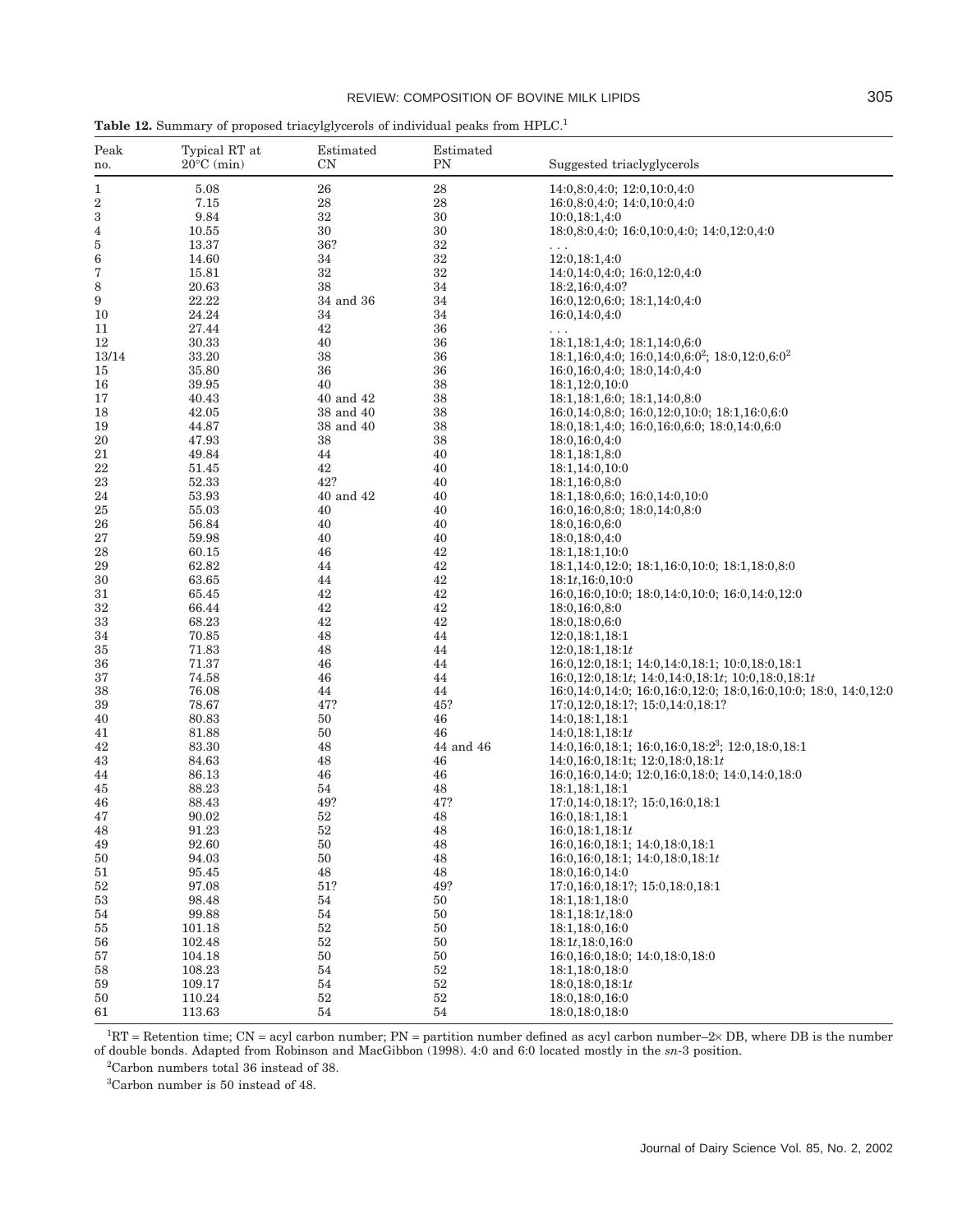**Table 13.** Phospholipid composition of cow's milk during lactation.<sup>1</sup>

|                    |                   |                    |                             | Concentration at lactation day (mg/dl) |           |
|--------------------|-------------------|--------------------|-----------------------------|----------------------------------------|-----------|
| Class <sup>2</sup> | 3                 | 7                  | 42                          | 180                                    | Pooled SE |
| <b>SM</b>          | 5.8 <sup>b</sup>  | 11.9 <sup>a</sup>  | 7.1 <sup>b</sup>            | 3.9 <sup>c</sup>                       | 0.5       |
| PC                 | $5.8^{\rm c,d}$   | 8.9 <sup>a</sup>   | 6.7 <sup>b,c</sup>          | 4.5 <sup>d</sup>                       | 0.6       |
| <b>PS</b>          | 1.6 <sup>b</sup>  | 3.0 <sup>a</sup>   | 2.1 <sup>b</sup>            | 0.3 <sup>b</sup>                       | 0.2       |
| PI                 | 0.8 <sup>b</sup>  | 1.6 <sup>a</sup>   | 1.3 <sup>a</sup>            | $1.5^{\mathrm{a}}$                     | 0.1       |
| PE                 | $6.4^{\rm b}$     | 10.0 <sup>a</sup>  | 7.9 <sup>b</sup>            | $2.6^\circ$                            | 0.8       |
| Total              | 20.4              | 35.4               | 25.1                        | 12.8                                   | 2.0       |
|                    |                   |                    | Percentage of phospholipids |                                        |           |
| <b>SM</b>          | $28.72^{b}$       | $34.1^a$           | 28.7 <sup>b</sup>           | $31.4^{a,b}$                           | 1.1       |
| <b>PC</b>          | 28.0 <sup>b</sup> | 25.1 <sup>b</sup>  | $26.4^{b}$                  | 35.1 <sup>a</sup>                      | 1.1       |
| <b>PS</b>          | 8.1 <sup>d</sup>  | 8.4 <sup>a</sup>   | 8.5 <sup>a</sup>            | 1.9 <sup>b</sup>                       | 0.4       |
| PI                 | 4.1 <sup>d</sup>  | $4.6^{\text{c,d}}$ | $5.2^{b,c}$                 | 11.8 <sup>a</sup>                      | 0.3       |
| PE                 | 31.0 <sup>a</sup> | 27.8 <sup>a</sup>  | 31.1 <sup>a</sup>           | 19.8 <sup>b</sup>                      | $1.6\,$   |

a,b,c,dMeans within a row with different superscripts differ  $(P <$ 0.05).

<sup>1</sup>Adapted from Bitman and Wood (1990).

 ${}^{2}$ SM = Sphingomyelin, PC = phosphatidylcholine, PS = phosphatidylserine, PI = phosphatidyl-inositol, and PE = phosphatidylethanolamine.

Table 13. Sphingomyelin is usually reported as a PL, although it is not a member of this lipid class.

Christie et al. (1987) reported the data from the separation of PL by HPLC (Table 14). They detected almost no PL in samples of commercial powdered whole milk and buttermilk. They attributed the absence to the autooxidation of PUFA in the PL as a result of exposure to heat during the processing. Christie et al. (1987) prepared and analyzed buttermilk, the parent milk, and the resulting skim milk for total PL content. They found (mg/dl): whole milk, 14; buttermilk, 12; and skim milk, 9. More data on the PL and GL contents of milk are given in Table 15 (Christie et al., 1987; Jensen and Newberg, 1995; Rueda et al., 1998). Milk lipids also contain small

**Table 14.** Phospholipid classes (PL), wt% of total PL, in various dairy products.

| Class                         | Bovine <sup>1</sup> milk | Lipid globule <sup>2</sup><br>membrane |
|-------------------------------|--------------------------|----------------------------------------|
| Ceramide monohexoside         | $4.96 \pm 0.20$          | $3.5 \text{ mmol/mg}$<br>of protein    |
| Ceramide dihexoside           | $2.86 \pm 0.78$          |                                        |
| Phosphatidylethanolamine (PE) | $34.17 \pm 0.50$         | 27                                     |
| Phosphatidylinositol          | $6.23 \pm 0.03$          | 11                                     |
| Phosphatidylserine            | $2.81 \pm 0.32$          | $\overline{4}$                         |
| Phosphatidylcholine (PC)      | $25.41 \pm 0.23$         | 36                                     |
| Sphingomyelin                 | $23.57 \pm 0.26$         | 22                                     |
| Total Pl                      | $22.78 \pm 0.66^3$       | $26 - 31$                              |
| Total lipid                   | $3.5 - 4.0?$             | $0.5 - 1.1$ mg/mg<br>of protein        |

<sup>1</sup>Christie et al. (1987). Herd milk. Fat content not given; separation by HPLC.

2 Keenan et al. (1988). Lyso PC and PE also detected. 3 mg of PL/dl.

**Table 15.** Phospholipid and sphingolipid composition of bovine milk.1

| Phospholipid                       | $\mathrm{Mol}\%$   |
|------------------------------------|--------------------|
| Phosphatidylcholine                | 34.5               |
| Phosphatidylethanolamine           | 31.8               |
| Phosphatidylserine                 | 3.1                |
| Phosphatidylinositol               | 4.7                |
| Sphingomyelin                      | 25.2               |
| Lysophosphatidylcholine            | Trace              |
| Lysophosphatidylethanolamine       | Trace              |
| Total choline phospholipids        | 59.7               |
| Plasmalogens                       | 3                  |
| Diphosphatidylglycerol             | Trace              |
| Ceramides                          | Trace              |
| Cerebrosides (neutral glycolipids) | $3 \text{ mg/L}^2$ |
| Gangliosides                       | 1.4 mg/ $L^3$      |

<sup>1</sup>Adapted from Jensen and Newberg (1995). Contains about 12 to 35 mg/dL.

2 Christie et al. (1987).

3 Rueda et al. (1998).

quantities (0.009%) of glycerol ethers in neutral and PL (Ahrne et al., 1979).

Some of these sphingolipids are anticarcinogenic. Sphingomyelin inhibited an early stage of colon carcinogenesis in mice (Vesper et al., 1999). The neutral glycosphingolipids, glucosyl-and lactosylceramide inhibited colonic cell formation and aberrant crypt foci formation in CF-1 mice that had been exposed to 1,2 dimethylhydrazine (Schmelz et al., 2000).

The PL and GL contain relatively larger quantities of PUFA than the TAG, but the amounts are so small that they have little nutritional significance. The PL and GL bind cations help to stabilize the emulsion and probably orient enzymes on the globule surface, but their effects in processed milks are unknown.

## **Glycosphingolipids**

*Neutral glycolipids.* The glycolipid (cerebroside) fraction of bovine milk was reported to be about 20 mg/ L, with an ML content of 4% (Hladick and Michaelec, 1966). The principal constituents of this fraction are: glucosylceramide, 35% and lactosylceramide, 65% (Christie et al., 1987). The quantities of these compounds and other glycosphingolipids with references are listed in Table 16. About 70% of the glycolipids are associated with the MLGM.

*Gangliosides.* Jensen and Newberg (1995) and the recent paper by Rueda et al. (1998) are the basics source of information for this section. Gangliosides are glycosphingolipids composed of a ceramide and an oligosaccharide chain attached to one or more sialic (neuraminic) acids plus several sugars, e.g., glucose and galactose. The gangliosides are named as follows (Bonafede et al., 1989; Puente et al., 1992) **GM1**, 2, and 3 are monosialogangliosides with 1, 2, and 3 as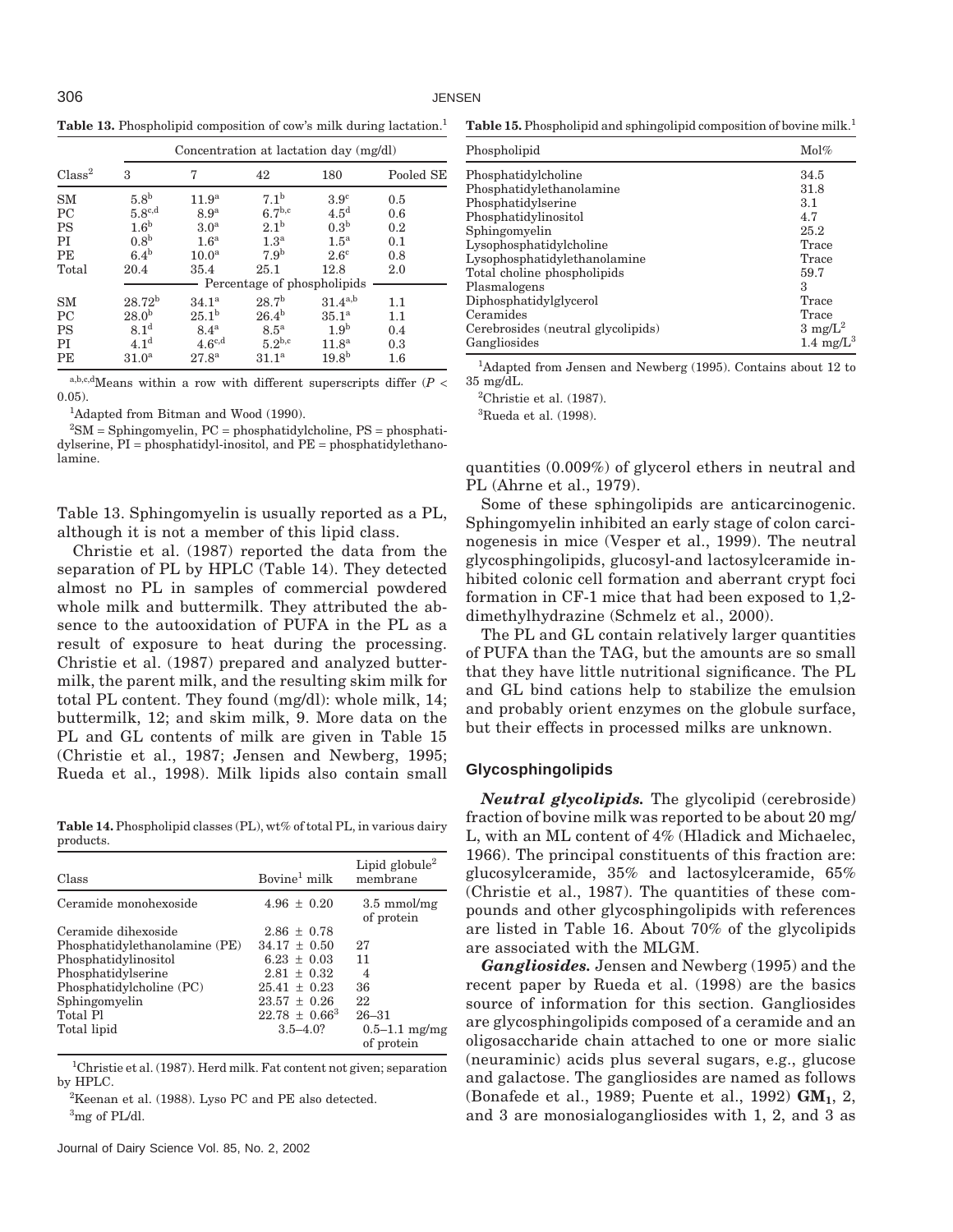|                                                    | mg/L        | Reference                    |
|----------------------------------------------------|-------------|------------------------------|
| Neutral glycolipids or cerebrosides                |             |                              |
| Ceramide monohexoside (glucose)                    | 11.3        | Christie et al. (1987)       |
| Ceramide monodihexoside (lactose)                  | 6.5         | Christie et al. (1987)       |
| Gangliosides. Contain NANA <sup>2</sup>            |             |                              |
| Total                                              |             |                              |
| About 8 $\mu$ g/mg membrane protein<br>Mature      |             | Keenan and Patton (1995)     |
| Mature                                             | 11.0        | Laegrid et al. (1986)        |
| Colostrum                                          | 7.5         | Puente et al. (1992)         |
| Mature                                             | 1.4         | Puente et al. (1992)         |
| Mature                                             | 4.0         | Pan and Izumi (2000)         |
| Monosialoganglioside 1                             | 0.0012      | Laegrid et al. (1986)        |
|                                                    | 1.2         | Laegrid et al. (1986)        |
| Disialoganglioside Ib                              | 0.7         | Pan and Izumi $(2000)^3$     |
| Monosialoganglioside 2                             | 0.7         | Laegrid et al. (1986)        |
|                                                    | Trace       | Puente et al. (1992)         |
| Disialoganglioside 2                               | Trace       | Bushway and Keenan (1978)    |
| Monosialoganglioside 3                             | 0.3         | Laegrid et al. (1986)        |
| $20\%$ of total 1.4 mg/L                           | 0.2         | Puente et al. (1992)         |
| Disialoganglioside 3                               | 0.1         | Pan and Izumi (2000)         |
| Colostrum                                          | 92.5        | Laegrid et al. (1986)        |
| Mature                                             | 8.8         | Laegrid et al. (1986)        |
| Mature                                             | 2.4         | Pan and Izumi (2000)         |
| $60-70\%$ of total 1.4 mg/L                        | $0.8 - 1.0$ | Puente et al. (1992)         |
| Named $G_{\text{lac}}$ by authors                  | 4.8         | Jenneman and Wiegandt (1994) |
| Triasialoganglioside                               |             |                              |
| Buttermilk solids, mg/kg                           | 28.0        | Takamizawa et al. (1986)     |
| Buttermilk solids, mg/kg                           | 22.4        | Ren et al. (1992)            |
| $5\%$ of total, 1.4 mg/L                           | 0.07        | Puente et al. (1992)         |
| Branched, buttermilk solids, mg/kg                 | 78          | Takamizawa et al. (1986)     |
| Branched, buttermilk solids, mg/kg                 | 8.5         | Takamizawa et al. (1986)     |
|                                                    |             | Ren et al. (1992)            |
| 9-O-acetyl, $GD_3$ , buttermilk solids, mg/kg      | 22          | Bonafede et al. (1989)       |
| 7,9,-di-O-acetyl $GT_3$ , buttermilk solids, mg/kg | 24          | Bushway and Keenan (1978)    |
| 9-O-acetyl, $GD_3$ , buttermilk solids, mg/kg      | 1.0         | Ritter et al. (1990)         |

Table 16. Glycosphingolipids of bovine milk.<sup>1</sup>

<sup>1</sup>Adapted from Jensen and Newberg (1995).

2 NANA is *N*-acetylneuraminic *N*-glycoyl neuraminic acids or sialic acid.

 ${}^{3}$ Pan and Izumi (2000) identified small quantities of disialogangliosade Ia or GD<sub>1a</sub>.

**Table 17.** Lipid composition of anhydrous butter fat and dry whey products using amino propyl solid-phase extraction (SPE) compared with those reported in the literature using TLC.

|                          | Anhydrous milk fat |                |                         |                  |                  | Total wt $\%^2$ |                |
|--------------------------|--------------------|----------------|-------------------------|------------------|------------------|-----------------|----------------|
| Lipid classes            | <b>SPE</b>         | T <sup>1</sup> | WPC-75                  | WPC-34           | <b>WP</b>        | Commercial      | Cheddar        |
| Free fatty acids         | $0.22 \pm 0.03$    | 0.28           | $2.29 \pm 0.10$         | $3.36 \pm 0.52$  | $4.95 \pm 0.26$  |                 |                |
| Phospholipids            | $1.30 \pm 0.14$    | 1.11           | $23.64 \pm 1.15$        | $17.53 \pm 1.63$ | $18.04 \pm 2.55$ | 31.4            | 12.7           |
| Neutral lipids           | $98.48 \pm 0.21$   | 98.61          | $74.08 \pm 1.45$        | $79.11 \pm 1.12$ | $77.01 \pm 2.69$ | 65.8            | 83.6           |
| Cholesterol esters       | 0.02 <sup>4</sup>  | 0.02           | $1.52 \pm 0.11$         | $1.7 \pm 0.37$   | $1.84 \pm 0.57$  |                 |                |
| Triacylglycerols         | $95.44 \pm 0.22$   | 95.80          | $61.12 \pm 2.44$        | $64.10 \pm 3.86$ | $60.82 \pm 2.74$ |                 |                |
| Cholesterol              | $0.46^{4}$         | 0.46           | $2.41 \pm 0.20$         | $2.54 \pm 0.30$  | $3.21 \pm 0.53$  |                 |                |
| Diacylglycerols          | $2.17 \pm 0.06$    | 2.25           | $5.46 \pm 0.16$         | $4.87 \pm 0.49$  | $5.32 \pm 0.38$  |                 |                |
| Monoacylglycerols        | $0.07 \pm 0.01$    | 0.08           | $3.30 \pm 0.04$         | $5.70 \pm 0.05$  | $5.83 \pm 0.10$  |                 |                |
| Total lipids, % recovery | $99.64 \pm 1.22$   | $\cdots$       | $99.74 \pm 1.42$        | $99.80 \pm 0.97$ | $99.01 \pm 1.51$ |                 |                |
| Total lipids, %          |                    |                | $\cdot$ $\cdot$ $\cdot$ | $7.87 \pm 0.25$  | .                | $3.9 \pm 0.2$   | $17.2 \pm 0.2$ |
| Total protein, %         |                    |                | 75.0                    | 34.0             | 12.0             | $18.3 \pm 0.0$  | $23.9 \pm 0.2$ |

<sup>1</sup>Adapted from Vaghela and Kilara (1995a). WP-75, WP-34, and WP were commercial products from New Zealand. Commercial was a dried whey and Cheddar, liquid whey from the United States. Procedure is SPE unless indicated.

2 Adapted from Boyd et al. (1999). Commercial was a dried whey and Cheddar, a liquid whey from the United States.

3 From Bitman and Wood (1990).

4 The amounts given in the paper are incorrect. They were cholesterol esters and cholesterol, 0.22. They are changed to 0.02% and 0.46% from Bitman and Wood (1990); although butterol was used for SPE and extracted fat for TLC. These will differ.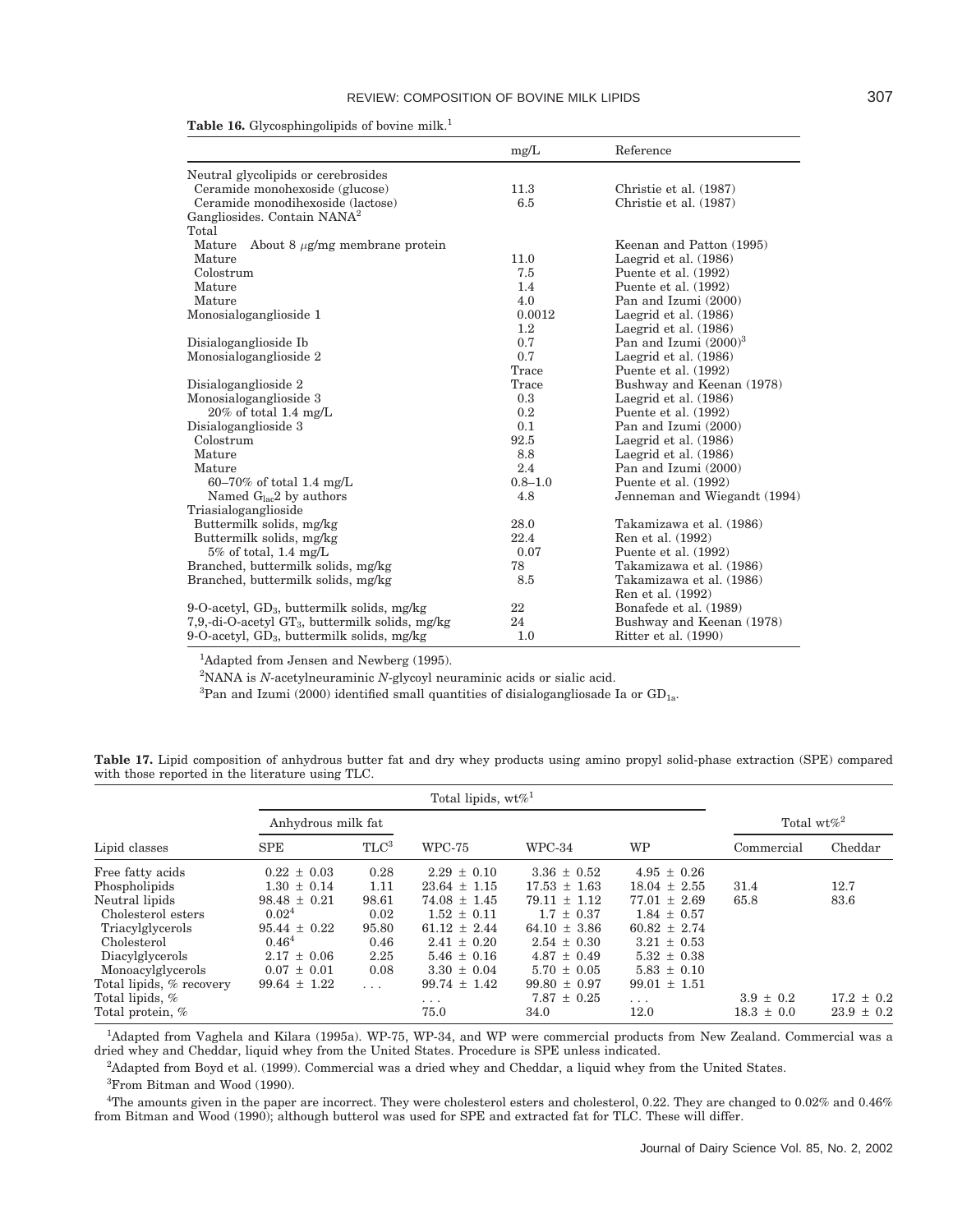|                            |                  | wt% (% of the Total phospholipids) <sup>1</sup> | w% of Total      |                         |                      |
|----------------------------|------------------|-------------------------------------------------|------------------|-------------------------|----------------------|
| Classes of<br>phospholipid | WPC-75           | WPC-34                                          | Whey power       | Commercial <sup>2</sup> | Cheddar <sup>2</sup> |
| Cerebrosides               | $3.57 \pm 0.13$  | $2.87 \pm 0.35$                                 | $3.97 \pm 0.41$  | $5.0 \pm 0.5$           | $0.9 \pm 0.4$        |
| Phosphatidylinositol       | $18.13 \pm 1.23$ | $21.95 \pm 2.51$                                | $18.41 \pm 1.85$ | $8.5 \pm 1.5$           | $4.1 \pm 1.0$        |
| Phosphatidylethanolamine   | $4.45 \pm 0.21$  | $2.21 \pm 0.18$                                 | $1.94 \pm 0.17$  | $34.2 \pm 0.5$          | 60.1 $\pm$ 3.2       |
|                            |                  |                                                 |                  | Combined with           |                      |
| Phosphatidylserine         | $7.48 \pm 0.58$  | $9.56 \pm 1.66$                                 | $8.35 \pm 0.64$  | phosphatidylinositol    |                      |
| Phosphatidylcholine        | $30.54 \pm 1.84$ | $31.59 \pm 1.15$                                | $33.34 \pm 1.11$ | $48.6 \pm 1.3$          | $33.3 \pm 4.1$       |
| Sphingomyelin              | $35.82 \pm 1.16$ | $31.83 \pm 1.98$                                | $33.99 \pm 2.01$ | $3.7 \pm 0.3$           | $1.7 \pm 0.3$        |
| Lysophosphatidylcholine    | $ND^3$           | ND.                                             | ND.              | ND.                     | ND.                  |

**Table 18.** Composition of phospholipids from dry whey products.

<sup>1</sup>Adapted from Vaghela and Kilara (1996b). WP-75, WO-34, and WP were commercial products from New Zealand. Commercial was a dried whey, and Cheddar the whey from the preparation of the cheese (a liquid whey from the United States).

<sup>2</sup>Adapted from Boyd et al. (1999).

 ${}^{3}ND = Not detected.$ 

subscripts; (**GD**) is disialo, and (**GT**) trisialo. The additional sugars are attached to the oliogsaccharide chain in specific sequences. The formulas for the gangliosides in milk are presented in Jensen and Newberg (1995; Table 16).

Keenan et al. (1988) reported that the MLGM has the same ganglioside profile as the apical plasma membranes of the secretory cells in mammary gland, that 90% of the gangliosides are found in the MLGM, and the principal gangliosides are  $GM<sub>3</sub>$ ,  $GM<sub>2</sub>$ , and  $GD<sub>3</sub>$ . Several others,  $GD<sub>2</sub>$  and  $GD<sub>1b</sub>$  were present in smaller quantities. Keenan and his colleagues (Keenan and Patton,1995; Keenan et al., 1988) have done much of the basic research on the MLGM, providing information about the organization of the other components, such as proteins.

The gangliosides mediate several important metabolic and cellular events. Earlier information on gangliosides is available in Pan and Izumi (2000) and Dirk and Reimerdes (1988). The monosialoganglioside  $GM<sub>1</sub>$ inhibited the enterotoxins of *Escherichia coli* and *Vibrio cholera* (Newberg and Chaturvedi, 1992). Although human milk contains 10 times more  $GM<sub>1</sub>$  than bovine milk, human milk is not converted to butter. Many thousands of pounds of spray-dried buttermilk are available as a source of  $GM<sub>1</sub>$  and other gangliosides. Bonafede et al. (1989) isolated about 1.2 mg of 9-*O*acetyl-GD<sub>3</sub> from 230 g of spray-dried buttermilk by solvent extraction and ion-exchange and silica gel column chromatographic procedures. Ren et al. (1992) suggested this ganglioside might be important in murine development at the two-cell stage and in some differentiated tissue. However, their purification procedure was prolonged and complex, and yields were low. Moving from bench to large-scale operations is difficult, but the availability of this and other gangliosides would provide sufficient material for use in research.

Ritter et al. (1990) isolated 0.15 mg of 9-*O*-acetyl-GD3 from 150 g of buttermilk. Their yields were much smaller than those obtained by Ren et al. (1992), but the acetyl group was attached solely to the sialic acid moiety. This compound induced an immune response against human melanoma cell surface antigens in the mouse. The gangliosides are present in dried buttermilk, and laboratory procedures are available for their isolation. It remains to be seen if these methods can be expanded. This includes the recovery of MLGM material in the pilot plant because basic data are lacking. I was unable to find any papers that provided data obtained by modern methods on the volumes of prod-

uct, amounts of lipids, PL, and complex lipids and their FA and base contents in the processing of 1) milk to skim milk and cream, 2) conversion of cream to butter and buttermilk, and 3), conversion of butter to BO and serum. This area of considerable potential benefit has been ignored. Maxwell et al. (1986) found that the PL content of buttermilk lipid was 7.2% and that of skim milk from the same whole milk, 2.2%.

Ren et al. (1992) observed 9-*O*-acetyl-GD<sub>3</sub> in hamster melanomas. They postulated that the ganglioside might modulate critical events in cell metastasis and growth in melanoma cells. They obtained *O*-acetylated gangliosides from 1.7 kg of spray-dried buttermilk, as follows (mg): 7,9-GD3, 2; 7- or 9-GD3; 37; and *O*-acetyl- $GT<sub>3</sub>$ , 40. These yields are better and could provide sufficient material for tests with animals and possibly humans.  $GD_3$ ,  $GM_3$ , and sphingomyelin purified from buttermilk are available from Matreya, Inc. (Pleasant Gap, PA). It is possible that the gangliosides would be designated as generally recognized as safe (GRAS).

Vaghela and Kilara (1995a) developed methods for extraction of total lipids and separation of their classes with solid-phase extraction from whey protein concentrates. Their results are shown in Table 17. The re-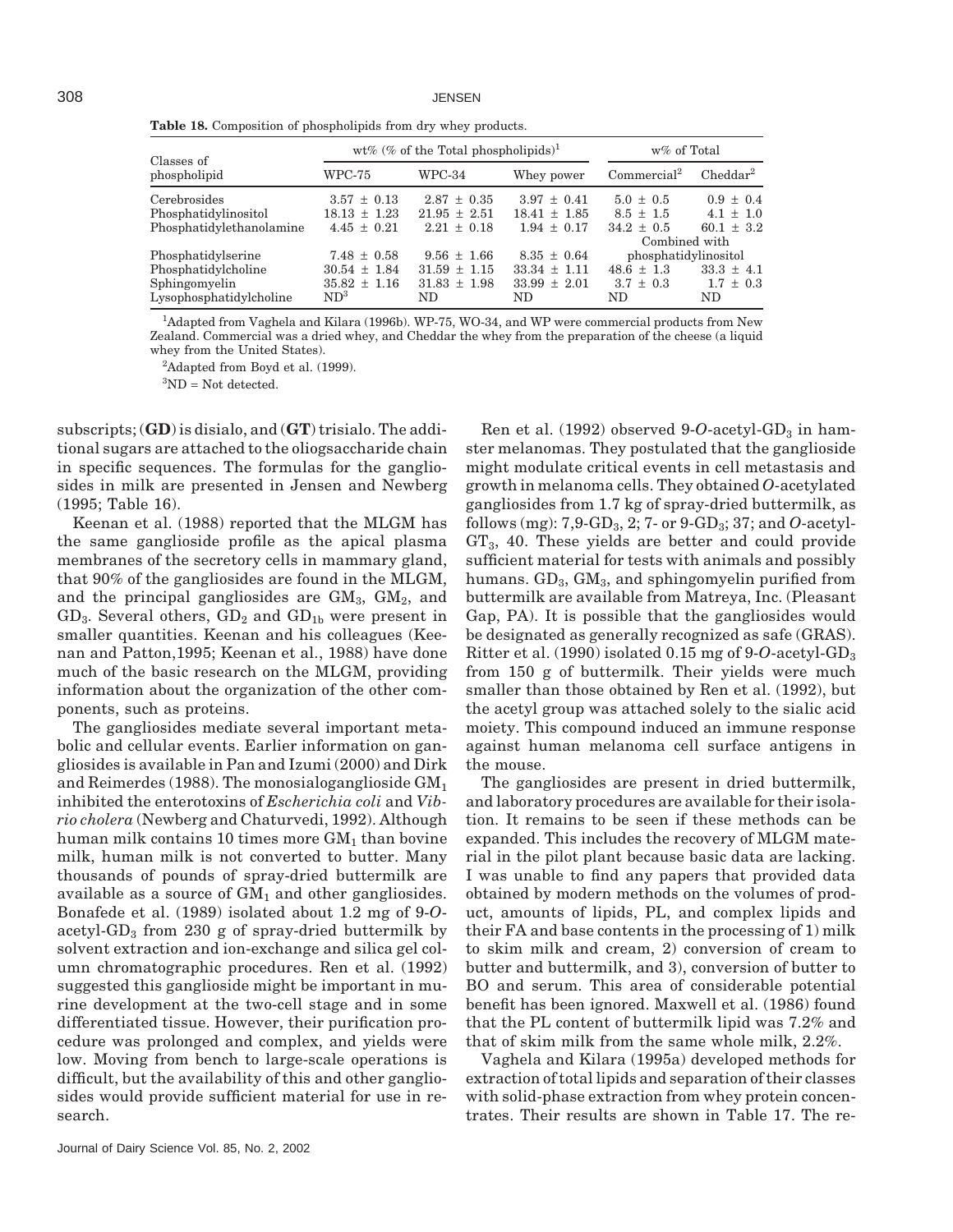**Table 19.** The cholesterol contents of various dairy products.<sup>1</sup>

| Identity of product     | Fat $(\%)$ | Cholesterol<br>(mg/100 g) |
|-------------------------|------------|---------------------------|
| Skim milk               | 0.25       | $\mathbf{2}$              |
| Whole milk              | 3.34       | 14                        |
| Half and half           | 11.50      | 37                        |
| Light cream             | 19.31      | 66                        |
| Medium cream            | 25.00      | 88                        |
| Nonfat dry milk         | 0.77       | 20                        |
| Cottage cheese, creamed | 4.51       | 15                        |
| Cream cheese            | 34.87      | 110                       |
| Ice cream, vanilla      | 11.01      | 44                        |
| Blue                    | 28.74      | 75                        |
| Brie                    | 27.68      | 100                       |
| Cheddar                 | 33.14      | 105                       |
| Mozzarella, whole milk  | 21.60      | 78                        |
| Neufchatel              | 23.43      | 76                        |
| Swiss                   | 27.45      | 92                        |
| <b>Butter</b>           | 81.11      | 219                       |
| Sherbert orange         | 2.00       | 6                         |

<sup>1</sup>From Jensen and Newberg (1995); USDA Nutrient Data Base (1999).

sults of Boyd et al. (1999) are included. Their procedure is easy, quantitative, and can be performed on a quantitative scale on concentrates containing large mounts of protein. It should be useful for the analysis of dried buttermilk. Vaghela and Kilara (1996a) evaluated the foaming and emulsifying properties of the concentrates and determined the lipid and PL composition of several laboratory and commercial concentrates (Vaghela and Kilara, 1995b, 1996b). The PL compositions of several laboratory and one commercial whey concentrates are given in Table 18 (Vaghela and Kilara, 1995b). The results of Boyd et al. (1999) are also presented.

## **Sterols**

Milk contains 10 to 20 mg/dl of C or 308 to 606 mg/ 100 g of fat in whole milk containing 3.3% fat (Jensen and Newberg, 1995; Table 2). The amount is positively correlated with the fat content of the dairy product as shown in Table 19. (USDA Nutrient Database, 1999). Cholesterol is the major sterol, 95% of total, and is located mostly in the MLGM (Jensen and Newberg, 1995). Some of the C is bound to *β*-lactoglobulin (Wang et al., 1997). About 10% of the C is esterified. Small quantities of other sterols have been detected, e.g., 7 dehydrocholesterol and small amounts of phytosterols (IDF, 1992). Because C accounts for 95% of the total sterols, nonspecific methods have been employed. I have listed these in Table 20 and will comment on them below. The manner in which milk is obtained, elimination of colostrums, and pooling reduces the effects of time postpartum and diurnal rhythm seen in individual samples. Products produced by oxidation

of C in dried milk products have been investigated (results discussed later).

The least expensive, easiest, and most widely applicable of the methods for the determination of C is the colorimetric method of Bachman et al. (1976). Because C is the major sterol in ML, 95% of the total, we need not be concerned that the procedure is not specific. The C in 1 ml of milk, 144 *µ*g, can be readily detected. Also, the amounts of C in dairy foods will usually be about the same as those available from the USDA web site, www.nal.usda.gov/fnic (USDA Nutrient Database, 1999), and the minimum fat contents are fixed by statute, so these data can be employed. Unless the researcher is developing a new product, investigating the metabolism of C, or identifying vitamin D metabolites, there is little need to analyze C. Exceptions are the analyses of mixtures of vegetable oils and MF (IDF, 1992; Alonso, et al., 1997). A standard BO is available for checking the methods (Precht et al., 1998b). How to determine C oxides will be discussed later.

The procedure in method 7 (Fletouris et al., 1996; Table 20, for the preparation of milk samples before analysis of C by GLC), e.g., saponification in a capped tube followed by extraction with hexane is identical to that used in method 1 (Bachman et al., 1976) and is similar to the AOAC method 10 (Klatt et al., 1995). However, the earlier paper was not cited by Fletouris et al., 1998). I will use this as an excuse to give an anecdote to remind readers that the usefulness of a paper does not vanish because it was published more than 10 yr in the past. In 1984, I attended a meeting on methods of analyses for the components in human milk. Many of these had been developed for use by the dairy industry. The investigators interested in proteins argued for 3 d about the best method for determining the protein content of human milk. They finally selected the Kjeldahl method. The description of this procedure was published in 1883! Foote (1999) recently commented on the need to be a student of history.

Because consumption of C has been related to the incidence and severity of cardiovascular incidents, and milk products have been designated as major contributors to dietary C, removal of the sterol from milk has been discussed and investigated. Cholesterol can be removed from dairy products by several methods. For example, mixing *β*-cyclodextrin with homogenized milk removed 92.2 to 93.5% of the C (Lee et al., 1999). The justification for removal was discussed and rejected by Sieber (1994). The contribution of dietary C to increased plasma C does not justify the cost.

*Oxidized sterols.* These are found in dairy products that have been heated, dried, and stored, have been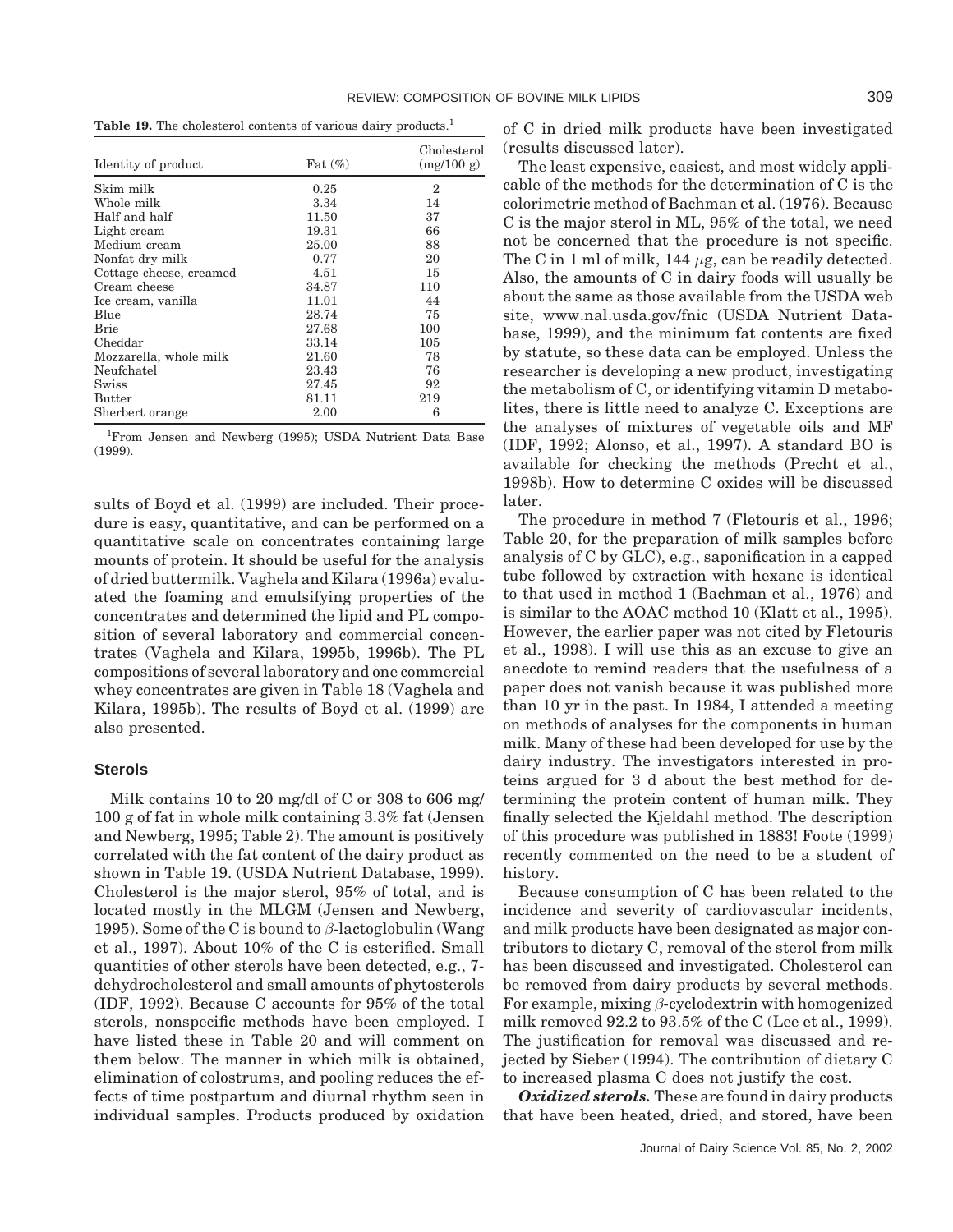310 JENSEN

| <b>Table 20.</b> Methods for the determination of cholesterol in milk lipids. |
|-------------------------------------------------------------------------------|
|-------------------------------------------------------------------------------|

|                                                                                                 | Sample preparation                                                                    | Results                                                                                                                           | References                         |
|-------------------------------------------------------------------------------------------------|---------------------------------------------------------------------------------------|-----------------------------------------------------------------------------------------------------------------------------------|------------------------------------|
| 1. Colorimetric,<br>o-phthaldehyde<br>derivatives                                               | $1$ to $10$ ml of milk.<br>Saponification,<br>extraction with hexane                  | Milk: 3.4% fat:<br>14.0 mg/100 g Skim milk:<br>$0.13\%$ fat 2.8 mg/100 g                                                          | Bachman et al. (1976)              |
| 2. GLC by capillary columns.<br>Internal standard                                               | About 2 g. Saponification,<br>extraction with $Et2O$ , TLC,<br>silylation of sterols. | $300 \text{ mg}/100 \text{ g}$ fat, milk;<br>3.9% fat, 11.7 mg/100 g.<br>7-dehydrocholesterol,<br>$0.7$ to $4\%$ of total sterols | IDF (1992)                         |
| 3. GLC, as above, semicapillary                                                                 | Solvent extraction                                                                    | 239 mg/100 g fat                                                                                                                  | Kisza et al. (1994)                |
| 4. GLC, as above, capillary.<br>Transesterification.                                            | Alkaline transesterification.<br>Injection of hexane extract.                         | Detect 5% vegetable oils<br>added to milk fat                                                                                     | Alonso et al. (1997)               |
| 5. GLC, capillary column,<br>programmed-temperature<br>vaporizer injector.<br>Internal standard | Direct injection                                                                      | $270 \text{ mg} \pm 1.7 \text{ SD}/100 \text{ mg}$ of fat                                                                         | Alonso et al. (1995)               |
| 6. GLC, packed column,                                                                          | Extraction with $CHCl3$ -MeOH,                                                        |                                                                                                                                   |                                    |
| cholesteryl butyrate standard                                                                   | saponification                                                                        | .                                                                                                                                 | Sheppard (1992)                    |
| 7. GLC, capillary column                                                                        | Same as in method 1                                                                   | Milk, $12.2 \text{ mg} \pm \text{SD} 0.18/100 \text{ g}$ .<br>Butter, $228.1 \pm SD$ 4.36/100 g                                   | Fletouris et al. (1998)            |
| 8. HPLC, internal standard                                                                      | Saponification, extraction<br>with hexane-Et <sub>2</sub> O (1:1 vol/vol)             | Butter oil, 296.5 mg/100 g.<br>Cholesterol and phytosterols<br>not separable                                                      | Casirighi et al. (1998)            |
| 9. Supercritical fluid<br>chromatography (SFC),<br>internal standard                            | Saponification, extraction<br>with hexane                                             | CRM sample 164, 273 mg/100 g of $fat1$<br>SF3 270 mg GLC 302 mg                                                                   | Huber et al. (1995)                |
| 10. Capillary GLC                                                                               | Saponification                                                                        |                                                                                                                                   | AOAC method<br>Klatt et al. (1995) |

<sup>1</sup>CRM 519 = Anhydrous butter oil obtained from the Community Bureau of Standards, Brussels, Belgium (Precht et al., 1998b).

implicated in the initiation of the atherosclerotic process (Appelqvist, 1996). However, the oxides are found in other foods treated similarly. Analyses for the oxides is difficult and "true" values have not been established, but 2 ppm or 2 mg/kg of C oxides in reference skim milk powder lipids was selected as the correct value for the product. The quantity for fresh skim milk powder was 0.7 ppm. Nielsen et al. (1996a) found 4 mg/kg of oxysterol in butter stored at  $-4$ °C, and 7dehydrocholesterol was the major oxysterol. Nielsen et al. (1996b) also analyzed Feta cheese produced from high bleached and nonbleached BO and stored for 5 mo. They employed solid-phase extraction, preparative HPLC, and separation and quantification of the oxysterols by GLC mass spectrometry (**GLC-MS**). In the reference Feta cheese, the concentration of 9-keto-C was 1.2 mg/kg of lipid, while in the bleached cheese, it ranged from 10.4 to 13.1 mg/kg of lipid. 7-keto C made up about 55% of the total oxysterols. Nielsen et al. (1996a) also found 4 mg/kg of oxysterol in butter stored at –4°C, 7-dehydrocholesterol was the major oxysterol. The reliability of these data has been questioned (Jimenez-Flores, 1997), since saponification, even at 20°C can create oxidation products. The factors causing oxidation were eliminated to the extent possible by Przygonski et al. (2000) in their analyses of milk powder samples and infant formulas for oxysterols. They found 5.21to 6.351 *µ*g/g of lipid extract in three milk powder samples. The compounds present in largest quantities were (*µ*g/g of lipid): *α*-epoxy C, 1.56 to 2.43 and 7-keto-C, 1.76 to 2.08.

Are the oxysterols in relevant dairy products hazardous? The answer is possibly, according to Zhou et al. (2000), who observed that excess concentrations of oxysterols were cytotoxic to cultural human endothelial cells. This group (Kummerow et al., 2000), also found a significant correlation between the concentrations of oxidation products rather than C in the plasma in catheterized patients with identified cardiac stenosis. These results support the belief that oxidized lowdensity lipoprotein (**LDL**) initiates the pathological events leading to atherosclerosis. Are dietary oxysterols involved?

While this question cannot be answered now, it appears unlikely because of the following observations. Lyons et al. (1999) found that dietary 7-keto C, the major oxysterol, is rapidly metabolized and excreted by the rat's liver. Enterohepatic recycling of the sterol was negligible. Their results indicate that the diet may not be a major source of oxysterols in atherosclerotic plaques, and that dietary oxysterols probably make little or no contribution to atherogenesis. With these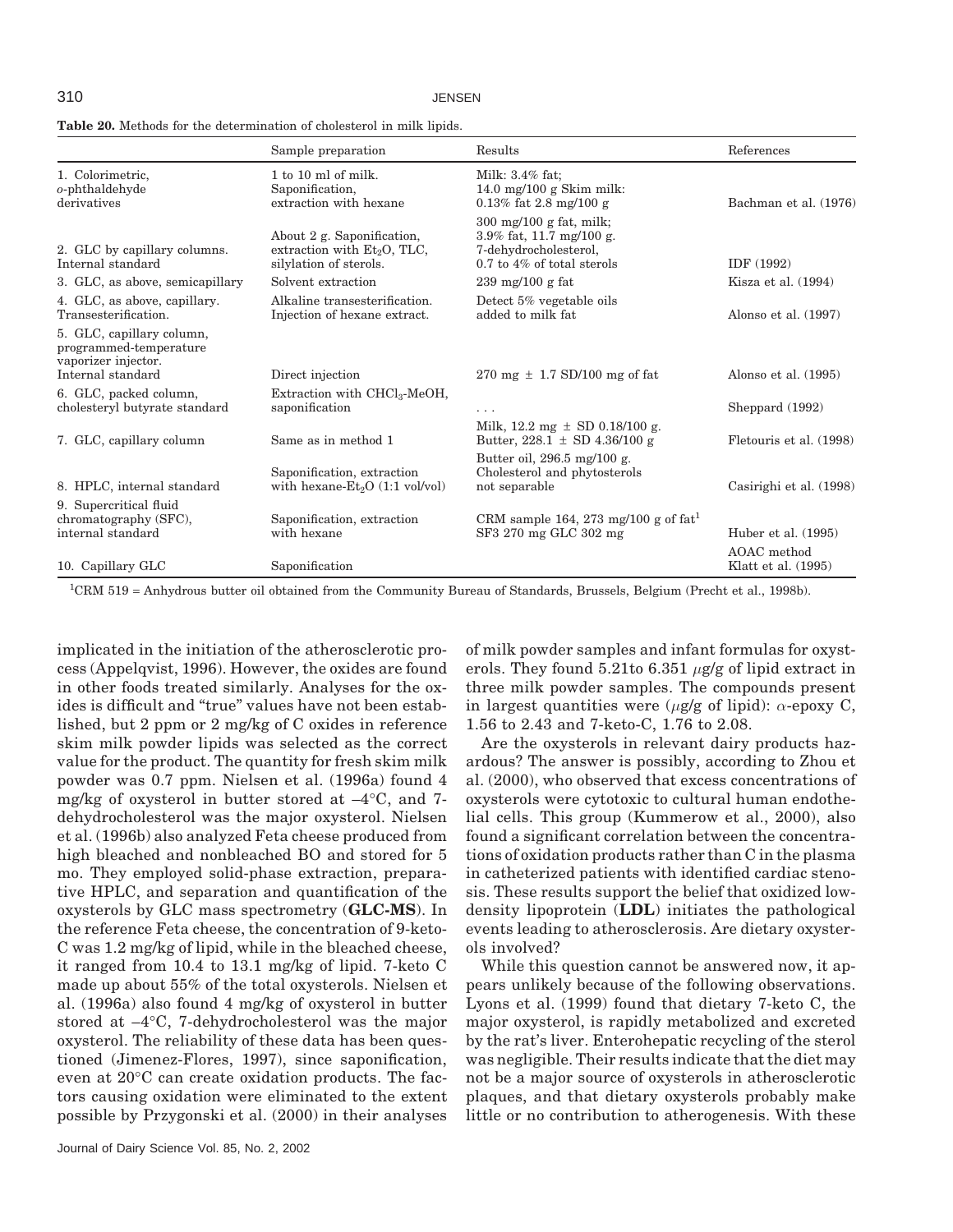results in mind, we should be aware of, but not overconcerned about, the oxysterols found in milk and dairy products.

*Isoflavanoids.* Evidence suggess that isoflavonoids may provide some benefits if consumed. However, because they have estrogenic properties based on animal studies, their consumption by infants and young children might be undesirable. Because various feed materials consumed by dairy cattle contain isoflavonoids and there are few data about their contents in milk, King et al. (1998) analyzed the amounts in Australian milks. They determined the daidzein and genistein contents by HPLC in 148 samples from 76 farms and a factory from September 1995 throughout January 1996. The mean daizeden content was <5 ng/ml. The mean genistein contents ranged from about 2 ng/ml in the summer samples to 20 to 30 ng/ml in spring samples, when clover was the major pasture forage. The contents were 45 ng/ml in the summer milks and 293 ng/ml in the spring samples. Pasteurization had no effect on the contents. The authors concluded that the low contents were not likely to have pronounced biological effects if consumed by humans. They also noted that soy foods are the major sources of isoflavonoids in foods for humans. The effects of feeding soy products to dairy cattle upon the contents of isoflavonoids in their milk has not been reported.

## **FATTY ACIDS**

The abbreviations for identification of FA are as described by Lobb and Chow (1999). This terminology is used in the American Journal of Clinical Nutrition (McGlade et al., 1996) and recently, in Lipids. For example, oleic acid is 9*c*-18:1; linoleic acid, 9*c*, 12*c*-18:2, and CLA is 9*c*, 11*t*-18:2. The prefix C is not needed nor used. Neither is the subscript 18:1. While there is no official abbreviated nomenclature, this is, in my opinion, the easiest to use and understand. Classes of unsaturated FA are named as n-6 or n-3, which identifies the position of the first double bond from the terminal methyl group.

Recent publications on milk FA in the United States have focused on the effects of various feeding regimens, on CLA, *trans* isomers, and the FA profiles. The complete FA profiles have not been reported. Only one of the analyses was done with the best analytical method available, the argentation-TLC/GLC (**Ag-TLC/GLC**) procedure (Wolff et al.,1998a; Wollf, 1999). With this method, quantification of the *trans* and *cis* isomers of 18:1 and other unsaturated FA can be attained. If this method is not used, the quantities of 9*c*-18:1 will be overestimated, and *trans*-18:1 underestimated. I will present examples later. Briefly, the method requires 1) analysis of the FA as methyl (**FAME**) or isopropyl esters (**FAIPE**) with a 100-m capillary column coated with a polar material and 2) Ag-TLC to resolve the *trans* and *cis* ester bands, followed by analysis of the esters in the bands with the GLC column used in 1). Details will be given later.

## **Analysis**

*Sampling.* If a commercial product is to be analyzed, the fat content is known and need not be determined (discussed earlier), but it must be reported. When milk from individual cows is being tested, the fat content must be determined (discussed earlier), and determination with infrared analyzers can be used. Because the total lipids must be extracted, gravimetric determination is easily done. An alternative is to use an external standard during the GLC analysis. This will be required anyway.

*Preparation of esters.* Methyl, butyl, and isopropyl esters have been used-butyl and isopropyl esters because they are less volatile than the FAME and reduce the inevitable loss of methyl butyrate that occurs during analytical processing. Nevertheless, FAME can be employed with proper care. Sodium methoxide catalyzed transesterification is recommended because acid catalysts, HCl,  $H_2SO4$ , acetyl chloride, and BF3, decrease the major CLA, 9*c*, 11*t*-18:2, increase 9t, 11*t*-18:2, and produce allylic methoxy artifacts (Kramer et al., 1997). Conversely, Yamasaki et al. (1999) found that CLA were not affected by acid catalysis if proper amounts (0.5 or 1.0 ml) of dimethylsulfoxide or dimethylformamide were added to the reaction mixture. Acid catalysts will be required if substantial amounts of free FA are present in the product being analyzed. Their presence can be detected by TLC. Yurawecz et al. (1999) reviewed the methylation procedures for CLA and describe the methods for many matrices. Analysts should read this paper for comprehensive instructions. Information about base and acid catalyzed methods is available from the IDF (1999a).

Ulberth et al. (1999) tested the response of a flameionization detector to methyl, ethyl, propyl, and butyl esters of 4:0 to 18:0 and 18:1. The esters were prepared by transesterification of a mixture of monoacid TAG resembling the FA in ML. They compared the theoretical response and empirical response factors [(weight%)/(area%)]. The authors preferred using butyl esters, although when MF was analyzed, butyl and FAME profiles were in close agreement. However, analysts should check the validity of their procedures by routine use of a TAG mixture with a FA profile similar to that of MF.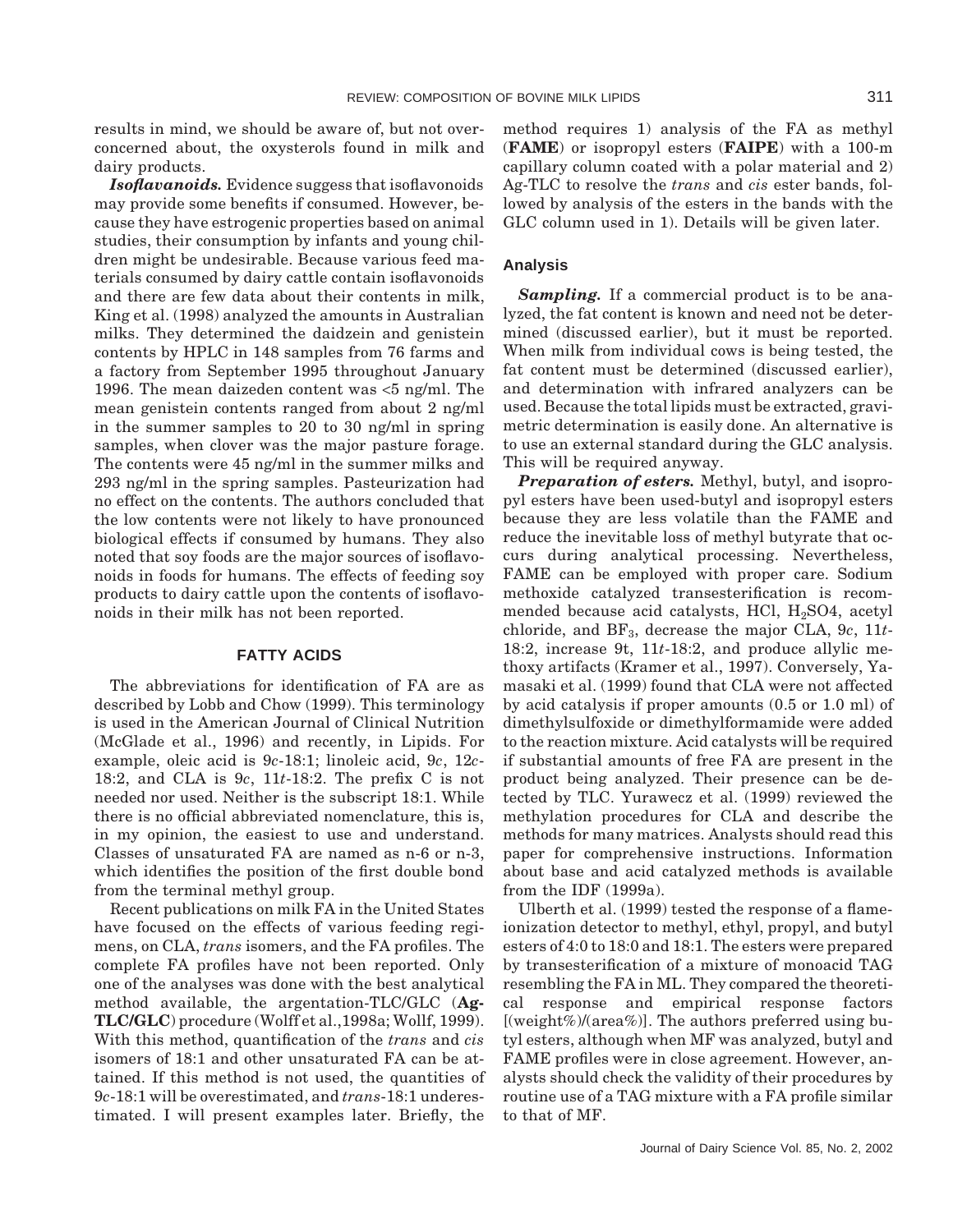Wolff (1994) determined the theoretical conversion factors relative to 18:0 required to convert peak area percentages to FA weight percentages. He checked C1- C5 alcohols versus the chain length of the FA and found that the conversion factors for butyrate were: methyl, 1.39; isopropyl, 1.03, and butyl, 0.8. Use of FAIPE eliminated the need to convert peak area percentages into FA weight percentages using conversion factors.

Wolff et al. (1995) described a procedure for the direct transfer of the FAIPE esterification mixture to the GLC instrument without intermediate evaporation. Otherwise, the volatile FAME of short-chain esters will be partly or completely lost by evaporation. Although it is unlikely that labels listing the contents of classes of FA, e.g., saturates will be required on dairy products, they are, or will be on foods to which fats and oils have been added. The FDA will require that the amounts be given as TAG equivalents or the amounts of FA plus the portion of glycerol added to it. The importance is that glycerol contributes to caloric intake, which has been ignored. The factors required to convert the amount of an FA to its TAG equivalent are listed by Sheppard (1992) and can be calculated as described by Jensen (1999). The factors range from 1.14 for 4:0 to 1.05 for 16:0.

*Gas-liquid chromatography.* A 100-m capillary column coated with a cyanopropyl polysiloxane stationary phase (CP-Sil 88, SP-2560, or BPX-70) is required (Wolff et al., 1998a). According to Precht (personal communication, 2000), the initial temperature of the oven should be 50°C, 1 min isothermal, then 5°C/min to 225°C, held at this temperature for 15 min and finally raised by  $5^{\circ}$ C/min to 260°C. Wolff (1994) employed a similar program. An internal standard must be used (Wolff et al., 1998a) and the detector response should be checked regularly with a known mixture of TAG with a FA content similar to MF. Information about the use of GLC to determine the FA composition of MF is available from the IDF (1999b). However, the method above will provide more information.

European reference standard, COM 164, anhydrous MF is available as BCR-16.4 from R.T.C. (Laramie, WY). However, the FA composition determined by the Ag-TLC/GLC method is not available.

#### **Fatty Acids**

I will discuss FA data on ML from three areas based on the GLC method employed. These are: short, packed (old), capillary columns alone (cap), and AgCl-TLC/GLC methods (new). I will present new data first, since they must be used to illustrate deficiencies in the cap and old data. I have prepared a brief review on milk FA that includes some of the information above Jensen (2000). The data presented on old data are limited to those required to illustrate the differences in amounts of 18:1, 18:2, and their *trans* and *cis* isomers. More cap data will be given because it was used in most recent studies.

*Determination of FA by the Ag-TLC/GLC method.* The method was described by Ratnayake et al. (1990) and used to obtain some data on the *trans* isomers in butter (Ackman and Macpherson, 1994). Chen et al. (1995) gave data on the contents of *cis* and *trans* isomers in human MF, but they were in bar graphs and small quantities are difficult to estimate. Strocchi and Holman (1971) and Smith et al. (1978) earlier analyzed the various bands separated by Ag-TLC, but the columns they employed could not resolve the *cis* and *trans* isomers of 18:1. The information about *trans* FA has been reviewed by Fritsche et al.  $(1999a)$ .

Data obtained with the method by Wolff et al. (1995) and Precht et al. (1999) are presented in Tables 21 to 24. Earlier information on the procedure (Precht and Molkentin, 1996) and the effects of feeding (Precht and Molkentin, 1997b) are available. More complete coverage on the influence of season is given in this reference. Additional information about the isomers of 18:2 is presented in Precht and Molkentin (1997a). They reported the following information on the CLA contents of 238 German milk samples (wt%): mean, 0.81; SD, 0.392, and range, 0.25 to 1.95.

Zegarska et al. (1996) analyzed Polish milk FA with the Ag-TLC/GLC method during the barn and pasture feeding periods. They reported for barn and pasture feeding, respectively, these amounts of trans isomers (wt%): total *trans*-18:1; barn, 1.83; pasture, 5.73; 10+11 *trans*-18:1, 0.91 and 3.69. Precht et al. (2001) determined the amounts of positional individual isomeric *trans* and *cis*-18:1 acids in the milks of cows, goats, and ewes. The authors presented more data on the effects of season on the *trans* isomer contents in milks from the three species. They confirmed that vaccenic acid, 11*t*-18:1, is the major FA in all the milks. This information is useful because the isomer can be desaturated to 9c, 11*t*-18:2, a bioactive CLA, in the human (Adlof et al., 2000). This isomer requires additional techniques for identification (Yurawecz et al., 1998). I will discuss CLA later in a separate section.

Destaillats et al. (2000) identified the individual*trans* and *cis* isomers of 16:1 in cow, goat, and blue cheese fats. They found that the major *trans* isomer was 9*t*. Unless the Ag-TLC/GLC method is used, branched 17:0 and 16:1 *cis* isomers overlap with the *trans* 16:1 peak during GLC analysis, resulting in erroneously high val-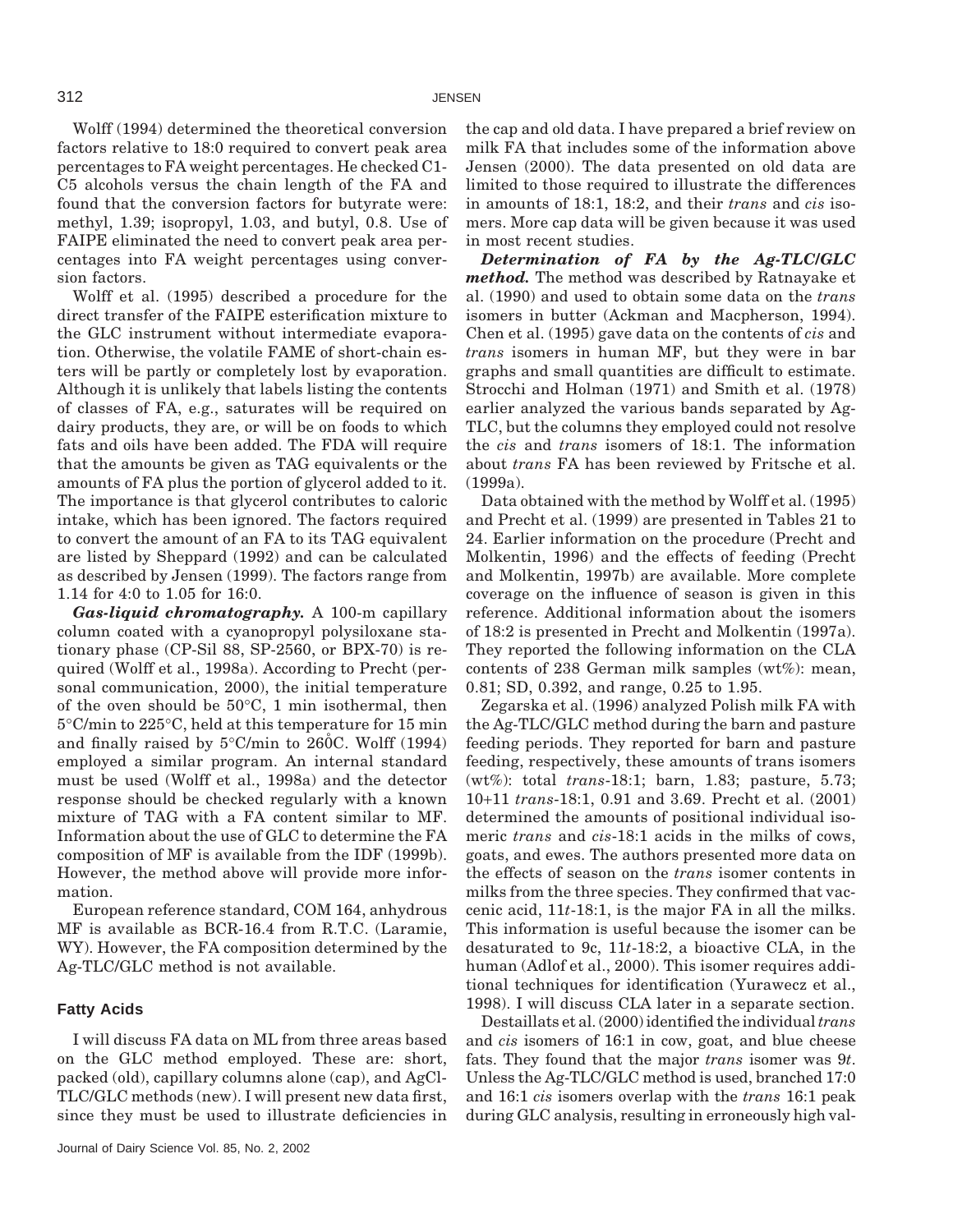#### REVIEW: COMPOSITION OF BOVINE MILK LIPIDS **313**

| Fatty acid       | January <sup>2</sup> | March            | May-June         | July-August      | October-<br>November |
|------------------|----------------------|------------------|------------------|------------------|----------------------|
| 4:0              | $3.95 \pm 0.21$      | $4.40 \pm 0.25$  | $3.83 \pm 0.13$  | $4.21 \pm 0.27$  | $4.29 \pm 0.24$      |
| 5:0              | $0.03 \pm 0.01$      | $0.05 \pm 0.01$  | $0.03 \pm 0.01$  | $0.02 \pm 0.01$  | $0.04 \pm 0.01$      |
| 6:0              | $2.53 \pm 0.09$      | $2.67 \pm 0.09$  | $2.38 \pm 0.08$  | $2.52 \pm 0.11$  | $2.55 \pm 0.11$      |
| 7:0              | $0.03 \pm 0.01$      | $0.03 \pm 0.00$  | $0.03 \pm 0.01$  | $0.02 \pm 0.01$  | $0.03 \pm 0.01$      |
| 8:0              | $1.52 \pm 0.05$      | $1.56 \pm 0.04$  | $1.42 \pm 0.07$  | $1.46 \pm 0.09$  | $1.52 \pm 0.08$      |
| 9:0              | $0.04 \pm 0.00$      | $0.04 \pm 0.01$  | $0.03 \pm 0.01$  | $0.03 \pm 0.01$  | $0.04 \pm 0.01$      |
| 10:0             | $3.45 \pm 0.11$      | $3.46 \pm 0.11$  | $3.14 \pm 0.19$  | $3.13 \pm 0.26$  | $3.28 \pm 0.20$      |
| 10:1             | $0.34 \pm 0.02$      | $0.34 \pm 0.01$  | $0.30 \pm 0.01$  | $0.34 \pm 0.02$  | $0.35 \pm 0.02$      |
| 11:0             | $0.07 \pm 0.01$      | $0.06 \pm 0.01$  | $0.06 \pm 0.01$  | $0.05 \pm 0.01$  | $0.06 \pm 0.01$      |
| 12:0             | $3.99 \pm 0.11$      | $3.95 \pm 0.16$  | $3.57 \pm 0.26$  | $3.50 \pm 0.30$  | $3.75 \pm 0.27$      |
| 13:0             | $0.11 \pm 0.01$      | $0.11 \pm 0.01$  | $0.10 \pm 0.01$  | $0.10 \pm 0.02$  | $0.10 \pm 0.01$      |
| $Iso-14:0$       | $0.12 \pm 0.02$      | $0.12 \pm 0.03$  | $0.13 \pm 0.01$  | $0.13 \pm 0.02$  | $0.12 \pm 0.02$      |
| 14:0             | $12.08 \pm 0.21$     | $11.93 \pm 0.38$ | $11.03 \pm 0.36$ | $11.16 \pm 0.41$ | $11.32 \pm 0.33$     |
| $Iso-15:0$       | $0.23 \pm 0.04$      | $0.31 \pm 0.07$  | $0.34 \pm 0.04$  | $0.36 \pm 0.05$  | $0.27 \pm 0.02$      |
| Anteiso-iso-15:0 | $0.37 \pm 0.11$      | $0.49 \pm 0.09$  | $0.58 \pm 0.04$  | $0.59 \pm 0.08$  | $0.67 \pm 0.10$      |
| 14:1             | $1.12 \pm 0.05$      | $0.95 \pm 0.07$  | $0.91 \pm 0.07$  | $1.05 \pm 0.14$  | $0.88 \pm 0.07$      |
| 15:0             | $1.16 \pm 0.09$      | $1.20 \pm 0.10$  | $1.15 \pm 0.05$  | $1.19 \pm 0.09$  | $1.13 \pm 0.08$      |
| $Iso-16:0$       | $0.28 \pm 0.05$      | $0.27 \pm 0.04$  | $0.27 \pm 0.02$  | $0.29 \pm 0.07$  | $0.24 \pm 0.03$      |
| 16:0             | $33.34 \pm 0.74$     | $32.52 \pm 1.06$ | $27.05 \pm 1.37$ | $28.27 \pm 2.20$ | $29.27 \pm 1.91$     |
| 16:1             | $0.27 \pm 0.04$      | $0.20 \pm 0.06$  | $0.35 \pm 0.04$  | $0.37 \pm 0.07$  | $0.27 \pm 0.06$      |
| $Iso-17:0$       | $0.30 \pm 0.05$      | $0.29 \pm 0.14$  | $0.42 \pm 0.02$  | $0.43 \pm 0.8$   | $0.34 \pm 0.02$      |
| 16:19            | $1.54 \pm 0.14$      | $1.57 \pm 0.10$  | $1.43 \pm 0.08$  | $1.46 \pm 0.12$  | $1.67 \pm 0.16$      |
| Anteiso-iso-17:0 | $0.52 \pm 0.06$      | $0.56 \pm 0.05$  | $0.1 \pm 0.02$   | $0.53 \pm 0.06$  | $0.45 \pm 0.03$      |
| 17:0             | $0.51 \pm 0.04$      | $0.54 \pm 0.02$  | $0.70 \pm 0.04$  | $0.57 \pm 0.05$  | $0.65 \pm 0.03$      |
| 17:1             | $0.24 \pm 0.02$      | $0.25 \pm 0.02$  | $0.38 \pm 0.03$  | $0.33 \pm 0.04$  | $0.35 \pm 0.04$      |
| 18:0             | $9.01 \pm 0.54$      | $8.95 \pm 0.55$  | $10.96 \pm 0.69$ | $10.54 \pm 0.91$ | $9.61 \pm 0.54$      |
| $18:1^3$         | $19.16 \pm 0.54$     | $19.67 \pm 0.89$ | $24.00 \pm 1.03$ | $22.93 \pm 1.50$ | $22.62 \pm 1.58$     |
| 18:2 isomers     | $0.41 \pm 0.12$      | $0.41 \pm 0.07$  | $0.93 \pm 0.08$  | $0.48 \pm 0.10$  | $0.68 \pm 0.12$      |
| $18:2n-6$        | $1.37 \pm 0.14$      | $1.49 \pm 0.27$  | $1.17 \pm 0.15$  | $1.26 \pm 0.15$  | $1.35 \pm 0.15$      |
| 20:0             | $0.12 \pm 0.01$      | $0.10 \pm 0.02$  | $0.15 \pm 0.02$  | $0.15 \pm 0.02$  | $0.13 \pm 0.01$      |
| $18:3n-3$        | $0.25 \pm 0.05$      | $0.25 \pm 0.05$  | $0.60 \pm 0.07$  | $0.53 \pm 0.10$  | $0.46 \pm 0.09$      |
| 20:1             | $0.12 \pm 0.01$      | $0.12 \pm 0.02$  | $0.10 \pm 0.02$  | $0.11 \pm 0.02$  | $0.12 \pm 0.01$      |
| 18:2 conjugated  | $0.38 \pm 0.06$      | $0.46 \pm 0.05$  | $0.74 \pm 0.16$  | $0.65 \pm 0.17$  | $0.48 \pm 0.10$      |
| Others           | $1.04 \pm 0.17$      | $0.78 \pm 0.33$  | $1.21 \pm 0.31$  | $1.24 \pm 0.38$  | $0.91 \pm 0.36$      |

**Table 21.** Fatty acid composition (wt%) of French butters collected at different periods of the year.<sup>1</sup>

<sup>1</sup>Adapted from Wolff et al. (1995).

 $2^2$ Mean + SD for 12 samples of butter at each period.

3 *cis* and *trans* isomers.

ues for *trans* 16:1. The authors believe that this decrease in real contents of *trans* 16:1 invalidates the allegation that the acid is involved in the etiology of ischemic heart disease (Thomas et al., 1987). They found 4-14*t*- and 7,9,10-13*c* isomers of 16:1. They reported, for the first time, the presence of 3*t*-16:1.

*Determination of FA with capillary columns.* Almost all of the recent data on milk FA in North America were captured with capillary columns alone. Information about milks from the United States and butter from Canada (Jensen and Newberg, 1995) is given in Table 25. Table XV in Jensen and Newberg

**Table 22.** Content and distribution profile of *trans*-18:1 isomers in French butters as a function of the period of collection.<sup>1</sup>

| Total                                                  |                                                                                             |                                                                                              | Individual trans-18:1 isomers <sup>2</sup>                                                       |                                                                                              |                                                                                                  |                                                                                             |                                                                                             |  |  |
|--------------------------------------------------------|---------------------------------------------------------------------------------------------|----------------------------------------------------------------------------------------------|--------------------------------------------------------------------------------------------------|----------------------------------------------------------------------------------------------|--------------------------------------------------------------------------------------------------|---------------------------------------------------------------------------------------------|---------------------------------------------------------------------------------------------|--|--|
| Collection<br>Period                                   | $trans-18:1$<br>acids <sup>3</sup>                                                          | $6-9$                                                                                        | $10+11$                                                                                          | 12                                                                                           | $13+14$                                                                                          | 15                                                                                          | 16                                                                                          |  |  |
| January<br>March<br>May-June<br>July-August<br>Oct-Nov | $2.37 \pm 0.27$<br>$2.37 \pm 0.23$<br>$4.28 \pm 0.47$<br>$3.68 \pm 0.68$<br>$3.22 \pm 0.44$ | $10.10 \pm 1.20$<br>$6.70 \pm 1.30$<br>$7.20 \pm 0.80$<br>$8.00 \pm 1.20$<br>$9.60 \pm 1.30$ | $48.40 \pm 3.00$<br>$47.80 \pm 1.90$<br>$58.20 \pm 3.80$<br>$56.50 \pm 3.80$<br>$50.40 \pm 3.90$ | $8.90 \pm 0.70$<br>$10.20 \pm 0.70$<br>$6.20 \pm 0.70$<br>$7.30 \pm 2.40$<br>$7.20 \pm 0.70$ | $17.00 \pm 0.90$<br>$19.40 \pm 1.10$<br>$15.40 \pm 1.70$<br>$14.90 \pm 1.40$<br>$17.20 \pm 1.60$ | $6.60 \pm 0.60$<br>$7.40 \pm 0.50$<br>$5.70 \pm 0.60$<br>$5.70 \pm 0.60$<br>$6.60 \pm 1.60$ | $9.00 \pm 1.10$<br>$8.40 \pm 0.70$<br>$7.30 \pm 0.90$<br>$7.60 \pm 1.10$<br>$9.00 \pm 1.20$ |  |  |

<sup>1</sup>Adapted from Wolff et al. (1995).  $N = 2$  for each period.

2 As weight percent of total *trans* 18:1 isomers.

3 As weight percent of total fatty acids.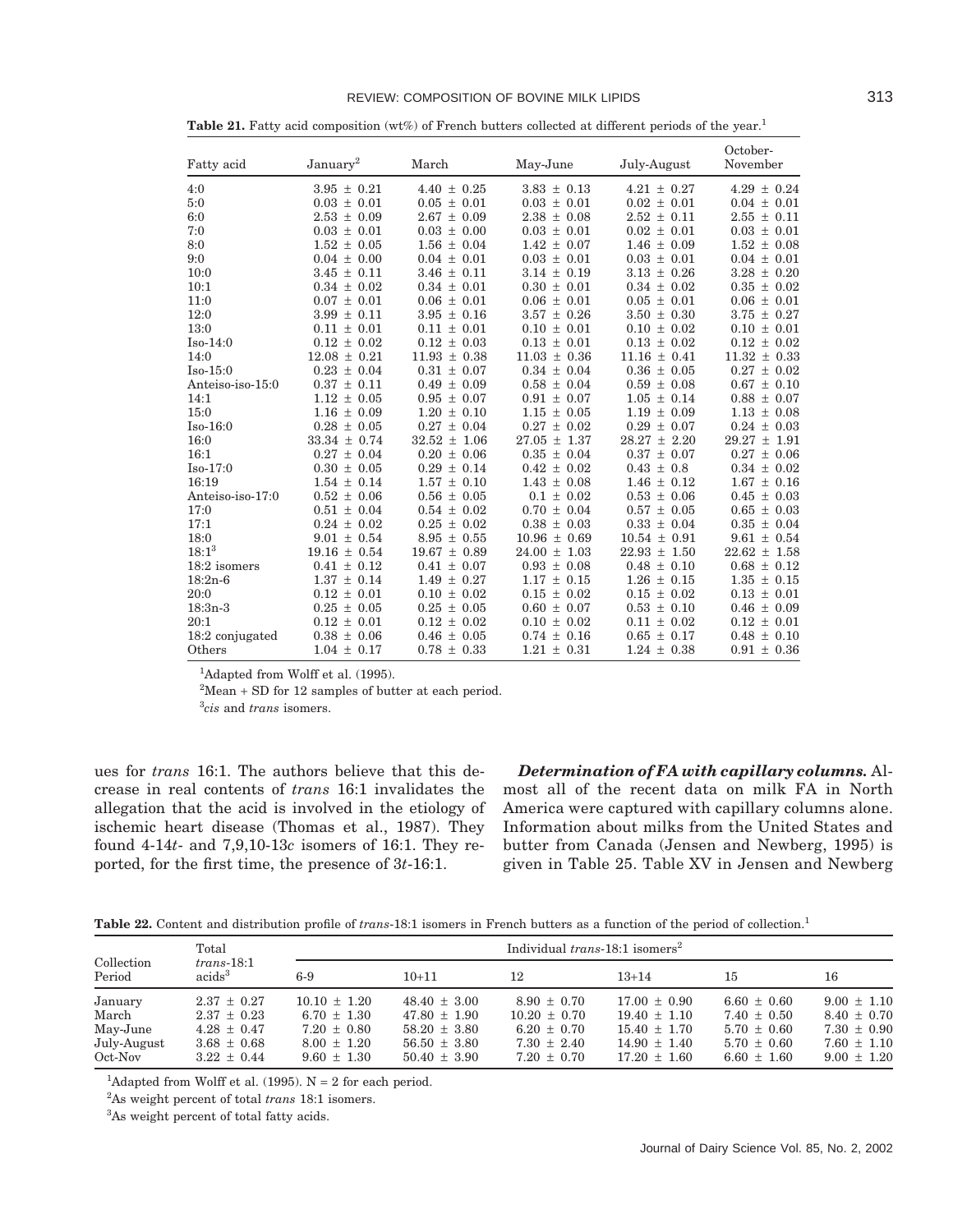|                | Summer milk lipids              |       | Winter milk lipids |                                 |          |
|----------------|---------------------------------|-------|--------------------|---------------------------------|----------|
| Fatty acid     |                                 | wt%   | Fatty acid         |                                 | wt%      |
| 4:0            |                                 | 3.79  | 4:0                |                                 | 3.85     |
| 5:0            |                                 | 0.02  | 5:0                |                                 | 0.02     |
| 6:0            |                                 | 2.10  | 6:0                |                                 | 2.37     |
| 7:0            |                                 | 0.02  | 7:0                |                                 | 0.03     |
| 8:0            |                                 | 1.19  | 8:0                |                                 | 1.39     |
| 9:0            |                                 | 0.02  | 9:0                |                                 | 0.04     |
| 10:0           |                                 | 2.44  | 10:0               |                                 | 3.03     |
| 10:1           |                                 | 0.27  | 10:1               |                                 | 0.27     |
| 11:0           |                                 | 0.04  | 11:0               |                                 | 0.06     |
| 12:0           |                                 | 2.98  | 12:0               |                                 | 3.57     |
| 12:1           |                                 | 0.08  | 12:1               |                                 | 0.09     |
| $13$ iso       |                                 | 0.14  | $13$ iso           |                                 | 0.13     |
| 13 aiso        |                                 | 0.02  | 13 aiso            |                                 | $\cdots$ |
| 13:0           |                                 | 0.08  | 13:0               |                                 | 0.10     |
| $14$ iso       |                                 | 0.16  | $14$ iso           |                                 | 0.10     |
| 14:0           |                                 | 9.75  | 14:0               |                                 | 11.11    |
| 14:1           |                                 | 1.08  | 14:1               |                                 | 1.07     |
| $15$ iso       |                                 | 0.43  | $15$ iso           |                                 | 0.29     |
| 15 aiso        |                                 | 0.74  | 15 aiso            |                                 | 0.50     |
| 15:0           |                                 | 1.35  | 15:0               |                                 | 1.17     |
| $16$ iso       |                                 | 0.30  | $16$ iso           |                                 | 0.22     |
| 16:0           |                                 | 23.46 | 16:0               |                                 | 30.30    |
| 16:1           |                                 | 2.00  | 16:1               |                                 | 2.03     |
| $17$ iso       |                                 | 0.65  | $17$ iso           |                                 | 0.55     |
| 17 aiso        |                                 | 0.55  | 17 aiso            |                                 | 0.52     |
| 17:0           |                                 | 0.72  | 17:0               |                                 | 0.64     |
| 17:1           |                                 | 0.39  | 17:1               |                                 | 0.36     |
| $18$ iso       |                                 | 0.05  | $18$ iso           |                                 | 0.08     |
| 18:0           |                                 | 10.58 | 18:0               |                                 | 9.42     |
| 18:1           | trans 4                         | 0.02  | 18:1               | trans 4                         | 0.01     |
|                | trans 5                         | 0.02  |                    | trans 5                         | 0.01     |
|                | $trans\,6/7/8$                  | 0.26  |                    | $trans\,6/7/8$                  | 0.21     |
|                | trans 9                         | 0.27  |                    | trans 9                         | 0.17     |
|                | <i>trans</i> 10                 | 0.29  |                    | <i>trans</i> 10                 | 0.25     |
|                | trans 11                        | 3.82  |                    | trans 11                        | 1.11     |
|                | trans 12                        | 0.33  |                    | trans 12                        | 0.27     |
|                | $trans\ 13/14$                  | 0.34  |                    | $trans\ 13/14$                  | 0.24     |
|                | <i>trans</i> 15                 | 0.51  |                    | trans 15                        | 0.38     |
|                | trans 16                        | 0.26  |                    | trans 16                        | 0.19     |
|                | <i>trans</i> (total)            | 6.12  |                    | <i>trans</i> (total)            | 2.84     |
|                | cis 9 (Oleic acid)              | 19.44 |                    | cis 9 (Oleic acid)              | 17.28    |
|                | $cis$ 11                        | 0.55  |                    | $cis$ 11                        | 0.53     |
|                | cis 12                          | 0.10  |                    | $cis$ 12                        | 0.14     |
|                | $cis$ 13                        | 0.06  |                    | cis~13                          | 0.08     |
|                | cis~15                          | 0.02  |                    | cis~15                          | 0.03     |
|                | <i>cis</i> (total) other than 9 | 0.73  |                    | <i>cis</i> (total) other than 9 | 0.78     |
| $18:2$ (total) |                                 | 2.17  | $18:2$ (total)     |                                 | 2.18     |
| 18:3           | $cis\ 9/12/15$                  | 0.61  | 18:3               | $cis\ 9/12/15$                  | 0.42     |
| 19:0           |                                 | 0.09  | 19:0               |                                 | 0.05     |
| 20:0           |                                 | 0.16  | 20:0               |                                 | 0.15     |
| 20:1           |                                 | 0.31  | 20:1               |                                 | 0.22     |
| 20:4           |                                 | 0.09  | 20:4               |                                 | .        |
| 22:0           |                                 | 0.07  | 22:0               |                                 | 0.06     |
| 22:1           |                                 | 0.03  | 22:1               |                                 | .        |
| 24:0           |                                 | 0.04  | 24:0               |                                 | 0.04     |

Table 23. Fatty acid contents of German milk lipids.<sup>1</sup>

<sup>1</sup>Adapted from Precht at al. (1999).

(1995) has some errors, as follows: the ai for anteiso (where applicable) and i for iso were omitted from 13:0, 14:0, 15:0,16:0, 17:0, and 18:0. The amount 2.9 given in the second column for 18:3 n6 should be deleted and replaced with a dash. The sample did not contain this FA.

With long polar columns, the resolution of the *trans* isomers of 18:1 is incomplete. The *trans*-18:1 contents are underestimated by a general factor of 1.58% in German milks, because the 12 to 15 *trans* isomers coeluted with the 9*c*-18:1 peak. As a result, the 18:1 peak is overestimated. Information on this is shown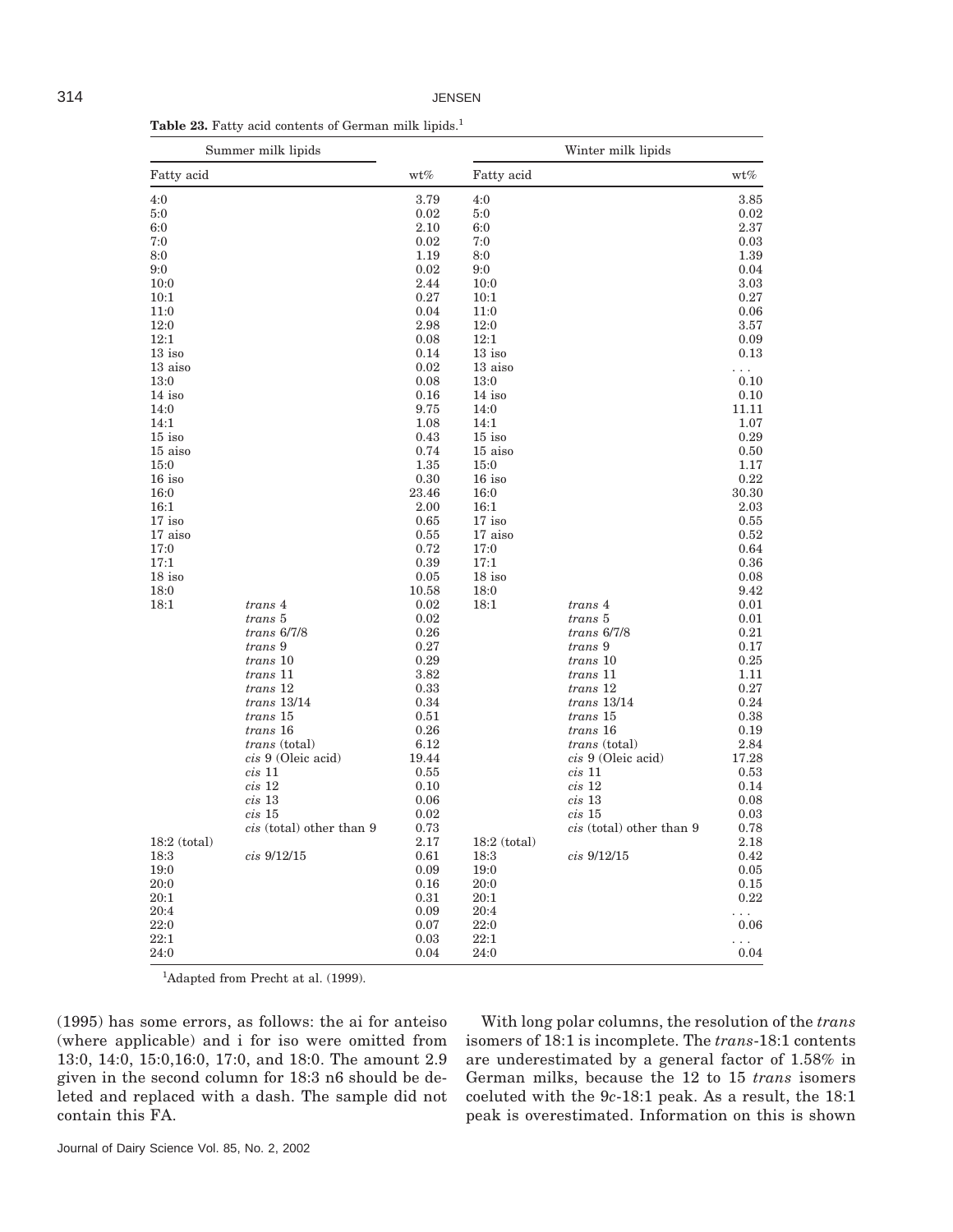**Table 24.** Contents of  $C_{18:2}$  and  $C_{18:3}$  isomers in German milk lipids.<sup>1</sup>

| Fatty acid                                       | $wt\%$ |
|--------------------------------------------------|--------|
| Summer milk lipids                               |        |
| trans, trans $NMID2$                             | 0.11   |
| $cis-9$ , trans-13+trans-9, trans-12             | 0.22   |
| $trans-8, cis-13$                                | 0.06   |
| $cis-9$ , trans-12                               | 0.10   |
| $trans-9, cis-12$                                | 0.07   |
| $trans-11, cis-15$                               | 0.54   |
| total trans-18:2                                 | 1.10   |
| $cis-9$ , trans-11 ( $CLA3$ )                    | 1.71   |
| $cis-9$ , $cis-12$ (linoleic acid)               | 1.05   |
| $cis-9, cis-15$                                  | 0.02   |
| total $cis-18:2$                                 | 1.07   |
| cis-9, cis-12, cis-15 ( $\alpha$ linolenic acid) | 0.61   |
| Other components                                 |        |
| Cholesterol, $mg/100 g$                          | 310    |
| $\alpha$ -tocopherol mg/kg                       | 29.6   |
| Winter milk lipids                               |        |
| <i>trans, trans NMID<sup>2</sup></i>             | 0.04   |
| cis-9, trans-13+trans-9, trans-12                | 0.20   |
| $trans-8, cis-13$                                | 0.09   |
| $cis-9$ , trans-12                               | 0.06   |
| $trans-9, cis-12$                                | 0.03   |
| $trans-11, cis-15$                               | 0.17   |
| total trans-18:2                                 | 0.59   |
| $cis-9$ , trans-11 (CLA)                         | 0.50   |
| $cis-9$ , $cis-12$ (linoleic acid)               | 1.55   |
| $cis-9, cis-15$                                  | 0.04   |
| total cis-18:2                                   | 1.57   |
| cis-9, cis-12, cis-15 ( $\alpha$ linolenic acid) | 0.42   |
| Other components                                 |        |
| Cholesterol, $mg/100 g$                          | 240    |
| $\alpha$ -tocopherol mg/kg                       | 17.3   |

<sup>1</sup>Adapted from Precht et al. (1999). Ag-TLC/GLC method and 20°C data used.

 $2$ NMID = Nonmethylene interrupted dienes.

<sup>3</sup>Conjugated linoleic acid.

in Table 26 (Wolff et al., 1998a). The factors can be applied to US milks, depending on the season.

Capillary columns of various lengths and containing a variety of polar coatings were used beginning in 1959. The early methods are described by Firestone and Sheppard (1992). For example, Lanza and Slover (1981) used 60- and 100-m glass capillary columns coated with SP-2340 to determine the total *trans*-FA contents in many fast foods, some of which contained dairy products. Sampugna et al. (1982) employed a 15-m glass capillary column coated with SP-2340 and calculated factors to estimate the total *trans*-FA contents in 220 foods (Enig et al., 1983). Analyses required only 15 to 30 min. The *trans*-FA content of three samples of butter was 3.37%. Later, they derived the correction factor for the *cis*-18:1 FA (Atal et al., 1994). Nevertheless, the contents of *trans*-FA determined by this method was similar to the amounts found by Ag-TLC/GLC method (Wolff et al., 1998a).

I have calculated the amounts of 18:1s and 18:2s from the data in Table 23 that would be found when

capillary (cap) and old (packed) columns were used. The results in Table 27 show the overestimation of 18:1 and 18:2 and underestimation of *trans*-18:1. The data were determined with a short packed (old) or a 100-m cap column. I have provided correction factors to convert data in old and cap papers to new and reliable quantities. The year's average factors can be employed when seasonal data are not available. The factors are reasonably reliable because the amounts of FA involved will remain stable unless an exotic ration is fed. Many papers describe the effects of different feeding regimens on milk FA profiles and the changes in contents of *trans*-FA and CLA. I will discuss these but will now give information on the contents of butyric acid, the FA and long-chain bases in sphingomyelin and hydroxy FA.

Molkentin and Precht (1997b) analyzed 130 samples of European milk for their contents of butyric acid and obtained these results (wt%): mean, 3.42; median, 3.44; range 3.07 to 3.75, and standard deviation, 0.144. They employed a 25-m capillary column and methyl valerate as an external standard. They later validated the method for the determination of MF contents in mixed fats (Molkentin and Precht, 2000b).

*Sphingomyelin composition.* Before presenting data on milk sphingomyelins, I will describe their structure. They are composed of a polar head group (a phosphorylated component), an *N*-acetylated FA, and a long-chain base, also named a sphingoid base (Ollson et al., 1997). The long-chain bases are usually dihydroxy analogs, saturated (sphinganine) or unsaturated (sphingosine), which are identified as d 18:0 and d 18:1, respectively. Milk sphingolipids were investigated because of the potential use in cosmetics and as pharmacological agents. (See the section on PL composition.)

Nyberg (1995) identified the long-chain bases and FA in a commercial sphingomyelin. Her results and those of Olsson et al. (1997) and Valeur et al. (1994) are shown in Table 28. Ollson et al. (1997) and Karlsson et al. (1998) provided the data in Table 29. Olsson et al. (1997) identified the derivatized long-chain bases in milk sphingomyelin with GLC-MS, given in Table 30. They, in contrast to Valeur et al. (1994) and Karlsson et al. (1997, 1998), found several with branched chains. Valeur et al. (1994) and Karlsson et al. (1997, 1998) employed HPLC-MS for separation and identification. The data of Valeur et al. (1994) on actual amounts and the relative quantities found by Karlsson et al. (1998) are also shown in Table 28. Information on the quantities of long-chain bases and FA each are presented in Table 29 and of their totals plus data on glucosyl-and lactosyl glycosides in Table 30 (Karlsson et al., 1997). Information about the preparation of the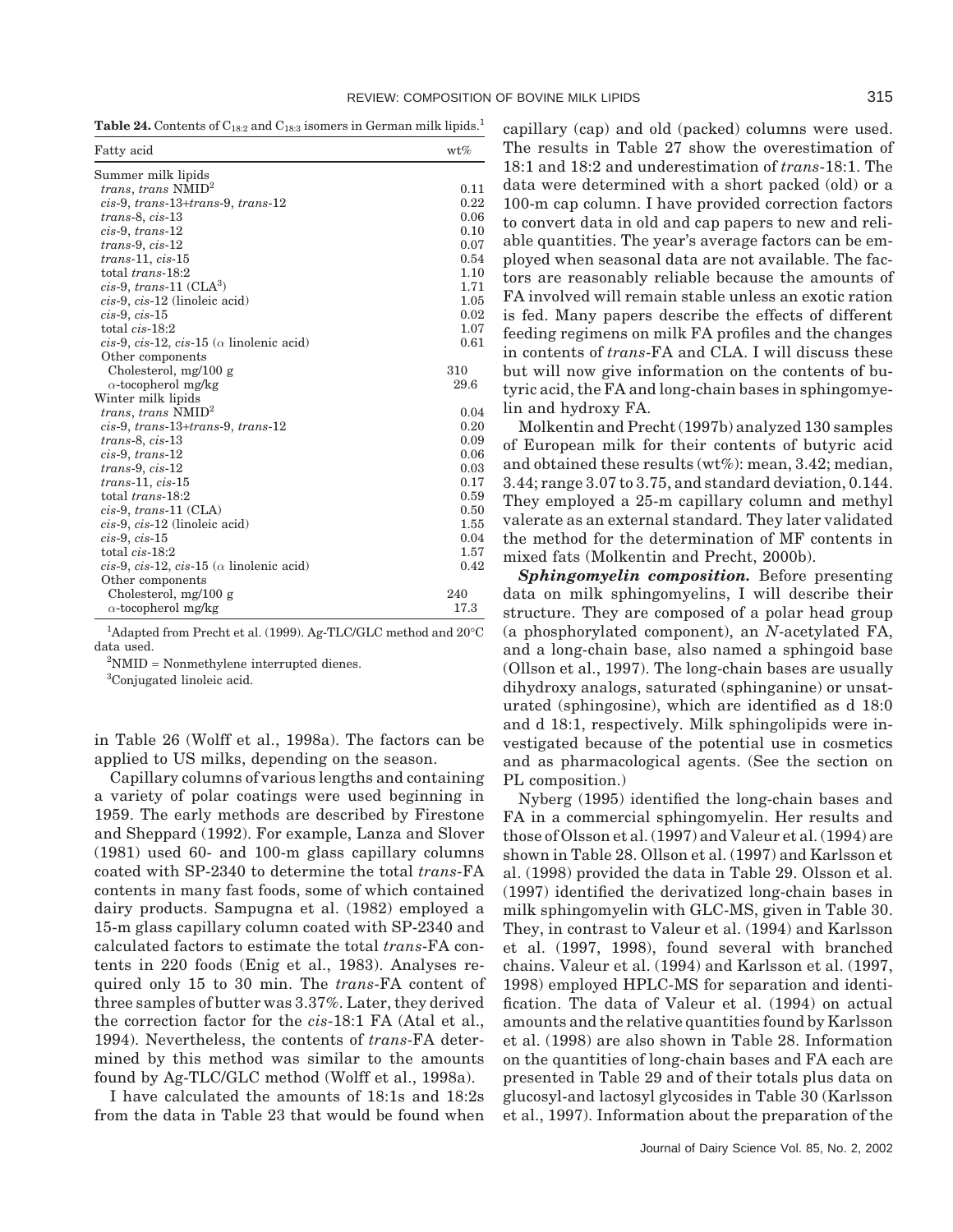Table 25. Fatty acids (FA) in US milks<sup>1</sup> and Canadian butter<sup>2</sup> determined by GLC with capillary columns.

|                             | Milk <sup>1</sup><br>$(wt\%)$ | Butter <sup>2</sup> | FA                  | Milk<br>$(wt\%)$     | <b>Butter</b>    |
|-----------------------------|-------------------------------|---------------------|---------------------|----------------------|------------------|
| Fatty acid                  |                               | $(wt\% \pm SD)$     |                     |                      | $(wt\% \pm SD)$  |
| Saturated fatty acids       |                               |                     |                     |                      |                  |
| 4:0                         | 4.5                           | $5.31 \pm 0.30$     | 16:0 i <sup>3</sup> |                      | $0.29 \pm 0.01$  |
| 6:0                         | 2.3                           | $2.81 \pm 0.09$     | 16:0                | 28.2                 | $28.13 \pm 0.37$ |
| 8:0                         | 1.3                           | $1.56 \pm 0.08$     | 17:0i               | 0.7                  | $0.52 \pm 0.01$  |
| 10:0                        | 2.7                           | $3.14 \pm 0.06$     | 17:0 ai             | $\cdots$             | $0.50 \pm 0.01$  |
| 11:0                        | 0.3                           | .                   |                     |                      |                  |
| 12:0                        | 3.0                           | $3.39 \pm 0.06$     | 17:0                | 0.6                  | $0.57 \pm 0.01$  |
| 13:0 i <sup>3</sup>         | $\cdots$                      | $0.13 \pm 0.01$     | 18:0i               | $\cdots$             | $0.09 \pm 0.01$  |
| 13:0                        | 0.2                           | $0.11 \pm 0.00$     | 18:0                | 12.6                 | $10.62 \pm 0.11$ |
| 14:0i                       | 0.1                           | $0.15 \pm 0.00$     | 19:0                | $\sim$ $\sim$ $\sim$ | $0.14 \pm 0.03$  |
| 14:0                        | 10.6                          | $10.78 \pm 0.17$    | 20:0                | 0.2                  | $0.20 \pm 0.03$  |
| $15:0$ i                    | 0.7                           | $0.30 \pm 0.01$     |                     |                      |                  |
| $15:0$ ai <sup>3</sup>      | $\cdots$                      | $0.49 \pm 0.01$     |                     |                      |                  |
| 15:0                        | 1.0                           | $1.03 \pm 0.01$     |                     |                      |                  |
| Monounsaturated fatty acids |                               |                     |                     |                      |                  |
| 10:1                        | .                             | $0.31 \pm 0.01$     | 18:1t               | 1.7                  |                  |
| 12:1                        | .                             | $0.09 \pm 0.01$     | 18:1n9              | 21.4                 | $20.84 \pm 0.79$ |
| 14:1n5                      | 0.9                           | $0.90 \pm 0.02$     | 18:1n7              | .                    | $0.15 \pm 0.02$  |
| 15:1                        | 0.3                           |                     |                     |                      |                  |
| 16:1t                       | $\cdots$                      | $0.27 \pm 0.02$     | 20:1 n9             | 0.6                  | $0.29 \pm 0.06$  |
| 16:1n7                      | 1.8                           | $1.38 \pm 0.03$     | 22:1                | $\cdots$             | $0.09 \pm 0.05$  |
| 17:1                        | 0.4                           | $0.28 \pm 0.04$     |                     |                      |                  |
| Polyunsaturated fatty acids |                               |                     |                     |                      |                  |
| 18:2t                       | 0.4                           | $0.47 \pm 0.04$     | 20:2n6              |                      | $0.03 \pm 0.02$  |
| 18:2n7                      | .                             | $0.15 \pm 0.02$     | 20:3                | .                    | $0.10 \pm 0.01$  |
| 18:2n6                      | 2.9                           | $2.01 \pm 0.14$     | 20:4n6              | 0.2                  | $0.14 \pm 0.01$  |
| 18:2n4                      | .                             | $0.09 \pm 0.03$     | 20:4n4              |                      | $0.11 \pm 0.05$  |
| 18:3n6                      | .                             | $0.08 \pm 0.02$     | 20:5n3              |                      | $0.08 \pm 0.04$  |
| 18:3n3                      | 0.3                           | $0.48 \pm 0.05$     | 22:6n3              |                      | $0.09 \pm 0.05$  |
| 18:4n3                      | .                             | $0.27 \pm 0.04$     | Unknown             | .                    | $0.23 \pm 0.26$  |

Personal communication, J. Sampugna, University of Maryland (1993). Analyses done with butyl esters of 4:0–14:0 and methyl esters of 14:0 and up and temperature programming. Capillary GLC columns, 12.5 m crosslinked dimethyl silicone, and 30 m SP-2380 coatings, used.

2 Personal communication, S. J. Iverson and R. G. Ackman, Technical University of Nova Scotia (1993). Analyses done with butyl esters and temperature programming. Capillary column, 30 m with J&W DB 23 coating, used.

sources of the sphingomyelins was not given in any of these papers.

Nyberg (1995) also gave data on the FA in phosphatidylethanolamine and choline. I present them here in Table 31 because they are, insofar as I know, the only data on these milk PL that have been recently published. None of these investigators presented data on *trans*-FA, probably because they did not use appropriate methods. *Trans*-FA were detected much earlier in milk sphingomyelins, as described by Karlsson et al. (1997).

*Hydroxy FA.* Chance et al. (1998) utilized GLC-MS to identify the hydroxy FA in skim milk. Some of the longer C2 and C3 FA may have been derived from sphingomyelins. Their results are presented in Table 32. They could not identify the C4- and 5-hydroxy FA because they spontaneously converted to the gamma and delta lactones. These FA and lactones have been investigated because some of the latter are flavor compounds believed to be produced by heating of MF (Kurtz et al., 1974). If we assume that the gamma and

Journal of Dairy Science Vol. 85, No. 2, 2002

delta lactones found in butter (Kurtz et al., 1974) were all derived from 6-19 and 4-OH FA, then 24 hydroxy FA, in addition to those in Table 32, have been identified in ML. The presence of unsaturated and branchedchain lactones has been reported, but identification should be done with modern methods (Chance et al., 1998). Lehman et al. (1985) identified the stereoisomers of the C8 to C16 delta and gamma lactones in dairy products. The quantities in heated products, e.g., butter, were much larger than in pasteurized whole milk. Lactones in dairy products were mostly 70 to 80% the R configuration. This stereoconfiguration suggests a natural origin for the precursor hydroxy FA. The delta isomer was found in larger quantities than the gamma form in all products analyzed. The amounts of the C10 lactone in country butter were (*µ*g/kg) delta, 3859, and gamma, 46.

I have included a paper by Tuomala and Kailio (1996) here because they identified the FFA and some other volatiles in Swiss cheese with a unique method. The frozen ground cheese powder was placed in a car-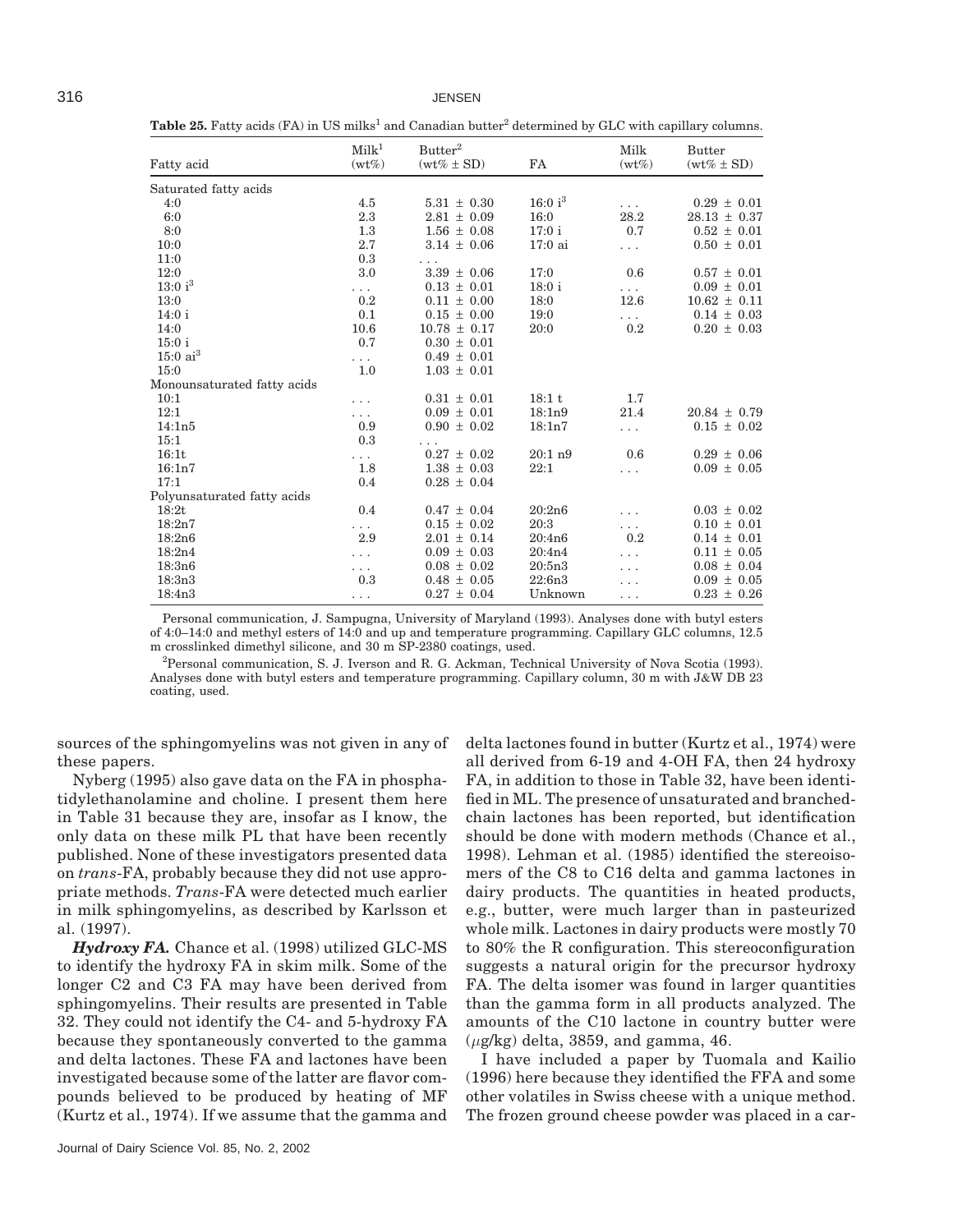|                       |      | Method of analysis          |               | Correction |                              |  |  |
|-----------------------|------|-----------------------------|---------------|------------|------------------------------|--|--|
| Source of lipids      | n    | Capillary only <sup>2</sup> | $Ag-TLC/GLC3$ | factors    | Reference                    |  |  |
| France <sup>4</sup>   | 60   | 2.00                        | 3.30          | 1.65       | Wolff et al. $(1995a)$       |  |  |
| France <sup>5</sup>   | 24   | 1.82                        | 3.22          | 1.77       | Wolff (1994)                 |  |  |
| France <sup>6</sup>   | 24   | 2.78                        | 4.28          | 1.54       | Wolff (1994)                 |  |  |
| Germanv'              | 1756 | 2.47                        | 3.83          | 1.55       | Precht and Molkentin (1996)  |  |  |
| Germany <sup>8</sup>  | 927  | 1.53                        | 2.65          | 1.73       | Precht and Molkentin (1997b) |  |  |
| Germany               | 236  | 2.42                        | 3.80          | 1.57       | Precht and Molkentin (1997b) |  |  |
| $Germanv^{10}$        | 593  | 3.53                        | 5.08          | 1.44       | Precht and Molkentin (1997b) |  |  |
| Germanv <sup>11</sup> | 58   | 2.92                        | 4.35          | 1.49       | Precht and Molkentin (1997b) |  |  |

**Table 26.** Quantities of *trans*-18:1 in butter and milk fat samples determined by GLC with capillary columns and corrected by analyses with the argentation (Ag)-TLC/GLC method.<sup>1</sup>

<sup>1</sup>Adapted from Wolff et al. (1998a) portion of table.

2 *Trans* 5 to 11 isomers visible on GLC chart. These are capillary (cap) data obtained with 30 to 60 m columns.

3 Corrected to include masked *trans* 12 to 16 18:1 isomer that were determined by Ag-TLC/GLC method. These are the new and "real" data.

<sup>4</sup>Butter samples obtained throughout year (quantities are from papers).

5 Autumn butter.

6 Spring butter.

7 Milk from different seasons.

8 Milk from barn fed cows (winter).

9 Milk from winter to summer.

10Milk from pasture fed cows (summer).

11Slight energy deficit.

tridge. The material in the cartridge was extracted with supercritical  $CO<sub>2</sub>$ , which swept on-line into a GLC-MS. They identified 30 compounds, mostly FFA which did not require derivatization.

*Oxo FA.* Saturated and unsaturated oxo FA were identified in milk by Brechany and Christie (1992, 1994). Twenty-one of the 36 saturated FA identified in Table 33 had been found before by Weihrauch (1974), but the remaining 15 are new. Brechany and Christie (1994) also found 15 unsaturated oxo FA (Table 34), and only five had been previously identified. The authors suggested that the precursors were hydroperoxides of PUFA in the diets of the cows that were altered by ruminal biohydrogenation.

*Furan FA.* Furan FA were observed in milk by Guth and Grosch (1992). They identified nine of the FA in butter and BO in amounts of 116 to 476 mg/kg. The acids disappeared when butter was irradiated with fluorescent light. Some of them are apparently precursors of 3-methyl-2,4-nonanedione, which is primarily responsible for the light-induced off-flavor in butter and BO. Furan acids are produced by the autoxidation of CLA (Yurawecz et al., 1995).

**Other.** Weidong et al. (2000) analyzed the volatile compounds in milk as related to the stages of the estrus cycle using a 30-m capillary column and GLC-MS. They identified 23 of the 59 peaks observed finding esters, FA, aldehydes, ketones, alcohols, and lactones. Absolute quantities of components were not given. Processing of milk would reduce the amounts or eliminate some completely.

Jensen and Nielsen (1996) investigated some of the lipids in the MLGM and fat globule core from cream in cows' milk. They injected two of three cows with emulsified DL-*α*-tocopherol to determine the extent of incorporation of tocopherols, retinol, and *β*-carotene into the MLGM. Because the injection of tocopherol apparently did not alter the composition of FA in the core and MLGM membrane, I have provided data from a cow that was not injected and one that did receive the tocopherol in Table 35. There were significant differences in the distributions of the FA between the two compartments, with more unsaturated FA in the MLGM. This would be expected because almost all of the PL, which contain these acids, are located in the MLGM. Only 2.7% of the FA were found in this compartment. The *α*-tocopherol was almost equally divided between the globule core and MLGM in the control cow. Gamma tocopherol, retinol, and *β*-carotene were not detected in the MLGM. There was more tocopherol in the MLGM than in the core from the injected cow. Again, the other vitamins were not detected. The authors discuss the potential value of *α*tocopherol as an antioxidant in the MLGM.

A cap survey of the FA in Australian milks is available (Thomas and Rowney, 1996). The study covered January through December in 1994. Analyses were done with a 25-m capillary column, but the data are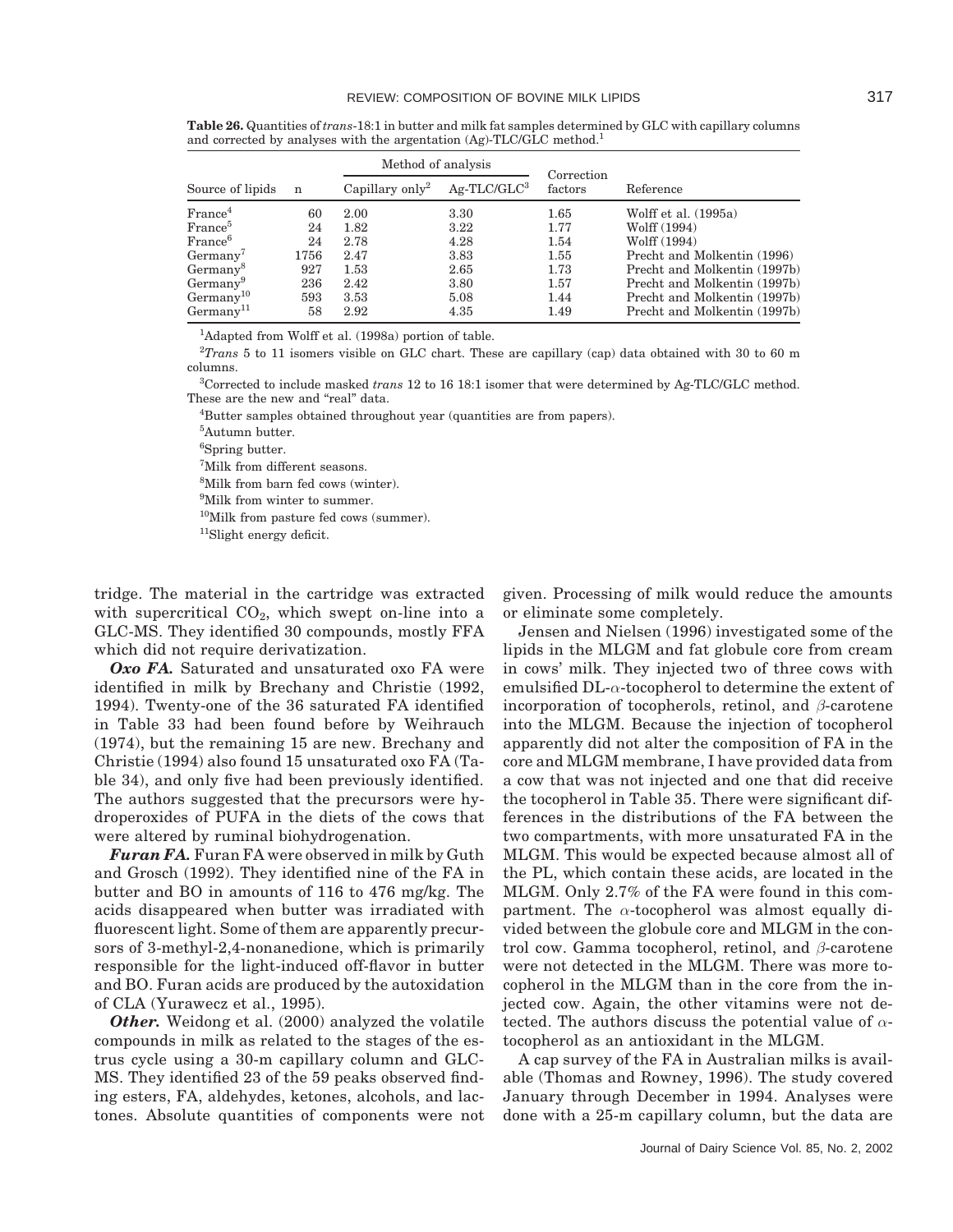| 18:1                              |        |      |        | 18:2                        |        |      |        |  |
|-----------------------------------|--------|------|--------|-----------------------------|--------|------|--------|--|
| Isomer                            | Summer |      | Winter | Isomer                      | Summer |      | Winter |  |
| 1.9c <sup>1</sup>                 | 19.44  |      | 17.28  | 1. 9c, $12c1$               | 1.05   |      | 1.55   |  |
| $2.4 - 11t^1$                     | 4.68   |      | 1.76   | 2. total trans <sup>1</sup> | 1.10   |      | 0.59   |  |
| 3. $12 - 15t^1$                   | 1.18   |      | 0.89   | 3. $16t - 18:1^1$           | 0.26   |      | 0.19   |  |
| 4. total trans <sup>1</sup>       | 6.12   |      | 2.84   | 4. $12-15c-18:1^1$          | 0.18   |      | 0.25   |  |
| 5. $cis$ less $9^7$               | 0.79   |      | 0.78   |                             |        |      |        |  |
| Old                               |        |      |        |                             |        |      |        |  |
| $18:1.1-4^2$                      | 26.29  |      | 20.72  | $18:2.1-4^2$                | 2.59   |      | 2.58   |  |
| trans                             | .      |      | .      |                             | .      |      | .      |  |
| Cap                               |        |      |        |                             |        |      |        |  |
| $18:1.1+33$                       | 20.62  |      | 18.17  | 18:2                        | 1.05   |      | 1.55   |  |
| trans. $24$                       | 4.68   |      | 1.95   | trans. $24$                 | 1.10   |      | 0.59   |  |
| <b>New</b>                        |        |      |        |                             |        |      |        |  |
| 18:1.1                            | 19.44  |      | 17.28  | 18:2                        | 1.05   |      | 1.55   |  |
| $trans\ 2+3+16t$                  | 6.12   |      | 2.84   | trans. 2.                   | 1.10   |      | 0.59   |  |
| Correction factors, $\%^5$        |        |      |        |                             |        |      |        |  |
| Old to new                        | 73.9   |      | 82.6   | Old to new                  | 40.5   |      | 60.1   |  |
| Years avg.                        |        | 78.3 |        |                             |        | 50.4 |        |  |
| <i>trans.</i> Insert <sup>6</sup> | 6.12   |      | 2.84   |                             | 1.10   |      | 0.59   |  |
| Years avg.                        |        | 4.48 |        |                             |        | 0.85 |        |  |
| Cap to new, $%$                   | 94.3   |      | 95.1   | Cap to new                  | None   |      |        |  |
| Years avg.                        |        | 94.0 |        |                             |        |      |        |  |
| trans. $2/4^7$ . %                | 76.5   |      | 70.0   |                             |        |      |        |  |
| Years avg.                        |        | 73.3 |        |                             |        |      |        |  |

**Table 27.** Amounts (wt%) of 9*c*–18:1 and 9*c*,12*c*–18:2 as determined by short-packed columns (old) and capillary (cap) columns and the argentation (Ag)-TLC/GLC method.<sup>1</sup>

<sup>1</sup>New data from Table 23 (Precht et al., 1999). Determined by the Ag-TLC/GLC method, Wolff et al. (1998). Total *trans* is 2+3+16*t*-18:1.

 $2$ Old data that would be determined by short packed GLC columns. Sums of 1 to 5.

3 Cap data that would be determined with a capillary GLC column alone. Sum of 1 and 2 for 18:1. 12-15*t* coelutes with 9*c*-18:1.

4 *Trans* 2 only. Isomers in 3 coelute with 18:1 peak. No changes in 18:2s.

<sup>5</sup>Correction factor, e.g., 1/old total, 19.44/26.29 for Summer  $18:1 = 73.9\%$ .

6 Amounts of *trans* to be inserted.

7 2 Divided by 4 = 76.5% for Summer *trans*-18:1. Divide amount obtained by capillary column alone by correction factor to obtain correct quantity.

presented in four graphs; 14:0-8:0, 10:0-12:0, 14:0- 20:0, and 18:1, 18:2, and 18:3. Another paper from Australia describes the effect of season on the physical properties, dropping point and solid fat content, of MF (Papalois et al., 1996).

Granelli et al. (1998) sought why five herds of Swedish dairy cattle had serious problems with the development of spontaneous oxidized flavor, on five control herds. They investigated factors that might be affected by feeding. They determined the amounts of volatiles, copper, *α*-tocopherol, *β*-carotene, and FA in milk TAG and PL. They were unable to find a specific reason for the cause of the off-flavor, since the only difference was more *trans*-18:1 in the control milks. The development of the flavor appeared to be related to fewer antioxidants (*α*-tocopherol and *β*-carotene) and more 18:2 and 18:3 in the milk. In one herd, a high content of 18:2 in the PL may have been responsible. In another, high levels of copper were found. The copper and the vitamins came from the water and the feed. No data on the contents were given. As for the PUFA,

the differences in amounts are caused by variations in rumen fermentations (wt%) as indicated by the greater amounts of *trans*-18:1 in control TAG; 2.06, compared with the experimental no flavor, 1.52, and flavor, 1.54. These could probably be altered, but unless the feedstuffs are shown to be high in copper and low in the vitamins, the only remedy would be to replace the cattle. Conjugated linoleic acids were detected in all milks, 0.31 to 0.58%, but were not correlated with the development of the flavor.

Shiratsuchi et al. (1994) analyzed the volatile flavor compounds in spray-dried skim milk powder with GLC-MS. Of the 196 peaks detected, they identified 187. The major compounds were 48 hydrocarbons, 16 aldehydes, 20 ketones, 27 alcohols, 29 FA, 8 esters, 2 furans, 7 phenolic compounds, 10 lactones, and 14 nitrogenous compounds. Most of them originated from MF. Free FA were 79% of the total. The authors discussed the origin of the compounds and their contribution to the flavor of the product. They employed distillation-extraction with diethyl ether under reduced pressure to recover the "vola-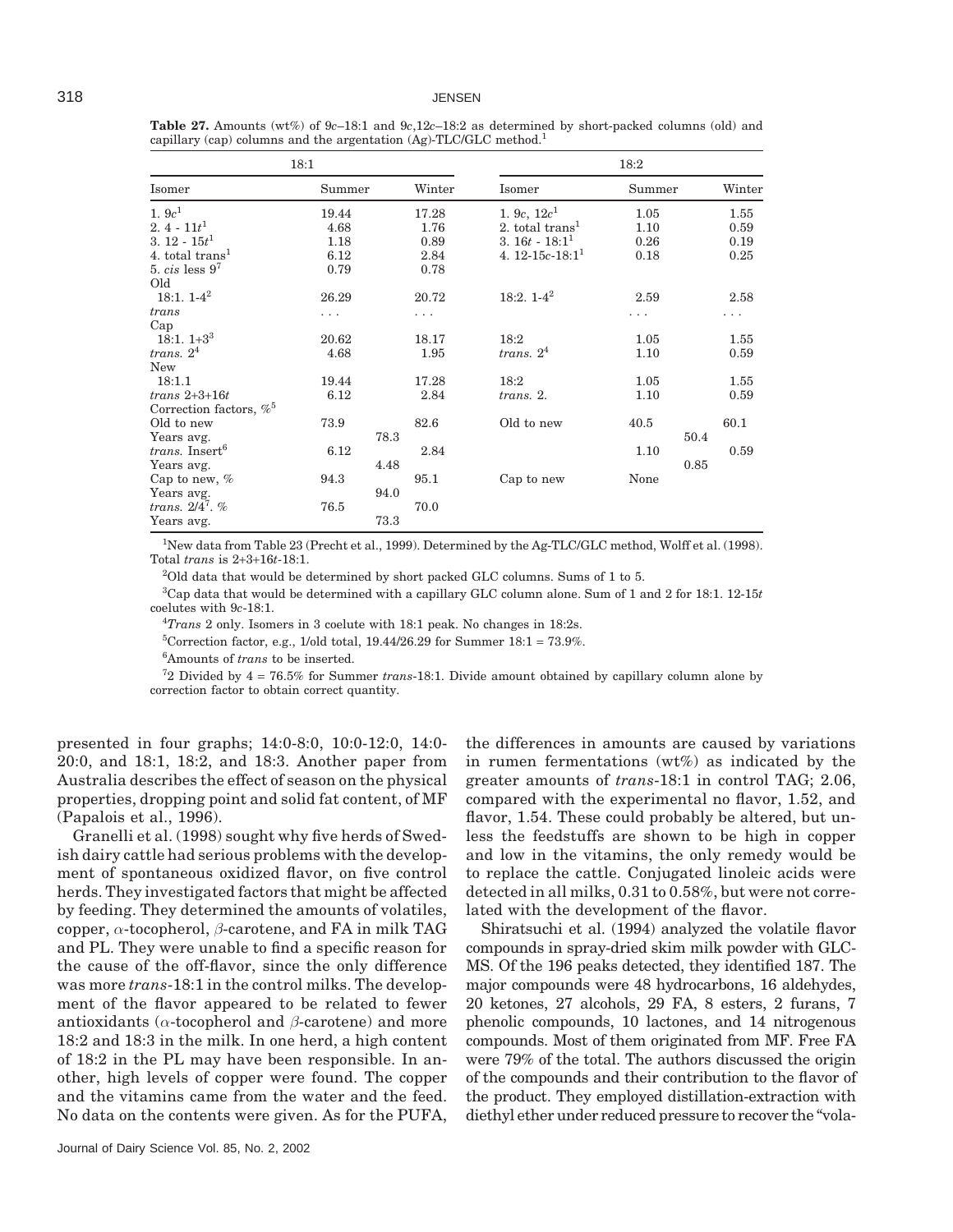| ٧<br>۰.<br>×<br>w<br>۰. | ×<br>۰. |
|-------------------------|---------|
|-------------------------|---------|

| Long-chain bases |                  |                         |                                                      | FA         |                  |                         |  |  |
|------------------|------------------|-------------------------|------------------------------------------------------|------------|------------------|-------------------------|--|--|
| Component        | Nyberg<br>(1995) | Ollson et al.<br>(1997) | Ollson et al.<br>$(1997)$ <sub>br</sub> <sup>1</sup> | Component  | Nyberg<br>(1995) | Valeur et al.<br>(1994) |  |  |
| 16:0             | 7.0              | 3.6                     | 7.1                                                  | 14:0       | $1.0\,$          | 0.4                     |  |  |
|                  |                  |                         |                                                      | 15:0       |                  | 0.1                     |  |  |
| 16:1             | 23.0             | 27.2                    | $2.5^{1}$                                            | 16:0       | 49.0             | 7.4                     |  |  |
|                  |                  |                         |                                                      | 17:0       | .                | 0.2                     |  |  |
| 17:0             | 3.0              | 0.7                     | .                                                    | 18:0       | $1.0\,$          | 2.8                     |  |  |
| 17:1             | .                | 8.1                     | .                                                    | 20:0       | .                | 0.8                     |  |  |
|                  |                  |                         |                                                      | 20:1       | $3.0\,$          | $\cdots$                |  |  |
| 18:0             | 3.0              | 0.5                     |                                                      | 22:0       | 18.0             | 21.8                    |  |  |
| 18:1             | 64.0             | 33.0                    | 14.2                                                 | 23:0       | 20.0             | 24.4                    |  |  |
| 19:1             | .                | .                       | $2.8^{2}$                                            | 23:1       | .                | 3.7                     |  |  |
|                  |                  |                         |                                                      | 24:0       | 8.0              | 24.8                    |  |  |
|                  |                  |                         |                                                      | 25:0       | .                | 0.9                     |  |  |
|                  |                  |                         |                                                      | 26:0       | .                | 0.9                     |  |  |
|                  |                  |                         |                                                      | 27:0       | .                | 0.4                     |  |  |
|                  |                  |                         |                                                      | 28:0       | .                | 0.4                     |  |  |
|                  |                  |                         |                                                      | $18:1 n-9$ | .                | 1.9                     |  |  |
|                  |                  |                         |                                                      | 23:1       | .                | 3.4                     |  |  |
|                  |                  |                         |                                                      | $24:1 n-9$ | .                | 4.5                     |  |  |
|                  |                  |                         |                                                      | $25:1 n-9$ | .                | 1.3                     |  |  |
|                  |                  |                         |                                                      | $26:1 n-9$ | .                | 0.2                     |  |  |

**Table 28.** Amounts (wt%) of long-chain (sphingoid) bases and fatty acids (FA) in milk sphingomyelins.

<sup>1</sup>Total of branched-chain FA  $(\%)$ : i, 1.5; ai, 1.0.

<sup>2</sup>Total of branched-chain FA  $(\%)$ : i, 2.3; and ai, 0.5.

tiles." The method extracted high molecular weight compounds, e.g., 16:0 and 18:0.

## **Determination of FA with Short-Packed GLC Columns**

I have included these papers because they are important. The first paper, which I had not seen, was brought to my attention by Robert L. Wolff. It is by J.- P. Gallacier et al. (1984) and is in French. The analyses were done with a packed column, 3.4 m in length  $\times$  2 mm diameter and contain comprehensive data on the FA in butter from three dairies in the Western region of France during each of the 12 mo of the year. They obtained quantities for 33 FA including *trans*-18:1 and conjugated 18:2. We know now that the amounts of that

**Table 29.** Combinations of long-chain (sphingoid bases) and fatty acids (FA) in milk sphingolipids.

|           |                   | 16:0              |                   | 16:1              | 17:0              |                   | 17:1                    |                   | $18:1^{1}$        | 19:1              |
|-----------|-------------------|-------------------|-------------------|-------------------|-------------------|-------------------|-------------------------|-------------------|-------------------|-------------------|
| FA        | Ref. <sup>1</sup> | Ref. <sup>2</sup> | Ref. <sup>1</sup> | Ref. <sup>2</sup> | Ref. <sup>2</sup> | Ref. <sup>1</sup> | Ref. <sup>2</sup>       | Ref. <sup>1</sup> | Ref. <sup>2</sup> | Ref. <sup>2</sup> |
| 14:0      | .                 | .                 | .                 | .                 | .                 | .                 | $\cdots$                | 1                 | **                | .                 |
| 16:0      | .                 | .                 | 6                 | **                | .                 | .                 | **                      | 40                | ***               | .                 |
| 16:1      | .                 | .                 | .                 | .                 | *                 | .                 | $\frac{1}{25}$          | $\cdots$          | $\cdots$          | .                 |
| 17:1      | .                 | *                 | .                 | .                 | .                 | .                 | $\cdot$ $\cdot$ $\cdot$ | .                 | .                 | .                 |
| 18:0      | 3                 | .                 | .                 | ***               | .                 | .                 | .                       | 1                 | *                 | .                 |
| 18:1      | .                 | **                | .                 | .                 | .                 | .                 | $\cdot$ $\cdot$ $\cdot$ | .                 | $\cdots$          | *                 |
| 20:0      | .                 | .                 | .                 | .                 | .                 | .                 | $\cdots$                | .                 |                   | .                 |
| 20:1      | 3                 |                   | .                 | .                 | .                 | .                 | $\cdots$                | .                 | .                 | .                 |
| 21:0      | .                 | .                 | .                 | .                 | .                 | .                 | $\cdots$                | .                 | ***               | .                 |
| 22:0      | $\overline{4}$    | **                | 6                 | ***               |                   |                   | ***                     | 7                 | $\cdots$          | .                 |
| 23:0      | .                 | .                 | 8                 | ***               |                   | 1                 | **                      | 11                | ***               | *                 |
| 23:1      | .                 | .                 | .                 | .                 | 1                 | .                 | **                      | $\cdots$          | .                 | .                 |
| 24:0      | .                 | .                 | $\mathcal{S}$     | ***               |                   | 1                 | ***                     | 4                 | ***               | .                 |
| 24:1      | .                 | **                | .                 | .                 |                   | .                 | .                       | .                 | $\cdots$          | .                 |
| 25:0      | .                 | **                | .                 | **                |                   | .                 | .                       | .                 | .                 | .                 |
| $HO-21:0$ | .                 | *.                | .                 | .                 |                   | .                 | .                       | .                 | *                 | .                 |
| $HO-22:0$ | .                 | .                 | .                 | .                 |                   | .                 | .                       | .                 | .                 | .                 |
| $HO-23:0$ | .                 | *                 | .                 | .                 |                   | $\cdots$          | .                       | $\cdots$          | *                 | $\cdots$          |

<sup>1</sup>Nyberg (1995). Major sphingoid base. Numbers are wt% of FA.

2 Karlsson et al. (1997). Asterisks denote relative amounts: \*, low; \*\*, medium; and high, \*\*\*, respectively. Data from Tables 1 and 2 included.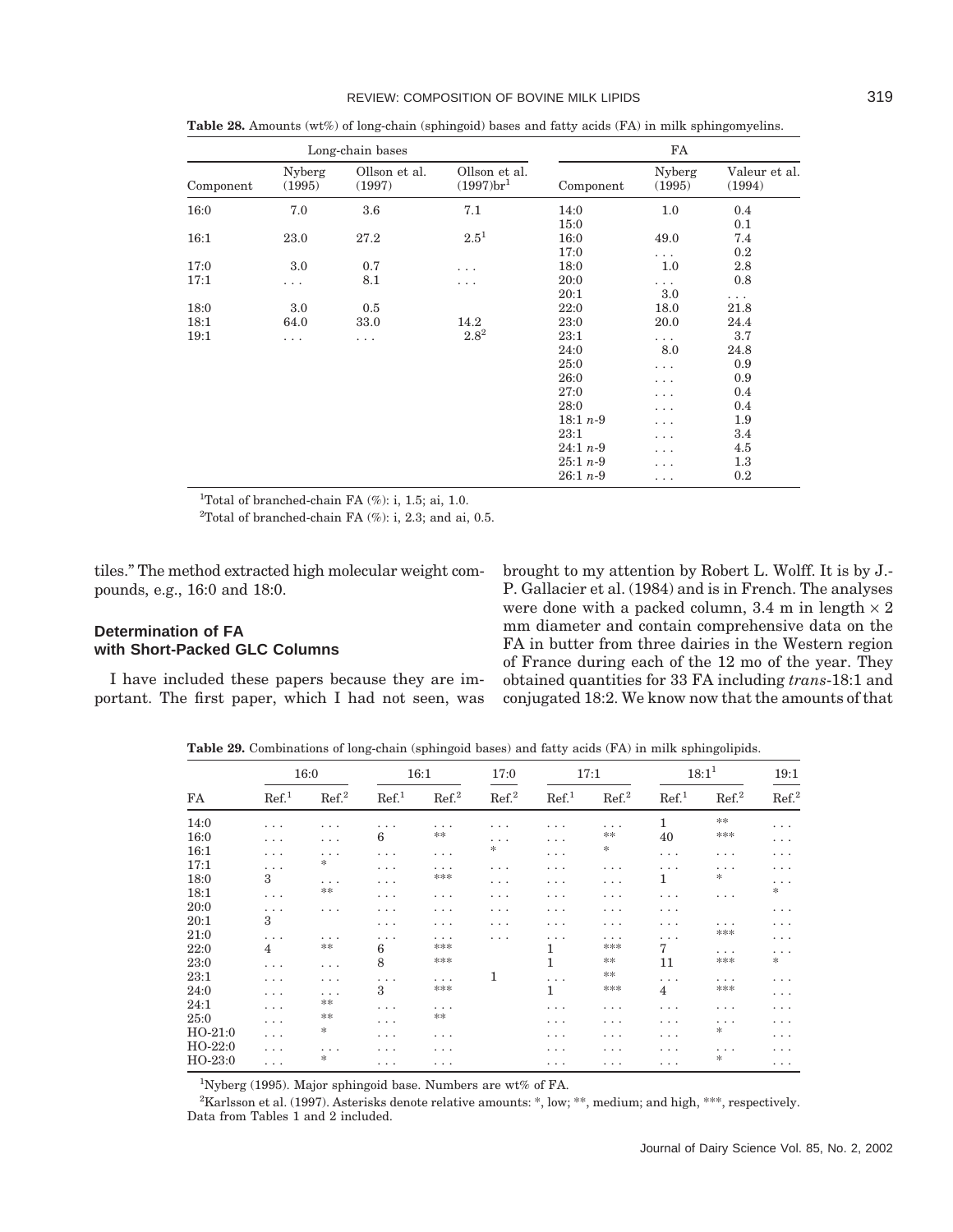**Table 30.** Molecular ions of glucosyl ceramide (GlcCer), lactosyl ceramide (LacCer), and sphingomyelin (SM) in bovine milk, represented by their respective ceramide units.<sup>1</sup>

| GlcCer<br>Ceramide | Abundance <sup>2</sup> | LacCer<br>Ceramide | Abundance     | <b>SM</b><br>Ceramide |
|--------------------|------------------------|--------------------|---------------|-----------------------|
|                    |                        |                    |               | 32:1                  |
|                    |                        |                    |               | 32.0                  |
| 33:1               | **                     |                    |               | 33:1                  |
|                    |                        |                    |               | 33:0                  |
| 34:1               | ***                    | 34:1               | ***           | 34:1                  |
|                    |                        | 34:0               | $\ast$        | 34:0                  |
|                    |                        |                    |               | 35:1                  |
| 36:1               | **                     |                    |               | 36:1                  |
|                    |                        |                    |               | 37:1                  |
| 38:1               | ***                    | 38:1               | **            | 38:1                  |
|                    |                        | 38:0               | $\ast$        | 38:0                  |
| 39:1               | ***                    | 39:1               | ***           | 39:1                  |
|                    |                        | 39:0               | $\ast$        | 39:0                  |
| 40:1               | ***                    | 40:1               | ***           | 40:1                  |
| 40:0               | **                     |                    |               | 40:0                  |
| 41:1               | ***                    | 41:1               | ***           | 41:1                  |
| 41:0               | **                     |                    |               |                       |
| 42:1               | ***                    | 42:1               | ***           | 42:1                  |
| 43:1               | **                     | 43:1               | $\frac{1}{2}$ | 43:1                  |
| 43:0               | **                     |                    |               |                       |
|                    |                        |                    |               | 44:1                  |
|                    |                        |                    |               | 45:1                  |

<sup>1</sup>Adapted from Karlsson et al. (1997).

<sup>2</sup>The asterisks: \*, \*\*, and \*\*\* are low, medium, and high amounts, respectively.

FA are incorrect. I will not present the data because they are too voluminous.

The other papers (Palmquist et al., 1993; Barbano, 1990) contain the reference data on FA in milks from 50 cheese plants in 10 regions of the United States in February, May, August, and November. The pooled results, shown in Table 36, were obtained with shortpacked GLC columns, so the contents of 18:1 and 18:2 were overestimated and *trans*-FA were not detected. I have provided the corrected quantities using a total amount of *trans*-FA from another source (Table 23) that is approximate, but probably near the actual amount. It

**Table 31.** Fatty acid (FA) composition (wt%) of two milk phospholipids.<sup>1</sup>

| FA   | Phosphatidylethanolamine (%) | Phosphatidylcholine $(\%)$ |
|------|------------------------------|----------------------------|
| 12:0 |                              |                            |
| 14:0 |                              |                            |
| 16:0 | 10                           | 28                         |
| 18:0 | 10                           | 6                          |
| 18:1 | 58                           | 41                         |
| 18:2 | 15                           | 13                         |
| 18:3 |                              |                            |
| 18:3 | 2                            | $\overline{2}$             |
| 20:3 |                              |                            |
| 20:4 |                              |                            |
| 20:5 |                              |                            |

<sup>1</sup>Adapted from Nyberg (1995). Phospholipids obtained from a commercial preparation, SMR.

<sup>1</sup>Adapted from Brechany and Christie (1992). 2 From Weihrauch (1974).

| Table 32. Hydroxy fatty acids (FA) identified in skim milk. <sup>1</sup> |  |  |  |  |  |  |  |  |  |
|--------------------------------------------------------------------------|--|--|--|--|--|--|--|--|--|
|--------------------------------------------------------------------------|--|--|--|--|--|--|--|--|--|

| FA   | Location of<br>hydroxyl group             |
|------|-------------------------------------------|
| 10:0 | C <sub>2</sub> , C <sub>3</sub>           |
| 11:0 | C <sub>3</sub>                            |
| 12:0 | C <sub>2</sub> , C <sub>3</sub>           |
| 14:0 | C2, C3, C8 <sup>2</sup> , C9 <sup>2</sup> |
| 15:0 | C2, C3                                    |
| 16:0 | $C2, C3, C7-C132$                         |
| 18:0 | $C18-C16^2$                               |
| 20:0 | C2, C3                                    |
| 21:0 | C <sub>2</sub> , C <sub>3</sub>           |
| 22:0 | C2, C3                                    |
| 23:0 | C2, C3                                    |
| 24:0 | C <sub>2</sub>                            |
| 25:0 | C2                                        |

<sup>1</sup>Adapted from Chance et al. (1998). The methods employed prevented identification of 3- and 4-hydroxy 6:0 - 16:0 plus the 18:0 and 19:0 - 4-OH FA. These were found in butter.

2 Previously unidentified.

**Table 33.** Composition of the saturated oxo fatty acids found in Cheddar cheese, expressed as mg/kg cheese and as weight percent of the fraction.<sup>1</sup>

| Component         | Concentration,<br>mg/kg | wt%   | Confirmed | Found <sup>2</sup><br>previously |
|-------------------|-------------------------|-------|-----------|----------------------------------|
| $4 - 0X0 - 9:0$   | trace                   | trace |           | $\frac{1}{2}$                    |
| $5 - 0x - 10:0$   | 0.29                    | 0.30  |           | $\frac{1}{2}$                    |
| $4 - 0X0 - 12:0$  | 0.77                    | 0.79  | *         | $\frac{1}{2}$                    |
| 5-oxo-12:0        | 0.26                    | 0.27  | *         | $\frac{1}{2}$                    |
| $7 - 0x - 12:0$   | 0.28                    | 0.29  | *         | $\frac{1}{2}$                    |
| $4 - 0X0 - 13:0$  | 0.09                    | 0.09  |           |                                  |
| $4 - 0X0 - 14:0$  | 0.21                    | 0.22  |           |                                  |
| 5-oxo-14:0        | 0.51                    | 0.52  | *         | $*$                              |
| $6 - 0x - 14:0$   | 1.42                    | 1.45  | $\ast$    | $\frac{1}{2}$                    |
| $9 - 0x - 14:0$   | 1.66                    | 1.70  | *         | $\frac{1}{2}$                    |
| $11-0x - 14:0$    | 0.19                    | 0.19  |           |                                  |
| $5 - 0x - 15:0$   | $_{\rm trace}$          | trace |           | $\frac{1}{2}$                    |
| $4 - 0X0 - 16:0$  | trace                   | trace |           | $\frac{1}{2}$                    |
| 5-oxo-16:0        | 0.49                    | 0.50  | *         | $\frac{1}{2}$                    |
| $7 - 0x - 16:0$   | trace                   | trace | *         | $\frac{1}{2}$                    |
| 8-oxo-16:0        | 16.59                   | 17.00 | *         | $\frac{1}{2}$                    |
| $11-0x0-16:0$     | 3.24                    | 3.32  | *         | $\frac{1}{2}$                    |
| 13-oxo-16:0       | 0.59                    | 0.60  | *         |                                  |
| 14-0x0-16:0       | 0.59                    | 0.60  | *         |                                  |
| $15-0x - 16:0$    | 0.63                    | 0.65  | *         |                                  |
| $9 - 0X0 - 17:0$  | 0.44                    | 0.45  | *         |                                  |
| $9 - 0X0 - 18:0$  | trace                   | trace | *         | $\frac{1}{2}$                    |
| $10 - 0X0 - 18:0$ | 66.07                   | 67.69 | *         | $\frac{1}{2}$                    |
| $13 - 0X0 - 18:0$ | 2.99                    | 3.06  | *         | $\frac{1}{2}$                    |
| 15-0x0-18:0       | 0.27                    | 0.28  | *         |                                  |
| 16-0x0-18:0       | 0.64                    | 0.66  | *         | $\frac{1}{2}$                    |
| 17-0x0-18:0       | 0.27                    | 0.28  | *         |                                  |
| 11-0x0-19:0       | 2.67                    | 2.74  | $\ast$    | $\frac{1}{2}$                    |
| 4-oxo-20:0        | 0.12                    | 0.12  |           |                                  |
| 5-oxo-20:0        | 0.14                    | 0.14  |           |                                  |
| 11-oxo-20:0       | 0.52                    | 0.53  | *         | $\frac{1}{2}$                    |
| 15-oxo-20:0       | 0.21                    | 0.22  | *         | $\frac{1}{2}$                    |
| $4 - 0X0 - 22:0$  | 0.08                    | 0.08  |           |                                  |
| 5-oxo-22:0        | trace                   | trace |           |                                  |
| $7 - 0x - 22:0$   | trace                   | trace |           |                                  |
| 13-oxo-22:0       | 0.22                    | 0.23  | *         | $\frac{1}{2}$                    |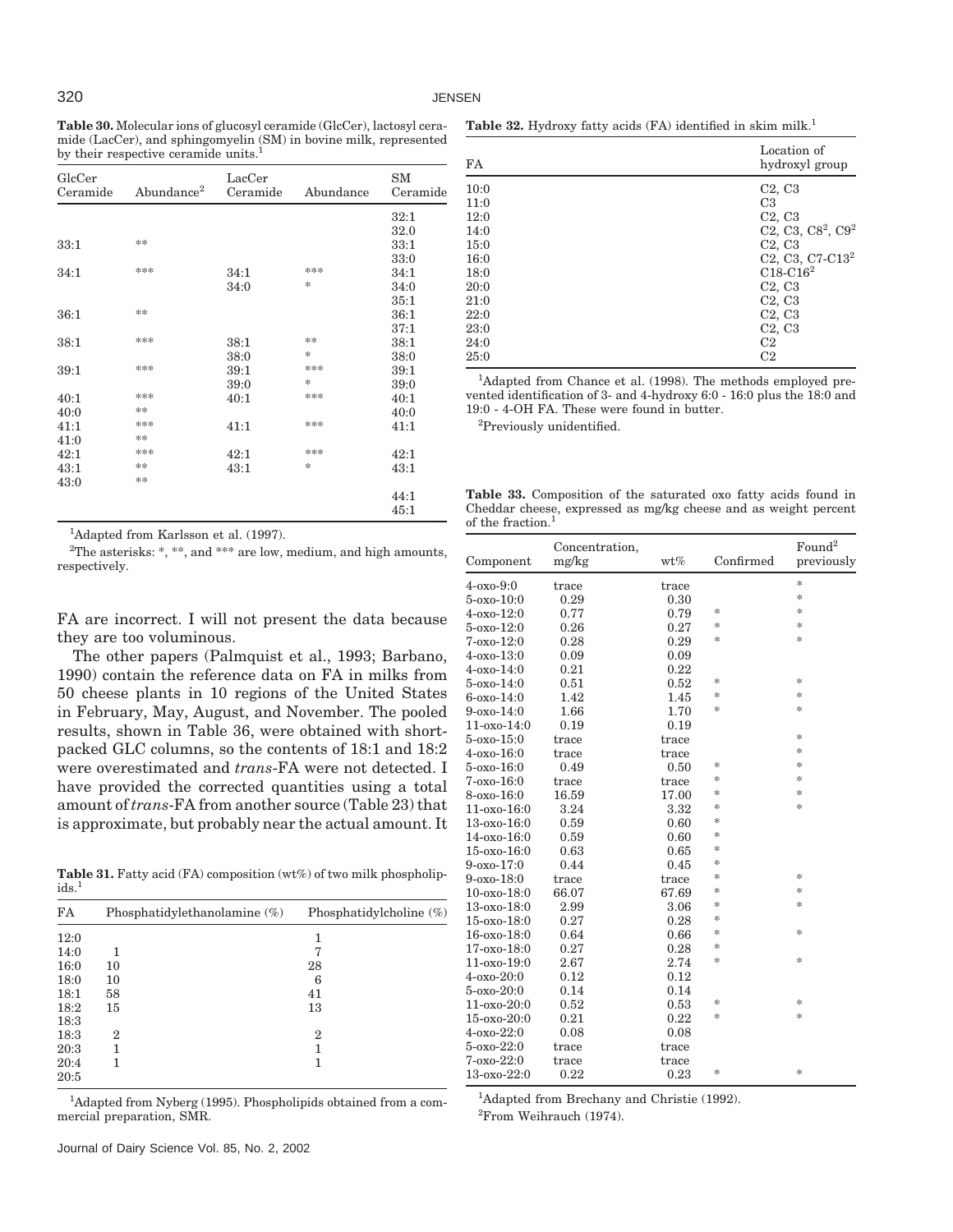**Table 34.** Composition of the unsaturated oxo fatty acids of Cheddar cheese, measured as methyl esters and expressed as g/kg of total fraction and as mg/kg of cheese.<sup>1</sup>

**Table 35.** Fatty acid (FA) composition (g/kg of FA) and content of vitamins  $(\mu g/g)$  of FA) in cream and milk fat globule membrane (MFGM) from individual cows.<sup>1</sup>

Cow 1 (n = 10) Cow 2 (n = 11)

| Fatty acid               | g/kg of Total mg/kg of<br>fraction | Cheese | $\mathrm{wt}\% ^2$ | Found <sup>3</sup><br>previously |
|--------------------------|------------------------------------|--------|--------------------|----------------------------------|
| 9-oxo-tetradec-5-enoate  | 4                                  | 0.1    | Trace              | *                                |
| 11-oxo-hexadec-7-enoate  | 34                                 | 0.95   | 3.4                | *                                |
| ?-oxo-hexadec-?-enoate   | 4                                  | 0.11   | 0.4                |                                  |
| 8-oxo-hexadec-11-enoate  | 6                                  | 0.18   | 0.6                |                                  |
| 8-oxo-hexadec-12-enoate  | 6                                  | 0.16   | 0.6                |                                  |
| ?-oxo-hexadec-?-enoate   | 1                                  | 0.03   | 0.1                |                                  |
| 8-oxo-hexadec-13-enoate  | 8                                  | 0.23   | 0.8                |                                  |
| 8-oxo-heptadec-?-enoate  | 7                                  | 0.21   | 0.8                |                                  |
| 9-oxo-octadec-12-enoate  | 16                                 | 0.45   | $1.6\,$            | *                                |
| 9-oxo-octadec-13-enoate  | 90                                 | 2.52   | 9.0                | *                                |
| 10-oxo-octadec-12-enoate | trace                              |        |                    |                                  |
| 10-oxo-octadec-13-enoate | 85                                 | 2.39   | 8.6                |                                  |
| 10-oxo-octadec-14-enoate | 147                                | 4.13   | 14.8               |                                  |
| 10-oxo-octadec-15-enoate | 161                                | 4.51   | 16.1               |                                  |
| 13-oxo-octadec-5-enoate  | 129                                | 3.62   | 3.0                |                                  |
| 13-oxo-octadec-9-enoate  | 220                                | 6.19   | 22.0               | *                                |
| 16-oxo-octadec-9-enoate  | 57                                 | 1.60   | 5.7                |                                  |
| 17-oxo-octadec-9-enoate  | 24                                 | 0.67   | 2.4                |                                  |

<sup>1</sup>Adapted from Brechany and Christie (1994).

<sup>2</sup>Calculated by author.

3 From Weihrauch (1974).

is a year's average, so the effect of season is eliminated. I have given detailed descriptions of the calculations used to obtain the corrected values. We have prepared a paper on the overestimates of 18:1 and 18:2 in bovine and human MF and margarines (Precht et al., 2001).

## **Factors Affecting the FA Composition of Milk**

These factors have been reviewed by Palmquist et al. (1993), German et al. (1997), Doreau et al. (1997), Demeyer and Doreau (1999), Mansbridge and Blake (1997), and Annison and Bryden, (1998, 1999). The papers published since can be assigned to animal factors; which includes genetics (breed and selection), stage of lactation, mastitis, and feed factors, which comprises grain and energy intakes, dietary fats, and seasonal and regional effects (Palmquist et al., 1993). The purpose of many investigations was to alter the FA composition with emphasis on PUFA, *trans* isomers, and CLA.

*Biosynthesis of milk FA.* The esters in the dietary lipids are hydrolyzed primarily by microbial lipases, and the unsaturated FA are extensively hydrogenated with decreases in total unsaturated FA, increases in saturates, and formation of *cis* and *trans* isomers, mostly of 18:1. Some lipids are contributed by the rumen microorganisms. Cellulose and related materials are converted to acetate, propionate, and hydroxybutyrate, which enter the circulation and butyrate is changed to hydroxybutyrate in the rumen wall. The longer FA move into the intestine and through the intestinal wall.

| FA                   | Cream          | <b>MFGM</b>    | P<        | Cream          | <b>MFGM</b>    | P<        |
|----------------------|----------------|----------------|-----------|----------------|----------------|-----------|
| 4:0                  | 44             | 36             | 0.01      | 33             | 47             | 0.05      |
| 6:0                  | 20             | 7              | 0.001     | 16             | 6              | 0.001     |
| 8:0                  | 10             | 8              | 0.001     | 10             | 6              | 0.05      |
| 10:0                 | 19             | 10             | 0.001     | 16             | 7              | 0.01      |
| 12:0                 | 22             | 13             | 0.001     | 18             | 10             | 0.01      |
| 14:0                 | 85             | 62             | 0.001     | 79             | 52             | 0.001     |
| 14:1                 | 11             | 6              | 0.001     | 12             | 6              | 0.001     |
| 15:0                 | 7              | 5              | 0.001     | 9              | 7              | 0.001     |
| 16:0                 | 279            | 236            | 0.001     | 299            | 233            | 0.001     |
| 16:1                 | 28             | 25             | 0.01      | 32             | 28             | 0.01      |
| 17:0                 | 9              | $^{+}$         |           | 10             | $^{+}$         |           |
| 18:0                 | 105            | 101            | <b>NS</b> | 116            | 100            | <b>NS</b> |
| 18:1                 | 325            | 395            | 0.001     | 315            | 409            | 0.001     |
| 18:2                 | 22             | 56             | 0.001     | 16             | 43             | 0.001     |
| 18:3                 | $\overline{7}$ | 12             | 0.001     | 7              | 10             | 0.05      |
| 20:0                 | $\mathbf{1}$   | $\overline{2}$ | 0.05      | $\overline{2}$ | $\overline{2}$ | 0.05      |
| 20:1                 | 3              | $\overline{4}$ | 0.001     | 3              | 5              | 0.05      |
| 20:2                 | $\mathbf{1}$   | $\mathbf{1}$   | 0.05      | $\mathbf{1}$   | $\overline{4}$ | 0.001     |
| 20:3                 | $\mathbf{1}$   | 5              | 0.001     | 0              | $\overline{4}$ | 0.001     |
| 20:4                 | $\mathbf{1}$   | 11             | 0.001     | 3              | 12             | 0.001     |
| 20:5                 | $\mathbf{1}$   | 3              | 0.001     | $\overline{0}$ | $\overline{2}$ | 0.05      |
| 22:5                 | $\mathbf{1}$   | $\overline{4}$ | 0.001     | $\overline{2}$ | 6              | 0.001     |
| Saturated            | 599            | 479            | 0.001     | 603            | 461            | 0.001     |
| Monounsaturated      | 367            | 430            | 0.001     | 363            | 447            | 0.001     |
| Polyunsaturated      | 34             | 91             | 0.001     | 34             | 89             | 0.001     |
| Total fatty acid,    |                |                |           |                |                |           |
| g/kg sample          | 441            | 12             | 0.001     | 420            | 9              | 0.001     |
| $\alpha$ -Tocopherol | 17.0           | 14.9           | <b>NS</b> | 38.6           | 75.0           | 0.01      |
| $\gamma$ -Tocopherol | 1.9            | <b>ND</b>      |           | 1.6            | <b>ND</b>      |           |
| Retinol              | 11.2           | <b>ND</b>      |           | 10.8           | <b>ND</b>      |           |
| $\beta$ -Carotene    | 0.6            | ND             |           | 0.6            | ND             |           |

<sup>1</sup>Adapted from Jensen and Nielsen (1996). NS = Contents in cream, and MFGM were not significantly different  $(P > 0.05)$ ; ND = Not detectable. Cows 1 and 2 were given a feed poor in vitamin E. Cow 2 received an intraperitoneal injection of emulsified DL-*α*-tocopherol at the start of the experiment.

They are transported in lipoproteins to the mammary gland. Some of the dietary fat is deposited in and mobilized from adipose tissue. The TAG in the lipoproteins are hydrolyzed to FA to facilitate entry into the gland.

De novo synthesis of most of the 4:0 to 14:0 and half of the 16:0 from circulating acetate and *β*-hydroxybutyrate occurs in the mammary gland (Mansbridge and Blake, 1997). These precursors arise from the microbial fermentation of cellulose and hemicellulose in the rumen.

The longer FA entering the gland, mostly 18:0, are extensively desaturated, primarily to 18:1. The FA are synthesized into organ- and species-specific TAG, with the short-chain FA located at the *sn*-3 position of the molecule in decreasing amounts as the chain-length increases. The TAG must be liquid at body temperature or liquid in the bulk TAG. See the section on TAG for information.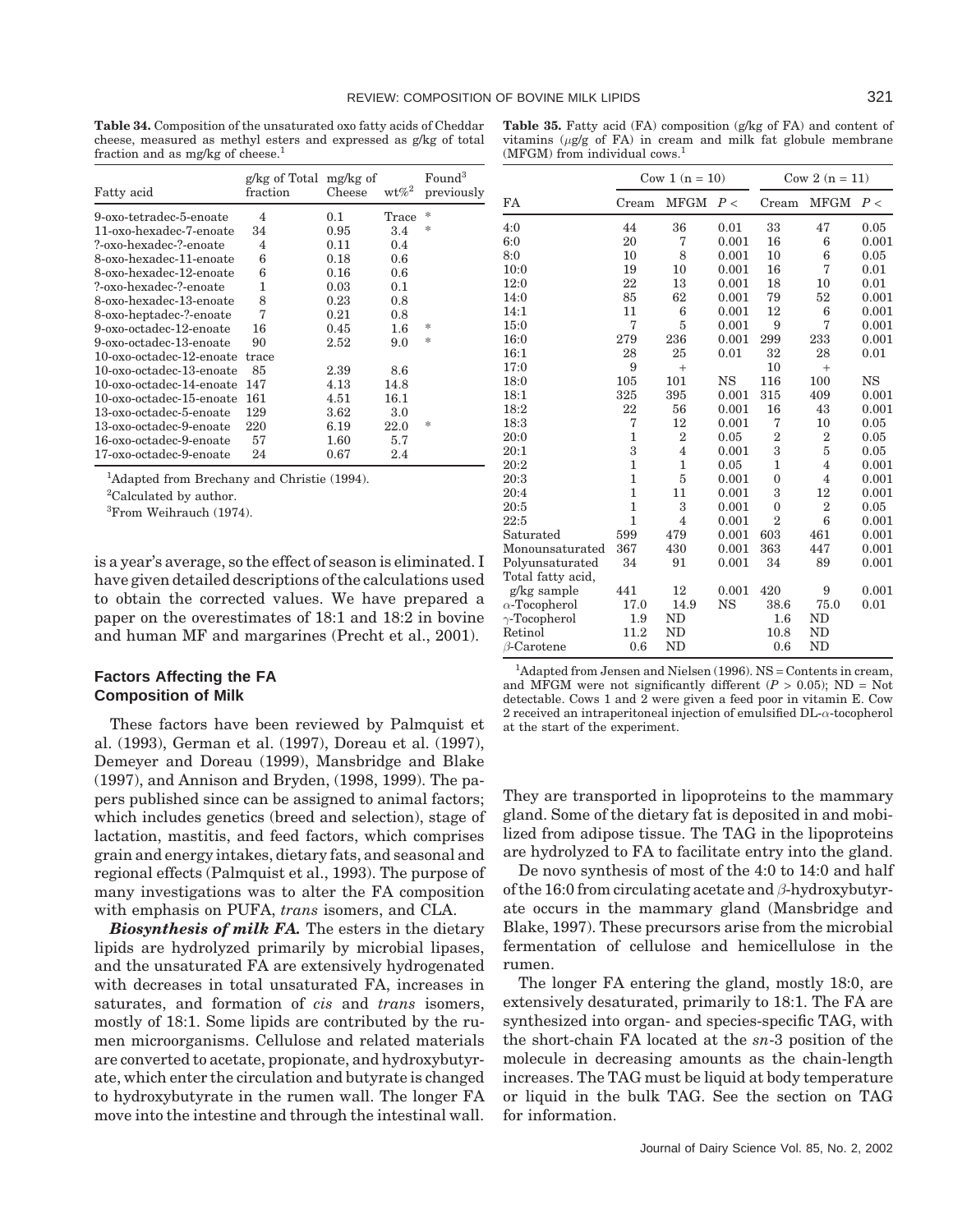**Table 36.** Fatty acid (FA) composition of a US reference milk fat with corrected amounts of 18:1 and 18:2.<sup>1</sup>

|      |              | Amounts, wt%      |                   |
|------|--------------|-------------------|-------------------|
| FA   | Reported-old |                   | Corrected-new     |
| 4:0  | 3.32         |                   | None              |
| 6:0  | 2.34         |                   | None              |
| 8:0  | 1.19         |                   | None              |
| 10:0 | 2.81         |                   | None              |
| 12:0 | 3.39         |                   | None              |
| 14:0 | 11.41        |                   | None              |
| 14:1 | 2.63         |                   | None              |
| 16:0 | 29.53        |                   | None              |
| 16:1 | 3.38         |                   | None              |
| 18:0 | 9.84         |                   | None              |
| 18:1 | 27.39        | $9c-18:1$         | $21.45^2$         |
|      |              | $trans-18:1$      | $4.48^{3}$        |
|      |              | cis except 9-18:1 | 1.46 <sup>4</sup> |
| 18:2 | 2.78         | $9c, 12c-18:2$    | $1.40^{5}$        |
|      |              | $t, t - 18.2$     | $0.85^{6}$        |
|      |              | other FA in 18:2  | $0.44^{7}$        |

<sup>1</sup>Adapted from Palmquist et al. (1993); Barbano (1990).

 ${}^{2}$ Reported amount, 27.39%, times correction factor, 78.3% from Table 23, gives 21.45. Contains 9*c*-18:1, *trans-18:1* and other *cis* isomers.

3 Contains 5-11*t* and 12-15*t* from Table 27.

4 Reported minus corrected 18:1 = 5.85 which minus *trans*-18:1,  $4.84 = 1.46$ .

5 Reported 18:2 corrected by 50.4% from Table 27.

6 *trans*, *trans*-18:2 from Table 27.

7 Sum and average of 18:2 isomers from Table 27.

## **Animal Factors**

While evaluating the data in these sections, readers should remember that, unless noted, all of the FA analyses were made with capillary GLC columns only. Nevertheless, as I described earlier (Table 27), the 18:1 contents were overestimated and *trans*-18:1 underestimated. Some of the investigators employed columns that would separate a portion of the *trans* isomers, but did not report them. I will provide data from papers that I believe to be representative and give references for the remainder.

*Breed.* The FA profiles of milks from Holstein, Jersey, and Brown Swiss were determined with butyl esters (DePeters et al., 1995), and some of the differences were small. I will not reproduce the data because they would be eliminated by the pooling of milk that occurs before processing. This applies to all of the factors except season.

*Stage of lactation.* The milks from early lactation (30 d) contained less 4:0 to 12:0 than those from middle (120 d), and late (210 d) lactation periods in New Zealand cows (Auldist et al., 1998). The difference was independent of seasonal (feed) effect and was attributed to the physiological inability of cows in early lactation to consume enough DM to meet energy requirements. The synthesis of 4:0 to 12:0 in the mammary gland increased during early lactation then decreases and the mobilization of FA from adipose tissue increases (Palmquist et al., 1993). Seasonal and stage of lactation affect the CLA contents, but the differences were small.

Rowney and Christian (1996) evaluated the effects of diet and stage of lactation on milks for cheeses as sources of butter, etc. They found that diet quality had the greatest effect. The authors did not report their complete FA data, presenting the results as classes of FA, e.g., short chain. They detected CLA, but not other *trans*-FA. More information is available in Thomas and Rowney (1996).

*Mastitis.* Clinical mastitis reduces the amount of milk and the contents of protein and fat by varying amounts (Hortet and Seegers, 1998). The average loss in milk yield was estimated at 4 to 6% or 300 to 400 kg/lactation. Losses of fat were 0.1% and protein, 0.05%. However, the milk is withdrawn from use, so the data are mostly of academic value.

*Somatotropin.* While bST is not strictly an animal factor, it is included here because it affects the whole animal. Bovine somatotropin and lactation were reviewed by Bauman (1999), whose group has done much of the basic and applied research on this peptide hormone, which is secreted by bovine pituitary glands. Its use results in increased milk yield with much greater efficiency. It is a homeorhetic control, which unites many physiological processes to produce, in this case, milk. Homeorhesis is a concept developed earlier by Bauman and Currie (1980). Recombinant bST is available as a prolonged-release formulation, Posilac, from the Monsanto Co. (St. Louis, MO) and sales began in 1994.

Although some groups and individuals have expressed concern about the use of bST, its safety has been certified by all relevant medical and safety organizations. In a later study (Chalupa et al., 1998), cows were given bST daily beginning at d 28 to 35 of lactation. More milk was produced with greater efficiency. Amounts of fat, protein, and TS in milk were not affected. Bauman et al. (1999) evaluated the production responses of dairy herds in the Northeast US and obtained the same results as the group above.

*Ionophores.* These compounds-monensin, laslocid, nigericin, and tetrosin-are feed additives that alter ion transfer across all membranes (Duffeld and Bagg, 2000). The use of ionophores in dairy cattle 1) improves energy metabolism and reduces the effects of ketosis, 2) increases milk production, and 3) causes small decreases in milk protein and fat contents. Sauer et al. (1998) determined that the addition of monensin to the diet of dairy cattle decreased the production of methane and feed intake. The total and percentage fat decreased temporarily. Milk production and the amounts of all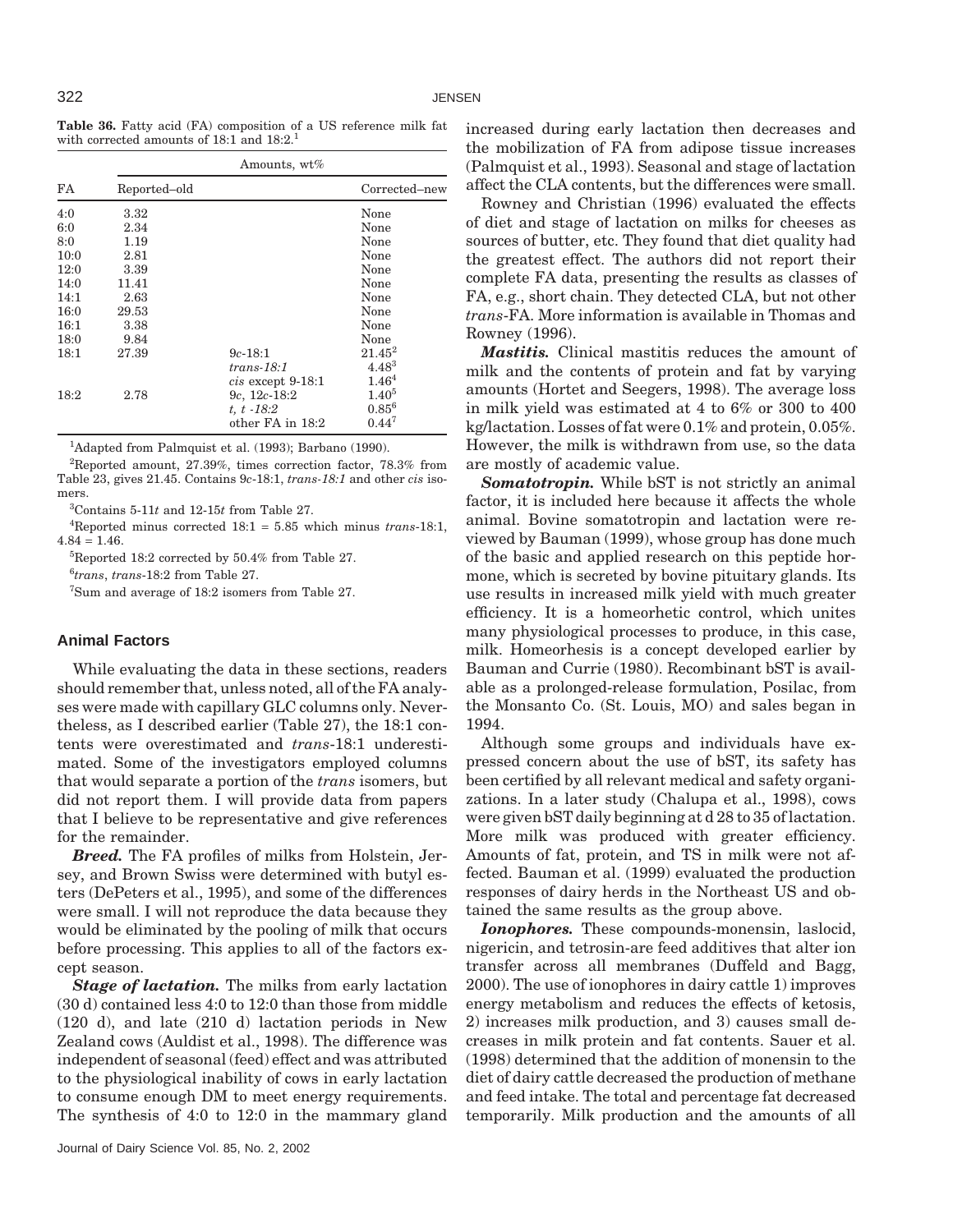FA Month 4:0 6:0 8:0 10:0 12:0 14:0 14:1 16:0 16:1 18:0 18:1 9*c*-18:12 *t*-18:13 18:2 9*c*,12*c*-18:22 February 3.48 2.44 1.24 2.95 3.52 11.63 2.57 29.89 3.32 9.68 26.51 21.90 3.64 2.77 1.66 May 3.42 2.36 1.20 2.82 3.38 11.20 2.58 28.40 3.36 10.14 28.10 20.77 . . . 3.05 1.24 August 3.07 2.28 1.12 2.55 3.10 10.92 2.66 28.76 3.41 10.28 29.00 21.13 6.73 2.86 1.46 November 3.33 2.31 1.20 2.90 3.54 11.80 2.69 30.78 3.37 9.37 26.19 22.00 . . . 2.53 1.52

Table 37. Seasonal variation in fatty acid (FA) composition (wt%) of milk fat in the United States<sup>1</sup> with corrected amounts of 18:1, *trans*-18:1, and  $18:2.^2$ 

<sup>1</sup>Adapted from Palmquist et al. (1993); Barbano (1990).

2 Adapted from Precht et al. (1999). Calculated as described in Table 27 using correction factors (%) for 18:1 and 18:2 from Ref. above: February and November 0.826 and 0.601, May and August, 0.739 and 0.405.

3 Calculated by adjusting amounts (%) of *trans*-18:1, summer, 6.12 and winter, 2.84 from Table 23 by ratios of *c*-9-18:1 in the table and 2 above.

unsaturated including *t*-18:1 and CLA increased. The quantities of all saturated FA decreased. A controlled release form of monensin has been approved for use in Canada, but not in the United States, as of November 2000 (personal communication, D. L. Palmquist) for treatment of subclinical ketosis. The effects of several ionophores on biohydrogenation in continuous flow through rumen fermenters was examined by this group (Fellner et al., 1997, 1999). The amount of 9*c*, 11*t*-18:2 was increased.

#### **Feed Factors**

Milk fat is hypercholesterolemic compared with polyunsaturated oils (Noakes et al., 1996). Lauric acid, 14:0, and 16:0 are the major culprits. The challenge that confronted the dairy industry was, and is, to replace these FA in MF with unsaturated FA. The factors that affect FA composition of milk can be altered, some much more than others. The factors are: 1) seasonal and regional, 2) feeding various fats and oils, 3) supplemental oils, 4) protected oils, and 5) miscellaneous. Noakes et al. (1996) modified MF by feeding a protected unsaturated lipid to cows. The milk and some of its products were fed to humans and the impact on plasma lipids measured. I will present some of these data in section 4) protected fats.

When evaluating the forthcoming data, the reader should remember that weight percents are relative. If, for example, the 18:2 content shows a real increase of 5 to 15%, then the sum of the remaining acids will be lowered by the same amount, an artificial decrease. Data on the actual weights are needed. These are easily acquired with the use of internal standard during GLC analyses or from the fat yields and percents.

Bobe et al. (1999) added another factor, associations with individual proteins as determined by correlations and factor analyses. They grouped FA, all milk proteins, and *β*-lactoglobulin into seven families with factor analyses of shared pathways of synthesis or genetic origins of proteins and FA. The authors suggested that results from the analyses could be employed to develop hypotheses for synthesis of milk components or related metabolic processes. McNamara and Baldwin (2000) developed and tested a model that estimated the parameters describing lipid metabolism in lactation. Model simulations on yields of milk components were within 5% of observed means. The authors found that more data describing energy-utilizing reactions are required. Nevertheless, the model may be useful for obtaining information on metabolic interactions in cows. I suggest that investigators planning to conduct feeding trials read this paper carefully. It might help them design a more productive study.

*Seasonal and regional.* The only comprehensive information on FA in US milks are the pooled data in Table 36 and the seasonal profiles in Table 37 (Barbano, 1990; Palmquist et al., 1993). These were obtained with short-packed GLC columns, so I've corrected the contents of 18:1 and 18:2 and added the trans-FA contents. Jahreis et al. (1996) determined the variations in milk FA depending on season and farm management systems. Their findings are given in Tables 38 and 39. Graphs showing monthly changes in 16:0, cis-18:1s, and 11t-18:1 (vaccenic acid) are presented in the paper. Contents of fat, protein, and ash were significantly lower in the ecological group, but the amounts of 9c, 11t-18:2 (a CLA) were higher than in the other groups. The ecological group, described only as typical grassland, were unable to obtain significant energy and proteinrich rations for the cattle. This deficiency reduced the fat and protein contents in the milk.

*Various fats and oils.* Data on milks from Holstein cows fed tallow or soybeans and diets low in copper are given in Table 40 (Morales et al., 2000b). Feeding soybeans increased the amounts of 4:0 to 14:0, 18:0, 18:2, and 18:3, while 16:0, t-18:1, and 18:1 were decreased. The authors in this and later papers identified 18:1 as *c*-18:1. This is incorrect, because we know (Table 26) that the GLC columns used do not resolve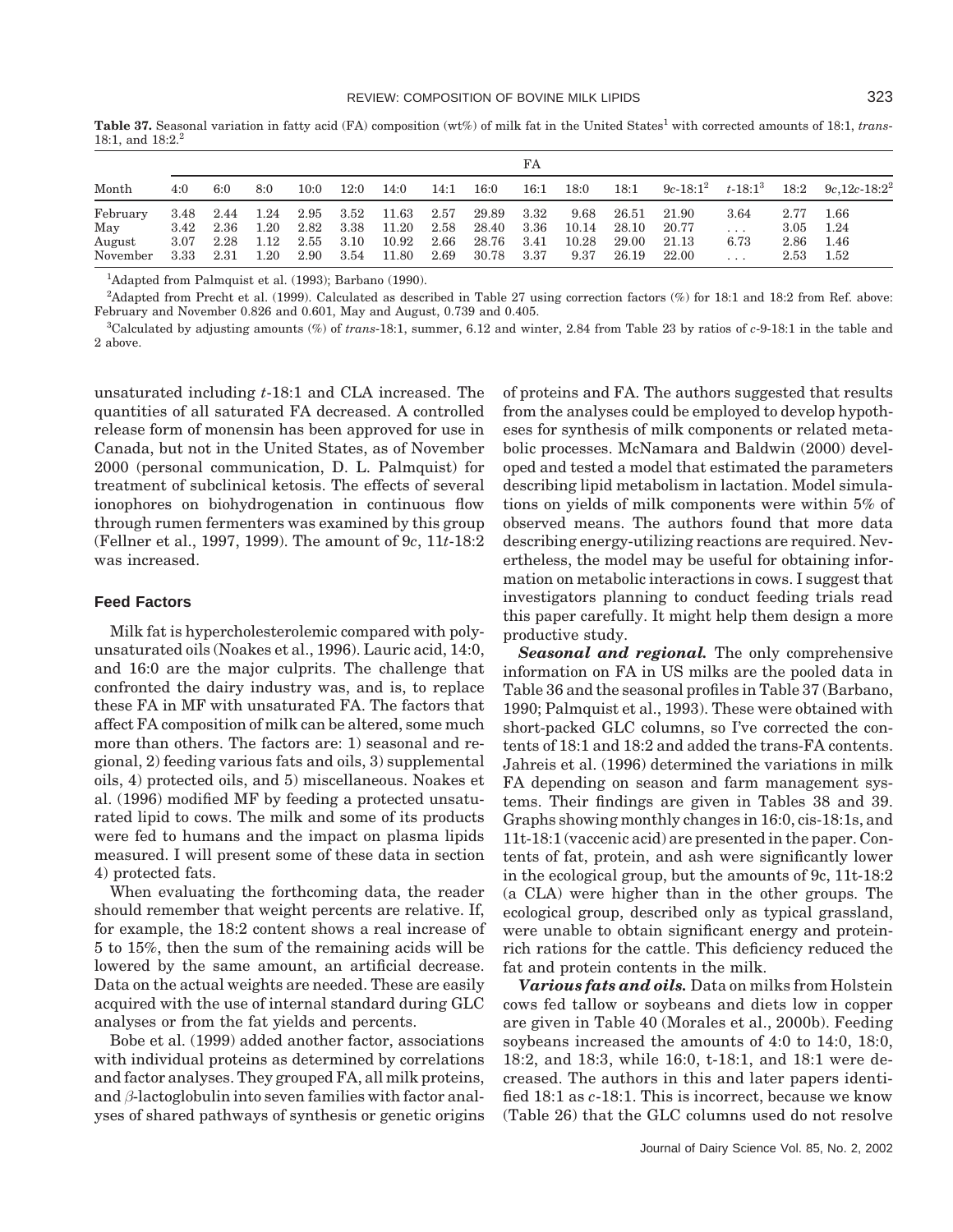|            |          |                          | Group <sup>2</sup>           |                          |
|------------|----------|--------------------------|------------------------------|--------------------------|
| Fatty acid |          | Indoor                   | Pasture                      | Ecological               |
| 8:0        |          | $1.59^a \pm 0.20$        | $1.55^{\mathrm{a}} \pm 0.23$ | $2.06^{\rm b} \pm 0.14$  |
| 10:0       |          | $4.86^{\rm b} \pm 0.24$  | $4.01^a \pm 0.11$            | $4.59^{\circ} \pm 0.31$  |
| 12:0       |          | $5.01^b \pm 0.16$        | $4.55^{\rm a} \pm 0.23$      | $5.10^b \pm 0.11$        |
| 14:0       |          | $13.62^{\rm b} \pm 0.19$ | $12.61^a \pm 0.45$           | $13.47^{\rm b} \pm 0.27$ |
| 15:0       |          | $1.51^b \pm 0.06$        | $1.26^a \pm 0.09$            | $1.51^{\rm b} \pm 0.07$  |
| 16:0       |          | $33.09^{\rm b} \pm 0.64$ | $30.18^a \pm 0.83$           | $30.45^a \pm 1.24$       |
| 17:0       |          | $0.77^{\rm a} \pm 0.06$  | $0.77^{\rm a} \pm 0.06$      | $0.82^{\rm a} \pm 0.05$  |
| 18:0       |          | $8.84^{\rm b} \pm 0.31$  | $11.60^a \pm 0.53$           | $9.40^{\circ} \pm 0.60$  |
| 20:0       |          | $0.15^{\rm b} \pm 0.02$  | $0.19^a \pm 0.02$            | $0.18^c \pm 0.02$        |
| 22:0       |          | $0.07^{ab} \pm 0.02$     | $0.09^a \pm 0.02$            | $0.06^{\rm b} \pm 0.02$  |
| 24:0       |          | $0.04^a \pm 0.02$        | $0.03^a \pm 0.01$            | $0.04^a \pm 0.02$        |
| 14:1       | 7        | $0.53^{\rm b} \pm 0.03$  | $0.59^{\rm a} \pm 0.06$      | $0.64^c \pm 0.03$        |
| 14:1       | 9        | $1.23^{\rm b} \pm 0.07$  | $1.04^a \pm 0.08$            | $1.12^a \pm 0.08$        |
| 16:1       | 7        | $0.22^a \pm 0.02$        | $0.25^{ab} \pm 0.03$         | $0.26^{\rm b} \pm 0.05$  |
| 16:1       | 9        | $2.09^a \pm 0.06$        | $1.96^{ab} \pm 0.11$         | $1.91^{\rm b} \pm 0.18$  |
| 17:1       | 10       | $0.25^a \pm 0.03$        | $0.24^a \pm 0.02$            | $0.22^a \pm 0.04$        |
| 18:1       | $7 - 10$ | $19.21^{\rm b} \pm 0.44$ | $20.55^a \pm 0.72$           | $18.51^{\circ} \pm 0.30$ |
| 18:1       | 11       | $0.59^a \pm 0.05$        | $0.54^{\rm a} \pm 0.05$      | $0.40^{\rm b} \pm 0.13$  |
| 18:1       | 12       | $0.26^a \pm 0.02$        | $0.23^a \pm 0.04$            | $0.20^{\rm b} \pm 0.04$  |
| 18:1       | 13       | $0.09^a \pm 0.01$        | $0.09^a \pm 0.01$            | $0.20^{\rm b} \pm 0.04$  |
| 18:1       | 15       | $0.08^{\rm b} \pm 0.01$  | $0.11^a \pm 0.02$            | $0.10^a \pm 0.02$        |
| 20:1       | 11       | $0.10^{\rm b} \pm 0.02$  | $0.12^a \pm 0.03$            | $0.09^{\rm b} \pm 0.02$  |

**Table 38.** Effects of season and management systems on amounts (wt%) of saturated and *cis* monounsaturated fatty acids in German milks.<sup>1</sup>

a,b,cDifferent letters indicate significant differences.

<sup>1</sup>Adapted from Jahreis et al. (1996).

2 Indoor = Corn (maize) and grass silages throughout year. Pasture = During summer, silages in winter. Ecological = Typical grassland. Eleven samples taken once a month for a year from bulk tanks on their farms.  $N = 396$ .

|  |                                           |  |  | Table 39. Effects of seasonal management systems on amounts (wt%) of cis polyunsaturated and trans |  |
|--|-------------------------------------------|--|--|----------------------------------------------------------------------------------------------------|--|
|  | fatty acids in German milks. <sup>1</sup> |  |  |                                                                                                    |  |

|                                                                                      |                                                                                                                                    |                                                                                                                                                                                                                                                          | $Groups^2$                                                                                                                                                                                                                                   |                                                                                                                                                                                                                                                 |
|--------------------------------------------------------------------------------------|------------------------------------------------------------------------------------------------------------------------------------|----------------------------------------------------------------------------------------------------------------------------------------------------------------------------------------------------------------------------------------------------------|----------------------------------------------------------------------------------------------------------------------------------------------------------------------------------------------------------------------------------------------|-------------------------------------------------------------------------------------------------------------------------------------------------------------------------------------------------------------------------------------------------|
|                                                                                      | Fatty acids                                                                                                                        | Indoor                                                                                                                                                                                                                                                   | Pasture                                                                                                                                                                                                                                      | Ecological                                                                                                                                                                                                                                      |
| 18:2<br>18:3<br>18:3<br>20:2<br>20:3<br>20:4<br>20:3<br>20:5<br>22:4<br>14:1<br>16:1 | 9, 12<br>6, 9, 12<br>9, 12, 15<br>11, 14<br>8, 11, 14<br>5, 8, 11, 14<br>11, 14, 17<br>5, 8, 11, 14, 17<br>7, 10, 13, 16<br>9<br>7 | $1.80^{ab} \pm 0.19$<br>$0.04^a \pm 0.01$<br>$0.27^{\rm b} \pm 0.04$<br>$0.03^a \pm 0.01$<br>$0.09^{\rm b} \pm 0.02$<br>$0.15^{\rm a} \pm 0.03$<br>$0.05^a \pm 0.01$<br>$0.03^b \pm 0.01$<br>$0.03^a \pm 0.01$<br>$0.24^b \pm 0.02$<br>$0.05^a \pm 0.00$ | $1.89^a \pm 0.14$<br>$0.04^a \pm 0.01$<br>$0.43^a \pm 0.05$<br>$0.04^a \pm 0.01$<br>$0.09^{\rm b} \pm 0.02$<br>$0.12^{ab} \pm 0.02$<br>$0.04^a \pm 0.01$<br>$0.05^a \pm 0.01$<br>$0.03^a \pm 0.01$<br>$0.29^a \pm 0.03$<br>$0.06^a \pm 0.01$ | $1.63^b \pm 0.22$<br>$0.05^{\rm a} \pm 0.02$<br>$0.89^{\circ} \pm 0.06$<br>$0.04^a \pm 0.01$<br>$0.07^a \pm 0.02$<br>$0.10^b \pm 0.03$<br>$0.04^a \pm 0.02$<br>$0.05^a \pm 0.01$<br>$0.03^a \pm 0.01$<br>$0.32^c \pm 0.04$<br>$0.06^a \pm 0.01$ |
| 16:1<br>18:1<br>18:1<br>18:1<br>18:2<br>18:2<br>18:2<br>18:2                         | 9<br>9<br>11<br>$14c + 16c$<br>$9t, 12t + 18.1$ 16c<br>9c, 12t<br>9t, 12c<br>$9c + 11t + 18.29t$ , 11c<br>9t, 11c                  | $0.36^{\rm b} \pm 0.02$<br>$0.32^{\rm a} \pm 0.03$<br>$1.21^{\rm b} \pm 0.08$<br>$0.28^a \pm 0.03$<br>$0.28^a \pm 0.03$<br>$0.18^b \pm 0.02$<br>$0.06^a \pm 0.02$<br>$0.34^b \pm 0.04$                                                                   | $0.46^a \pm 0.03$<br>$0.33^a \pm 0.03$<br>$2.21^a \pm 0.43$<br>$0.32^{\rm a} \pm 0.03$<br>$0.24^a \pm 0.04$<br>$0.11^a \pm 0.03$<br>$0.10^a \pm 0.02$<br>$0.61^a \pm 0.08$                                                                   | $0.43^a \pm 0.04$<br>$0.37^{\rm b} \pm 0.04$<br>$2.67^{\circ} \pm 0.64$<br>$0.39^{\rm b} \pm 0.11$<br>$0.31^{\rm b} \pm 0.07$<br>$0.13^a \pm 0.04$<br>$0.30^{\rm b} \pm 0.07$<br>$0.80^{\circ} \pm 0.77$                                        |

a,b,cDifferent letters indicate significant differences  $(P < 0.05)$ .

<sup>1</sup>Adapted from Jahreis et al. (1996).

 ${}^{2}$ Indoor = Corn (maize) and grass silages throughout the year. Pasture = During summer, silages in winter. Ecological = Typical grassland. Eleven samples taken once a month for a year from bulk tanks on their farms. N = 396.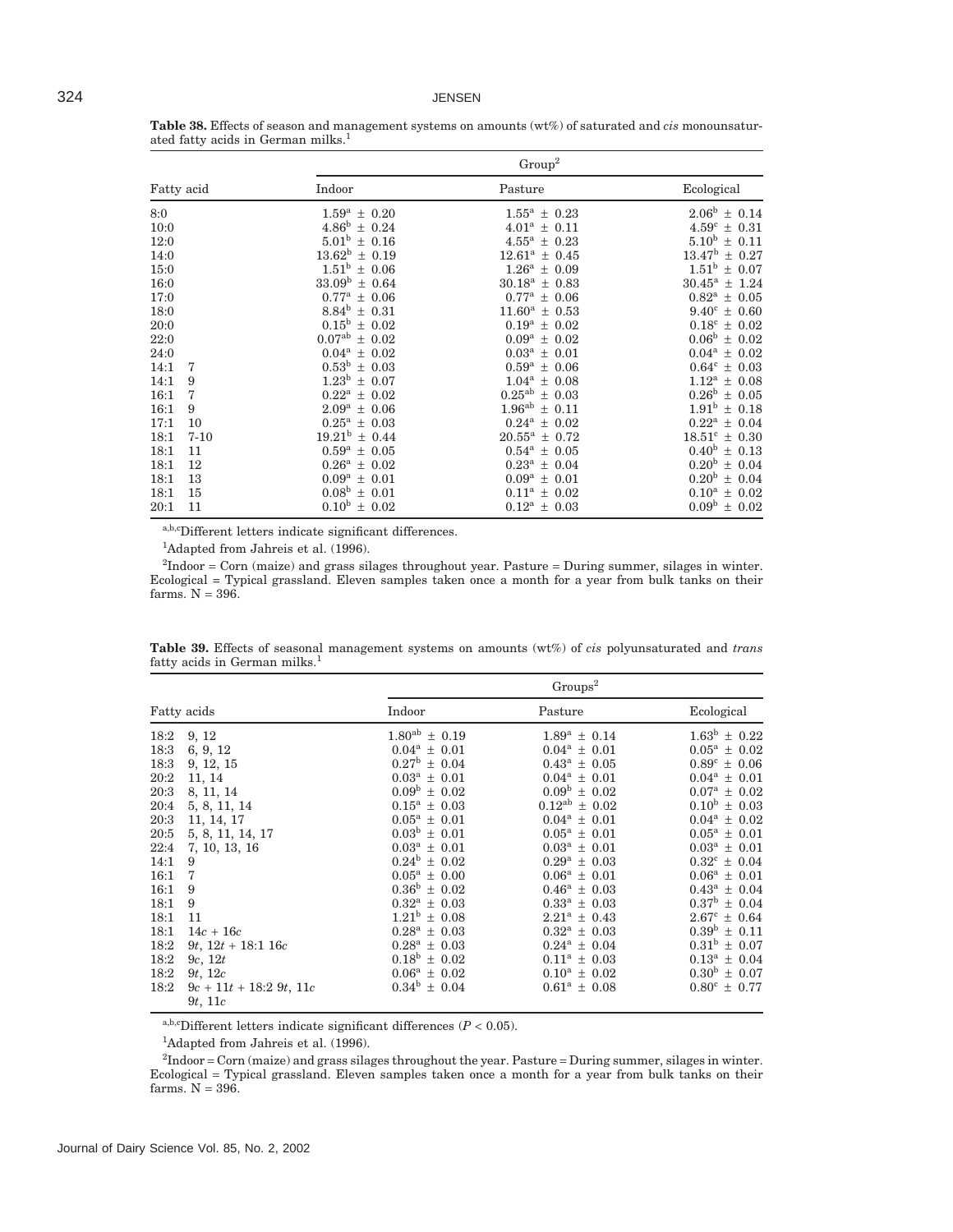the 12 to 15 *trans* isomers from the *c*-18:1 peak. I have deleted the prefix *c* from 18:1. Milk from Jersey cows was also analyzed, and the effects of copper status were examined. More information is available in Morales et al. (2000a, 2000b). Copper was included because dairy processors in Ohio where the study was done have noted an increase in spontaneous oxidized flavor during the winter. Copper is a known prooxidant. Feeding higher copper and soybeans increased the 18:2 and 18:3 contents and potential development of spontaneous oxidized flavor. Injection of the antioxidant, *α*-tocopherol, increased the amounts of the vitamin in the blood and milk from the cows, but effects on oxidized flavor were not reported. Also, according to the authors, copper influences the activity of  $\Delta^9$ desaturase. This enzyme converts vaccenic acid (11*t*-18:1) to 9*c*, 11*t*-18:2, a bioactive CLA. A deficiency of copper increased the amount of CLA, probably because the desaturase was not inhibited and tallow, a ruminant fat, would contain more vaccenic acid than soybean oil. Focant et al. (1998) found in another study that a daily oral supplement of *α*-tocopherol in the diets of cows fed rapeseed and linseed improved the resistance of fat to oxidation. The depression of MF that accompanies the feeding of unsaturated oils was also prevented. The amounts and FA composition of oils influence rumen metabolism. Beam et al. (2000) found in an in vitro study of rumen contents that added 18:2 in soybean oil decreased the rate of lipolysis. The greater quantities of 18:2 in the oil decreased the rate of biohydrogenation.

Crocker et al. (1998) studied the effects of feeding processed corn grain on nutrient digestion and milk composition in Holstein cows. Lactating dairy cows require diet components high in energy such as starch. However, processing of corn is required to improve starch digestion. Steam flaking and dry rolling of corn were used in this trial. The results are presented in Table 40. Milk composition and yield were similar with both types and changes in FA composition except for 18:1 and 18:2. The fermentable starch intake was below (18.6 to 19:9%; calculated by author) the level, >50% of feed quoted by Palmquist et al. (1993) as depressing fat percentage. In this study, fat percentage was decreased but fat yield was not.

The effects of different forms of canola oil FA plus canola protein on milk composition and physical properties of butter were investigated (Bayourthe et al., 2000). The results of feeding an extruded blend of canola meal and canola seeds to Holstein cattle are depicted in Table 40. The fat depressing effect of the diet is shown. Canola oil contains about 58% *c*-18:1, 20% 18:2, and only 6% 16:0. The canola preparation reduced the percentages of 12:0 to 16:0 and increased 18:1. The canola oil preparation reduced the amount of solid fat in butter at 30°C.

|                                         | Tallow <sup>1</sup><br>copper |       | Sovbean <sup>1</sup><br>copper |                     | $\mathrm{Corn}^2$ |                   | $Canola$ $oil3$ |                   |
|-----------------------------------------|-------------------------------|-------|--------------------------------|---------------------|-------------------|-------------------|-----------------|-------------------|
| FA                                      | Control                       | Low   | Control                        | Low                 | Dry<br>rolled     | Steam<br>flaked   | Control         | $Mean +$<br>seeds |
| 12:0                                    | 2.08                          | 1.50  | 3.17                           | 2.83                | 2.59              | 3.15              | 4.41            | $-0.96$           |
| 14:0                                    | 9.27                          | 7.12  | 10.75                          | 10.13               | 10.09             | 10.88             | 13.54           | $-1.96$           |
| 16:0                                    | 31.95                         | 30.29 | 25.58                          | 25.63               | 26.69             | 29.11             | 32.75           | $-7.23$           |
| 18:0                                    | 9.66                          | 12.13 | 12.63                          | 12.27               | 15.77             | 15.50             | 10.82           | $+2.69$           |
| $t - 18:1$                              | 5.39                          | 5.00  | 4.18                           | 5.27                | $1.63^{b}$        | $1.62^{b}$        | 1.62            | $+1.49$           |
| 18:1                                    | 24.31                         | 28.03 | 21.60                          | 20.55               | $23.74^{\circ}$   | $21.65^{\circ}$   | 18.75           | $+5.62$           |
| 18:2                                    | 2.23                          | 2.50  | 5.09                           | 5.73                | 2.97 <sup>d</sup> | 4.01 <sup>d</sup> | 2.46            | $+0.02$           |
| 18:3                                    | 0.42                          | 0.48  | 0.97                           | 1.03 <sup>a</sup>   | 1.02              | 1.05              | 0.54            | $+0.25$           |
| Conjugated linoleic acid<br>Yield, kg/d | 0.83                          | 0.84  | 1.02                           | $1.45^{\mathrm{a}}$ | NR                | NR                | NR              | NR                |
| Milk                                    | 28.70                         | 27.3  | 29.20                          | 29.30               | 29.50             | 30.1              | 39.6            | $+1.8$            |
| Fat                                     | 0.72                          | 0.66  | 0.75                           | 0.86                | 1.13              | 1.14              | gm/d 1519       | $-239$            |
| Fat $%$                                 | 2.53                          | 2.45  | 2.52                           | 3.01                | 3.86 <sup>e</sup> | 3.58 <sup>e</sup> | 3.86            | $-0.72$           |
| Protein                                 | 0.92                          | 0.86  | 0.94                           | 0.92                | 0.86              | 0.97              | gm/d 1258       | $^{-12}$          |

**Table 40.** Effects of tallow and soybeans, corn, and canola on the fatty acid (FA) composition (wt%), milk and fat yield and amounts.

<sup>1</sup>Adapted from Morales et al. (2000b). Holstein cows. a = Difference between fats significant ( $P < 0.05$ ).  $NR = \tilde{N}$  reported.

<sup>2</sup>Adapted from Crocker et al. (1998). b = Includes 9 and 11t isomers, 0.38 and 1.25%; 0.30 and 1.32%, c = Includes 9- and 10 isomers, d = Differences between diets significant (*P* < 0.05), e = Significant decrease (*P*  $(0.05)$ .

3 Adapted from Bayourthe et al. (2000). The trial diet was an extruded blend of canola meal and seeds. Meal and seeds + and – are changes from control.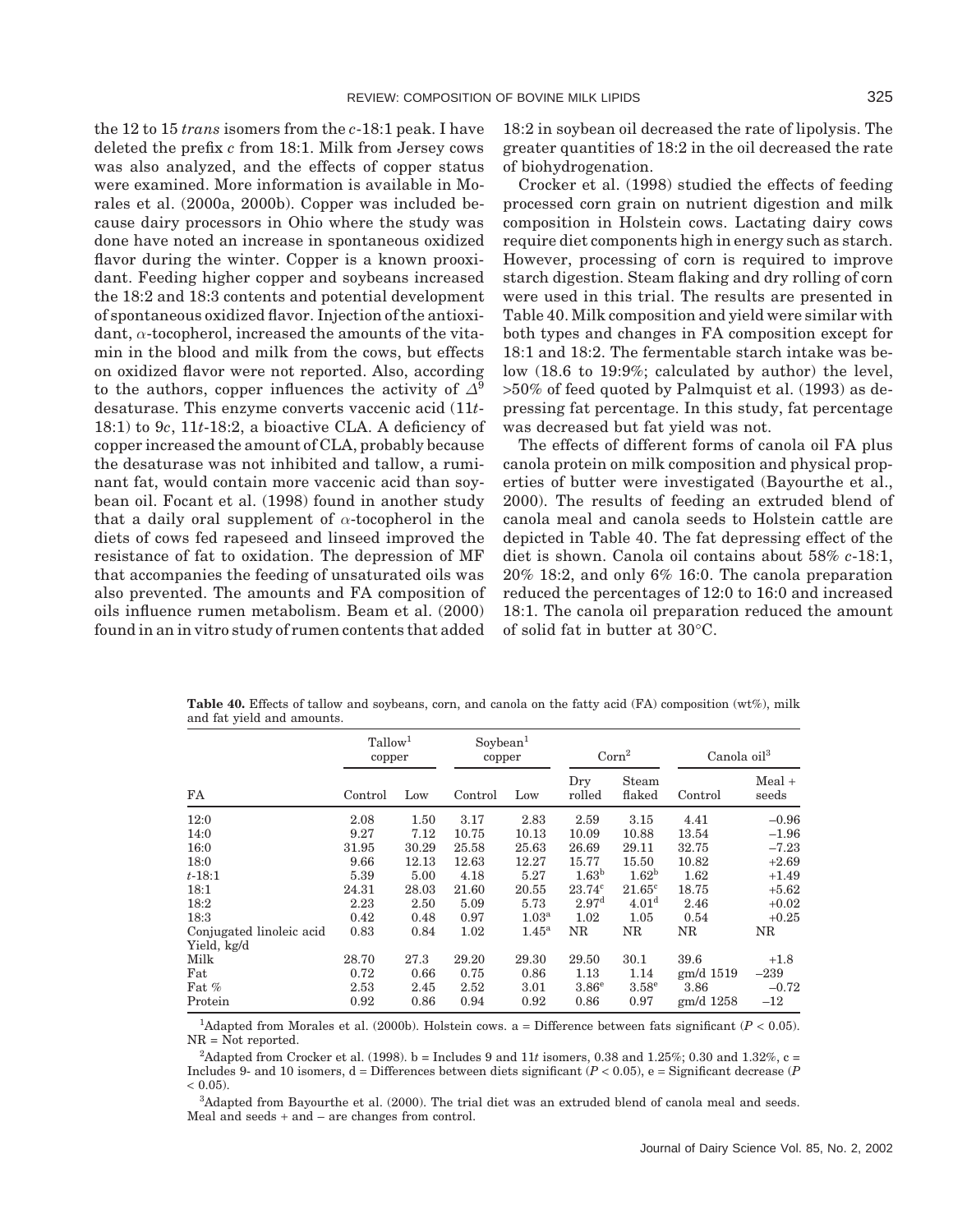Table 41. Important properties of fat supplements.<sup>1</sup>

326 JENSEN

| Properties                                                         | Comment                                                                                                                                                                                     |
|--------------------------------------------------------------------|---------------------------------------------------------------------------------------------------------------------------------------------------------------------------------------------|
| Lipid composition: relative proportions of<br>triacylglycerols/FFA | The rate of ruminal lipolysis and accumulation of <i>trans</i> -18:1s<br>in the biohydrogenation sequence is influenced by the proportion<br>of triacylgive cross and degree of protection. |
| Fatty acids (FA)                                                   | The C18 unsaturated FA tend to inhibit cellulolytic activity<br>more than their saturated counterparts<br>and produce trans isomers.                                                        |
| Degree of protection or<br>inertness in the rumen                  | In general terms, the potentially deleterious effect on<br>ruminal metabolism and milk synthesis is less as the degree of<br>protection or inertness increases.                             |
| Digestibility                                                      | Intestinal digestion and absorption of long-chain FA increase<br>as the proportion of unsaturated FA is enhanced.                                                                           |
| Transfer into milk                                                 | Approximately 50 to 60% of the FA are transferred,<br>but this amount is dependent on the quantity, composition,<br>and degree of ruminal protection and digestibility.                     |
| Effects on mammary gland<br>lipogenesis                            | Supplements containing 16:0 to 18:0 FA decrease the<br>synthesis of 6:0 to 14:0. Increased amounts of trans-18:s<br>may inhibit lipogenesis and $\Delta 9$ -desaturase activity.            |

<sup>1</sup>Adapted from Ashes et al. (1997). Includes protected fats.

*Supplemental fats.* Ashes et al. (1997) reviewed the potential of supplemental fats to alter the content and composition of MF. They included protected fats in the supplemented category. Their list of supplements includes whole, extruded, or exploded oilseeds, and these rumen-protected fats; Ca salts of long-chain FA, pelleted, or prilled fats containing TAG and starch, animal, and vegetable-blended fats, yellow grease, oil protected by formaldehyde-treated protein and protein supplements, and butylsoyamides or oleamides (last added by the author). The supplements increase the energy density of diets and modify the FA profile of milk. Ashes et al. (1997) listed the properties of fat supplements in Table 41. They did not separate supplemental and protected fats. I have. Some recent data on supplemental fats are shown in Table 42.

Avila et al. (2000) stated that the enhanced milk yield in modern cows requires energy in their diets without sacrificing fiber content. Supplemental fats provide the needed energy density. Tallow and yellow grease are available at relatively low cost. Tallow is an effective fat supplement, but there are few data on yellow grease, which contains about 48% 18:1. These researchers fed both to Holstein cattle to investigate their effects on digestion and milk yield. Their results can be seen in Table 42. Supplementation increased yields of milk, MF, and vaccenic acid (11t-18:1). Supplementation diets containing whole cottonseed increased milk yield, increased milk production without disturbing rumen function. This group did not report detection of CLA, although they used a GLC column, which should have resolved some of these FA. There are many others in which the effects of supplemental fats on milk FA, etc., are described, but this paper shows the results. I will present data from some of these papers in the section on CLA.

*Rumen-protected fats.* Pure fats and oil seeds have been treated to avoid interactions between them and ruminal digestion (Mansbridge and Blake, 1997). These products are called rumen-protected fats. Early investigations utilized oils encapsulated with formaldehyde treated casein. However, the products were only partially protected against rumen metabolism. Nevertheless, Noakes et al. (1996) noted a modest decrease in human plasma LDL-cholesterol; 4.49 to 4.25 mmol/L by including modified MF in their diets. They obtained an unsaturated MF by feeding oils protected with an unspecified protein, presumably denatured by treatment with formaldehyde. Data on changes in percent or amounts of MF were not given.

Wright et al. (1998a, 1998b) fed a custom designed nondegradable protein supplement containing fishmeal as a source of 22:6 n-3, an FA that is considered to be conditionally essential for human infants. The content of the FA in milk was increased from about 0.15 to 0.33% of long-chain FA. The method has been patented, US Patent number; 5,932,257. I question the applicability of the method because it is much easier and less expensive to incorporate fish oil containing 22:6 n-3 into infant formulas with standard manufacturing procedures.

Conversion of dietary oils to calcium salts has been proposed as a method for their protection from ruminal biohydrogenation (Mansbridge and Blake, 1997; Chouinard et al., 1998b). The salts were believed to be insoluble in rumen fluid. The extent of biohydrogenation is dependent on the pH of the fluid. If the pH rises to 6.0 or above, hydrogenation of the calcium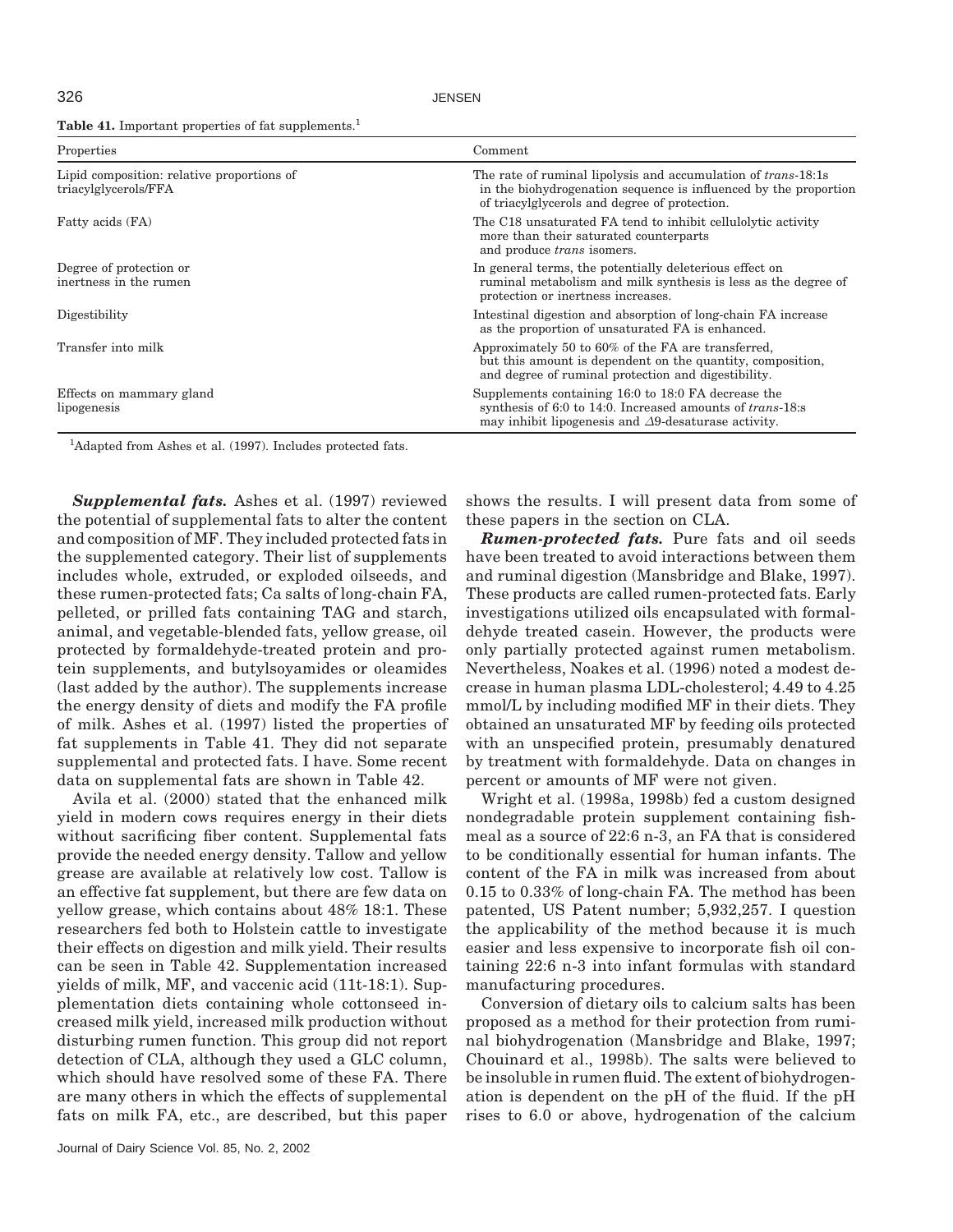#### REVIEW: COMPOSITION OF BOVINE MILK LIPIDS 327

|                          |         |           | Supplemental fat  |                 |            |               | Contrasts <sup>2</sup> |                |  |
|--------------------------|---------|-----------|-------------------|-----------------|------------|---------------|------------------------|----------------|--|
|                          | Control | Tallow    | ${\rm Blend}^3$   | YG <sup>4</sup> | <b>SE</b>  | Added<br>fat  | Linear<br>tallow       | Blended<br>fat |  |
|                          |         |           | $-$ (g/100 g) $-$ |                 |            | $\frac{p}{p}$ |                        |                |  |
|                          |         |           |                   | SE              |            |               |                        |                |  |
| Composition              |         |           |                   |                 |            |               |                        |                |  |
| 4:0                      | 4.39    | 4.90      | 4.87              | 4.31            | 0.19       | 0.22          | 0.07                   | 0.31           |  |
| 6:0                      | 2.96    | 2.71      | 2.57              | $2.58\,$        | 0.03       | < 0.01        | 0.03                   | 0.11           |  |
| 8:0                      | 1.61    | 1.38      | 1.29              | 1.30            | 0.03       | < 0.01        | 0.13                   | 0.21           |  |
| 10:0                     | 3.50    | 2.82      | 2.62              | 2.63            | 0.08       | < 0.01        | 0.14                   | 0.35           |  |
| 12:0                     | 3.60    | 2.90      | 2.70              | 2.71            | 0.09       | < 0.01        | 0.18                   | 0.39           |  |
| 14:0                     | 11.96   | 10.87     | 10.13             | 9.96            | 0.19       | < 0.01        | 0.02                   | 0.26           |  |
| 16:0                     | 30.10   | 30.06     | 29.35             | 29.36           | 0.23       | 0.10          | 0.08                   | 0.25           |  |
| $16:1$ trans             | 0.42    | 0.49      | 0.44              | 0.43            | 0.02       | 0.11          | 0.05                   | 0.36           |  |
| 16:1 cis                 | 1.41    | 1.53      | 1.51              | 1.49            | 0.02       | 0.01          | 0.31                   | 0.80           |  |
| 18:0                     | 14.20   | 15.27     | 15.41             | 15.93           | $\rm 0.30$ | < 0.01        | 0.17                   | 0.62           |  |
| $18:1$ trans-9           | 0.32    | 0.42      | 0.45              | 0.46            | 0.01       | < 0.01        | < 0.01                 | 0.78           |  |
| $18:1$ trans-11          | 1.30    | 1.05      | 1.21              | 1.53            | $0.06\,$   | 0.63          | < 0.01                 | 0.31           |  |
| $18:1\;cis$ 9 and $10$   | 20.15   | 22.29     | 24.13             | 23.69           | 0.35       | < 0.01        | 0.03                   | 0.04           |  |
| 18:2                     | 3.32    | 2.65      | 2.67              | 2.92            | 0.09       | < 0.01        | 0.07                   | 0.33           |  |
| 18:3                     | 0.78    | 0.66      | 0.67              | 0.70            | 0.04       | 0.04          | 0.45                   | 0.89           |  |
| SCFA <sup>5</sup>        | 8.95    | 8.99      | 8.73              | 8.19            | 0.19       | 0.19          | 0.02                   | 0.58           |  |
| MCFA <sup>6</sup>        | 50.98   | 48.67     | 46.75             | 46.59           | 0.42       | < 0.01        | 0.01                   | 0.14           |  |
| LCFA <sup>7</sup>        | 40.07   | 42.34     | 44.53             | 45.22           | 0.33       | < 0.01        | < 0.01                 | 0.11           |  |
|                          |         | $-$ (g/d) |                   |                 |            |               |                        |                |  |
|                          |         |           |                   |                 |            |               |                        |                |  |
| 4:0                      | 52.16   | 61.37     | 58.16             | 55.39           | 34.00      | 0.23          | 0.33                   | 0.97           |  |
| 6:0                      | 34.98   | 33.86     | 30.71             | 33.04           | 1.51       | 0.21          | 0.71                   | 0.19           |  |
| 8:0                      | 18.93   | 17.17     | 15.37             | 16.66           | 0.73       | 0.02          | 0.63                   | 0.13           |  |
| 10:0                     | 41.17   | 35.15     | 31.33             | 33.59           | 1.41       | < 0.01        | 0.47                   | 0.13           |  |
| 12:0                     | 42.39   | 36.12     | 32.28             | 34.71           | 1.44       | < 0.01        | 0.51                   | 0.13           |  |
| 14:0                     | 141.16  | 135.72    | 120.95            | 128.10          | 5.18       | 0.08          | 0.34                   | 0.14           |  |
| 16:0                     | 356.17  | 374.71    | 350.37            | 375.65          | 17.30      | $0.61\,$      | 0.97                   | 0.29           |  |
| $16:1$ trans             | 4.90    | 6.05      | $5.24\,$          | 5.49            | 0.29       | 0.08          | 0.21                   | 0.18           |  |
| 16:1 cis                 | 16.69   | 19.05     | 17.98             | 19.26           | 0.89       | 0.09          | 0.88                   | 0.32           |  |
| 18:0                     | 167.74  | 190.76    | 183.72            | 202.89          | 10.77      | 0.09          | 0.46                   | 0.36           |  |
| $18:1$ trans-9           | 3.75    | 5.24      | 5.31              | 5.92            | 0.29       | < 0.01        | 0.15                   | 0.48           |  |
| $18:1$ trans-11          | 15.21   | 13.02     | 14.36             | 19.42           | 1.37       | 0.82          | 0.07                   | 0.31           |  |
| 18:1 <i>cis</i> 9 and 10 | 238.66  | 277.84    | 288.07            | 304.17          | 15.01      | 0.03          | 0.26                   | 0.88           |  |
| 18:2                     | 39.19   | 32.90     | 31.87             | 37.34           | 2.07       | 0.07          | 0.18                   | 0.25           |  |
| 18:3                     | 9.25    | 8.16      | 8.02              | 8.90            | 0.60       | 0.24          | 0.41                   | 0.51           |  |
| <b>SCFA</b>              | 106.07  | 112.41    | 104.24            | 105.08          | 5.81       | $\rm 0.87$    | 0.41                   | 0.55           |  |
| <b>MCFA</b>              | 602.48  | 606.81    | 558.14            | 596.80          | 25.67      | 0.63          | 0.79                   | 0.21           |  |
| <b>LCFA</b>              | 473.80  | 527.92    | 531.34            | 578.63          | 28.42      | 0.07          | 0.25                   | 0.55           |  |

**Table 42.** Fatty acid (FA) composition of milk fat and yields of individual FA from lactating Holstein cows fed diets containing supplemental fat differing in degrees of saturation.<sup>1</sup>

<sup>1</sup>Adapted from Avila et al. (2000).

2 Contrasts: Effect of supplemental fat (control vs. others); linear effect of tallow among supplemental diets; effect of blended fat (blended vs. single source of fat).

3 60% tallow and 40% yellow grease blend.

4 Yellow grease.

 ${}^{5}$ Short-chain FA = sum of 4:0 to 8:0.

6 Medium-chain FA = sum of 10:0 to 16:1 *cis*.

 ${}^{7}$ Long-chain FA = sum of 18:0 to 18:3.

salts of 18:2 and 18:3 is much lower than of these FA in soybean oil (Van Nevel and Demeyer, 1994). Results from feeding calcium salts of unsaturated oils to Holstein cows are presented in Table 43 (Chouinard et al., 1998b). Feeding these protected oils increased the amounts 11*t*-18:1 and 18:1. The thermal properties of the MF were improved. Other recent papers about feeding Ca salts are (Enjalbert et al., 1997; Kowalski et al., 1999). Enjalbert et al. (1997) presented data from feeding of the more widely used Ca salts of palm oil FA.

Aigster et al. (2000) used milk from cows fed calcium salts of high-oleic sunflower oil to make cheese. The 18:1 contents of the original and modified milks were 26.3 and 40.2%. The amounts of 12:0, 14:0, and 16:0 decreased from 40 to 33%. These acids are believed to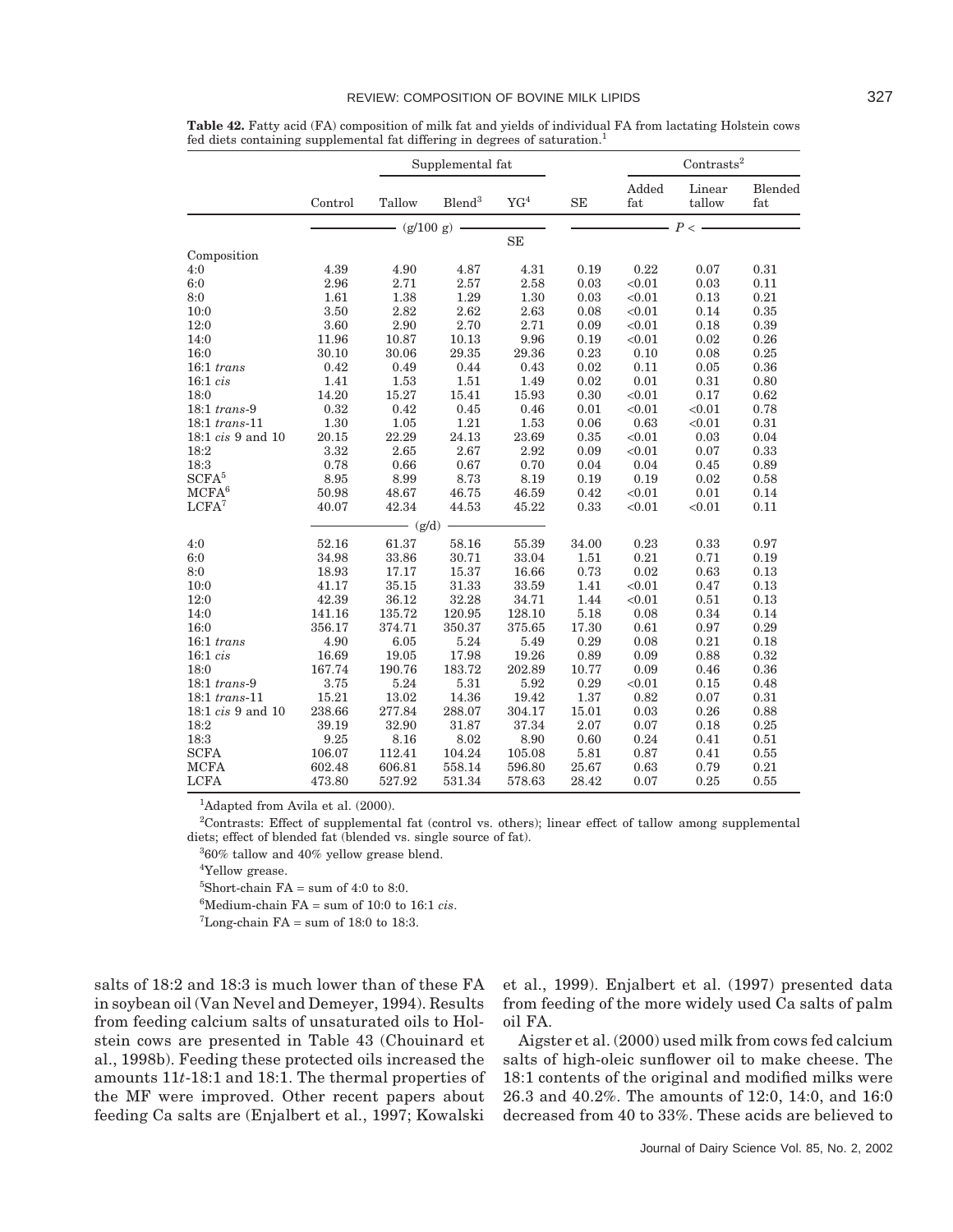| FA           | Control | Ca COA |       |       | Ca SOFA | Ca LOFA  |       |
|--------------|---------|--------|-------|-------|---------|----------|-------|
| 16:0         | 26.21   | 4.75   | 19.26 | 10.96 | 19.25   | 6.37     | 19.09 |
| 18:0         | 11.37   | 1.91   | 15.04 | 3.81  | 14.76   | 3.14     | 14.99 |
| $11t - 18:1$ | 1.84    | .      | 9.42  | .     | 12.59   | $\cdots$ | 10.18 |
| 18:1         | 19.76   | 58.55  | 26.94 | 23.31 | 25.99   | 20.05    | 22.92 |
| 18:2         | 2.45    | 22.06  | 2.32  | 54.31 | 2.45    | 18.16    | 3.36  |
| 18:3         | 0.24    | 7.71   | 0.20  | 5.00  | 0.17    | 51.52    | 0.31  |
| 20:4         | 0.17    | .      | 0.09  | .     | 0.69    | .        | 0.01  |
| Yield kg/d   |         |        |       |       |         |          |       |
| Milk         | 35.90   |        | 36.2  |       | 37.00   |          | 38.4  |
| Fat          | 1.43    |        | 1.02  |       | 1.11    |          | 1.32  |
| Fat $%$      | 4.05    |        | 2.67  |       | 2.98    |          | 3.56  |
| Protein      | 1.13    |        | 1.17  |       | 1.11    |          | 1.13  |

**Table 43.** Contents of selected fatty acids (FA; wt%) in oils and milks from cows fed calcium salts of various oils.1

1 Adapted from Chouinard et al. (1998b). 18:1 is mostly, 95% 9*c*, remainder 11*c*. Ca COA = Canola oil FA; Ca SOFA = soybean oil, and Ca LOFA = linseed oil. Contrasts between control and treatment significant (*P* < 0.05) except for 18:2 and 18:3. No significant contrasts in yield components.

be hypercholesterolemic. The Latin American white cheese, queso blanco, made from the milks, were similar in firmness and flavor.

The effects of altering the rumen pH have been investigated. The addition of Na and K bicarbonates to the diets of cows fed calcium salts of canola oil increased milk yield, protein, and the amounts of *t*-18:1, 18:1, and 18:2 in the milk (Chouinard et al., 1997). This group confirmed their results above, but found that the addition of MgO as an alkalinizing agent decreased the milk contents of *t*-18:1, 18:2, and 18:3 and increased 18:1 (Thivierge et al., 1998).

Kennelly et al. (1999) looked at the influence of concentrate-to-forage rations and buffer on the various parameters of interest. Cows fed a high-concentrate diet had a lower rumen pH, which increased the quantity of *t*-18:1 and decreased the MF content. The depression associated with the intake of high concentrate diets was again confirmed.

Another mode of protection involves the formation of fatty acyl amides with, for example, the FA in soybean oil and butylamine. The resulting butyl soyamides resist biohydrogenation and caused less ruminal disruption. Results from an investigation of feeding the preparation are presented in Table 44 (Jenkins et al., 1996). The linoleic acid content was increased Lauric acid (12:0), 14:0, and were increased relative to soybean oil, but decreased compared with the control. The quantities of *t*-18:1, 18:1, and protein were decreased. These changes appear to negate the increase in 18:2. Cost and availability of the amide were not discussed.

Jenkins (1999, 2000) investigated the influence of feeding oleamide to lactating cows. His results are presented in Table 44. He prepared the synthetic oleamide from 18:1 and urea. Feeding oleamide to Jersey cows in this study increased milk 18:1, did not affect *t*-18:1 contents, and decreased feed intake and milk yield. Jenkins (1998) obtained essentially the same results earlier but did not analyze *trans*-18:1 contents.

Jenkins (1998) also determined the FA profiles in milk from Holstein cows fed 0 to 5% oleamide. He employed GLC for analysis and found that the content of 18:1 increased in parallel with the quantities of oleamide fed. Contents of *t*-18:1 would not be resolved by the GLC method. Oleamide was not detected in the milks.

#### **Summary**

These attempts to make MF more "heart friendly" have achieved a modest success. However, in my opinion, it is less expensive and arduous in theory for consumers to modify their diets. In practice, this is extremely difficult, as shown by the recent pandemic of obesity. An expansion of the program of understandable and persuasive education, as is being conducted by the National Dairy Council, should be done.

#### *TRANS***-FATTY ACIDS**

#### **Ruminal Bypass Studies**

Results from several papers confirm that unsaturated FA infused into the duodenum (Wagner et al., 1998; Hermansen et al., 1995; Kalscheur et al., 1997b; Christensen et al., 1998; Enjalbert et al., 2000; or abomasum, Bremmer et al., 1998) of cows are efficiently transferred to MF after further metabolism of, for example, 18:3 n-6 (Hermansen et al., 1995). In one of these papers (Christensen et al., 1998), the cows had ruminal and duodenal cannulas. The effects of low and high fat diets and nicotinic acid were evaluated. The 18:0 content in milk and the yields of 6:0 to 16:0 were decreased by fat, but nicotinic acid had no effect.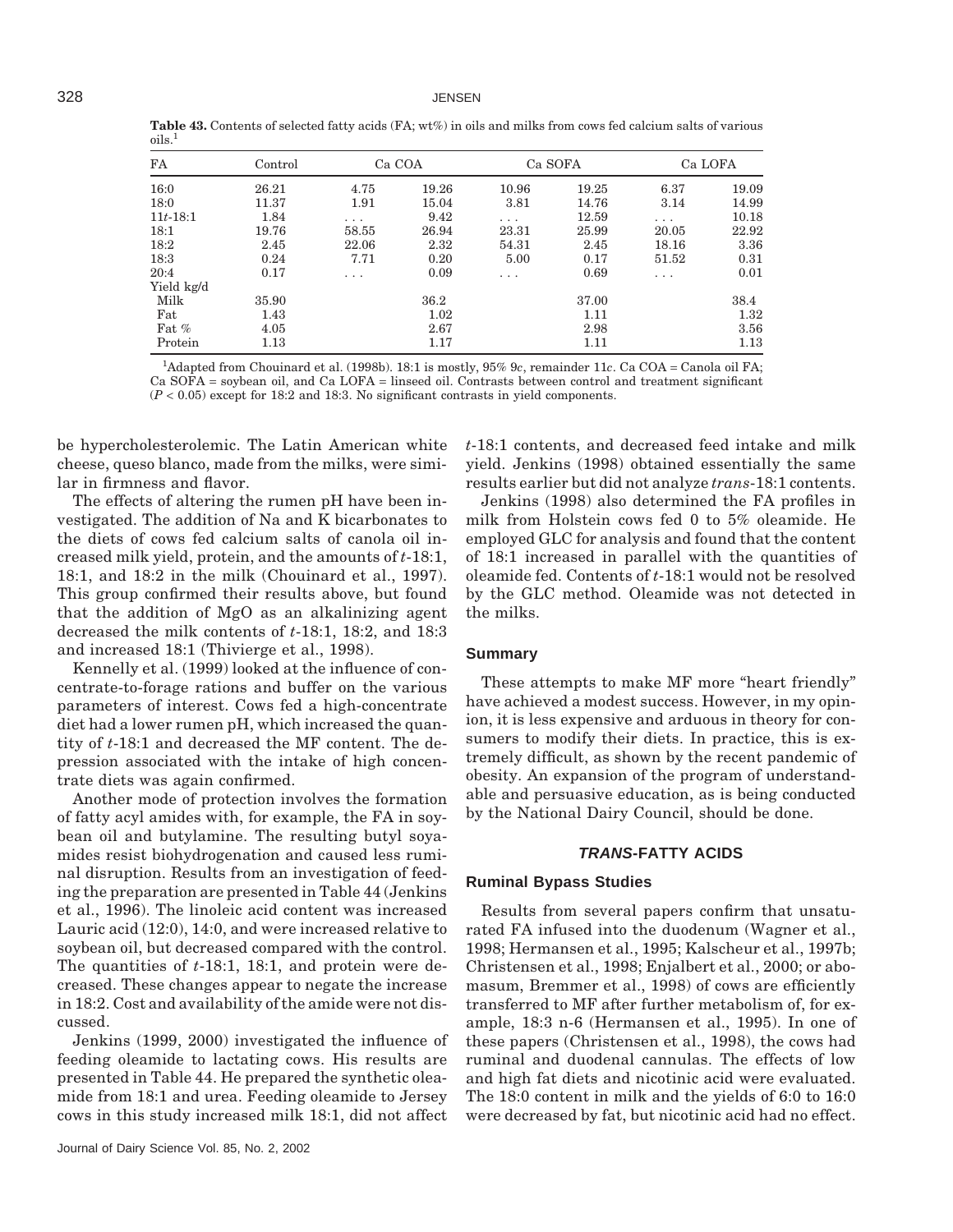Enjalbert et al. (2000) infused 16:0, 18:0, and 18:1 and increased the amounts of these FA in milk. The milk FA profiles were not reported by Bremmer et al. (1998), but abomasal infusions of unsaturated FA decreased nutrient intake.

## **Factors Affecting** *trans***-FA Contents in Milk**

Data in Table 23 (Precht et al., 1999; Precht and Molkentin, 2000a) show that the contents of *trans*-FA, primarily 11*t*-18:1 (vaccenic acid) vary with the season or changes from summer pasture feeding, 5.08% (2.87% 11*t*) transition feeding, 3.80% (1.78% 11*t*) winter barn feeding, 2.65% (0.93% 11*t*) for a yearly average of 3.82% (1.72% 11*t*). However, when cows are fed diets high in concentrate, the depression in MF is accompanied by an increase in *t*-18:1 content (Kalscheur et al., 1997a). Production of *trans*-18:1s is the result of incomplete biohydrogenation of dietary PUFA. *Trans*-FA were again associated with decreased fat percentage in milk (Wonsil et al., 1994). Abomasal infusion of *t*-18:1 depressed MF and yield possibly by decreasing synthesis of FA and activity of acyl transferase in mammary tissue (Gaynor et al., 1994). These results instigated the development of two theories, glucogenic and lipogenic (author's designation) about the cause of the fat depression. The glucogenic theory proposes that diets high in concentrates suppress the mobilization of FA from adipose tissue and increase the competition between this compartment and mammary tissue for glucose, NEFA, and TAG. Gaynor et al. (1994) discredited the glucogenic theory because they did not observe an increase in serum glucose and insulin in cows with the greatest drop in MF percentage. They also noted that cows with high *trans*-FA contents in milk also had increases in serum thyroid hormones. They later provided evidence that *trans*-18:1s affected synthesis of MF in the mammary gland (Gaynor et al., 1996; Romo et al., 1996). In another study, they again confirmed the association of *t*-18:1s with MF depression, but increased incorporation into MF was associated with a proportional decrease in MF (Kalscheur et al., 1997b).

Griinari et al. (1997a, 1997b) discussed the theories of MF depression. These were: 1) glucogenic-insulin and 2) inhibition by compounds produced during the synthesis of MF. They based their discussion on new information about the amounts of *cis* and *trans* isomers of 18:1 and 18:2 in MF. With these data and knowing that MF depression was not related to high circulating insulin levels, Griinari et al. (1997a, 1997b) selected the inhibition theory with *trans*-FA as the likely compounds. Using comparisons of FAME retention times (Molkentin and Precht, 1995b; Wolff and Bayard, 1995), not the Ag-TLC/GLC procedure, they found that the *t*-18:1 contents were associated with the MF depression induced by high-concentrate, low-fiber diets. They also found that an infusion of CLA isomers inhibited MF synthesis. Griinari et al. (1998) confirmed that the low-fiber, unsaturated FA (corn oil) diet increased the content of 10*t*-18:1 and

**Table 44.** Effects of feeding butylsoyamide and oleamide to cows on contents (wt%) of selected fatty acid (FA) and yield of milk.

|            |                   | Butylsoyamide <sup>1</sup> |                    | $O$ leamide $^2$ |        |            |           |  |
|------------|-------------------|----------------------------|--------------------|------------------|--------|------------|-----------|--|
| FA         | Control           | Soybean oil                | Butylsoyamide      | Control          | Canola | Commercial | Synthetic |  |
| 12:0       | 50.4 <sup>a</sup> | 3.05 <sup>c</sup>          | 4.42 <sup>b</sup>  | 4.32             | 3.32   | 2.50       | 2.76      |  |
| 14:0       | $14.38^{a}$       | $10.15^{\circ}$            | $13.53^{\rm b}$    | 12.42            | 10.78  | 9.33       | 9.53      |  |
| 16:0       | $37.45^{\rm a}$   | $27.00^{\circ}$            | 33.91 <sup>b</sup> | 34.28            | 25.70  | 21.44      | 24.61     |  |
| 18:0       | $9.84^{b}$        | 14.31 <sup>a</sup>         | $10.19^{b}$        | 9.24             | 15.97  | 14.56      | 14.17     |  |
| $t - 18:1$ | 1.69 <sup>b</sup> | $9.48^{a}$                 | $2.72^{b}$         | 1.72             | 4.22   | 4.06       | 4.21      |  |
| 18:1       | $37.45^{b}$       | $25.00^{\rm a}$            | $19.55^{\rm b}$    | 17.44            | 22.13  | 30.00      | 27.12     |  |
| 18:2       | $3.68^{\circ}$    | 4.77 <sup>a</sup>          | 6.28 <sup>a</sup>  | 2.30             | 1.58   | 2.08       | 1.62      |  |
| <b>CLA</b> | .                 | .                          | .                  | 0.36             | 0.27   | 0.43       | 0.42      |  |
| 18:3       | .                 | .                          | .                  | 0.32             | 0.16   | 0.36       | 0.30      |  |
| Yield kg/d |                   |                            |                    |                  |        |            |           |  |
| Milk       | 29.7              | 30.10                      | 28.0               | 26.6             | 27.8   | 25.8       | 25.00     |  |
| Fat        | 0.95 <sup>a</sup> | $0.75^{\rm b}$             | 0.87 <sup>a</sup>  | 1.24             | 1.22   | 0.97       | 1.00      |  |
| Fat %      | 3.19 <sup>a</sup> | $2.52^{\rm b}$             | $3.12^{a}$         | 4.79             | 4.45   | 3.77       | 4.10      |  |
| Protein    | 0.97 <sup>a</sup> | $0.98^{b}$                 | 3.19               | 0.94             | 0.97   | 0.87       | 0.81      |  |

a,b,c<sub>Means</sub> in FA within a row lacking a common superscript differ  $(P < 0.05)$ . a,b in Yield same as Jenkins, FA.

<sup>1</sup>Adapted from Jenkins et al. (1996).

<sup>2</sup>Adapted from Jenkins (2000). Contrasts. Control versus canola, significant (*P* < 0.15) except conjugated linoleic acids (CLA). NS. Canola versus both oleamides, significant (0.15) except t-18:1 NS Both oleamides, NS except 16:0 and 18.2.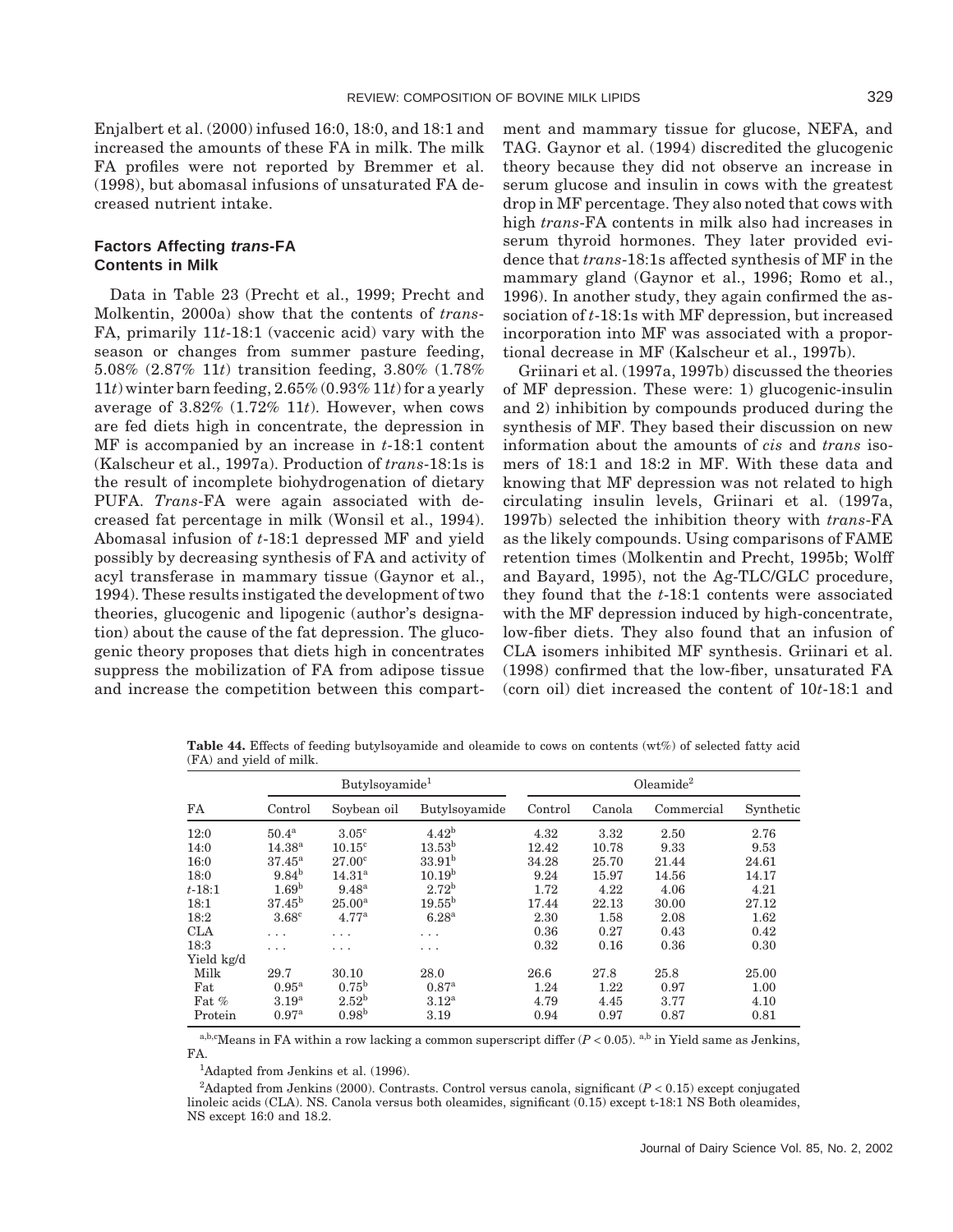| <b>Table 45.</b> Dry matter intake, milk production, and milk composition |
|---------------------------------------------------------------------------|
| of cows fed control or milk fat-depressing (MFD) diets. <sup>1</sup>      |

**Table 46.** Milk fatty acid (FA) composition of cows fed control or milk fat-depressing (MFD) diets.<sup>1</sup>

| Item                                                                      | Control | <b>MFD</b> | $\mathrm{SED}^2$ | $P^3$   | Fatty acid   | Control              | <b>MFD</b> | $\mathrm{SED}^3$ | $P^4$    |
|---------------------------------------------------------------------------|---------|------------|------------------|---------|--------------|----------------------|------------|------------------|----------|
|                                                                           |         | kg/d       |                  |         |              | $-$ g/100 g FAME $-$ |            |                  |          |
| DMI                                                                       | 20.4    | 19.7       | 0.21             | < 0.090 | 4:0          | 3.8                  | $3.2\,$    | 0.17             | 0.0      |
| Milk                                                                      | 27.6    | 27.6       | 0.98             | < 0.987 | 6:0          | 2.3                  | 1.4        | 0.08             | 0.0      |
| $3.5\%$ FCM <sup>4</sup>                                                  | 28.6    | 23.4       | 0.98             | < 0.002 | 8:0          | $1.6\,$              | 0.9        | 0.14             | 0.0      |
|                                                                           |         | g/100 g    |                  |         | 10:0         | 3.5                  | 2.4        | 0.15             | 0.0      |
|                                                                           |         |            |                  |         | 12:0         | 4.2                  | $3.2\,$    | 0.18             | 0.0      |
| Milk components                                                           |         |            |                  |         | 14:0         | 12.0                 | 9.3        | 0.40             | 0.1      |
| Fat                                                                       | 3.28    | 1.88       | 0.09             | < 0.001 | 14:1         | 1.0                  | 1.0        | 0.09             | $0$ .    |
| Protein                                                                   | 3.24    | 3.58       | 0.06             | < 0.003 | 16:0         | 30.7                 | 21.3       | 0.59             | 0.1      |
|                                                                           |         | g/dl       |                  |         | 16:1         | 2.1                  | 1.9        | 0.09             | $0$ .    |
| Milk production                                                           |         |            |                  |         | 18:0         | 9.7                  | 8.8        | 0.56             | $0$ .    |
| Fat                                                                       | 945     | 536        | 36.8             | < 0.001 | $trans-18:1$ | 1.9                  | 15.6       | 0.81             | 0.1      |
| Protein                                                                   | 930     | 1,055      | 52.8             | < 0.002 | $cis-18:1$   | 19.7                 | 19.3       | 0.63             | 0.0      |
| $SCC/L$ , n                                                               | 2098    | 1986       | 722              | < 0.914 | $18:2(n-6)$  | 3.1                  | 6.3        | 0.39             | 0.1      |
|                                                                           |         |            |                  |         | $18:2i^5$    | 0.9                  | $1.5\,$    | 0.08             | 0.0      |
| <sup>1</sup> Adapted from Piperova et al. (2000). Values are least square |         |            |                  |         | 18.3         | ሰ ፎ                  | 0 5        | 0.04             | $\Omega$ |

Adapted from Piperova et al. (2000). Values are least square means,  $n = 10$ .

2 Standard error of the difference.

3 Probability that treatments are not different.

<sup>4</sup>Energy corrected yield corresponding to milk containing 3.5% fat.

that this combination was associated with a significant decrease in MF content and yield and the contents of 4:0 to 16:0. The amount of fiber did not affect the CLA contents of milk when saturated FA was fed. The probable role of CLA as an inhibitor was mentioned but not discussed further. The *trans* isomers were identified by comparisons of FAME retention times, as mentioned above, not the Ag-TLC/GLC method.

In what I consider to be one of the definitive papers, Piperova et al. (2000) examined the problem of MF depression by examining the changes in: 1) the activities of mammary acetyl-CoA carboxylase (ACC) and FA synthase, 2) relative abundance of ACC mRNA, and 3) distributions of CLA and *trans*-18:1s in milk. They fed two diets: control, 60:40% forage/concentrate and a MF-depressing diet (**MFD**), 25:70% forage/concentrate supplemented with 5% soybean oil. All of their findings can be seen in Tables 45 to 49. Their results show that the MFD diet decreased the fat content, ACC and FA synthase activities, and the relative abundance of ACC mRNA. De novo synthesis of FA decreased, but the amount of 10*t*-18:1 increased. The results suggested that the CLA isomer, 10*t*, 12*c* might be involved in MFD. I will discuss this in the section on CLA.

## **Amounts of** *trans***-FA in Bovine Milk Fats**

Precht and Molkentin (2000b) collated the contents of *trans*-FA in MF from European countries in Table 50. References are in the footnotes of the table. I added the amounts of *trans* 18:1 and 18:2 from US milks

| 4:0                       | 3.8     | 3.2     | 0.17  | 0.051 |
|---------------------------|---------|---------|-------|-------|
| 6:0                       | 2.3     | 1.4     | 0.08  | 0.001 |
| 8:0                       | $1.6\,$ | 0.9     | 0.14  | 0.002 |
| 10:0                      | 3.5     | 2.4     | 0.15  | 0.001 |
| 12:0                      | 4.2     | 3.2     | 0.18  | 0.002 |
| 14:0                      | 12.0    | 9.3     | 0.40  | 0.001 |
| 14:1                      | 1.0     | 1.0     | 0.09  | 0.884 |
| 16:0                      | 30.7    | 21.3    | 0.59  | 0.001 |
| 16:1                      | 2.1     | 1.9     | 0.09  | 0.235 |
| 18:0                      | 9.7     | 8.8     | 0.56  | 0.238 |
| $trans-18:1$              | 1.9     | 15.6    | 0.81  | 0.001 |
| $cis-18:1$                | 19.7    | 19.3    | 0.63  | 0.607 |
| $18:2(n-6)$               | 3.1     | 6.3     | 0.39  | 0.001 |
| $18:2i^5$                 | 0.9     | 1.5     | 0.08  | 0.001 |
| 18:3                      | 0.6     | 0.5     | 0.04  | 0.251 |
| Total PUFA <sup>6</sup>   | 4.5     | 8.3     | 0.49  | 0.001 |
| Total SFA7                | 68.1    | 50.4    | 1.46  | 0.001 |
| Total de novo FA          | 39.2    | 27.7    | 1.03  | 0.002 |
| Total LCFA <sup>7,8</sup> | 68.7    | 75.2    | 1.48  | 0.010 |
|                           |         | g/d     |       |       |
|                           |         |         |       |       |
| 4:0                       | 34.8    | 16.3    | 1.61  | 0.001 |
| 6:0                       | 21.4    | $7.3\,$ | 0.92  | 0.001 |
| 8:0                       | 15.6    | 4.9     | 1.40  | 0.001 |
| 10:0                      | 34.0    | 12.5    | 1.51  | 0.001 |
| 12:0                      | 40.5    | 16.7    | 1.71  | 0.001 |
| 14:0                      | 112.3   | 48.5    | 3.90  | 0.001 |
| 14:1                      | 8.6     | 5.1     | 0.92  | 0.023 |
| 16:0                      | 279.8   | 107.7   | 9.95  | 0.001 |
| 16:1                      | 18.2    | 9.5     | 0.95  | 0.001 |
| 18:0                      | 88.0    | 44.4    | 5.42  | 0.001 |
| $trans-18:1$              | 16.9    | 75.6    | 6.04  | 0.001 |
| $cis-18:1$                | 170.1   | 95.7    | 1.18  | 0.001 |
| $18:2(n-6)$               | 26.5    | 31.1    | 1.90  | 0.126 |
| $18:2i^4$                 | 7.2     | 7.4     | 0.05  | 0.724 |
| 18:3                      | 5.1     | 2.5     | 0.30  | 0.001 |
| Total PUFA <sup>6</sup>   | 38.8    | 41.0    | 9.40  | 0.864 |
| Total SFA <sup>1</sup>    | 626.4   | 242.0   | 22.65 | 0.001 |
| Total de novo FA          | 223.8   | 89.9    | 12.03 | 0.001 |
| Total LCFA <sup>7,8</sup> | 611.8   | 373.9   | 21.00 | 0.001 |
|                           |         |         |       |       |

<sup>1</sup>Adapted from Piperova et al. (2000).

<sup>2</sup>Values are least square means  $(n = 10)$ . Other FA, including odd and branch chain, representing less than 3% of the total FA methyl ester are not included.

3 Standard error of the difference.

4 Probability that treatments are not different.

5 Conjugated and nonconjugated.

6 Total polyunsaturated FA.

7 Total saturated FA.

8 Long-chain FA (16 carbon and greater).

(Piperova et al., 2000). Most of these data were obtained by analyses with the Ag-TLC/GLC or comparable methods.

## **Health Effects of Milk** *trans***-FA**

I mentioned this aspect earlier, because *trans*-FA have been implicated as a causative factor of heart disease. This has been questioned (Ackman, 2000). In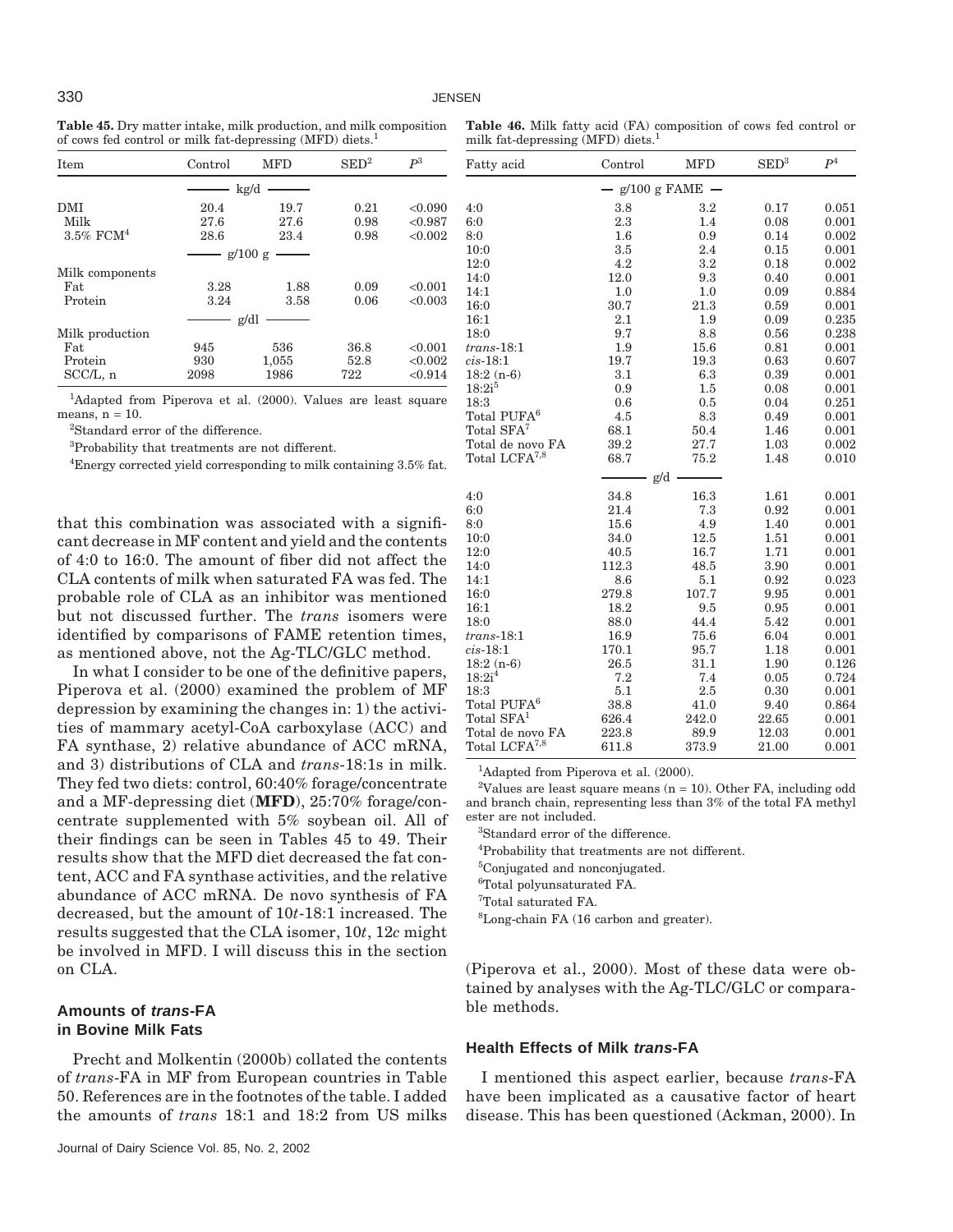**Table 47.** *Trans*-18:1 content and isomer distribution in milk fat of cows fed control or milk fat-depressing (MFD) diet.<sup>1</sup>

|                      | Control | MFD                                      | $\mathrm{SED}^2$ | $\boldsymbol{P}$ |
|----------------------|---------|------------------------------------------|------------------|------------------|
| Total trans -18:1    |         | $g/100$ g of $FAME3$                     |                  |                  |
|                      | 1.9     | 15.6                                     | 0.81             | < 0.001          |
|                      |         | $\cdot$ g/100 g total <i>trans</i> -18:1 |                  |                  |
| Double bond position |         |                                          |                  |                  |
| $6 + 7 + 8$          | 2.6     | 6.9                                      | 0.7              | < 0.002          |
| 9                    | 5.5     | 6.1                                      | 0.7              | NS <sup>4</sup>  |
| 10                   | 13.9    | 59.2                                     | 1.7              | < 0.001          |
| 11                   | 28.5    | 10.9                                     | 0.8              | < 0.001          |
| 12                   | 12.2    | 4.3                                      | 0.6              | < 0.001          |
| $13 + 14$            | 22.6    | 8.6                                      | 0.9              | < 0.001          |
| 15                   | 7.1     | $2.2\,$                                  | 0.3              | < 0.001          |
| 16                   | 7.4     | 1.4                                      | 0.6              | < 0.001          |
|                      |         | g/d                                      |                  |                  |
| $6 + 7 + 8$          | $0.5\,$ | 6.1                                      | 0.9              | < 0.002          |
| 9                    | 1.0     | 5.4                                      | 0.9              | < 0.001          |
| 10                   | 2.5     | 50.0                                     | 0.6              | < 0.001          |
| 11                   | 5.1     | 8.4                                      | 0.8              | < 0.001          |
| 12                   | $2.2\,$ | $3.1\,$                                  | $0.2\,$          | 0.02             |
| $13 + 14$            | 4.0     | 7.2                                      | 0.7              | < 0.01           |
| 15                   | 1.3     | $1.6\,$                                  | 0.9              | NS               |
| 16                   | $1.3\,$ | $1.0\,$                                  | 0.6              | NS               |

<sup>1</sup>Adapted from Piperova et al. (2000). Values are least square means  $(n = 10)$ .

2 Standard error of the difference.

<sup>3</sup>Fatty acid methyl ester.

 ${}^{4}$ NS,  $P \ge 0.05$ .

| <b>Table 48.</b> Conjugated linoleic acids (CLA) and isomer distribution         |  |
|----------------------------------------------------------------------------------|--|
| in milk fat of cows fed control or milk fat-depressing diets (MFD). <sup>1</sup> |  |

|                     | Control                  | <b>MFD</b>                     | $\mathrm{SED}^2$ | P            |
|---------------------|--------------------------|--------------------------------|------------------|--------------|
|                     | $\overline{\phantom{0}}$ | $g/100$ g of FAME <sup>3</sup> |                  |              |
| Total CLA           | 0.56                     | 0.95                           | 0.11             | ${<}0.001$   |
|                     |                          | $-$ g/100 g of total CLA $-$   |                  |              |
| CLA isomers         |                          |                                |                  |              |
| $trans-7, cis-9$    | 7.8                      | 23.4                           | 1.66             | < 0.001      |
| $cis-8$ , trans-10  | $1.5\,$                  | $1.8\,$                        | 0.06             | < 0.01       |
| $cis-9$ , trans-11  | 79.7                     | 56.7                           | 1.23             | < 0.001      |
| $trans-10, cis-12$  | 1.0                      | 10.1                           | 0.49             | ${<}0.001$   |
| $cis-11$ , trans-13 | 0.2                      | 0.1                            | 0.05             | ${\rm NS}^3$ |
| $trans-11, cis-13$  | 0.7                      | 0.2                            | 0.05             | < 0.001      |
| $cis-12$ , trans-14 | 0.7                      | 0.7                            | 0.19             | NS           |
|                     |                          | g/d                            |                  |              |
| Total CLA           | 5.1                      | 4.5                            | 1.13             | NS           |
| trans-7, cis-9      | 0.4                      | 1.1                            | 0.04             | ${<}0.001$   |
| $cis-8$ , trans-10  | 0.1                      | 0.1                            | 0.01             | NS           |
| $cis-9$ , trans-11  | 4.1                      | 2.6                            | 0.36             | < 0.01       |
| $trans-10, cis-12$  | 0.05                     | 0.5                            | 0.04             | < 0.001      |
| $cis-11$ , trans-13 | 0.01                     | 0.004                          | 0.001            | < 0.03       |
| $trans-11, cis-13$  | 0.04                     | 0.01                           | 0.004            | < 0.001      |
| $cis-12$ , trans-14 | 0.04                     | 0.03                           | 0.005            | NS           |

<sup>1</sup>Adapted from Piperova et al. (2000). Values are least square means  $(n = 10)$ ; *trans/trans* - and *cis/cis* - isomers are not included.

2 Standard error of the difference.

3 Fatty acid methyl ester.

 ${}^{4}$ NS,  $P \ge 0.05$ .

**Table 49.** Effect of milk fat-depressing diet (MFD) on acetyl-CoA carboxylase (ACC) and fatty acid (FA) synthase activity and ACC mRNA abundance in cow mammary gland tissue.<sup>1</sup>

|                           | Control  | <b>MFD</b> | $\text{SED}^2$ | $\mathbf{p}^3$ |
|---------------------------|----------|------------|----------------|----------------|
| ACC <sup>4</sup>          | 9.8      | 3.8        | 1.1            | < 0.001        |
| FA synthase <sup>5</sup>  | $13.2\,$ | 7.4        | 1.9            | < 0.001        |
| $ACC$ <sub>mRNA</sub> $6$ | 0.22     | 0.07       | 0.01           | < 0.001        |

<sup>1</sup>Adapted from Piperova et al. (2000). Values are least square means  $(n = 10)$ .

2 Standard error of the difference.

3 Probability that treatments are not different.

 $4$ Values are expressed as nmol  $[14$ C]HCO<sub>3</sub> fixed (min<sup>-1</sup> (mg) protein<sup>−</sup><sup>1</sup> .

<sup>5</sup>Values are expressed as nmol NADPH oxidized (min<sup>-1</sup>(mg  $protein^{-1}$ .

6 Values are expressed as densitometric units, normalized against bovine ribosomal protein S4 mRNA.

addition, much of the *trans*-FA consumed in the United States are in products that contain partially hydrogenated vegetable oils and these have a different profile of *trans*-18:1 isomer than MF (Chen et al., 1995). In addition, humans have consumed *trans*-FA in MF for millennia since ruminants were domesticated and their products utilized. Our metabolic systems may have adjusted positively to their presence (Ackman, 2000). Otherwise, primitives who consumed ruminant products would not have survived. However, the possibility of potential harm has not been eliminated. A variety of deleterious effects have been noted in animals (Teter et al., 1990). One of the problems is how much *trans*-FA are consumed in the United States? Amounts have varied, but Allinson et al. (1999) recently estimated the mean individual intake to be 5.3g/d and this was 7.4% of the total fat with about 15 to 20% from milk and butter (Allinson et al., 1999; Craig-Schmidt et al., 1998). Data on the intake of other FA and stratified by age groups and sex are available in the paper by Allinson et al. (1999). Additional information can be found in the review by Craig-Schmidt (1998). Because almost all of these estimates were based on data obtained with capillary GLC columns only, they were underestimated. See Tables 26 and 27. This raises questions about the validity of the amounts related to health concerns, since the subjects were consuming more *trans*-FA than estimated.

Katan (2000) has long implicated consumption of *trans*-FA as a cause of cardiovascular disease (**CVD**). This has been questioned and relatively speaking, MF is such a minor source it shouldn't be excluded from the diet for this reason. This statement also applies to the concerns of Koletzko and Decsi (1997) about the conversion of 18:2 n-6 to 20:4 n-6 and impairment of early human growth. These concerns should be reexamined when *trans*-FA contents determined by the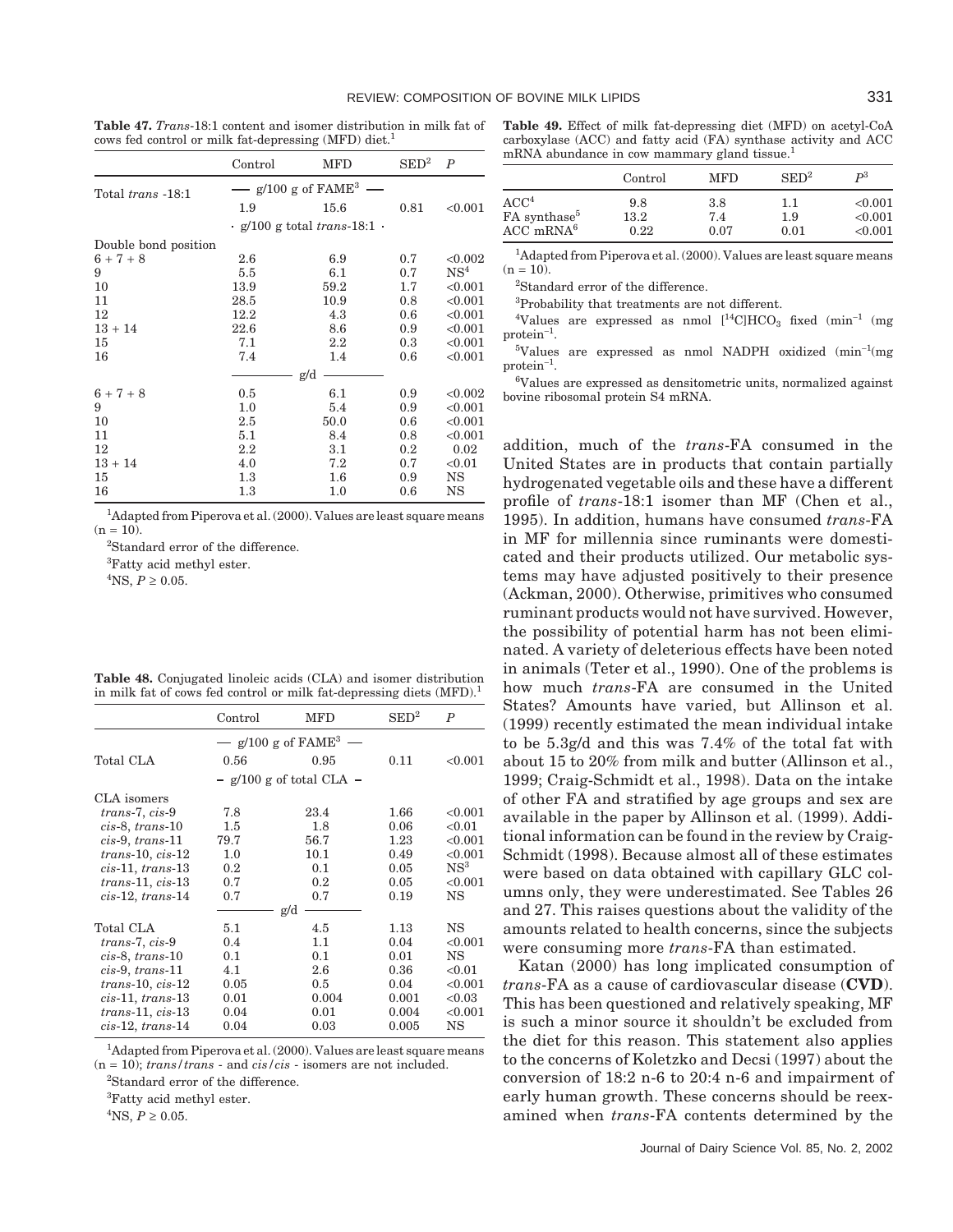**Table 50.** Mean values (mean), minimal (min), and maximal (max) contents of *trans* fatty acids (TFA) in (n) milk fats from different countries (wt% of fatty acids).<sup>1</sup>

| Mean       | Min  | Max        | $\mathbf n$                 | TFA               | Analysis         | Year | Country         | Ref <sup>2</sup> |
|------------|------|------------|-----------------------------|-------------------|------------------|------|-----------------|------------------|
| 0.03       |      |            | 1                           | C15:1             | Ag-TLC/GC        | 1983 | Denmark         | 1                |
| 0.18       |      |            | 1                           | C16:1             | Ag-TLC/GC        | 1983 | Denmark         | 1                |
| 0.08       | 0.04 | 0.13       | 12 (autumn)                 | C16:1             | Ag-TLC/GC        | 1994 | France          | $\boldsymbol{2}$ |
| 0.13       | 0.10 | 0.16       | $12$ (spring)               | C16:1             | Ag-TLC/GC        | 1994 | France          | $\overline{2}$   |
| 0.13       | 0.05 | 0.25       | 27                          | C16:1             | Ag-TLC/GC        | 1992 | Germany         | 3                |
| 5.53       | 4.52 | 7.31       | 17                          | C18:1             | TLC/Densitometer | 1972 | New Zealand     | $\overline{4}$   |
| 2.7        |      |            | 1                           | C18:1             | Ag-TLC/GC        | 1981 | Sweden          | $\bf 5$          |
| 3.8        | 2.46 | 5.10       | 24                          | C18:1             | Ag-TLC/GC        | 1994 | France          | 3                |
| 3.33       | 1.75 | 5.20       | 31                          | C18:1             | Ag-TLC/GC        | 1994 | Austria         | $\,$ 6 $\,$      |
| 3.62       | 1.29 | 6.75       | 1756                        | C18:1             | $Ag-TLC/GC/TR1$  | 1995 | Germany         | 7                |
| 3.83       | 1.91 | 6.34       | 100                         | C18:1             | Ag-TLC/GC        | 1995 | Germany         | 7                |
| 4.24       | 3.19 | $5.91^{3}$ | 111                         | C18:1             | $Ag-TLC/GC/TR1$  | 1995 | EU <sup>4</sup> | 7                |
| 2.65       | 1.29 | 4.21       | 927 (winter)                | C18:1             | $Ag-TLC/GC/TR1$  | 1997 | Germany         | $\,8\,$          |
| 3.80       | 2.71 | 4.94       | 236 (transition)            | C18:1             | $Ag-TLC/GC/TR1$  | 1997 | Germany         | $\,$ 8 $\,$      |
| 5.08       | 3.28 | 6.75       | 593 (summer)                | C18:1             | $Ag-TLC/GC/TR1$  | 1997 | Germany         | $\,$ 8 $\,$      |
| 4.35       | 2.18 | 5.18       | 58                          | C18:1             | $Ag-TLC/GC/TR1$  | 1997 | Germany         | 8                |
| 0.5        | 0.1  | $2.2\,$    | 10                          | C <sub>18:2</sub> | GC               | 1982 | Germany         | 9                |
| 0.53       | 0.3  | 0.8        | 10                          | C <sub>18:2</sub> | GC               | 1993 | Germany         | 10               |
| 0.99       | 0.56 | 1.58       | 100                         | C <sub>18:2</sub> | Ag-TLC/GC        | 1997 | Germany         | 11               |
| 0.46       | 0.11 | 0.95       | $927$ (winter) <sup>3</sup> | C18:2             | $Ag-TLC/GC/TR1$  | 1997 | Germany         | 12               |
| 0.66       | 0.40 | 1.14       | 236 $(transition)^5$        | C18:2             | $Ag-TLC/GC/TR1$  | 1997 | Germany         | 12               |
| 0.87       | 0.54 | 1.41       | $593$ (summer) <sup>5</sup> | C <sub>18:2</sub> | $Ag-TLC/GC/TR1$  | 1997 | Germany         | 12               |
| $3.70^{6}$ | 1.29 | 7.31       | 2098                        | C18:1             | Ag-TLC/GC        | 2000 | All             | 13               |
| 1.9        |      |            |                             | C18:1             | Ag-TLC/GC        | 2000 | US              | $14^{7}$         |
| 3.1        |      |            |                             | C <sub>18:2</sub> | Ag-TLC/GC        | 2001 | US              | $14^{7}$         |

<sup>1</sup>Adapted from Precht and Molkentin (2000a). TR derived from triglyceride formulas being based on silver ion (Ag)-TLC/GC analyses.

2 References.1. Lund and Jensen (1983); 2. Wolff (1994); 3. Molkentin and Precht (1997a); 4. Gray (1973); 5. Akesson et al. (1981); 6. Henninger and Ulberth (1994); 7. Precht and Molkentin (1996); 8. Precht and Molkentin (1997a); 9. Renner and Yoon (1982); 10. Pfalzgraf et al. (1993); 11. Precht and Molkentin (1997b); 12. Precht and Molkentin (1997b); 13. Precht and Molkentin (2000b); 14. Piperova et al. (2000).

3 Without t, t, - NMID (*trans*, *trans* nonmethylene interrupted dienes).

4 Minimal and maximal mean content of individual countries.

<sup>5</sup>Ten different countries in the European Union excluding Germany.

 $6$ Weighted average of 2098 samples, European samples from p. 636, ref. 13.

<sup>7</sup>Added by author.

Ag-TLC/GLC method are available. It is possible that individual *trans* isomers may alter metabolism, e.g., the desaturation of 11*t*-18:1 to 9*c*,11*t*- 18:2 or rumenic acid (**RA**).

## **Conjugated Linoleic Acids**

Conjugated linoleic acids are a group of conjugated or nonmethylene interrupted dienoic 18:2s with double bonds at 9 and 11 or 10 and 12. Each double bond can be *cis* or *trans*, but those with one *trans* bond are bioactive and occur in MF primarily (80 to 90%) as the 9*c*, 11*t* isomer.

The presence of CLA in MF has been known for years (Parodi, 1999a), but they were ignored until pioneering efforts by M. W. Pariza and colleagues showed that they were anticarcinogenic and that the bioactive isomers were present in milk and meats from ruminants (Pariza, 1999). Their discovery unleashed a burst of activity on the analysis, properties, amounts,

benefits, chemical synthesis, and biosynthesis of CLA. The results have been summarized in a book, which contains the references by Parodi and Pariza above and many more. Other short useful reviews are in Molkentin (1999), Parodi (1999b), Pariza et al. (1999, 2000), and MacDonald (2000). A review by Kritchevsky undated is available from the web site: http:// www.nationaldairycouncil.com/medcent/mnews/

CLA.html. A bibliography of publications about CLA (1999) is on a the web site. To illustrate the proliferation of papers about CLA, there were 62 listed in 1998, 98 in 1999, and 126 in 2000. The stimuli for the research reported in these papers and many more in 2000 were, that in addition to their anticarcinogeneity, the FA also beneficially affected 1) atherosclerosis, 2) the immune system, and 3) lipid metabolism and body composition (Pariza, 1999), and a shift in the transfer of nutrients from adipose tissue to lean body mass (Pariza et al., 1999, 2000). Bone formation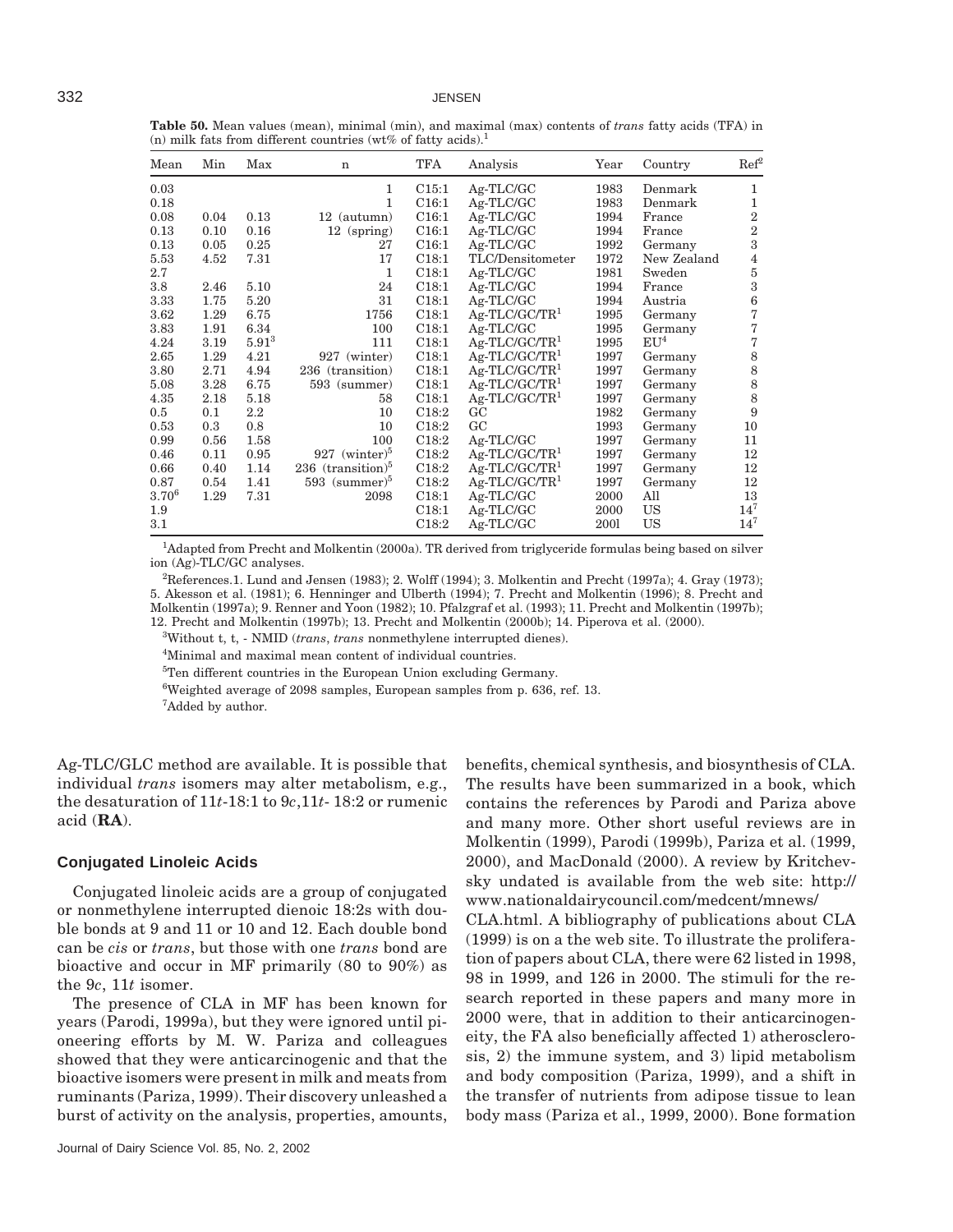(Watkins et al., 1999) and diabetes (Belury and Vanden Neuvel, 1999) are also affected.

The importance of CLA stimulated Kramer et al. (1998a) to suggest the trivial name, rumenic acid, for 9*c*, 11*t*-18:2.

I will concentrate on analysis, contents in milk and its products, factors affecting the amounts, and effects of CLA on lactation. Readers who want additional information on the health and medical aspects can use the references above. It is useful to remember that results about humans are limited to epidemiological surveys and studies on groups who are willing to use themselves as subjects, e.g., body builders.

#### **Analysis**

Readers should consult Christie et al. (2001) and Banni and Martin (1998) for information on analysis. Both are excellent and, while short, and the paper by Banni and Martin (1998) gives details for some of the procedures.

*Derivatization.* The analysis of CLA usually requires their conversion to derivatives, mostly FAME, before separation by GLC or HPLC (Yurawecz et al., 1998). I mentioned earlier that base-catalyzed methanolysis is the preferred method for the preparation of FAME. Acid catalysts decrease the quantities of CLA by isomerization and formation of allylic methoxy artifacts are formed (Kramer et al., 1997). If the product to be analyzed contains significant amounts of FFA, e.g., cheeses, Yurawecz et al. (1999) recommended that the lipids be separated into their components by TLC or HPLC with an appropriate methylation procedure before separation. Free FA will form Na soaps when reacted with Na methoxide and cannot be converted to FAME. An acid catalyzed procedure must be employed.

Ostrowska et al. (2000) compared the Ag-HPLC quantification of free and methylated CLA. They found that acid (HCl and  $BF_3$ ) and base (tetramethyguanidine/MeOH) catalyzed methylation procedures resulted in intraisomerization of CLA and losses in total conjugated diene content. They did not test Na-methoxide catalyzed methylation. They suggested CLA should be analyzed as FFA when Ag-HPLC is employed. However, Nikolova-Damyanova et al. (2000) evaluated the use of *p*-methoxyphenacyl esters for the resolution of CLA isomers by Ag-HPLC. Using a single instead of the multiple columns required by others, they were able to separate saturated FA; *t,t -, c,t/t,c,* and *c,c*-CLA positional isomers; *cis*-monoenes, methylene interrupted *cis*, *trans*; *trans*, *cis-*, and *cis*, *cis-* dienes in a single run. These esters appear to be the preferred derivative for resolution of CLA.

*Separation and esterification.* Kramer et al. (1999) reviewed the separation of conjugated FA or CLA from biological matrices and from each other. They prefer this term instead of CLA because some of the conjugated FA are not biologically derived from 18:2, e.g., delta-9 desaturation of 11*t*-18:1 to produce 9*c*, 11*t*-18:2 in the human liver and mouse adipose tissue (Palmquist and Santora, 1999). However, most investigators will employ the acronym CLA. Absorptions of UV at 230 nm and of infrared at 948 and 982 cm-1 are characteristic identifiers of CLA. Using these and chromatographic techniques, Parodi (1999a) isolated CLA from MF and identified it as primarily 9*c*, 11t-18:2. Among the techniques he used was Ag-TLC, which aided in the isolation of the fraction.

Kramer et al. (1999) stated that if the CLA in MF are being determined routinely, a 60-m Supelcowax-10 fused silica column or equivalent is satisfactory. However, if a detailed analysis is needed, a 100-m column should be used. They presented a list of GLC parameters for analysis of CLA. Kramer et al. (1999) provided lists of 20 *cis/trans* CLA that have been identified in cheese by GLC and Ag-HPLC. However, a few of these had not been confirmed. They mentioned that Ag-HPLC separated isomers that coeluted with 9*c*, 11*t*-18:2 on GLC columns. They recommended the complementary application of the techniques. The book, which contains their chapter, above, includes chapters on other methods, e.g., infrared spectroscopy, which have been employed for the identification of CLA. According to Roach (1999), identification of the isomers in CLA required Ag-HPLC to fractionate the mixture. The fractions from pig tissues lipids were converted to derivative and analyzed by GLC-MS and GLC/Fourier transform infrared spectroscopy by Kramer et al. (1998b). Ag-HPLC of the derivatized components in the CLA mixture resolved the compounds more completely than GLC alone (Sehat et al., 1998b, 1999). Identification of the isomers may require their conversion to and resolution of dimethyloxazoline derivatives Yurawecz et al. (1997) or triazoline diene adducts (Christie et al., 1997; Dobson, 1998).

Roach et al. (2000) recommended that separation of minor CLA isomers from natural products include identification of the isomers with gas chromatography high-resolution selected-ion mass spectrometry. They found that trace amounts of 20:1 and 20:2 FA eluted in the CLA region of the cheese FA that they analyzed. Other papers that contain information about Ag-HPLC analysis of CLA isomers are in references by Adlof and Lamm (1998), Sehat et al. (1999), and Rickert et al. (1999).

Fritsche et al. (1999a) presented a figure that summarizes the protocol that they recommend for the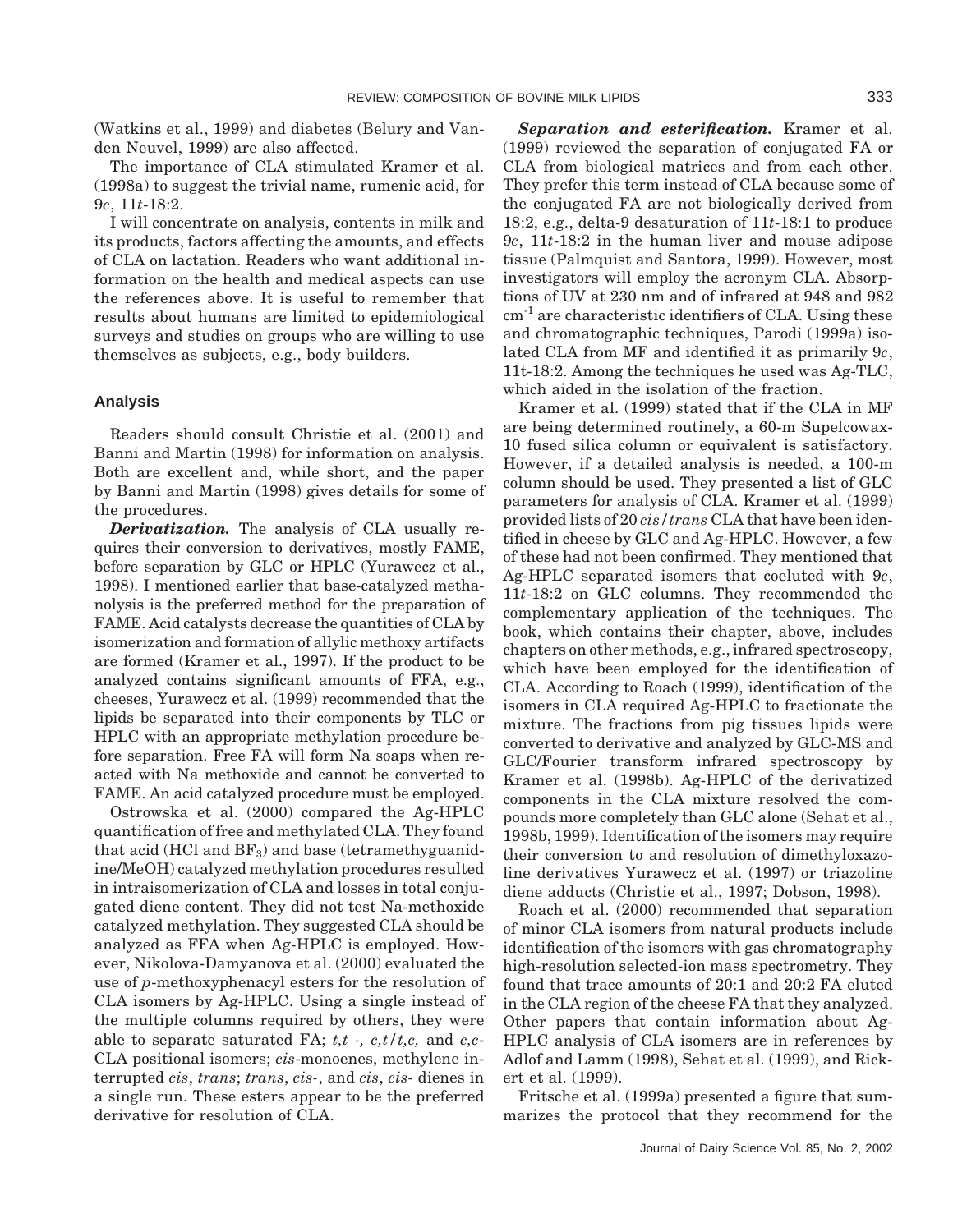**Table 51.** Conjugated linoleic contents (CLA; wt%) of milks and dairy products. Amounts are 80 to 90% 9*c*, 11*t*-18:2 unless noted.

| Source-Treatment               |      | Amount |            | Range         | Method            |
|--------------------------------|------|--------|------------|---------------|-------------------|
| Pooled milk                    |      |        |            |               |                   |
| German $n = 2381$              | 0.81 | 0.38   | <b>SD</b>  | $0.25 - 1.75$ | $Ag-TLC/GLC^{10}$ |
| German, seasonal <sup>2</sup>  |      |        |            |               |                   |
| All, $n = 1756$                | 0.75 | 0.38   | SD         | $0.10 - 1.89$ | Ag-TLC/GLC        |
| Barn feeding, $n = 927$        | 0.45 | 0.34   | SD         | $0.10 - 1.05$ | Ag-TLC/GLC        |
| Transition, $n = 236$          | 0.76 | 0.15   | SD         | $0.19 - 1.19$ | Ag-TLC/GLC        |
| Pasture, $n = 593$             | 1.20 | 0.20   | <b>SD</b>  | 0.49-1.89     | Ag-TLC/GLC        |
| United States $n = 13$         |      |        |            | $0.97 - 1.02$ | $Ag-HPLC$         |
| Canadian $n = 4^4$             |      |        |            |               |                   |
| Skim milk powder, 0.1% fat     | 0.18 | 0.02   | <b>SEM</b> |               | $GLC - 100$ m     |
| Whole milk, 3.2% fat           | 0.34 | 0.02   | <b>SEM</b> |               | $GLC - 100$ m     |
| Half/half cream, 12.1% fat     | 0.55 | 0.04   | <b>SEM</b> |               | $GLC - 100$ m     |
| Butter, 81.0% fat              | 0.49 | 0.19   | <b>SEM</b> |               | $GLC - 100$ m     |
| European milk <sup>6</sup>     |      |        |            |               |                   |
| $n = 78^5$                     | 0.70 |        |            | $0.26 - 1.43$ | $GLC - 50$ m      |
| $n = 8^6$                      | 1.01 | 0.25   | <b>SD</b>  |               | $GLC - 50$ m      |
| German products <sup>7</sup>   |      |        |            |               |                   |
| Raw milk, $n = 7$              | 1.16 | 0.10   | <b>SD</b>  |               | $GLC - 50$ m      |
| Pasteurized milk, $n = 2$      | 0.98 |        |            |               |                   |
| UHT milk                       | 0.80 |        |            |               |                   |
| Butter, $n = 12$               | 0.94 | 0.48   | <b>SD</b>  |               | $GLC - 50$ m      |
| Condensed milk                 | 0.63 |        |            |               | $GLC - 50$ m      |
| Yoghurt, $n = 4$               | 0.69 | 0.30   | <b>SD</b>  |               | $GLC - 50$ m      |
| Probiotic yoghurt, $n = 2$     | 1.05 |        |            |               | $GLC - 50$ m      |
| Milk                           |      |        |            |               |                   |
| Mean <sup>8</sup> , $n = 1738$ | 0.75 | 0.38   | <b>SD</b>  |               | $GLC - 50$ m      |
| Minimum <sup>8</sup>           | 0.10 |        |            |               | $GLC - 50$ m      |
| Maximum <sup>8</sup>           | 1.89 |        |            |               | $GLC - 50$ m      |
| New Zealand milk <sup>9</sup>  | 1.20 |        |            |               | Ag-HPLC           |

1 From Precht and Molkentin (1997c).

2 From Precht and Molkentin (1997a).

3 From Yurawecz et al. (1998). Isomer is 9*c*, 11*t* - 18:2. Amounts calculated by author. Amounts of total CLA as percentages of FA not given.

4 From Ma et al. (1999).

5 From Jahreis et al. (1999a).

6 From Jahreis et al. (1999b).

7 From Fritsche and Steinhart (1998).

8 From Precht and Molkentin (2000a). Isomer is 9*c*, 11*t* - 18:2.

<sup>9</sup> From Robinson and MacGibbon (2000).

10Silver-ion TLC/GLC.

analysis of CLA. More instructions and references are available in the paper. The table is meant for milk and its products, but it can be employed as a guide for analysis of CLA in other materials.

*Amounts in milk and its products.* The employment of GLC methods by Precht and Molkentin (1997a, 1997c, 1998a, 1999) is an example of the information that can be obtained with the procedures. Yurawecz et al. (1998) analyzed milk, cheese, and other natural material with Ag-HPLC and other methods. In addition to about 82% 9*c*, 11*t*-18:2 and the other minor isomers, they identified a new CLA: 7*t*, 9*c*-18:2. I have collated recent data from these and other papers on the amounts of CLA and relevant information in milk and dairy products in Table 51, European milks in Table 52 (plus related FA), and cheeses in

Table 53. All references are given in the tables. Unless noted, the CLA contents are 80 to 90% 9*c*, 11*t*-18:2. Information about methods is included. Data on the CLA contents of dairy foods and factors affecting them are available in references by Fritsche et al. (1998, 1999a, 1999b), Kramer et al. (1999), Griinari and Bauman (1999), Lin et al. (1995), and other references listed in the tables. Lin et al. (1995) presented the amounts of CLA in a wide variety of US dairy products. For example, they found 0.45% CLA in the fat of whole milk containing 3.2% fat. Heat treatment and other processing including aging of cheese had little effect on the CLA contents.

Robinson and MacGibbon (2000) identified the TAG, which contained CLA in New Zealand MF. They separated the TAG with RP-HPLC. With this technique,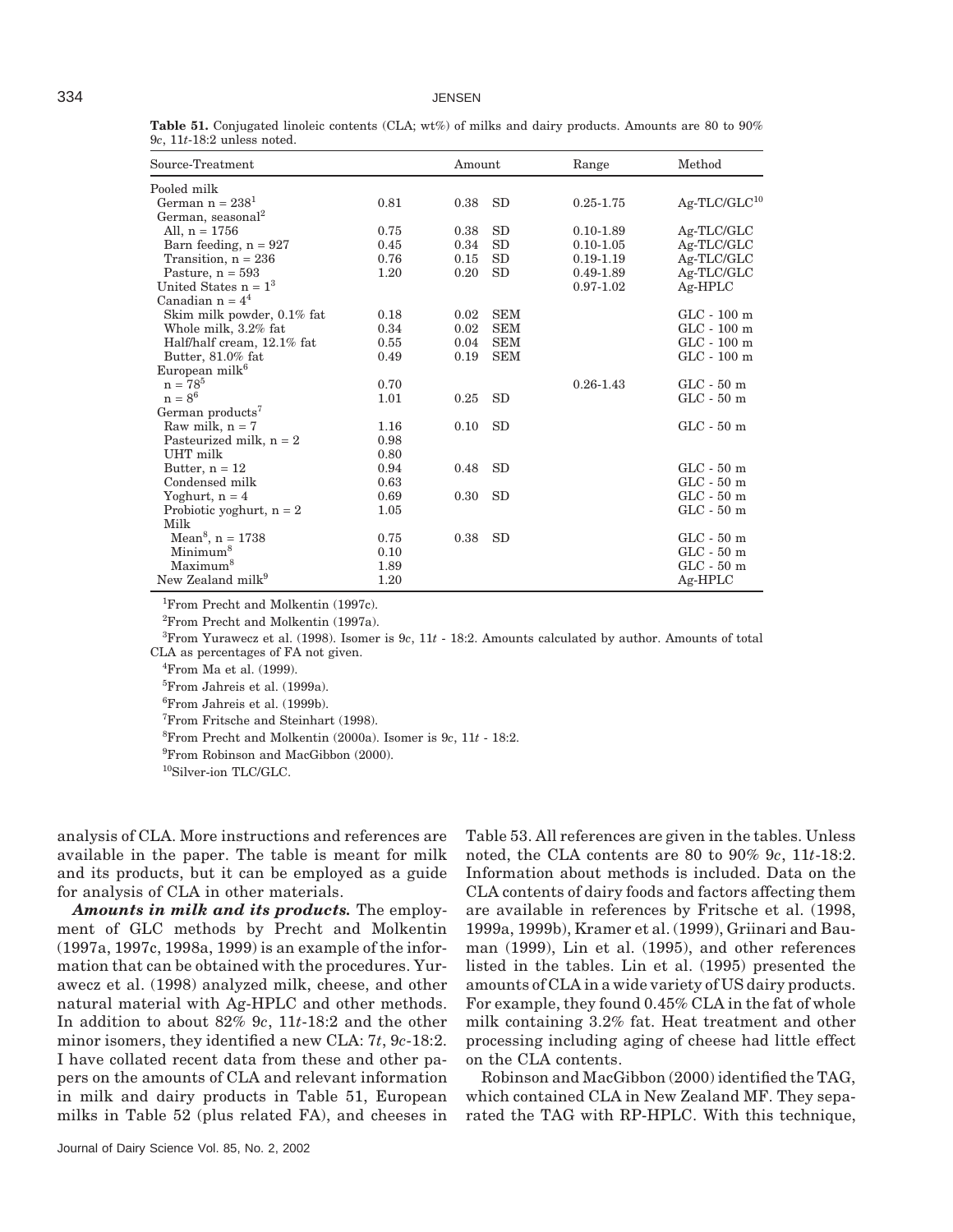**Table 52.** Mean contents (g/100 g) of conjugated linoleic acids and related fatty acids (FA) from 14 European countries.<sup>1</sup>

| FA                      | Mean     | $_{\rm SD}$ | Min      | Max      | n    | Country              |
|-------------------------|----------|-------------|----------|----------|------|----------------------|
| c9t11                   | 0.75     | 0.38        | 0.10     | 1.89     | 1738 | $\rm{DE}^2$          |
| c9t11                   | 0.45     | 0.13        | 0.10     | $1.05\,$ | 909  | DE <sup>3</sup>      |
| c9t11                   | 0.76     | 0.15        | 0.19     | 1.19     | 236  | DE <sup>4</sup>      |
| c9t11                   | 1.20     | 0.20        | 0.49     | 1.89     | 593  | DE <sup>5</sup>      |
| c9t11                   | 0.92     | 0.26        | 0.52     | 1.44     | 13   | AU                   |
| c9t11                   | 0.76     | .           | $\cdots$ | $\cdots$ | 1    | BЕ                   |
| c9t11                   | 0.87     | 0.19        | 0.59     | 0.99     | 4    | DK                   |
| c9t11                   | 0.95     | 0.09        | 0.82     | 1.11     | 10   | ES                   |
| c9t11                   | 0.74     | 0.27        | 0.21     | 1.56     | 198  | FR                   |
| c9t11                   | 1.03     | 0.28        | 0.60     | 1.40     | 21   | UK                   |
| c9t11                   | 0.87     | 0.02        | 0.85     | 0.89     | 4    | GR                   |
| c9t11                   | 0.94     | 0.31        | 0.63     | 1.67     | 12   | IT                   |
| c9t11                   | 1.41     | 0.31        | 0.56     | 1.82     | 23   | IR                   |
| c9t11                   | 0.67     | $\cdots$    | 222      | $\cdots$ | 1    | LUX                  |
| c9t11                   | 0.73     | 0.28        | 0.36     | 1.33     | 63   | NL                   |
| c9t11                   | 0.56     | .           | .        | $\ldots$ | 1    | SV                   |
| c9t11                   | 0.93     | 0.35        | 0.36     | 1.82     | 153  | $\mathrm{EU}~12^6$   |
| c9t11                   | 0.76     | 0.37        | 0.10     | 1.89     | 2089 | <b>EU 14</b>         |
| t- $C_{18:1}$           | 3.62     | 1.22        | 1.29     | 6.75     | 1756 | $\mathrm{DE}^1$      |
| $\text{t-C}_{18:1}$     | 2.65     | 0.45        | 1.29     | 4.21     | 927  | $\mathrm{DE}^2$      |
| $\text{t-C}_{18:1}$     | 3.80     | 0.41        | 2.71     | 4.94     | 236  | $\mathrm{DE}^3$      |
| t-C $_{18:1}$           | 5.08     | 0.65        | 3.28     | 6.75     | 593  | DE <sup>4</sup>      |
| $\text{t-C}_{18:1}$     | 3.58     | 0.92        | 1.80     | 6.26     | 201  | $_{\rm FR}$          |
| $t$ - $C_{18:1}$        | 4.37     | 1.13        | 2.43     | 7.17     | 153  | $EU$ $12^6$          |
| $t - C_{18:1}$          | 3.67     | 1.21        | 1.29     | 7.17     | 2110 | <b>EU 14</b>         |
| t11                     | 1.72     | 0.98        | 0.35     | 4.43     | 1705 | $\mathrm{DE}^2$      |
| t11                     | 0.93     | 0.30        | 0.35     | 1.96     | 876  | $\mathrm{DE}^3$      |
| t11                     | 1.78     | 0.35        | 0.85     | 2.73     | 236  | DE <sup>4</sup>      |
| t11                     | 2.87     | 0.55        | 1.45     | 4.43     | 593  | $\mathrm{DE}^5$      |
| t11                     | 1.71     | 0.70        | 0.36     | 3.81     | 201  | FR                   |
| t11                     | 2.26     | 0.94        | 0.78     | 4.46     | 153  | $EU$ 12 <sup>6</sup> |
| t11                     | 1.76     | 0.96        | 0.35     | 4.46     | 2110 | <b>EU 14</b>         |
| $t - C_{18:2}$          | 1.11     | 0.29        | 0.30     | 2.04     | 1756 | $\mathrm{DE}^2$      |
| t-C $_{18:2}$           | 0.89     | 0.15        | 0.30     | 1.41     | 927  | $DE^3$               |
| t-C $_{18:2}$           | 1.15     | 0.14        | 0.72     | 1.74     | 236  | $\mathrm{DE}^4$      |
| t-C $_{\rm 18:2}$       | 1.44     | 0.15        | 1.03     | 2.04     | 593  | $DE^5$               |
| t-C $_{18:2}$           | 1.16     | 0.19        | 0.76     | 1.65     | 201  | ${\rm FR}$           |
| t-C $_{18:2}$           | 1.22     | 0.27        | 0.71     | 1.87     | 153  | $EU$ 12 <sup>6</sup> |
| $t$ - $C_{18:2}$        | 1.12     | 0.28        | 0.30     | 2.04     | 2110 | <b>EU 14</b>         |
| t11c15                  | 0.30     | 0.14        | 0.01     | 0.67     | 1750 | DE <sup>2</sup>      |
| t11c15                  | 0.19     | 0.05        | 0.01     | 0.34     | 921  | DE <sup>3</sup>      |
| t11c15                  | 0.31     | 0.06        | 0.10     | 0.47     | 236  | DE <sup>4</sup>      |
| t11c15                  | 0.46     | 0.08        | 0.25     | 0.67     | 593  | $\mathrm{DE}^4$      |
| t11c15                  | 0.27     | 0.11        | 0.05     | 0.59     | 201  | FR                   |
| t11c15                  | 0.37     | 0.13        | 0.16     | 0.68     | 153  | $EU$ $12^6$          |
| t11c15                  | 0.30     | 0.13        | 0.01     | 0.68     | 2104 | <b>EU 14</b>         |
| $t$ -total <sup>7</sup> | 4.86     | 1.51        | 1.71     | 8.70     | 1756 | DE <sup>2</sup>      |
| t-total                 | 3.65     | 0.57        | 1.71     | 5.59     | 927  | $\mathrm{DE}^3$      |
| t-total                 | $5.06\,$ | 0.52        | 3.55     | 6.44     | 236  | DE <sup>4</sup>      |
| t-total                 | 6.66     | 0.78        | 4.49     | 8.70     | 593  | $DE^5$               |
| t-total                 | 4.87     | 1.08        | 2.79     | 8.03     | 201  | FR                   |
| t-total                 | 5.71     | 1.30        | 3.47     | 8.47     | 153  | $EU$ 12 <sup>6</sup> |
| t-total                 | 4.92     | 1.48        | 1.71     | 8.70     | 2110 | <b>EU 14</b>         |
| c9c12                   | 1.24     | 0.12        | 0.45     | 1.76     | 1756 | $DE^2$               |
| c9c12                   | 1.24     | 0.12        | 0.45     | 1.76     | 2110 | <b>EU 14</b>         |
| c9c12c15                | 0.68     | 0.13        | 0.32     | 1.02     | 1756 | $DE^2$               |
| c9c12c15                | 0.69     | 0.13        | 0.32     | 1.11     | 2110 | <b>EU 14</b>         |

<sup>1</sup>Adapted from Precht and Molkentin (2000a).  $c9t11 = 18:2. t11 =$ 18:1. t11c15 = 18:2.

 ${}^{2}$ Germany = All feeding periods.

 ${}^{3}$ Germany = Barn feeding.

4 Germany = Transition period.

<sup>5</sup>Germany = Pasture feeding.

6 12 European countries without DK, FR.

7 *trans* - C16:1, *trans* - C18:1, *trans* - C18:2.

the TAG are separated by molecular weight only, positional distributions of FA cannot be determined. Their results are shown in Table 54. As stated in footnote c in their paper, no specific regioisomers are implied, but since 4:0 and 6:0 are located almost completely at *sn*-position 3, and using the data in Table 5, the presence of several TAG is obvious. For example, *sn*-CLA-12:0-4:0 is one.

## **Alteration of the CLA Content by Processing**

Considerable effort has been expended on the analysis of CLA in cheese in part to determine whether processing affects the contents. Ha et al. (1989) detected 9*c*, 11*t*-18:2, and other CLA in several cheeses. They noted that Cheese Whiz, a processed spread, contained much more CLA than the other cheeses and suggested that heat, aging, and protein as initiators of a free radical type oxidation of 18:2 may be the cause. Shantha et al. (1992) and Shantha and Decker (1993) confirmed that oxidation is involved in the production of CLA during the manufacture of processed cheese. Werner et al. (1992) had earlier noted that the total CLA concentration in Cheddar cheese was not affected by the starter cultures used, processing conditions, and aging period used. These factors did alter the distribution of the CLA isomers. They stated that CLA is a stable component. The results on cheddar were confirmed by data reported by Shantha et al. (1995) and Lin et al. (1999a). They suggested that although processing conditions had a minor influence on CLA contents, more information is needed to assess the effects of cheese components. The effects of pasteurization and other processing methods on milk are academic since pasteurization of most milk is required and other procedures must be used to produce the desired product.

Jiang et al. (1998) investigated 19 dairy starter cultures for their ability to convert 18:2 to CLA. Three strains of *Propionibacter* spp. produced extracellular CLA from free 18:2. The 9*c*, 11*t*-18:2 represented about 70% of the CLA formed. Most of the other cultures were inhibited by 18:2. Because the *Propionibacter* spp. are used in the manufacture of Swiss cheese, their metabolic activities could increase the CLA content somewhat. *Lactobacillus acidophilus*, one of the microorganisms used to make yogurt, was inhibited by 18:2.

Lin (2000) tested three cultures of *Lactobacillus* spp., two of *Lactococcus* spp., and one of *Streptococcus* spp. for the effects of sucrose, lactose, fructose, and NaCl added to a skim milk medium. This was done because many fermented milks are sweetened or salted in the Middle East. The CLA content in the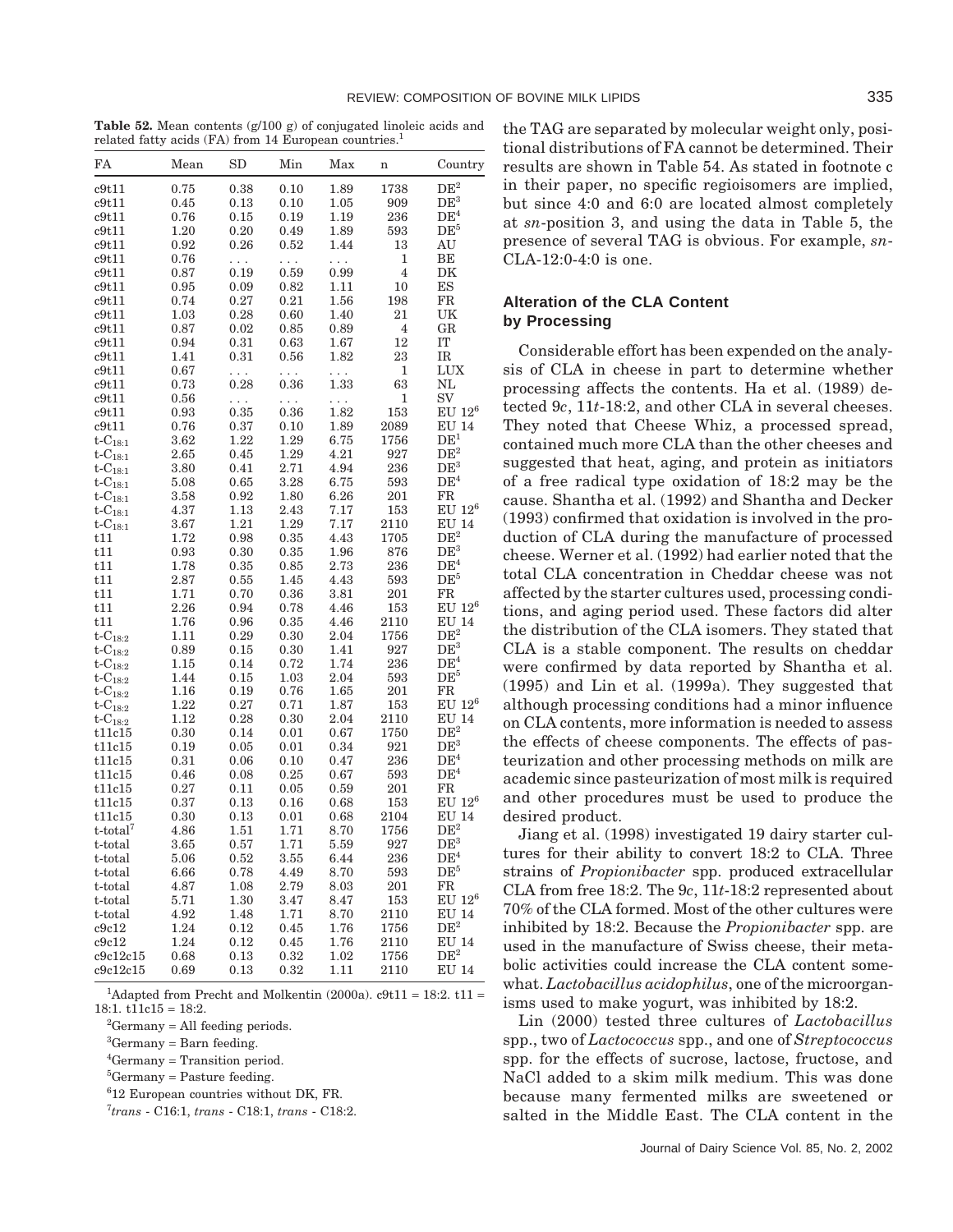| Type                       |      | wt%-Amount         | Range         | Method      |
|----------------------------|------|--------------------|---------------|-------------|
| French <sup>1</sup>        |      |                    |               |             |
| Type I. No treatment       | 0.6  | <b>SEM</b><br>0.01 |               | GLC-HPLC    |
| Type II. Mechanical        | 1.1  | <b>SEM</b><br>0.05 |               | GLC-HPLC    |
| Type III. Mechanical, heat | 1.3  | <b>SEM</b><br>0.03 |               | GLC-HPLC    |
| <b>United States</b>       |      |                    |               |             |
| Unidentified <sup>2</sup>  | 1.0  |                    | $0.99 - 1.02$ | $Ag-HPLC$   |
| Identified <sup>3</sup>    |      | 9c, 11t            |               |             |
| American processed         | 0.46 | 0.37               |               | Combined    |
| Cheddar, sharp             | 0.54 | 0.45               |               | Combined    |
| Cheddar, extra sharp       | 0.52 | 0.40               |               | Combined    |
| Colby                      | 0.40 | 0.33               |               | Combined    |
| Cream cheese               | 0.71 | 0.64               |               | Combined    |
| Feta                       | 0.49 | 0.40               |               | Combined    |
| Monterey jack              | 0.47 | 0.38               |               | Combined    |
| Mozzarella                 | 0.47 | 0.37               |               | Combined    |
| Parmesan                   | 0.30 | 0.31               |               | Combined    |
| Prepared cheese product    | 0.36 | 0.46               |               | Combined    |
| Processed, Cheddar         | 0.50 | 0.42               |               | Combined    |
| Canadian <sup>4</sup>      |      |                    |               |             |
| Goat                       | 0.27 | <b>SEM</b><br>0.02 |               | $GLC-100$ m |
| <b>Brie</b>                | 0.38 | <b>SEM</b><br>0.05 |               | $GLC-100$ m |
| Italian Parmesan           | 0.42 | <b>SEM</b><br>0.05 |               | $GLC-100$ m |
| Imperial Cheddar           | 0.47 | <b>SEM</b><br>0.02 |               | $GLC-100$ m |
| Cheez Whiz                 | 0.47 | <b>SEM</b><br>0.07 |               | $GLC-100$ m |
| German <sup>5</sup>        |      |                    |               |             |
| Gouda                      | 0.40 |                    |               |             |
| Munster                    | 0.62 |                    |               |             |
| Emmentaler                 | 1.16 |                    |               |             |
| Blue cheese                | 0.55 |                    |               |             |
| Gorgonzola                 | 0.69 |                    |               |             |

**Table 53.** Conjugated linoleic acid contents (wt%) of fatty acids in cheeses. Amounts are 80 to 90% 9*c*, 11*t*-18:2 unless noted.

<sup>1</sup> From Lavonniere et al. (1998). Type  $I = No$  physical treatment (includes Camembert). Type II = Some physical treatment (includes Tomme). Type II = Mechanical and heat treatment (includes Emmentaler).  ${}^{2}$ From Yurawecz et al. (1998). Amounts calculated by author.

3 From Sehat et al. (1998a).

4 From Ma et al. (1999). Selected cheeses.

5 From Fritsche and Steinhart (1998). Selected cheeses.

central medium of *Lactobillus acidophilus* was the highest of all cultures tested. The NaCl-treated skim milk medium under aerobic conditions for 24-h incubations was most effective in maintaining a high level of CLA. However, all of the additives reduced the production of CLA by cell cultures except the *Lactococcus* spp. Lin et al. (1999b) had determined earlier that the yield of CLA in skim milk was dependent on the amounts of 18:2 added. This is not commercially feasible, since pure 18:2, which is required, is expensive, \$25/g. The amount of 9*c*, 12*c*-18:2 in whole milk is low, 1.05% (Table 24). The quantity of free 18:2 would be much lower, dependent on the extent of lipolysis.

Garcia et al. (1998) increased the CLA content of anhydrous BO from 0.6 to 0.15 g/100 g of fat by interesterification with a CLA mixture, using the lipase from *Candida cylindracea*. Other lipases were not as effective. Solvents were not employed, as had been done by earlier investigators. Arcos et al. (1998) observed that an immobilized *Candida antarctica* lipase catalyzed the esterification of glycerol with CLA. About 95% of the original CLA was incorporated into a mixture of mono, -di-, and triesters after 7 h. The mixture could be used as a food-grade emulsifier. The procedure appears to be a relatively inexpensive method of increasing the CLA content of foods, which use emulsifiers. Recently, Garcia et al. (2000) observed that the immobilized lipase from *C. antarctica* increased the CLA content of the C46 to C54 TAG in anhydrous MF when incubated with a CLA mixture. This procedure may be commercially useful. In another study with lipases, Haas et al. (1999) employed strains of *Geotrichum candidum* that were highly selective for 9*c*, 11*t*-18:2. The FFA released by one of the lipases, contained 94% of this isomer. The 9*t*, 11*c*-18:2 was not hydrolyzed from the commercial mixture of CLA. Analogous results were obtained with esterification reactions. The lipases can be used to produce high purity 9*c*, 11*t*-18:2, and CLA fractions reduced in this isomer.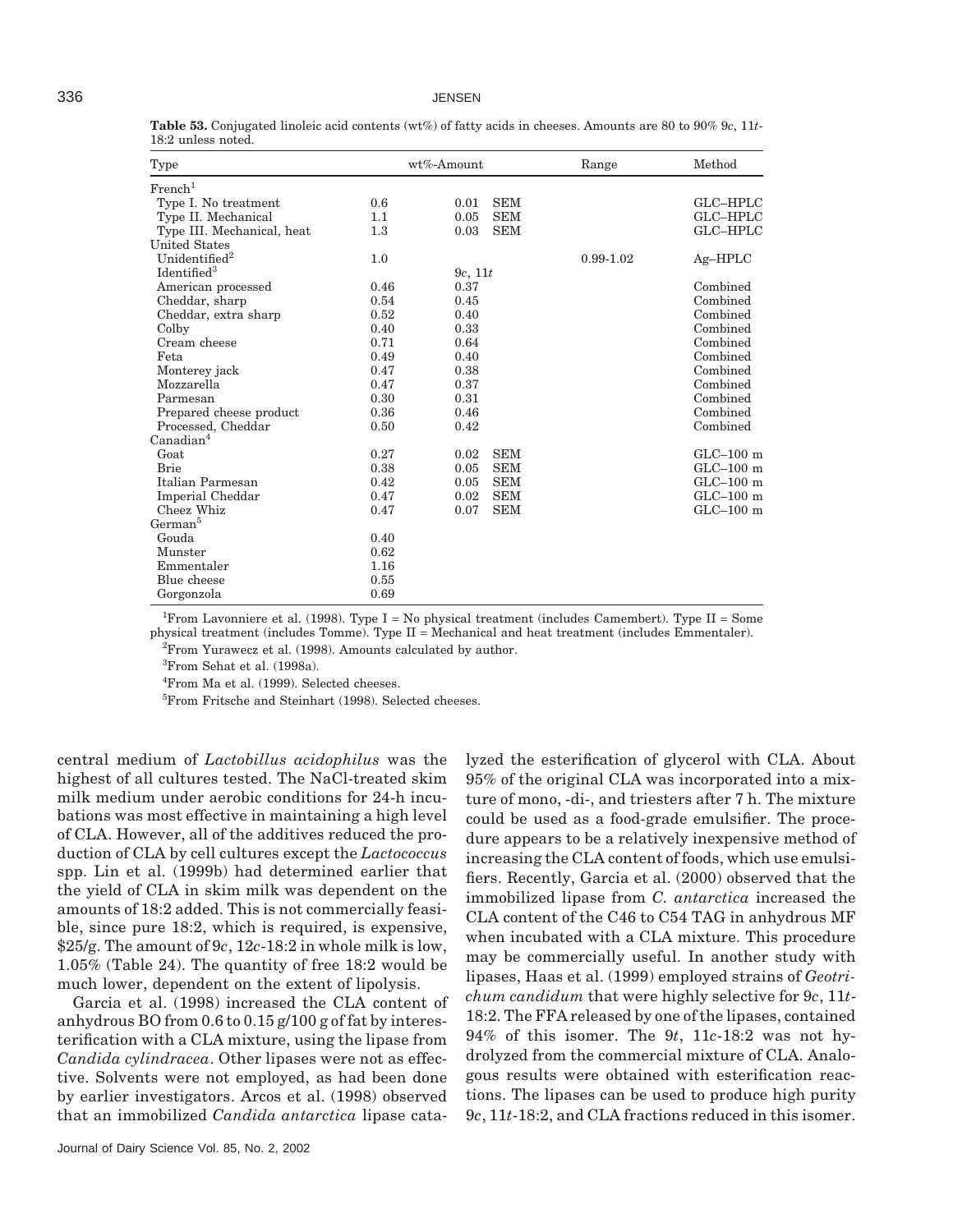**Table 54.** Conjugated linoleic acid triacylglycerols (CLA-TAG) in milk  $fat<sup>1</sup>$ 

| Peak<br>number | Mass $%$<br>of sample $^{2}$ | Identity                         | Typical<br>ret. time<br>(min) |
|----------------|------------------------------|----------------------------------|-------------------------------|
| 1              | Trace <sup>3</sup>           | CLA, 6:0, $4:0^4$                | 3.7                           |
| 2              | Trace                        | CLA, $8:0, 4:0$                  | 4.9                           |
| 3              | 0.02                         | CLA, 10:0, 4:0                   | 6.8                           |
| $\overline{4}$ | 0.03                         | CLA, 12:0, 4:0                   | 9.8                           |
| 5              | 0.09                         | CLA, 14:0, 4:0                   | 14.7                          |
| 6              | 0.08                         | CLA, $18:1^5$ , $4:0$            | 20.6                          |
| 7              | 0.19                         | CLA, 16:0, 4:0                   | 22.2                          |
| 8              | 0.07                         | CLA, 18:1, 6:0                   | 28.4                          |
| 9              | 0.09                         | CLA, 12:0, 10:0                  | 30.2                          |
| 10             | 0.02                         | CLA, 14:0, 8:0                   | 31.7                          |
| 11             | 0.05                         | CLA, 16:0, 6:0                   | 33.0                          |
| 12             | 0.03                         | CLA, 18:1, 8:0                   | 38.1                          |
| 13             | 0.05                         | CLA, 12:0, 12:0; CLA, 14:0, 10:0 | 39.4                          |
| 14             | 0.05                         | CLA, 16:0, 8:0                   | 40.3                          |
| 15             | 0.03                         | CLA, 18:0, 6:0                   | 41.8                          |
| 16             | 0.04                         | CLA, 18:1, 10:0                  | 48.8                          |
| 17             | 0.12                         | CLA, 14:0, 12:0; CLA, 16:0, 10:0 | 50.9                          |
| 18             | 0.06                         | CLA, 18:1, 12:0                  | 59.7                          |
| 19             | $0.05^2$                     | CLA, $18:1t$ , $12:0$            | 60.7                          |
| 20             | 0.15                         | CLA, 14:0, 14:0; CLA, 16:0, 12:0 | 61.9                          |
| 21             | 0.22                         | CLA, 18:1, 14:0                  | 70.0                          |
| 22             | $0.06^2$                     | CLA, $18:1t$ , $14:0$            | 71.3                          |
| 23             | 0.26                         | CLA, 16:0, 14:0; CLA, 18:0, 12:0 | 72.4                          |
| 24             | 0.11                         | CLA, 18:1, 18:1                  | 77.4                          |
| 25             | $0.04^2$                     | CLA, $18:1t$ , $18:1$            | 78.5                          |
| 26             | 0.28                         | CLA, 18:1, 16:0                  | 79.5                          |
| 27             | $0.09^2$                     | CLA, $18:1t$ , $16:0$            | 80.8                          |
| 28             | 0.30                         | CLA, 16:0, 16:0; CLA, 18:0, 14:0 | 82.0                          |
| 29             | 0.08                         | CLA, 18:1, 18:0                  | 88.4                          |
| 30             | $0.03^{6}$                   | CLA, $18:1t$ , $18:0$            | 89.6                          |
| 31             | 0.15                         | CLA, 16:0, 18:0                  | 90.9                          |
| 32             | 0.03                         | CLA, 18:0, 18:0                  | 99.4                          |
| Total          | $1.2\%$ FAME                 |                                  |                               |

<sup>1</sup>Adapted from Robinson and MacGibbon (2000).

<sup>2</sup>Calculated from 100  $\times$  (observed area/1.42 $\times$ 10<sup>6</sup>)  $\times$  (molecular weight of the CLA-TAG)/(total injection mass in ng).

3 Indicates 0.01% or less.

4 Fatty acid composition: No specific regioisomers are implied by the nomenclature, although it is well known that the short-chains 4:0 and 6:0 are almost exclusively at *sn*-position 3.

5 18:1 is *cis*-9 oleic acid; vaccenic acid is indicated as 18:1*t*.

6 An impure CLA-TAG peak. The concentration of the CLA-TAG listed is therefore overestimated when measured from a trace of the total milk fat. Argentation thin-layer chromatography indicated that there are unidentified CLA-TAG with coincident retention times underlying the CLA-TAG described.

This may be the best method to use for the production of relatively large quantities of 9*c* 11*t*-18:2.

Romero K et al. (2000) utilized a supercritical fluid  $CO<sub>2</sub>$  processing system to separate anhydrous MF into five fractions. One of the fractions, S1, 8.8% of the contained  $(mg/g)$ : 110 C and 7.8 CLA. The original MF had 273 and 4.3. The saturated FA content was decreased and the unsaturated FA increased. This technique may also be commercially applicable. See Rizvi and Bhaskar (1999) for more information. Bauman et al. (2000a) produced butter rich in CLA by feeding cows a low forage diet supplemented with sunflower oil and selective collection of milk. Kim and Liu (1999) increased the CLA content of milk FA from 0.5 to 1.3% with urea complex crystallization. Urea forms complexes with saturated FA and they can be easily removed by crystallization.

Kim et al. (2000) improved the oxidative stability of CLA by microencapsulation in cyclodextrins. Oxidation was measured by determination of peroxide values. Oxidation was prevented completely by encapsulation in *α*-cyclodextrin. beta-Cyclodextrin was also effective and is lower in cost than the other cyclodextrins. O'Shea (2000) found that dry fractionation of MF produced a soft fraction, which contained CLA, 2.22 g/100 g of fat compared with 1.36 in the control MF. The process may not be industrially practical. However, they did find that four butters contained 1.26 to 1.42% CLA.

## **Alteration of CLA Content by Diet**

The CLA content of milk and dairy products depends on ruminal production of CLA and 11*t*-18:1 and the activity of *∆*<sup>9</sup> desaturase in tissue. The substantial variations of CLA contents in MF between herds observed earlier suggested that diet has a major influence. Bauman et al. (2000b) compiled a list in Table 55 of the many factors known to affect the CLA content of milk. Relevant references are in the Table. I've added six newer references as shown and more information is available in Tables 40, 44, and 48.

Bauman et al. (2000b) divided the factors into three groups: 1) diets that provide lipid substrates for the biosynthesis of CLA or 11*t*-18:1 in the rumen, 2) factors that alter the rumen environment, and 3) combinations of 2) and 3). More information is available in the reference above; however, I will discuss the topic of CLA supplements further. When evaluating the results in these papers readers should know that almost none of the CLA supplements employed were pure 9*c*, 11*t*- or 10*t*, 12*c*-18:2*s*. Pure isomers are available in the United States from Matreya, Inc. (Pleasant Gap, PA) and Nu-Chek Prep, Inc. (Elysian, MN). However, the large quantities needed would be prohibitively expensive. Most of the CLA supplements used contained relatively large quantities of 8, *ct/tc*-;10, *ct/ct* and 11*c*,13*t*-18.2 (Sehat et al., 1998b).

A portion of the CLA in milk is produced in the rumen by isomerization of 9*c*, 12*c*-18:2 to 9*c*, 11*t*. The rest results from desaturation of 11*t*-18:1 in the mammary gland and adipose tissue (Griinari and Bauman, 1999) as described below. Abomasal infusion of CLA increased the contents in milk and body fat. However, the fat contents and yields were markedly reduced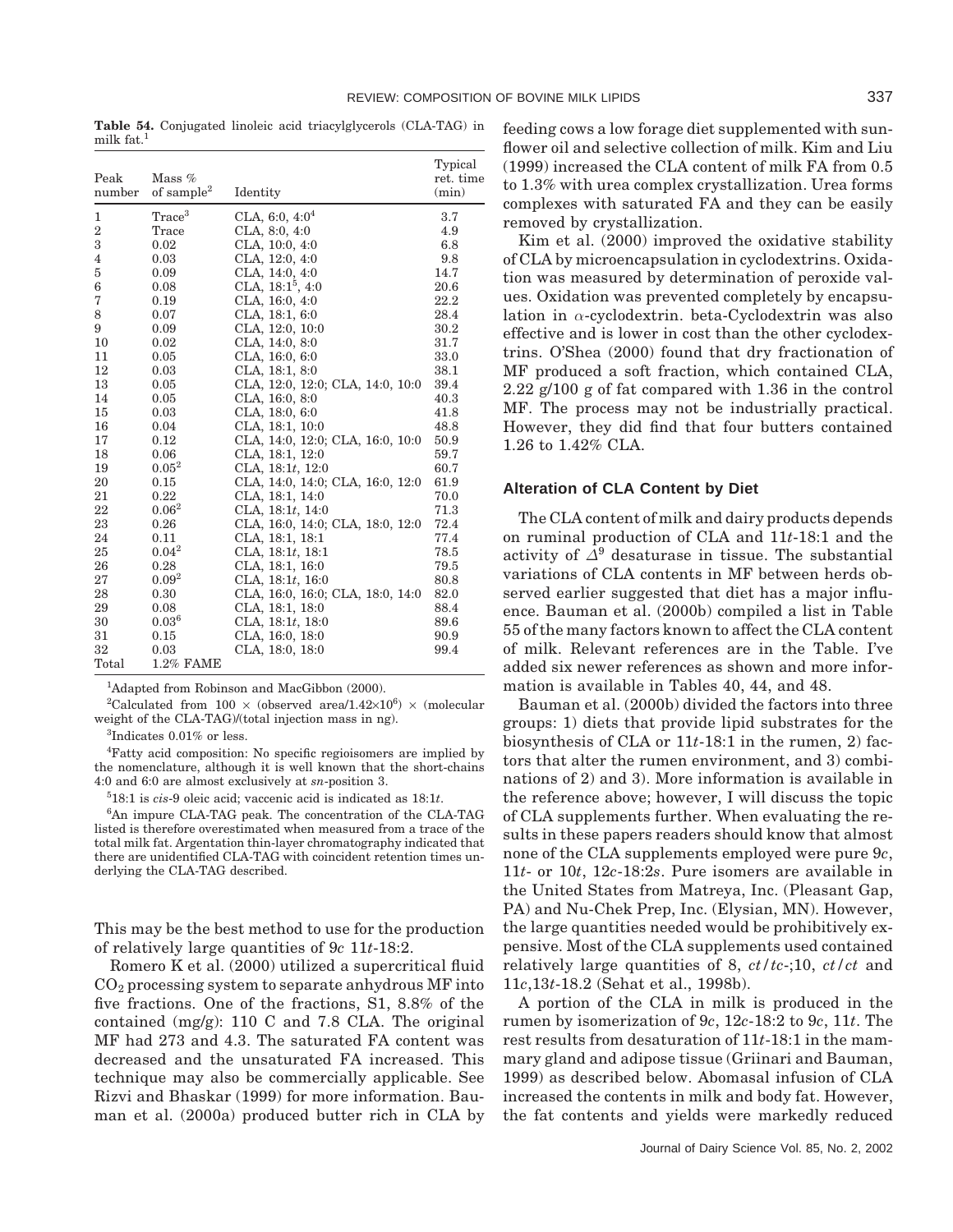#### 338 JENSEN

| Table 55. Summary of dietary factors that affect concentrations of conjugated linoleic acid (CLA) in milk fat. <sup>1</sup> |  |  |  |  |  |  |  |  |  |
|-----------------------------------------------------------------------------------------------------------------------------|--|--|--|--|--|--|--|--|--|
|-----------------------------------------------------------------------------------------------------------------------------|--|--|--|--|--|--|--|--|--|

| Dietary factor                    | Content of CLA in milk fat                          | References <sup>2</sup>            |  |
|-----------------------------------|-----------------------------------------------------|------------------------------------|--|
| a. Lipid substrate                |                                                     |                                    |  |
| Unsaturated vs. saturated fat     | Increased by addition of unsaturated fat            | 1,2,3                              |  |
| Plant oils                        |                                                     |                                    |  |
| Type of plant oil                 | Increased with oils high in unsaturated fatty acids | 4, 5, 6, 7, 8, 9, 10, 11           |  |
| Level of plant oil                | Dose-dependent increase                             | 3,4,10,11                          |  |
| Ca salts of plant oils            | Increased                                           | 6                                  |  |
| High-oil plant seeds              |                                                     |                                    |  |
| Raw seeds                         | No effect                                           | 6,10                               |  |
| Processed seeds                   | Increased                                           | 6, 12, 13, 14                      |  |
| High-oil corn grain and silage    | Minimal effect                                      | 6,10                               |  |
| Animal fat by-products            | Minimal effect                                      | 6                                  |  |
| b. Modifiers of rumen environment |                                                     |                                    |  |
| Forage: concentration ratio       | Variable effect                                     | 15, 16, 17, 18                     |  |
| Nonstructural carbohydrate level  | Minor effect                                        | 19,20                              |  |
| Restricted feeding                | Variable effect                                     | 3,21,22                            |  |
| Fish oil/fish meal                | Increased                                           | 3,6,17, 23,24                      |  |
| Marine algae                      | <b>Increased</b>                                    | 25                                 |  |
| Ionophores                        | Variable effect                                     | 17, 19, 26                         |  |
| Dietary buffers                   | Little effect with sufficient fiber                 | 3                                  |  |
| Copper concentration              | Low Cu increased                                    | 1,4,19                             |  |
| c. Combination of a and b         |                                                     |                                    |  |
| Pasture                           | Higher than on conserved forages                    | 22, 26, 27, 28-1, 29, 30           |  |
| Growth stage of forage            | Increased with less mature forage                   | 19,27                              |  |
| CLA supplement                    | Dose-dependent increase                             | 16, 18, 30, 31, 32, 33, 34, 35, 36 |  |

1 From Bauman et al. (2000b). Adapted by Bauman et al. from Griinari and Bauman (1999).

2 References from Bauman et al. (2000b). 1. Morales et al. (2000a); 2. Griinari et al. (1998); 3. Jones et al. (2000); 4. Tesfa et al. (1991); 5. Dhiman et al. (2000); 6. Chouinard et al. (2001); 7. Kelly et al. (1998a); 8. Offer et al. (1999); 9. Chilliard et al. (2000); 10. Dhiman et al. (1999a); 11. McGuire et al. (1996); 12. Stanton et al. (1997); 13. Dhiman et al. (1999b); 14. Lawless et al. (1998); 15. Griinari et al. (1998); 16. Piperova et al. (2000); 17. Jiang et al. (1996); 18. Loor and Herbein (1998); 19. Morales et al. (2000b) 20. Solomon et al. (2000); 21. Fritsche and Steinhart (1998); 22. Timmen and Patton (1989); 23. Chilliard et al. (1999); 24. Donovan et al. (2000); 25. Franklin et al. (1999); 26. Sauer et al. (1998); 27.Zegarska et al. (1996); 28. Precht and Molkentin (1997a); 29. Jahreis et al. (1996); 30. Kelly et al. (1998b); 31. Chouinard et al. (1999a); 32. Chouinard et al. (1999b); 33. Giesy et al. (1999b); 34. Gulati et al. (2000); 35. Baumgard et al. (2000); 36. Griinari et al. (2000). Author added (1,2,3,6,8,9,19,20,24,35,36).

(Loor and Herbein, 1998; Chouinard et al., 1999a) Supplements can be protected when fed as calcium salts (Chouinard et al., 1998b, 2001; Giesy et al., 1999), encapsulated in denatured protein (Gulati et al., 2000) and as oleamides (Table 44). We know that a diet high in grain and low in forage depresses the content of fat in milk (Piperova et al., 2000). See Tables 45 to 49. As I discussed earlier, Piperova et al. (2000) decreased de novo FA synthesis in the mammary gland. This mode apparently involves changes in the relative abundance of mammary acetyl-CoA carboxylase and of FA synthase. The CLA isomer, 10*t*, 12*c*-18:2 may affect fat depression. The 9*c*, 11*t*-18:2 produced was not affected by the diet but 10*t*, 12*c*-18:2 increased from 0.15 to 0.5. The content of 11*t*-18:1, a precursor of 9*c*, 11*t*-18:2 in the mammary gland, was also increased. Baumgard et al. (2000) confirmed with abomasal infusions that this isomer is responsible for the inhibition of MF synthesis. The mechanism is unknown, but their results suggest inhibition of de novo (10:0 to 14:0) synthesis and the desaturase system in the gland. Recently, Griinari et al. (2000) found that 64% of the CLA in MF is synthesized endogenously from 11*t*-18:1 by  $\Delta^9$  desaturase. To summarize, the mammary gland and adipose tissue in cows have substantial desaturase activity. In the tissues, the desaturase also converts 18:0 to 9*c*-18:1 (Bauman et al., 2000b). In the rumen, high dietary linoleic acid contents are converted to a high yield of 9*c*, 11*t*-18:2 (Dhiman et al., 1999a). Incidentally, Bauman and Griinari (2000) have summarized information about the low-MF syndrome. Research on the causes of the syndrome lead to the information we have about production of 9*c*, 11*t*, and 10*t*, 12*c*-18:2.

The effects of CLA on lactation in ruminants seem to be known, but the role of what appears to a complex negative feedback loop involving 10*t*, 12*c*-18:2 in the mammary gland is not. Bovine milk is intended for the nutrition of calves, so what is the function of this loop? Finally, are CLA required or needed by the calf? If so, why? As noted above, de novo synthesis of FA and the desaturase system in the gland are involved.

#### **CLA Consumption by Humans**

CLA have many potential benefits for humans. How much should be consumed to achieve these effects?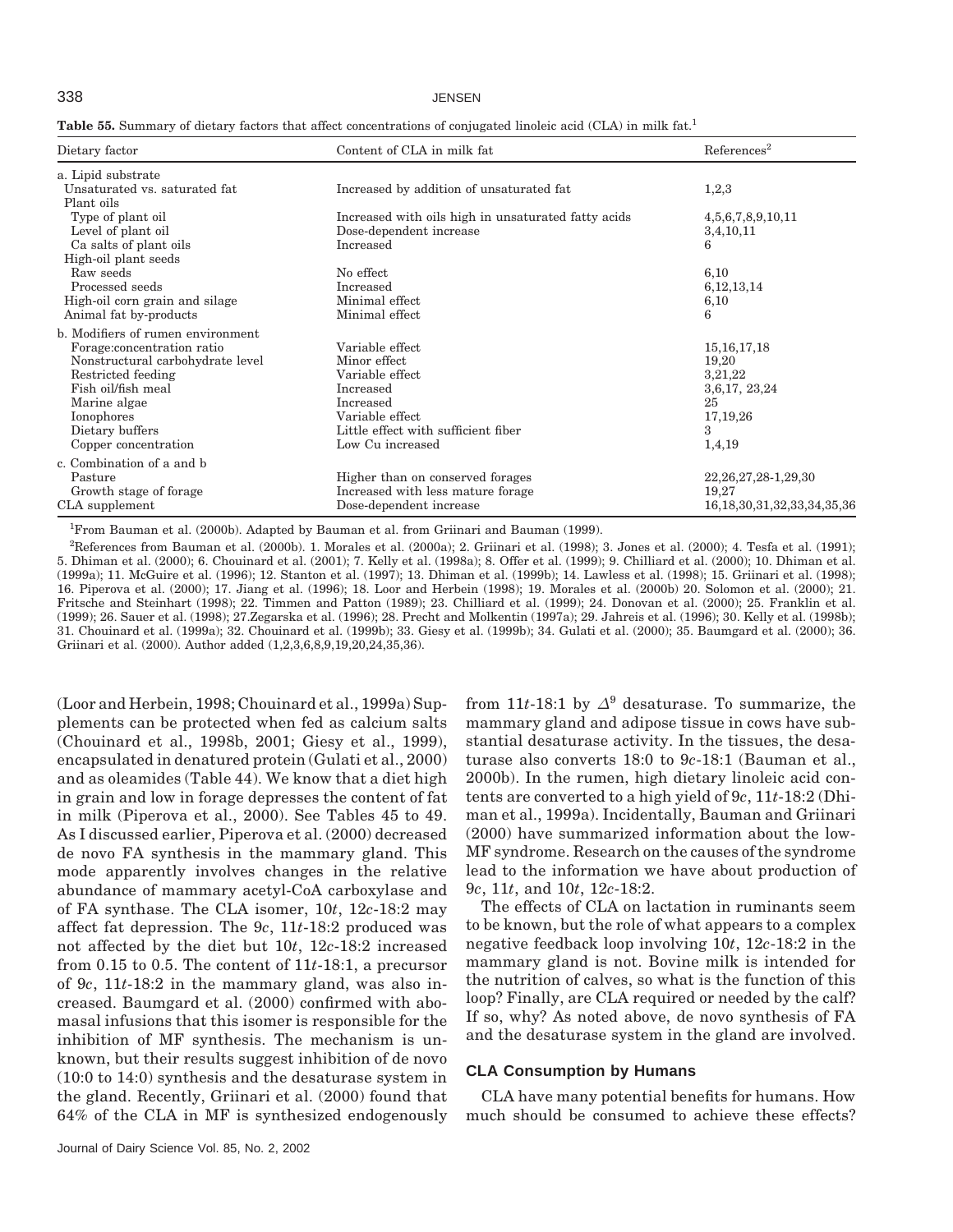This question has been addressed by McGuire et al. (1999). Most of the CLA is found in foods derived from ruminants; milk, dairy products, beef, and lamb. Almost all of the CLA in these foods is 9*c*, 11*t*-18:2 or RA. Although RA is formed in humans, probably by desaturation of 11*t*-18:1, the amount is small (Adlof et al., 2000). However, the amount of RA in human adipose tissue, 0.50% of total FA, was positively correlated  $(r = 0.42)$  with milk intake (Jiang et al., 1999). The amount in serum was 0.25%. The quantities in both tissues were strongly correlated with 14:1. CLA was shown to inhibit earlier carcinogenesis in animals (Ip et al., 1991, 1994) and more recently in rats (Ip et al., 1999). This paper contains definitive evidence that 9*c*, 11*t*-18:2 is an effective anticarcinogen, and I will describe their findings in greater detail.

Ip et al. (1999) noted that all of the in vivo research with CLA as a cancer preventative agent had been done with commercial preparations of FFA containing in greatest quantities, 9*c*, 11*t*; 10*t*, 12*c*, and 11*c*, 13*t* isomers. CLA in food is mostly (80 to 90%) the 9*c*, 11*t* isomer in TAG. They prepared butter with a high CLA content, fed this, the control butter, and two commercial preparations of CLA to young rats. They evaluated the effects of CLA on the development of mammary gland cancer induced by methylnitrosourea. The CLA will inhibit mammary chemical carcinogenesis. Pubescent rats were fed diets that contained 0.1 or 0.8 g/100 g of total CLA in the diet as triglycerides (**TG**) or the FFA preparations, 0.7 g/100 g, in the control butter. Feeding butter fat CLA reduced the terminal end buds of the mammary alveoli and inhibited mammary tumor yield by 53% (*P* < 0.05). The FFA mixtures caused the same magnitude of changes. The rats fed CLA enriched butter accumulated more total CLA in mammary and other tissues than those given the CLA as FFA. The authors suggested that the greater contents of 11*t*-18:1 in butter serving as a precursor for 9*c*, 11*t* by desaturation may have been responsible. The presence of this precursor of CLA is another reason for the consumption of MF as a possible procedure for the reduction or prevention of breast cancer.

Because CLA have been proven to inhibit carcinogenesis in animals, it is important to derive the dosages used in these studies to amounts that could be used for humans.

The amounts consumed by humans have been estimated to be (mg/d): men in the United States, aged 20 to 39 yr, 120; and women, 75 (McGuire et al., 1999). Ip et al. (1994) calculated that 0.1% dietary CLA, the amount that prevented breast cancer in rats, would be equivalent to a daily intake of 3.5 g for humans. Because this quantity is apparently based on trials in which commercial mixtures of CLA containing 42.5%

9*c/t* 11*t/c*-18:2 (Ip et al., 1991), the anticarcinogenic isomer, the 3.5 g can be reduced to 1.48 g. Consumption of CLA earlier by girls may help inhibit breast cancer. However, there are few data from trials with humans and, as seen, the dietary intake in humans is low (Banni et al., 1999; McGuire et al., 1999). Jiang et al. (1999) observed that the consumption of 25 g of MF containing 0.16 g of 9*c*,11*t*-18:2 per day by Swedish men produced 0.16 g of the FA in their adipose tissue. The consumption of MF was significantly related,  $r =$ 0.42, to the amount in their adipose tissue, but the relative anticarcinogenicity is unknown. Knekt and Järvinen (1999) surveyed the risk of breast cancer and intake of dairy products. The results were contradictory, with low, high, and no associations. It was almost impossible to eliminate confounding influences.

#### **MILK LIPIDS AND HUMAN HEALTH**

The Handbook of Dairy Foods and Nutrition (Miller et al., 1999) contains information about ML and cardiovascular or CVD. Lefevre (2000) also discussed the relation between MF and CVD. They emphasize that results, indicating risks resulting from consuming MF in studies on populations have been applied to individuals. Those who have family histories or other indicators of CVD should regulate their diets, others may not need to restrict their intake of the atherogenic fats. All should seek the advice of their physician and probably a dietitian. We must remember that consumers eat many different fats and oils. Pentadecanoic acid in serum has been found to be a marker for intake of MF by elderly men in Sweden (Snedmen et al., 1999). This could be more helpful than dietary recalls in assessing food consumption. Also, a low intake of n-3 polyunsaturated FA, 300 mg of 22:5 n-3 and 22:6 n-3 in 500 ml of special milk preparation, reduced plasma TG and increased HDL C in healthy subjects (Visioli et al., 2000). Further information was not given about the preparation, but consumption of fish would provide these acids. Svahn et al. (2000) fed milk containing low fat or 50 and 100% vegetable fat to children 12 to 18 mo of age. The children receiving the altered milks had less saturated FA and more PUFA in their plasma than those fed MF only. Another milk in which the hypercholesterolemic FA, 12:0,14:0, and 16:0 were reduced from 52.98 to 34.66% of total FA by feeding the cows a diet lower in soybean meal and containing crushed rape seeds (Tholstrup et al., 1998) was employed. Feeding the modified milk did not lower the LDL C of the subjects, possibly because the contents of the FA were still high and the trans-FA content was increased form 1.1 to 6.4%. The CLA contents were also increased. However, in general,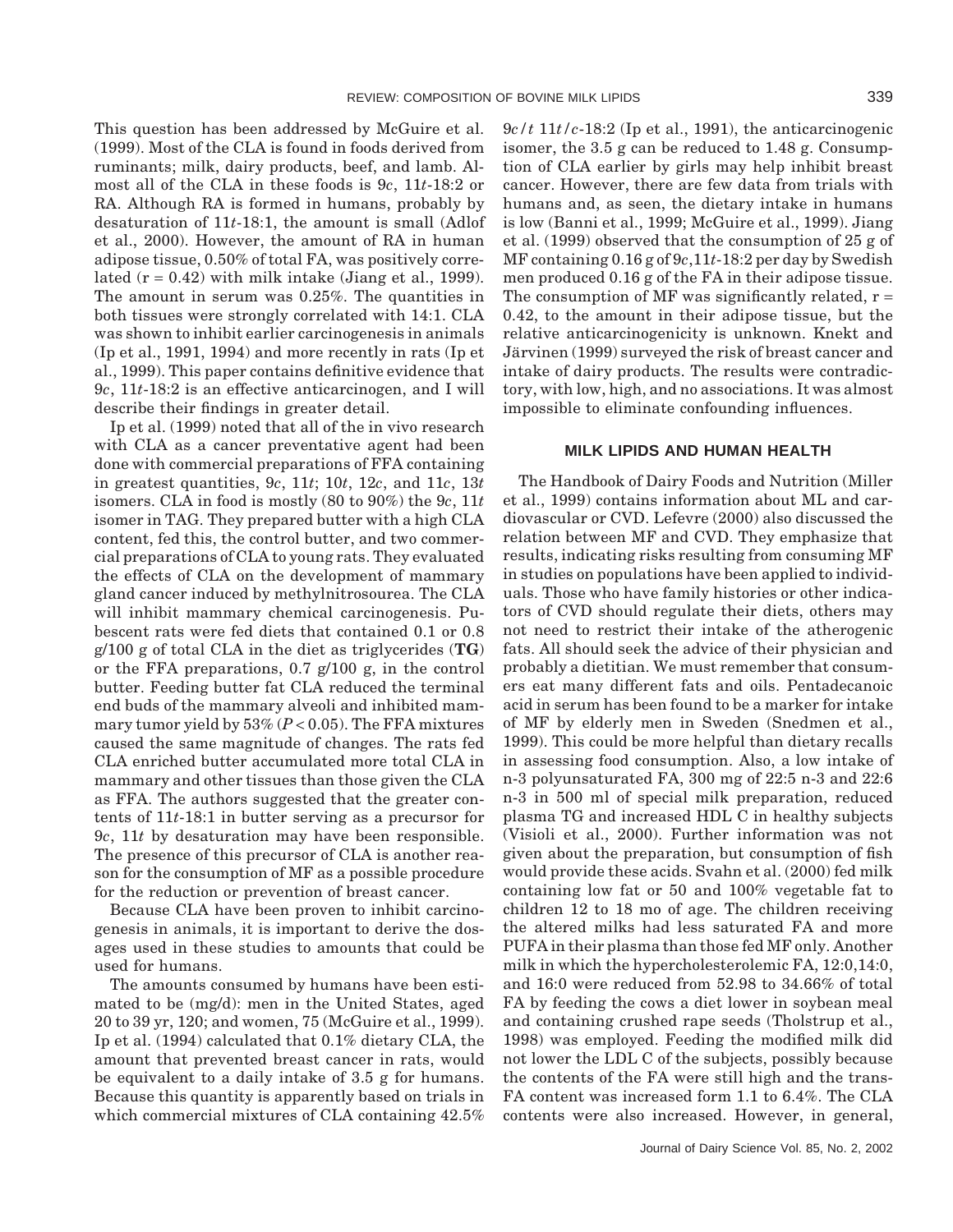adherence to recommended and diverse diets is the best choice. The positive benefits of milk consumption by healthy older adults aged 55 to 85 yr was evaluated (Barr et al., 2000). The subjects drank three cups of skim or 1% milk per day. The authors concluded that older adults can increase their intake of milk, and improve their nutrient intakes without altering total and LDL levels and the ratios of total C to HDL were unchanged. The TAG levels increased, but were within the normal range. The quality of life remained unchanged throughout the study. Milk can be consumed by older adults with beneficial results and without increasing CVD indicators. I recommend the book by Gurr (1999) for a balanced discussion of the role of lipids in nutrition and the paper by Maijala (2000) for an assessment of cow milk relative to human development and well being. Finally, I recommend that readers check the publication on Dairy Foods and Cardiovascular Health by various authors. (IDF, 2000b). Many relevant topics are discussed including the role of homocysteine in atherogenesis.

## **FATTY ACIDS IN BOVINE MILK**

The FA that have been identified in milk through December 2000 are listed in Table 56. The identities were determined by GLC-MS and appropriate methods. These are the corrected numbers from (Jensen, 2000). The Table 11 in this paper contains an error in the column of saturates, Normal, 14:2 instead of 2- 28. This error also occurs in Table 20 (Jensen and Newberg, 1995). Another error, mentioned in footnote

Table 56. Fatty acid composition of bovine milk as of December 2000.<sup>1</sup>

| Type                                                    | $\rm No$                               | Identity                                                                                                         | References                                                                                                                                                                                |
|---------------------------------------------------------|----------------------------------------|------------------------------------------------------------------------------------------------------------------|-------------------------------------------------------------------------------------------------------------------------------------------------------------------------------------------|
| Saturates                                               |                                        |                                                                                                                  |                                                                                                                                                                                           |
| Normal                                                  | 27                                     | 2-28, even; 3-28 odd                                                                                             | Jensen and Clark (1988); Strocchi and Holman (1971);<br>Kurtz (1974); Iverson et al. (1965);<br>Iverson and Sheppard (1986)                                                               |
| Monobranched                                            | 56                                     | Me br:4-26, Et br.5                                                                                              | Jensen and Clark (1988); Strocchi and Holman (1971);<br>Iverson et al. (1965); Iverson and Sheppard (1986);<br>Ha and Lindsay (1990); Massart-Leen et al. (1981);<br>Attaie et al. (1993) |
| Multibranched                                           | 17                                     | 16-28, three or more<br>positional isomers                                                                       | Same as monobranched                                                                                                                                                                      |
| Monoenes                                                |                                        |                                                                                                                  |                                                                                                                                                                                           |
| $\dot{cis}$                                             | 65                                     | 10-26. Positional isomers of<br>14.1, 16.1 - 25.1                                                                | Same as Normal plus Precht et al. (1999);<br>Hay and Morrison (1970); Precht et al. (1999)                                                                                                |
| trans                                                   | 64                                     | 10-26. Positional isomers of 14.1, 16.1 -25.1                                                                    | Jensen and Clark (1988); Strocchi and Holman (1971);<br>Precht et al. (1999); Precht et al. (2000b);<br>Destaillats et al. (2000);<br>Iverson et al. (1965); Hay and Morrison (1970)      |
| Dienes                                                  | 50                                     | 14-26, evens; <i>cis, cis, trans, trans</i> or <i>trans, cis</i> ; <i>cis</i> ,<br>trans; con- and nonconjugated | Jensen and Clark (1988); Strocchi and Holman (1971);<br>Precht et al. (1999); Kramer (1999)                                                                                               |
| Polyenes<br>Tri                                         | 12                                     | 18,20,22, and 24. Geometric, positional,<br>con- and nonconjugated isomers                                       | Strocchi and Holman (1971); Precht et al. (1999);<br>Offer et al. (1999); Iverson et al. (1965)                                                                                           |
| Tetra-                                                  | $\sqrt{5}$                             | 18,20,22 positional isomers                                                                                      | Same as above                                                                                                                                                                             |
| Penta-                                                  | $\boldsymbol{2}$                       | 20, 22                                                                                                           | Strocchi and Holman (1971); Offer et al. (1999);<br>Iverson et al. (1965)                                                                                                                 |
| Hexa-<br>Keto (oxo)                                     | 1                                      | 22                                                                                                               | Offer et al. (1999)                                                                                                                                                                       |
| Saturated                                               | 45                                     |                                                                                                                  | Weihrauch et al. (1974);<br>Brechany and Christie (1992)                                                                                                                                  |
| Unsaturated<br>Hydroxy                                  | 19                                     |                                                                                                                  | Weihrauch (1974); Brechany and Christie (1994)                                                                                                                                            |
| 2-position                                              | 27                                     |                                                                                                                  | Chance et al. (1998) Weihrauch et al. (1974);<br>Morrison and Hay (1990); Kurtz (1974)                                                                                                    |
| 4 and 5 position<br>4 and 5 position<br>Other positions | 24<br>$\overline{5}$<br>5 <sup>2</sup> | R isomers<br>S isomers                                                                                           |                                                                                                                                                                                           |
| Cyclic<br>Hexyl                                         | 1                                      | 11;terminal cyclohexyl                                                                                           | Schoght and Havercamp Begemann (1965);<br>Guth and Grosch (1992)                                                                                                                          |
| Furan<br>Total                                          | 9<br>416                               |                                                                                                                  |                                                                                                                                                                                           |

1 Corrected from Jensen (2000), Patton and Jensen, (1975).

 $2^2$ Number given as 60 in Jensen (2000). Change explained in text.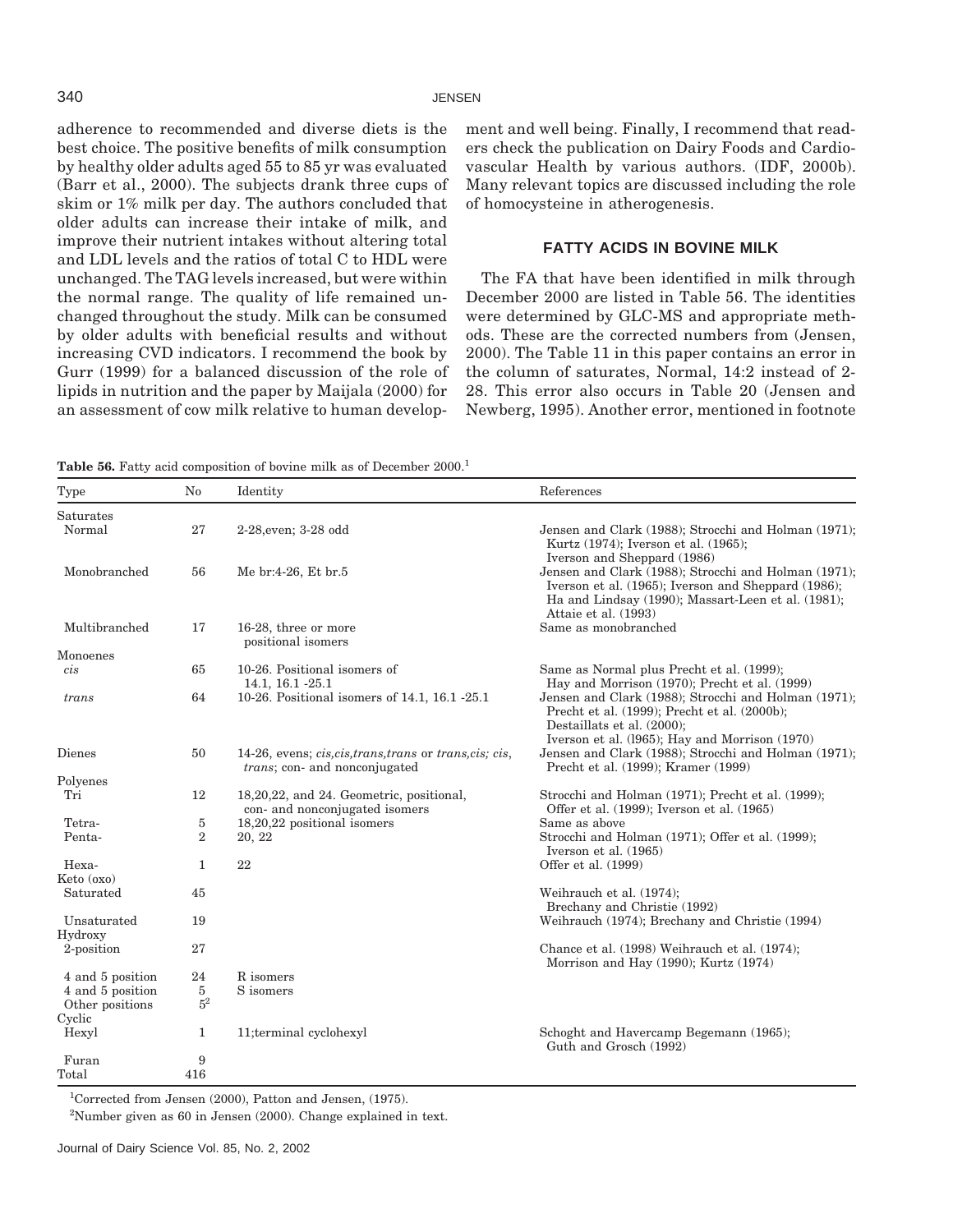2, Table 56 and now deleted, was the 60 hydroxy FA listed in Table 11 (Jensen, 2000). The amount was apparently given in a paper presented at the 1972 AOCS meeting in Ottawa, but was never published except as an abstract (Schwartz, 1972) and an inhouse USDA paper, which did not contain data on FA (Schwartz, 1970). The other relevant references are listed in Table 56.

Our first publication in which the numbers of FA were listed as 437 was Patton and Jensen (1975). The number should have been about 370 because of the erroneous inclusion of 60 hydroxy acids described above. There are certainly more FA in milk than those listed in Table 56. For example, there are probably more tri-and tetraenes yet to be identified.

#### **Related Compounds**

There are many others, alcohols, aldehydes, ethers, and conjugates that occur in MF. Information about these is available in Jensen and Clark (1988) and Kurtz (1974). Schwartz (personal correspondence, 2001) identified nine saturated and separated sixteen unsaturated glyceryl ethers.

#### **Flavor Compounds**

There are a large number of flavor compounds, some desirable and some not. Some are secreted in milk, others are the result of processing and storage of milk and its products. The components produced by the deterioration of MF have been discussed by Weihrauch (1988).

## **Fatty Acids and the Flavor of Dairy Products**

The free volatile short-chain FA, n and branched, contribute to the characteristic flavor of cheeses (Ha and Lindsay, 1990). I found these references which contain data about cheese flavors: surface mold ripened types (Molimard and Spinnler, 1996), Brevibacter linens, smear surface ripened cheeses (Rattray and Fox, 1999), soft cheeses Sable and Cottenceau, 1999), and Cheddar cheese (Fox and MacSweeney, 1998).

#### **SUMMARY**

I have presented what I believe are the most recent reliable data on the lipids in bovine milk. While much has been done, research on the composition of market milk and dairy products in the United States is and has been almost nonexistent. I have mentioned many areas that should be investigated. Probably the most important is a repeat of the FA analyses on many milk samples as done by Palmquist et al. (1993) and Barbano (1990), but using the Ag-TLC/GLC method (Wolff et al., 1998). We do not have, as of March 2001, detailed data about the kinds and amounts of FA in the milks and dairy products we drink and eat in the United States.

#### **ACKNOWLEDGMENTS**

I thank Ross Products Division, Abbott Laboratories; Wyeth-Ayerst International Inc., and Mead Johnson Research Center for funds to pay for typing and purchase reprints. I am grateful to Martina M. Long and to my wife, Helene C. Jensen for typing portions of the manuscript. I thank Sheila Andrew, PhD, Extension Specialist in the Department of Animal Sciences, Univ of Conn., for reviewing relevant sections of the Review.

#### **REFERENCES**

- Ackman, R. G. 2000. The dichotomy of the *trans* ethylenic bond in our foods. 2000. Eur. J. Lipid Sci. Technol. 102:630–632.
- Ackman, R. G., and E. J. Macpherson. 1994. Coincidence of *cis* and *trans*-monoethylenic fatty acids simplifies the open-tubular gasliquid chromatography of butyl esters of butter fatty acids. Food Chem. 50:45–52.
- Adlof, R. O., S. Duval, and E. A. Emken. 2000. Biosynthesis of conjugated linoleic acid in humans. Lipids 35:131–135.
- Adlof, R., and T. Lamm. 1998. Fractionation of *cis* and *trans*-oleic, linoleic, and conjugated linoleic fatty acid methyl esters by silverion high-performance liquid chromatography. J. Chromatogr. A 799:329–332.
- Ahrne, L., L. Bjorck, T. Razniekiewicz, and O. Claesson. 1979. Glyceryl ethers in colostrum and milk from cow, pig, and sheep. J. Dairy Sci. 63:741–745.
- Aigster, A., C. Sims, R. Schmidt, and S. F. O'Keefe. 2000. Comparison of cheeses made from milk having normal and high oleic fatty acid compositions. J. Food Sci. 65:920–924.
- Akesson, B., B.-M. Johansson, M. Svensson, and P.-A. Öckerman. 1981. Content of*trans*-octadecenoic acid in vegetarian and normal diets in Sweden, analyzed by the duplicate portion technique. Am. J. Clin. Nutr. 34:2517–2520.
- Allinson, D. B., S. K. Egan, L. M. Barraj, C. Caughman, M. Infante, and J. T. Heimbach. 1999. Estimated intakes of *trans* fatty and other fatty acid in the US population. J. Am. Diet. Assoc. 99:166–174.
- Alonso, L., J. Fontecha, L. Lozada, and M. Juarez. 1997. Determination of mixtures in vegetable oils and milk fat by analysis of sterol fraction by gas chromatography. J. Am. Oil Chem. Soc. 74:131–135.
- Alonso, L., L. Lozada, J. Fontecha, and M. Juarez. 1995. Determination of cholesterol in milkfat by gas chromatography with direct injection and sample saponification. Chromatographia 41:23–28.
- Angers, P., E. Tousignant, A. Boudreau, and J. Arul. 1998. Regiospecific analysis of fractions of bovine milk fat triacylglycerols with the same partition number. Lipids 33:1195–1201.
- Annison, E. F., and W. L. Bryden. 1998. Perspectives on ruminant nutrition and metabolism. I. Metabolism in the rumen. Nutr. Res. Rev. 11:173–198.
- Annison, E. F., and W. L. Bryden. 1999. Perspectives on ruminant nutrition and metabolism. II. Metabolism in ruminant tissues. Nutr. Res. Rev. 12:147–177.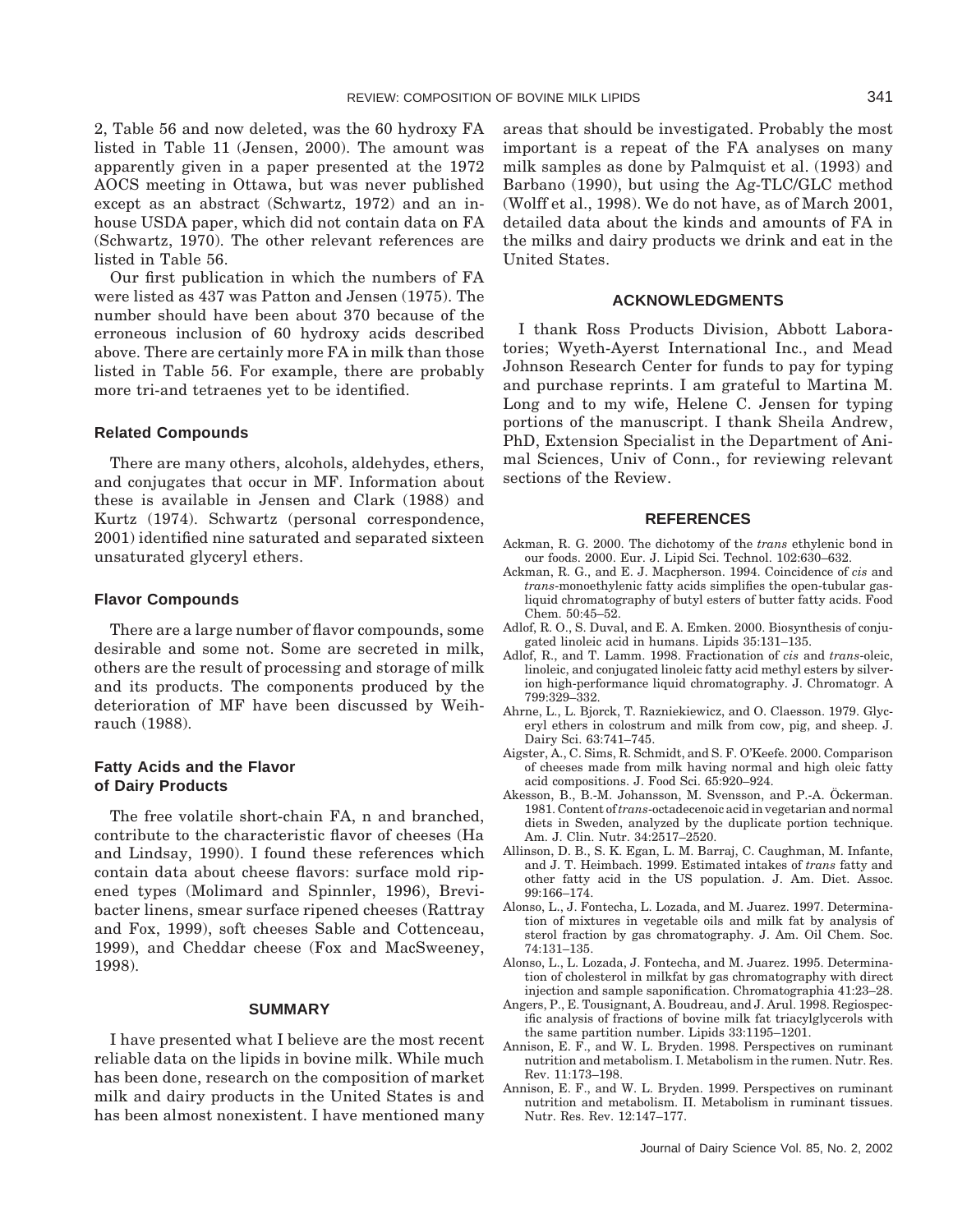342 JENSEN

Appelqvist, L.-A. 1996. Oxidized sterols. Bull. IDF 315, Brussels, Belgium.

- Arcos, J. A., C. Otero, and C. G. Hill, Jr. 1998. Rapid enzymatic production of acylglycerols from conjugated linoleic acid and glycerol in a solvent free system. Biotechnol. Lett. 20:617–621.
- Ashes, J. R., S. K. Gulati, and T. W. Scott. 1997. Potential to alter the content and composition of milk fat through nutrition. J. Dairy Sci. 80:2204–2212.
- Association of Official Analytical Chemists. 1995. AOAC official method 989. 05, Modified Mojonnier. Pages 18–19 in Official Methods of Analysis. 16th ed, Vol II. P. Cunnif, ed. AOAC Intl., Arlington, VA.
- Atal, S., M. J. Zarnowski, S. W. Cushman, and J. Sampugna. 1994. Comparison of body weight and adipose tissue in male C57BI/6J mice fed diets with and without *trans* fatty acids. Lipids 29:319–325.
- Attaie, R., R. L. Richter, and A. H. Reine. 1993. Low molecular weight branched chain and n-chain fatty acids in caprine and bovine colostrum. J. Dairy Sci. 76:62–69.
- Auldist, M. J., B. J. Walsh, and N. A. Thomson. 1998. Seasonal and lactational influences on bovine milk composition in New Zealand. J. Dairy Res. 65:401–411.
- Avila, C. D., E. J. De Peters, H. Perez-Mont, S. J. Taylor, and R. A. Zinn. 2000. Influences of saturation ratio of supplemental dietary fat on digestion and milk yield in dairy cows. J. Dairy Sci. 83:1505–1519.
- Bachman, K. C., J-H. Lin, and C. J. Wilcox. 1976. Sensitive colorimetric determination of cholesterol in dairy products. J. AOAC 59:1146–1149.
- Banni, S., E. Angioni, G. Carta, V. Casu, M. Driaha, M. A. Dessi, L. Lucchi, M. P. Melis, A. Rosa, S. Vargiolu, and F. D. Corongiu. 1999. Influence of dietary conjugated linoleic acid on lipid metabolism in relation to its anticarcinogenic activity. Pages 307–318 in Advances in Conjugated Linoleic Acid Research. Vol. 1. M. P. Yurawecz, M. M. Mossoba, J. K. G. Kramer, M. W. Pariza, and G. J. Nelson, eds., Am. Oil Chem. Soc. Press, Champaign, IL.
- Banni, S., and J. C. Martin. 1998. Conjugated linoleic acid and metabolites. Pages 261–302 in *Trans* Fatty Acids in Human Nutrition. J. L. Sébédio, and W. W. Christie, eds. Oily Press, Dundee, U. K.
- Barbano, D. M. 1990. Seasonal and regional variation in milk composition in the U. S. Proc. Cornell Nutr. Conf. Feed Manuf., Cornell Univ., Ithaca, NY.
- Barr, S. I., D. A. McCarron, R. B. Heaney, B. Dawson-Hughes, S. L. Berga, J. S. Stern, and S. Oparil. 2000. Effects of increased consumption of fluid milk on energy and nutrient intake, body weight, and cardiovascular risk factors in healthy older adults. J. Am. Diet. Assoc. 100:810–817.
- Barrefors, P., L.-A. Granelli, and L. Björck. 1995. Chemical characterization of raw milk samples with and without oxidative off-flavour. J. Dairy Sci. 78:2691–2699.
- Battelli, G., and L. Pellegrino. 1994. Detection of non-dairy fat in cheese by gas chromatography of triglycerides. Ital. J. Food Sci. 4:407–419.
- Baumgard, L. H., B. A. Corl, D. A. Dwyer, A. Saebo, and D. E. Bauman. 2000. Identification of the conjugated linoleic isomer that inhibits milk fat synthesis. Am. J. Physiol. Regulatory Integrative Comp. Physiol. 278:R179–R184.
- Bauman, D. E. 1999. Bovine somatotropin and lactation: From basic science to commercial application. Domest. Anim. Endocrinol. 17:101–116.
- Bauman, D. E., D. M. Barbano, D. A. Dwyer, and J. M. Griinari. 2000a. Technical note: Production of butter with enhanced conjugated linoleic acid for use in biomedical studies with animal models. J. Dairy Sci. 83:2422–2425.
- Bauman, D. E., L. H. Baumgard, B. A. Corl, and J. M. Griinari. 2000b. Biosynthesis of conjugated linoleic acid in ruminants. Proc. Am. Soc. Anim. Sci., 1999. Available at: http://www. asas.org/jas/ symposia/proceedings/0937.pdf.
- Bauman, D. E., and W. B. Currie. 1980. Partitioning of nutrients during pregnancy and lactation: A review of mechanisms including homeostasis and homeorhesis. J. Dairy Sci. 63:1514-1529.

Journal of Dairy Science Vol. 85, No. 2, 2002

- Bauman, D. E., R. W. Everett, W. H. Weiland, and R. J. Collier. 1999. Production responses to bovine somatotropin in Northeast dairy herds. J. Dairy Sci. 82:2564–2573.
- Bauman, D. E., and J. M. Griinari. 2000. Regulation and nutritional manipulation of milk fat. Low-fat milk syndrome. Pages 209–216 in Biology of the Mammary Gland. J. A. Mol and R. A. Class, eds. Academic/Plenum Publishers, New York.
- Bayourthe, C., F. Enjalbert, and R. Moncoulon. 2000. Effects of different forms of canola oil fatty acids plus canola meal on milk composition and physical properties of butter. J. Dairy Sci. 83:690–696.
- Beam, T. A., T. C. Jenkins, P. J. Moate, R. A. Kohn, and D. L. Palmquist. 2000. Effects of amount and source of fat on the rates of lipolysis and biohydrogenation in ruminal contents. J. Dairy Sci. 83:2564–2573.
- Belury, M. A., and J. P. Vanden Heuvel. 1999. Modulation of diabetes by conjugated linoleic acid. Pages 404–411 in Advances in Conjugated Linoleic Acid Research. Vol. 1. M. P. Yurawecz, M. M. Mossoba, J. K. G. Kramer, M. W. Pariza, and G. J. Nelson, eds. Am. Oil Chem. Soc. Press, Champaign, IL.
- Bitman, J., and D. L. Wood. 1990. Changes in milk phospholipids during lactation. J. Dairy Sci. 73:1208–1216.
- Bligh, E. G., and W. J. Dyer. 1959. A rapid method of total lipid extraction and purification. Can. J. Biochem. Physiol. 37:911–917.
- Bobe, G., D. G. Beitz, A. E. Freeman, and G. J. Lindberg. 1999. Associations among individual proteins and fatty acids in bovine milk as determined by correlation and factor analysis. J. Dairy Res. 66:523–528.
- Bonafede, D. M., L. J. Macala, M. Constantine-Paton, and R. K. Yu. 1989. Isolation and characterization of ganglioside 9-O-acetyl-GD3 from bovine buttermilk. Lipids 24:680–684.
- Boyd, L. C., N. C. Drye, and A. P. Hansen. 1999. Isolation and characterization of whey phospholipids. J. Dairy Sci. 82:2550–2557.
- Brechany, E. Y., and W. W. Christie 1992. Identification of the saturated oxo fatty acids in cheese. J. Dairy Res. 59:57–64.
- Brechany, E. Y., and W. W. Christie. 1994. Identification of the unsaturated oxo fatty acids in cheese. J. Dairy Res. 62:111–115.
- Breitschuh, B., and E. J. Windhab. 1996. Direct measurement of thermal fat crystal properties for milk-fat fractionation. J. Am. Oil Chem. Soc. 73:1603–1610.
- Bremmer, D. R., L. D. Ruppert, J. H. Clark, and J. K. Drackley. 1998. Effects of chain length and unsaturation of fatty acid mixtures infused into the abomasum of lactating dairy cows. J. Dairy Sci. 81:176–188.
- Bushway, A. H., and T. W. Keenan. 1978. Composition and synthesis of three higher ganglioside homologs in bovine mammary tissue. Lipids 13:59–65.
- Casirighi, E., M. Lucisano, C. Pompei, and C. Dellea. 1994. Cholesterol determination in butter by high performance chromatography. Milchwissenschaft 49:194–196.
- Chalupa, W., B. Vecchiarelli, D. T. Galligan, J. D. Ferguson, L. S. Baird, R. W. Hemken, J. R. Harmon, C. G. Soderholm, D. E. Otterby, R. J. Annexstad, J. G. Linn, W. P. Hansen, F. R. Ehle, D. L. Palmquist, and R. G. Eggert. 1998. Responses of dairy cows supplemented with somatotropin during weeks 5 through 25 of lactation. J. Dairy Sci. 79:800–812.
- Chance, D. L., K. O. Gerhardt, and T. P. Mawhinney. 1998. Gasliquid chromatography-mass spectrometry of hydroxy fatty acid as their methyl esters *tert*-butyl dimethyl silyl ethers. 1998. J. Chromatogr. A 793:91–98.
- Chen, Z. -Y., G. Pelletier, R. Hollywood, and W. M. N. Ratnayake. 1995. *Trans* fatty acid isomers in Canadian human milk. Lipids 30:15–21.
- Chilliard, Y., J. M. Chardigny, J. Chabrot, A. Ollier, J. L. Sebedio, and M. Doreau. 1999. Effects of ruminal or postruminal fish oil supply on conjugated linoleic acid (CLA) content of cow milk fat. Proc. Nutr. Soc. 58:70A. (Abstr.)
- Chilliard, Y., A. Ferlay, R. M. Mansbridge, and M. Doreau. 2000. Ruminant milk plasticity: Nutritional control of saturated, polyunsaturated, *trans* and conjugated fatty acids. Ann. Zootech. 49:181–205.
- Chouinard, P. Y., L. Corneau, D. M. Barbano, L. E. Metzger, and D. E. Bauman. 1999a. Conjugated linoleic acids alter milk fatty acid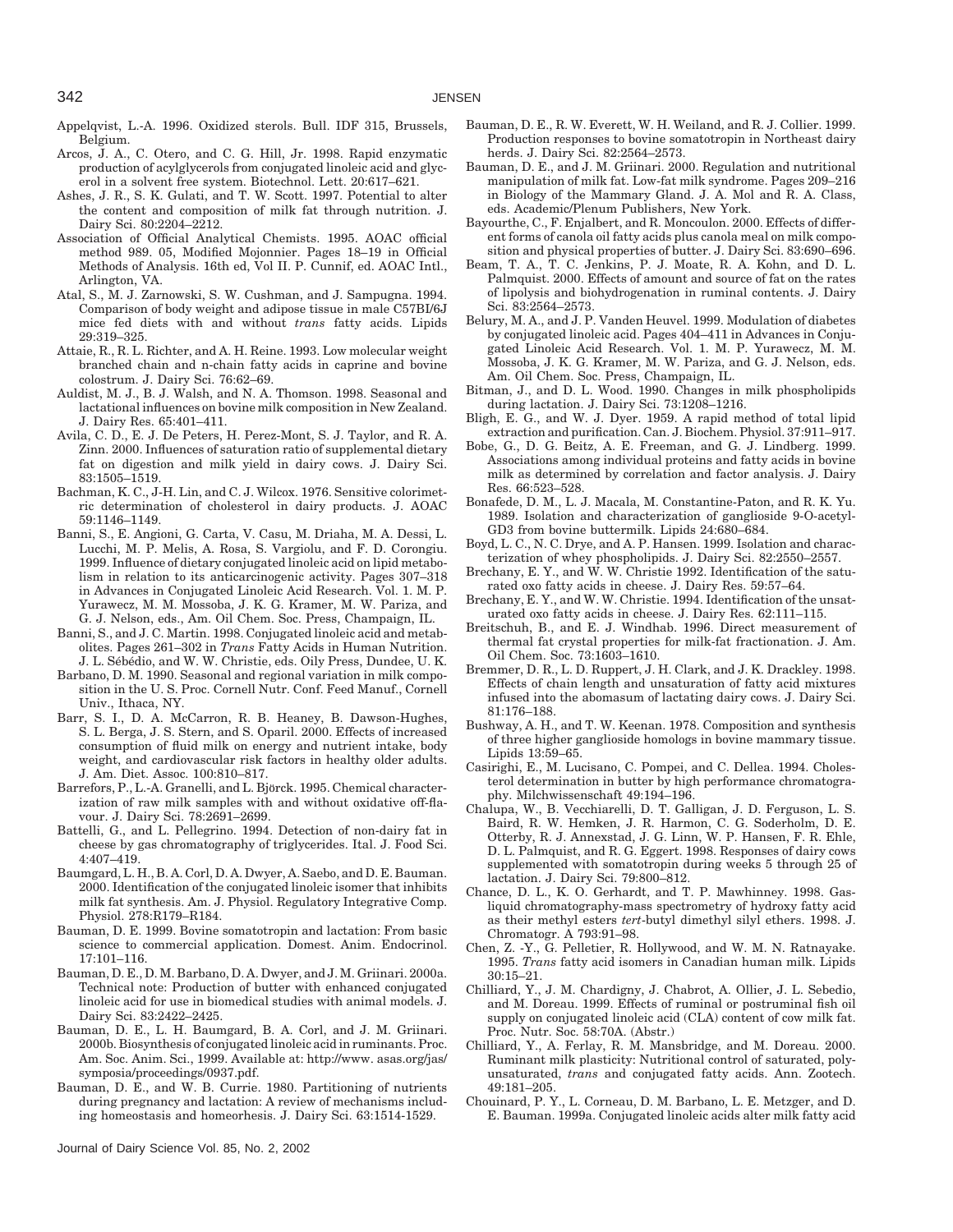composition and inhibit milk fat secretion in dairy cows. J. Nutr. 129:1579–1584.

- Chouinard, P. Y., L. Corneau, W. P. Butler, Y. Chilliard, J. K. Drackley, and D. E. Bauman. 2001. Effect of dietary lipid source on conjugated linoleic acid concentrations in milk fat. J. Dairy Sci. 84:680–690.
- Chouinard, P. Y., L. Corneu, M. L. Kelly, J. M. Griinari, and D. E. Bauman. 1998a. Effect of dietary manipulation on milk conjugated linoleic acid concentrations. J. Dairy Sci. 81(Suppl. 1):233. (Abstr.)
- Chouinard, P. Y., L. Corneau, A. Saebo, and D. E. Bauman. 1999b. Milk yield and composition during abomasal infusion of conjugated linoleic acids in dairy cows. J. Dairy Sci. 82:2737–2745.
- Chouinard, P. Y., V. Girard, and G. J. Brisson. 1997. Lactational response of cows to different concentrations of calcium salts of canola oil fatty acids with or without bicarbonates. J. Dairy Sci. 80:1185–1193.
- Chouinard, P. Y., V. Girard, and G. J. Brisson. 1998b. Fatty acid profile and physical properties of milk fat from cows fed calcium salts of fatty acids with varying unsaturation. J. Dairy Sci. 81:471–481.
- Christensen, R. A., J. H. Clark, J. K. Drackley, and S. A. Blum. 1998. Fatty acid flow to the duodenum and in milk from cows fed diets that contained fat and nicotinic acid. J. Dairy Sci. 81:1078–1088.
- Christie, W. W. 1995. Composition and structure of milk lipids. Pages 1–36 in Advanced Dairy Chemistry. 2: Lipids. 2nd ed. P. F. Fox, ed. Chapman and Hall, New York, NY.
- Christie, W. W., G. Dobson, and F. G. Gunstone. 1997. Isomers in commercial samples of conjugated linoleic acid. J. Am. Oil Chem. Soc. 74:1231.
- Christie, W. W., R. C. Noble, and C. Davies. 1987. Phospholipids in milk and dairy products. J. Soc. Dairy Technol. 40:10–12.
- Christie, W. W., J. L. Sébédio, and P. Juaneda. 2001. A practical guide to the analysis of conjugated linoleic acid. INFORM 12:149–152. CLA. 1999. http://www.wisc.edu/fri/clarets.htm.
- Craig-Schmidt, M. C. 1998. Worldwide consumption of *trans* fatty acids. Pages 59–113 in *trans* Fatty Acids in Human Nutrition. J. L. Sebedio and W. W. Christie, eds. The Oily Press, Dundee, Scotland.
- Creamer, L. K., and A. H. K. MacGibbon. 1996. Some recent advances in the basic chemistry of milk proteins and lipids. Int. Dairy J. 6:539–568.
- Crocker, L. M., E. J. DePeters, J. G. Fadel, H. Perez-Monti, S. J. Taylor, J. A. Wycoff, and R. A. Zinn. 1998. Influence of processed corn grain in diets of dairy cows on digestion of nutrients and milk composition. J. Dairy Sci. 81:2394–2407.
- Dalgleish, D. G., S. M. Tosh, and S. West. 1996. Beyond homogenization: the formation of very small emulsion droplets during the processing of milk by a microfluidizer. Neth. Milk Dairy J. 50:135–148.
- Demeyer, D., and M. Doreau. 1999. Targets and procedures for altering ruminant meat and milk lipids. Proc. Nutr. Soc. 59:593–607.
- DePeters, E. J., J. F. Medrano, and B. A. Reed. 1995. Fatty acid composition of milk fat from three breeds of dairy cattle. Can. J. Anim. Sci. 75:267–269.
- Destaillats, F., R. L. Wolff, D. Precht, and J. Molkentin. 2000. Study of individual *trans* and *cis*-16:1 isomers in cow, goat, and ewe cheese fats by gas-liquid chromatography with emphasis on the *trans*-*∆*3 isomer. Lipids 36:1027–1032.
- Dhiman, T. R., G. R. Anand, L. D. Satter, and M. W. Pariza. 1999a. Conjugated linoleic acid content of milk from cows fed different diets. J. Dairy Sci. 82:2146–2156.
- Dhiman, T. R., E. D. Helmink, D. J. McMahon, R. L. Fite, and M. W. Pariza. 1999b. Conjugated linoleic acid content of milk and cheese from cows fed extruded oilseeds. J. Dairy Sci. 82:412–419.
- Dhiman, T. R., L. D. Satter, M. W. Pariza, M. P. Galli, K. Albright, and M. X. Tolosa. 2000. Conjugated linoleic acid (CLA) content of milk from cows offered diets rich in linoleic and linolenic acid. J. Dairy Sci. 83:1016–1027.
- Dirk, W., and E. H. Reimerdes. 1988. Analysis of gangliosides with particular reference to milk. Z. Unters Forsch. 186:99–107.
- Dobson, G. 1998. Identification of conjugated fatty acids by gas chromatography-mass spectrometry of 4-methyl-1,2,4-triazoline-3,5 diene adducts. J. Am. Oil Chem. Soc. 75:137–142.
- Donovan, D. C., D. J. Schingoethe, R. J. Baer, J. Ryall, A. R. Hipppen, and S. T. Franklin. 2000. Influence of dietary fish oil on conjugated linoleic acid and other fatty acids in milk fat from lactating dairy cows. J. Dairy Sci. 83:2620–2628.
- Doreau, M., D. T. Demeyer, and C. J. Van Nevel. 1997. Transformation and effects of unsaturated fatty acids in the rumen. Consequences on milkfat secretion. Pages 73–92 in Milk Composition, Production and Technology. R. A. S. Welch, D. J. W. Burns, S. R. Davis A. I. Popay, and C. G. Prosser, eds. CAB International, New York.
- Duffield, T. F., and R. N. Bagg. 2000. Use of ionophores in lactating dairy cattle: A review. Can. Vet. J. 41:388–394.
- Enig, M. G., L. A. Pallansch, J. Sampugna, and M. Keeney. 1983. Fatty acid composition of the fat in selected food items with emphasis on *trans* components. J. Am. Oil Chem. Soc. 60:1788–1795.
- Enjalbert, F., M. C. Nicot, C. Bayourthe, and R. Moncolon. 2000. Effects of duodenal infusions of palmitic, stearic, or oleic acids on milk composition and physical properties of butter. J. Dairy Sci. 83:1428–1433.
- Enjalbert, F., M. C. Nicot, C. Bayourthe, M. Vernay, and R. Moncoulon. 1997. Effects of dietary calcium soaps of unsaturated fatty acids on digestion, milk composition and physical properties of butter. J. Dairy Res. 64:181–195.
- Fellner, V., F. D. Sauer, and J. K. G. Kramer. 1997. Effect of nigericin, monensin, and tetronasin on biohydrogenation in continuous flow-through fermenters. J. Dairy Sci. 80:921–928.
- Fellner, V., F. D. Sauer, and J. K. G. Kramer. 1999. Effect of ionophores on conjugated linoleic acid in ruminal cultures and in the milk of dairy cows. Pages 209–214 in Advances in Conjugated Linoleic Acid Research. Vol. 1. M. P. Yurawecz, M. M. Mossoba, J. K. G. Kramer, M. W. Pariza, and C. J. Nelson, eds. Am. Oil. Chem. Soc. Press, Champaign, IL.
- Firestone, D., and A. Sheppard. 1992. Determination of *trans* fatty acids. Pages 273–322 in Advances in Lipid Methodology-One. W. W. Christie, ed. The Oily Press, Ayr, Scotland.
- Fletouris, D. L, N. A. Botsoglou, J. E. Psomas, and A. I. Mantis. 1998. Rapid determination of cholesterol in milk and milk products by direct saponification and capillary gas chromatography. J. Dairy Sci. 81:2833–2840.
- Focant, M., E. Mignolet, M. Marique, F. Clabots, T. Breyne, D. Dalemans, and V. Larondelle. 1998. The effect of vitamin E supplementation of cow diets containing rapeseed and linseed on the prevention milk fat oxidation. J. Dairy Sci. 81:1095–1101.
- Fontecha, J., V. Diaz, M. J. Fraga, and M. Juarez. 1998. Triglyceride analysis by gas chromatography in assessment of authenticity of goat milk fat. J. Am. Oil Chem. Soc. 75:1893–1896.
- Foote, R. H. 1999. The need to be a student of history. J. Dairy Sci. 82:453.
- Fox, P. F., and P. L. H. McSweeney. Milk lipids. 1998. Pages 67–149 in Dairy Chemistry and Biochemistry. Blackie Academic Profession/ Chapman and Hall, New York.
- Franklin, S. T., K. R. Martin, R. J. Baer, D. J. Schingoethe, and A. R. Hippen. 1999. Dietary marine algae (*Schizochytrium* sp.) increases concentration of conjugated linoleic, docosahexaenoic and transvaccenic acids in milk of dairy cows. J. Nutr. 129:2048–2052.
- Fritsche, J., R. Rickert, and H. Steinhart. 1999a. Formation, contents, and estimation of daily intake of conjugated linoleic acid isomers and *trans* fatty acids in foods. Pages 378–396 in Advances in Conjugated Linoleic Acid Research. Vol. 1. M. P. Yurawecz, M. M. Mossoba, J. K. G. Kramer, M. W. Pariza, and G. J. Nelson, eds. Am. Oil. Chem. Soc. Press, Champaign, IL.
- Fritsche, J., R. Rickert, H. Steinhart, M. P. Yurawecz, M. M. Mossoba, N. Sehat, J. A. G. Roach, J. K. G. Kramer, and Y. Ku. 1999b. Conjugated linoleic acid (CLA) isomers: Formation, analysis, amounts in foods, and dietary intake. Fett/Lipid 8:272–278.
- Fritsche, J., and H. Steinhart. 1998. Amounts of conjugated linoleic acid (CLA) in German foods and evaluation of daily intake. Z. Lebensm. Unters. Forsch. A 206:77–82.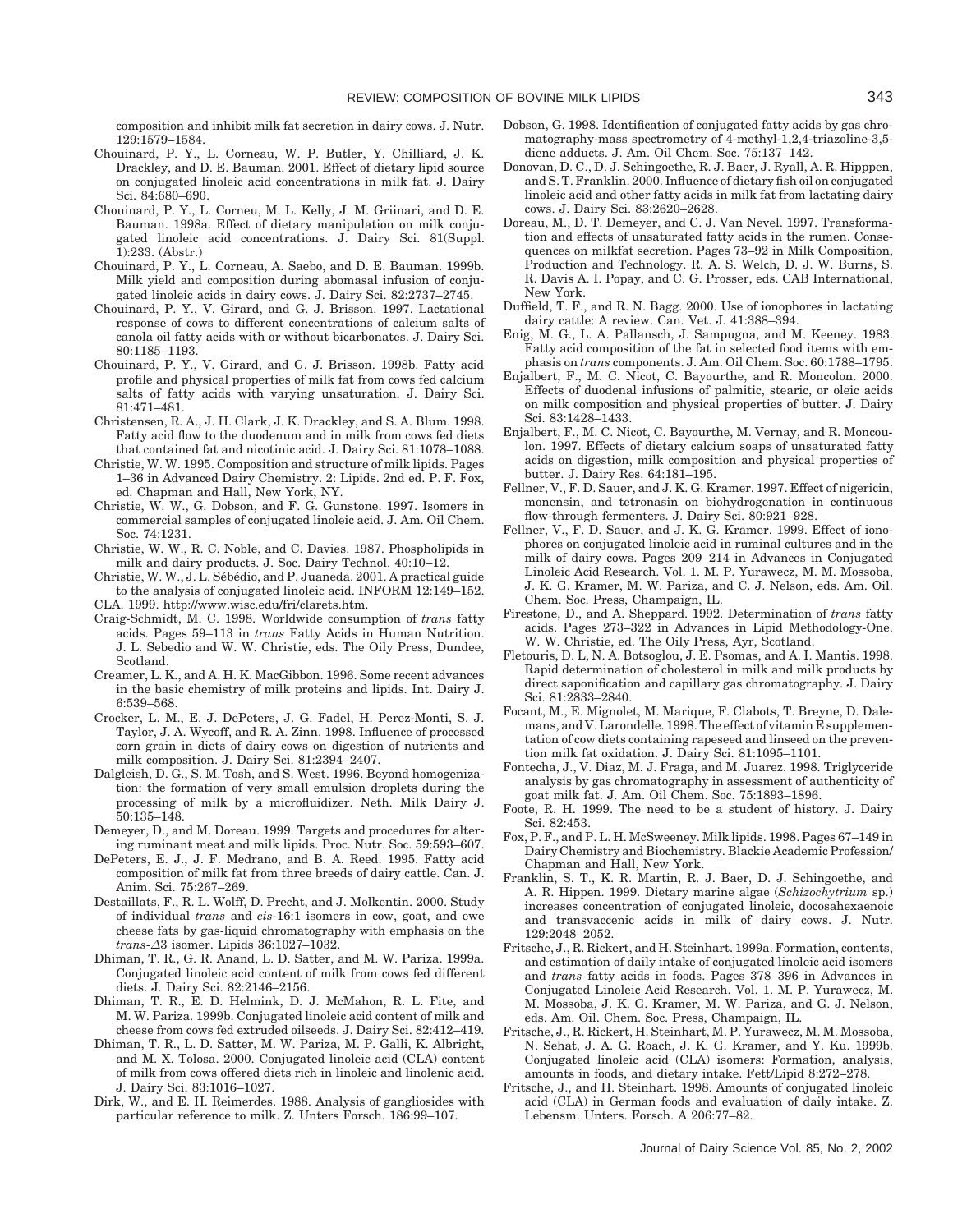- Gallacier, J.-P., J.-P. Barbier, and S. Kuzdal-Savoire. 1984. Seasonal variations of the fatty acid composition of butter from three dairies in the Western region of France. Tech Laitiere 993:13–29.
- Garcia, H. S., J. M. Storkson, M. W. Pariza, and C. G. Hill, Jr. 1998. Enrichment of butter oil with conjugated linoleic acid via enzymatic interesterfication (acidolysis) reactions. Biotechnol. Lett. 20:393–395.
- Garcia, H. S., K. J. Keough, J. A. Arcos, and C. G. Hill, Jr. 2000. Interesterfication (acidolysis) of butterfat with conjugated linoleic acid in a batch reactor. J. Dairy Sci. 83:371–377.
- Gaynor, P. J., R. A. Erdman, B. B. Teter, A. V. Capuco, and D. R. Waldo. 1996. Glucose and norepinephrine challenges during abomasal infusion of *cis* and *trans* octadecenoates in Holstein cows. J. Dairy Sci. 79:1590–1595.
- Gaynor, P. J., R. A. Erdman, B. B. Teter, J. Sampugna, A. V. Capuco, D. R. Waldo, and M. Hamosh. 1994. Milk fat yield and composition during abomasal infusion of *cis* or *trans* octadecenoates in Holstein cows. J. Dairy Sci. 77:157–165.
- Gaynor, P. J., D. B. Waldo, A. V. Capuco, R. A. Erdman, L. W. Douglass, and B. B Teter. 1995. Milk fat depression, the glucogenic theory and *trans*-C<sub>18:1</sub> fatty acids. J. Dairy Sci. 78:2008-2015.
- German, J. B., and C. J. Dillard. 1998. Fractionated milk fat: Composition, structure, and functional properties. Food Technol. 52:33–38.
- German, J. B., L. Morand, C. J. Dillard, and R. Xu. 1997. Milk fat composition: Targets for alteration of function and nutrition. Pages 39–72 in Milk Composition, Production and Biotechnology. R. A. S. Welch, D. J. W. Burns, S. R. Davis, A. I. Popay, and C. G. Prosser, eds. CAB International, New York, NY.
- Giesy, J. G., S. Viswanadha, T. W. Hanson, L. R. Falen, M. A. McGuire, C. H. Skaric, and A. Vinci. 1999. Effects of calcium salts of conjugated linoleic acid (CLA) on estimated energy balance in Holstein cows early in lactation. J. Dairy Sci. 82(Suppl. 1):74. (Abstr.)
- Granelli, K., P. Barrefors, L. Björk, and L.-A. Applequist. 1998. Further studies on lipid composition of bovine milk in relation to spontaneous oxidised flavour. J. Sci. Food Agric. 77:161–171.
- Gray, I. K. 1973. Seasonal variations in the composition and thermal properties of New Zealand milk fat. J. Dairy Res. 40:207–214.
- Gresti, J., M. Bugaut, G. Maniogui, and J. Bezard. 1993. Composition of molecular species of triacylglycerols in bovine milk fat. J. Dairy Sci. 76:1850–1869.
- Griinari, J. M., and D. E. Bauman. 1999. Biosynthesis of conjugated linoleic acid and its incorporation into meat and milk in ruminants. Pages 180–200 in Advances in Conjugated Linoleic Acid Research. Vol. 1. M. P. Yurawecz, M. M. Mossoba, J. K. G. Kramer, M. W. Pariza, and C. J. Nelson, eds. Am. Oil Chem. Soc. Press, Champaign, IL.
- Griinari, J. M., P. Y. Chouinard, and D. E. Bauman. 1997a. *Trans* fatty acid hypothesis of milk fat depression revised. Pages 208– 216 in Proc. Nutr. Conf. Feed Manuf., Rochester, NY, Cornell Univ. Ithaca, NY.
- Griinari, J. M., B. A. Corl, S. H. Lacy, P. Y. Chouinard, K. V. V. Nurmela, and D. E. Bauman. 2000. Conjugated linoleic acid is synthesized endogenously in lactating dairy cows by *∆*9 desaturase. J. Nutr. 130:2285–2291.
- Griinari, J. M., D. A. Dwyer, M. A. McGuire, D. E. Bauman, D. L. Palmquist, and K. V. V. Nurmela. 1998. *Trans*-Octadecenoic acids and milk fat depression in lactating dairy cows. J. Dairy Sci. 81:1251–1261.
- Griinari, J. M., M. A. McGuire, D. A. Dwyer, D. E. Bauman, and D. L. Palmquist. 1997b. Role of insulin in the regulation of milk fat synthesis in dairy cows. J. Dairy Sci. 80:1076–1084.
- Gulati, S. K., S. M. Kitessa, J. R. Ashes, E. Fleck, E. B. Byers, Y. G. Byers, and T. W. Scott. 2000. Protection of conjugated linoleic acids from ruminal hydrogenation and their incorporation into milk fat. Anim. Feed Sci. Technol. 86:139–148.
- Gurr, M. I. 1999. Lipids in Nutrition and Health: A Reappraisal. The Oily Press, P. J. Barnes & Bridgewater, England.
- Guth, H., and W. Grosch. 1992. Furan fatty acids in butter and butteroil. Z. Lebensm. Unters. Forsch. 194:360–362.

Journal of Dairy Science Vol. 85, No. 2, 2002

- Ha, J. Kim and R. C. Lindsay. 1990. Method for the volatile free and total branched chain fatty acids in cheese and milk fat. J. Dairy Sci. 73:1988–1999.
- Ha, Y. L., N. K. Grimm, and M. W. Pariza. 1989. Newly recognized anticarcinogenic fatty acids: Identification in natural and processed cheeses. J. Agric. Food Chem. 37:75–81.
- Haas, M. J., J. K. G. Kramer, G. McNeill, K. Scott, T. A. Foglia, N. Sehat, J. Fritsche, M. M. Mossoba, and M. P. Yurawecz. 1999. Lipase-catalyzed fractionation of conjugated linoleic acid isomers. Lipids 34:979–987.
- Hamosh, M. 1990. Pregastric esterase. Pages 107–126 in Lingual and Gastric Lipases: Their Role in Fat Digestion. CRC Press, Inc., Boca Raton, FL.
- Harmer, W. R., and C. Wijesundera 1996. Heat stability of milkfat in relation to vegetable oils. Austral. J. Dairy Technol. 51:108–111.
- Hawke, J. C., and M. W. Taylor. 1995. Influence of nutritional factors on the yield, composition and physical properties of milk fat. Pages 37–88 in Advanced Dairy Chemistry. 2. Lipids. 2nd ed. P. F. Fox, ed. Chapman and Hall, New York, NY.
- Hay, J. D., and W. R. Morrison. 1970. Isomeric monenoic fatty acids in bovine milk fat. Biochim. Biophys. Acta 202:237–243.
- Henninger, M., and F. Ulberth. 1994. *Trans* fatty acid content of bovine milk fat. Milchwissenschaft 49:555–558.
- Hermansen, J. E., F. Jonsbo, J. O. Andersen, K. F. Michaelsen, and M. R. Weisbjerg. 1995. On the transfer of *γ*-linoleic acid into milk fat and its possible elongation to arachidonic acid by cows. Milchwissenschaft 50:3–5.
- Hladick, J., and C. Michaelec. 1966. Ceramide monohexosides and ceramide-dihexosides in lipoproteins in the membranes of fat globules in bovine milk. Acta Biol. Med. Ger. 16:696–699.
- Hortet, P., and H. Seegers. 1998. Loss in milk yield and related composition changes resulting from clinical mastitis in dairy cows. Prev. Vet. Med. 37:1–20.
- Huber, W., A. Molero, C. Pereyra, and E. Martinez de la Ossa. 1995. Determination of cholesterol in milkfat by supercritical fluid chromatography. J. Chromatogr. A 715:333–336.
- IDF. International Dairy Federation. 1992. Milkfat and Milkfat Products. Determination of cholesterol contents. IDF Std. 159:1992, Brussels, Belgium.
- IDF. International Dairy Federation. 1995. Milk and Milk Products. Extraction Methods for Lipids and Liposoluble Compounds. IDF Std. 172: 1995, Brussels, Belgium.
- IDF. International Dairy Federation. 1999a. Milkfat. Preparation of Fatty Acid Methyl Esters. IDF Std, 182:1999, Brussels, Belgium.
- IDF. International Dairy Federation. 1999b. Milkfat. Determination of the Fatty Acid Composition by Gas-Liquid Chromatography. IDF Std, 184:1999, Brussels, Belgium.
- IDF. International Dairy Federation. 2000a. Inventory of IDF/ISO/ AOAC International Adopted Methods of Analysis and Sampling for Milk and Milk Products. 6th ed. Bull. 350/2000, Brussels, Belgium.
- IDF. International Dairy Federation. 2000b. Dairy Foods and Cardiovascular Health, Bull. 353/2000, Brussels, Belgium.
- Ip, C., B. Banni, E. Angioni, G. Carta, J. McGinley, H. J. Thompson, D. Barbano, and D. Bauman. 1999. Conjugated linoleic acid enriched butterfat alters mammary gland morphogenesis and reduces cancer risk in rats. J. Nutr. 129:2135–2142.
- Ip, C., S. F. Chin, J. A. Scimeca, and M. W. Pariza. 1991. Mammary cancer prevention by conjugated dienoic derivative of linoleic acid. Cancer Res. 51:6118–6124.
- Ip, C., J. A. Scimeca, and H. J. Thompson. 1994. Conjugated linoleic acid. A powerful anticarcinogen from animal fat sources. Cancer (Suppl.) 74:1050–1054.
- Iverson, J. L., J. Eisner, and D. Firestone. 1965. Detection of trace fatty acids in fats and oils by urea fractionation and gas-liquid chromatography. J. Am. Oil Chem. Soc. 47:1063–1068.
- Iverson, J. L., and A. J. Sheppard. 1986. Determination of fatty acids in butterfat using temperature programmed gas chromatography of the butyl esters. Food Chem. 21:223–234.
- Jahreis, G., J. Fritsche, and J. Kraft. 1999a. Species-dependent, seasonal, and dietary variation of conjugated linoleic acid in milk. Pages 215–225 in Advances in Conjugated Linoleic Acid Research.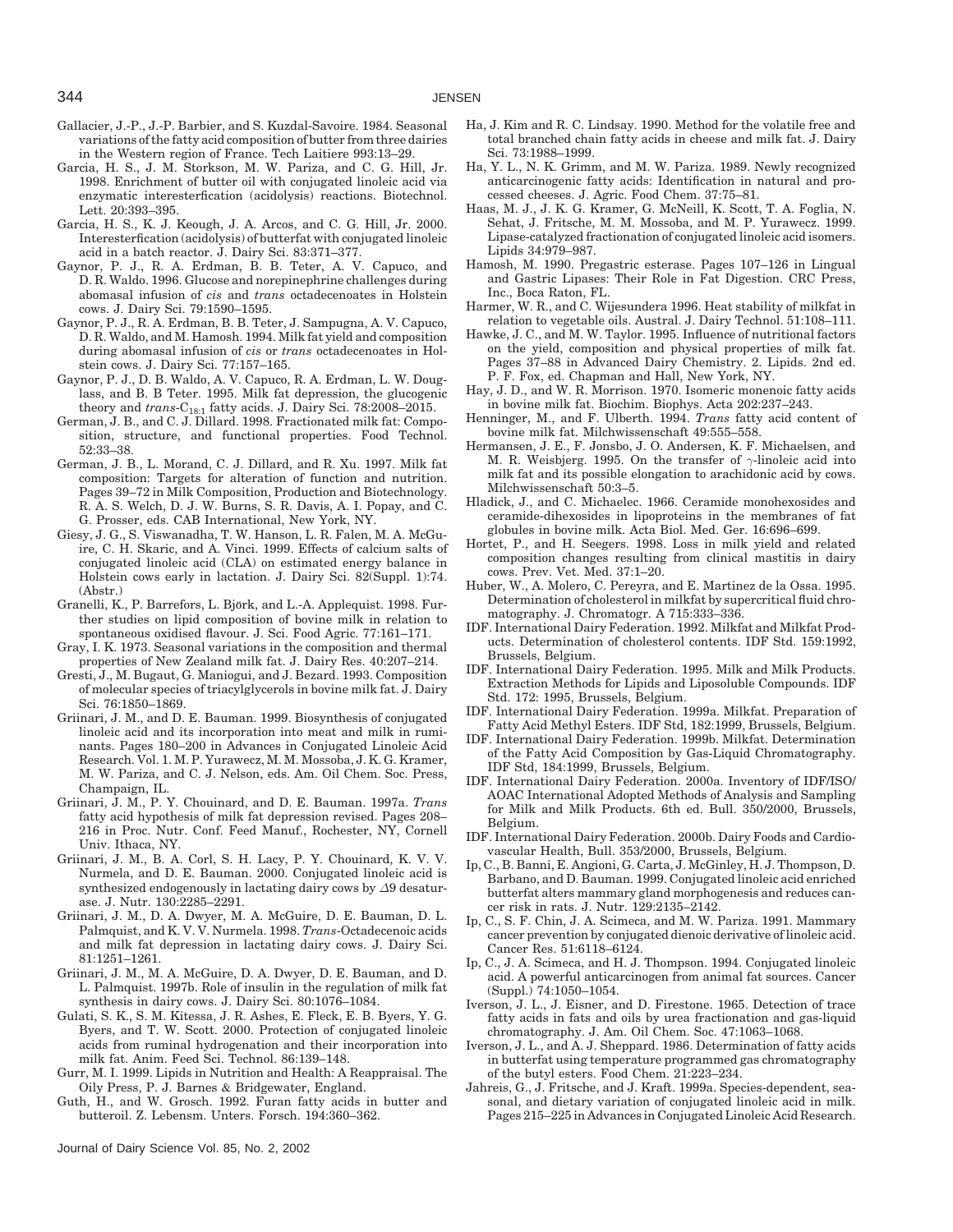Vol. 1. M. P. Yurawecz, M. M. Mossoba, J. K. G. Kramer, M. W. Pariza, and C. J. Nelson, eds. Am. Oil. Chem. Soc. Press, Champaign, IL.

- Jahreis, G., J. Fritsche, P. Mockel, F. Schone, U. Mäller, and H. Steinhart. 1999b. The potential anticarcinogenic conjugated linoleic acid, *cis*-9, *trans*-11 C18. 2 in milk of different species. Cow, goat, ewe, sow, mare, woman. Nutr. Res. 19:1541–1549.
- Jahreis, G., J. Fritsche, and H. Steinhart. 1996. Monthly variations of milk composition with special regard to fatty acids depending on season and farm management systems-Conventional versus ecological. Fett/Lipid 98:356–369.
- Jahreis, G., J. Fritsche, and H. Steinhart. 1997. Conjugated linoleic acid in milk fat: High variation depending on production system. Nutr. Res. 17:1479–1484.
- Jenkins, T. C. 1998. Fatty acid composition of milk from Holstein cows fed oleamide or canola oil. J. Dairy Sci. 81:794–800.
- Jenkins, T. C. 1999. Lactation performance and fatty acid composition of milk from Holstein cows fed 0 to 5% oleamide. J. Dairy Sci. 82:1525–1531.
- Jenkins, T. C. 2000. Feeding oleamide to lactating Jersey cows. I. Effects on lactation performance and milk fatty acid composition. J. Dairy Sci. 83:332–337.
- Jenkins, T. C., H. G. Bateman, and S. M. Block. 1996. Butylsoyamide increases unsaturation of fatty acids in plasma and milk of lactating dairy cows. J. Dairy Sci. 79:585–590.
- Jenneman, R., and H. Wieghandt. 1994. A rapid method for the preparation of ganglioside  $G_{\text{lac}}2$  (GD3). Lipids 29:365–368.
- Jensen, R. G. 1999. Lipids in human milk. Lipids 34:1243–1271.
- Jensen, R. G. 2000. Fatty acids in milk and dairy products. Pages 109–123 in Fatty Acids in Foods and their Health Implications. 2nd ed. C. K. Chow, ed. Marcel Dekker, Inc., New York, NY.
- Jensen, R. G., and R. M. Clark. 1988. Lipid composition and properties. Pages 171–213 in Fundamentals of Dairy Chemistry. 3rd ed. N. Wong, ed. Van Nostrand Reinhold Company, New York, NY.
- Jensen, R. G., C. J. Lammi-Keefe, and B. Koletzko. 1997. Representative sampling of human milk and the extraction of fat for analysis of environmental lipophilic contaminants. Toxicol. Environ. Chem. 62:229–247.
- Jensen, R. G., and D. S. Newberg. 1995. Bovine milk lipids. Pages 543–575 in Handbook of Milk Composition. R. G. Jensen, ed. Academic Press, San Diego, CA.
- Jensen, S. K., and K. N. Nielsen. 1996. Tocopherols, retinol, *β*-carotene, and fatty acids in the globule membrane and fat globule core in cows' milk. J. Dairy Res. 63:566–574.
- Jiang, J., L. Bjórck, and R. Fonden. 1998. Production of conjugated linoleic acid by dairy starter cultures. J. Appl. Microbiol. 85:95–102.
- Jiang, J., L. Bjoerck, R. Fonden, and M. Emanuelson. 1996. Occurrence of conjugated *cis*-9, *trans*-11-octadecadienoic acid in bovine milk: Effects of feed and dairy regimen. J. Dairy Sci. 79:438–445.
- Jiang, J., A. Wolk, and B. Vessby. 1999. Relation between the intake of milk fat and the occurrence of conjugated linoleic acid in human adipose tissue. Am. J. Clin. Nutr. 70:21–27.
- Jimenez-Flores, R. 1997. Trends in research for alternate uses of milk fat. J. Dairy Sci. 80:2644–2650.
- Jones, D. F., W. P. Weiss, and D. L. Palmquist. 2000. Short communication: Influence of dietary tallow and fish oil in milk fat composition. J. Dairy Sci. 83:2024–2026.
- Kallio, P., A. Kempinnen, and I. Kilpelaeinen. 1996. Determination of positional distribution of butyryl groups in milk fat triacylglycerols, triacylglycerol mixtures, and isolated positional isomers of triacylglycerols by gas chromatography and <sup>1</sup>H nuclear magnetic resonance spectroscopy. Lipids 31:331–336.
- Kalscheur, K. F., B. B. Teter, L. S. Piperova, and R. A. Erdman. 1997a. Effect of dietary forage concentration and buffer addition on duodenal flow of *trans* C18:1 fatty acids and milk fat production in dairy cows. J. Dairy Sci. 80:2104–2114.
- Kalscheur, K. F., B. B. Teter, L. S. Piperova and R. A. Erdman. 1997b. Effect of fat source on duodenal flow of *trans*-C<sub>18:1</sub> fatty acids and milk fat production in dairy cows. J. Dairy Sci. 80:2115–2120.
- Karlsson, A. A., K. C. Arnoldsson, G. Westerdahl, and G. Odham. 1997. Common molecular species of glucosyl ceramides, lactosyl

ceramides and sphingomyelins in bovine milk determined by high-performance liquid chromatography-mass spectrometry. Milchwissenschaft 52:554–559.

- Karlsson, A. A., P. Michelsen, and G. Odham. 1998. Molecular species of sphingomyelin: Determination by high-performance liquid chromatography/mass spectrometry with electrospray and highperformance liquid chromatography/ tandem mass spectrometry with pressure chemical ionization. J. Mass Spectrom. 33:1192– 1198.
- Katan, M. B. 2000. *Trans* fatty acids and plasma proteins. Nutr. Rev. 58:188–191.
- Kaylegian, K. E., and R. C. Lindsay. 1995. Milk fat usage and modification. Pages 1-18 in Handbook of Milkfat Fractionation Technology and Application. Am. Oil Chem. Soc. Press, Champaign, IL.
- Keenan, T. W., I. H. Mather, and D. P. Dylewski. 1988. Physical equlibria: Lipid phase. Pages 461–582 in Fundamentals of Dairy Chemistry. 3rd ed. N. Wong, ed. Van Nostrand Reinhold Company, New York, NY.
- Keenan, T. W., and S. Patton. 1995. The milk fat globule membrane. Pages 5–49 in Handbook of Milk Composition. R. G. Jensen, ed. Academic Press, San Diego, CA.
- Kelly, M. L., J. R. Berry, D. A. Dwyer, J. M. Griinari, P. Y. Chouinard, M. E. Van Amburgh, and D. E. Bauman. 1998a. Dietary fatty acid sources affect conjugated linoleic acid concentrations in milk from lactating dairy cows. J. Nutr. 128:881–885.
- Kelly, M. L., E. S. Kolver, D. E. Bauman, M. E. Van Amburgh, and L. D. Muller. 1998b. Effect of intake of pasture on concentrations of conjugated linoleic acid in milk of lactating dairy cows. J. Dairy Sci. 81:1630–1636.
- Kemppinen, A., and P. Kalo. 1998. Analysis of *sn*-1 (3)- and *sn*-2 short-chain acyl isomers of triacylglycerols in butteroil by gasliquid chromatography. J. Am. Oil Chem. Soc. 75:91–100.
- Kennelly, J. J., B. Robinson, and G. R. Khorasani. 1999. Influence of carbohydrate source and buffer on rumen fermentation characteristics, milk yield, and milk composition in early-lactation Holstein cows. J. Dairy Sci. 82:2486–2496.
- Kim, S. J., G. B. Park, C. B. Kang, S. D. Park, M. Y. Jung, J. O. Kim, and Y. L. Ha. 2000. Improvement of oxidative stability of conjugated linoleic acid (CLA) by microencapsulation in cyclodextrins. J. Agric. Food Sci. 48:3922–3929.
- Kim, Y.-Y., and R. H. Liu. 1999. Selective increase in conjugated linoleic acid in milk fat by crystallization. J. Food Sci. 64:792–795.
- King, R. A., M. M. Mano, and R. J. Head. 1998. Assessment of isoflavanoid concentrations in Australian bovine milk samples. J. Dairy Res. 65:479–489.
- Kisza, J., B. Stanlewski, and M. Juskiewicz. 1994. Determination of cholesterol in milk fat by gas chromatography (GC). Polish J. Food Nutr. Sci. 3:75–81.
- Klatt, L. V., B. A. Mitchell, and R. L. Smith. 1995. Cholesterol analysis in foods by direct saponification-gas-chromatographic methodcollaborative study. J. AOAC Int. 78:75–79.
- Klump, B., H. U. Melchert, and K. Rubach. 1982. Extraction of lipids from bovine and human serum and milk by means of Extrelut for GLC of triglycerides, cholesterol, and fatty acids. Fresnius Z. Anal. Chem. 313:553–560.
- Knekt, P., and R. Järvinen. 1999. Intake of dairy products and breast cancer risk. Pages 444–470 in Advances in Conjugated Linoleic Acid Research. Vol. 1. M. P. Yurawecz, M. M. Mossoba, J. K. G. Kramer, M. W. Pariza, and G. J. Nelson, eds., Am. Oil Chem. Soc. Press, Champaign, IL.
- Koletzko, B., and T. Decsi. 1997. Metabolic aspects of *trans* fatty acids. Clin. Nutr. 16:229–237.
- Kowalski, Z. M., P. M. Pisulewski, and M. Spanghero. 1999. Effects of calcium soaps of rapeseed fatty acids and protected methionine on milk yield and composition in dairy cows. J. Dairy Res. 66:475–487.
- Kramer, J. K. G., V. Fellner, M. E. R. Dugan, F. D. Sauer, M. M. Mossoba, and M. P. Yurawecz. 1997. Evaluating acid base catalysts in the methylation of milk and rumen fatty acids with special emphasis on conjugated dienes and total *trans* fatty acids. Lipids 32:1219–1228.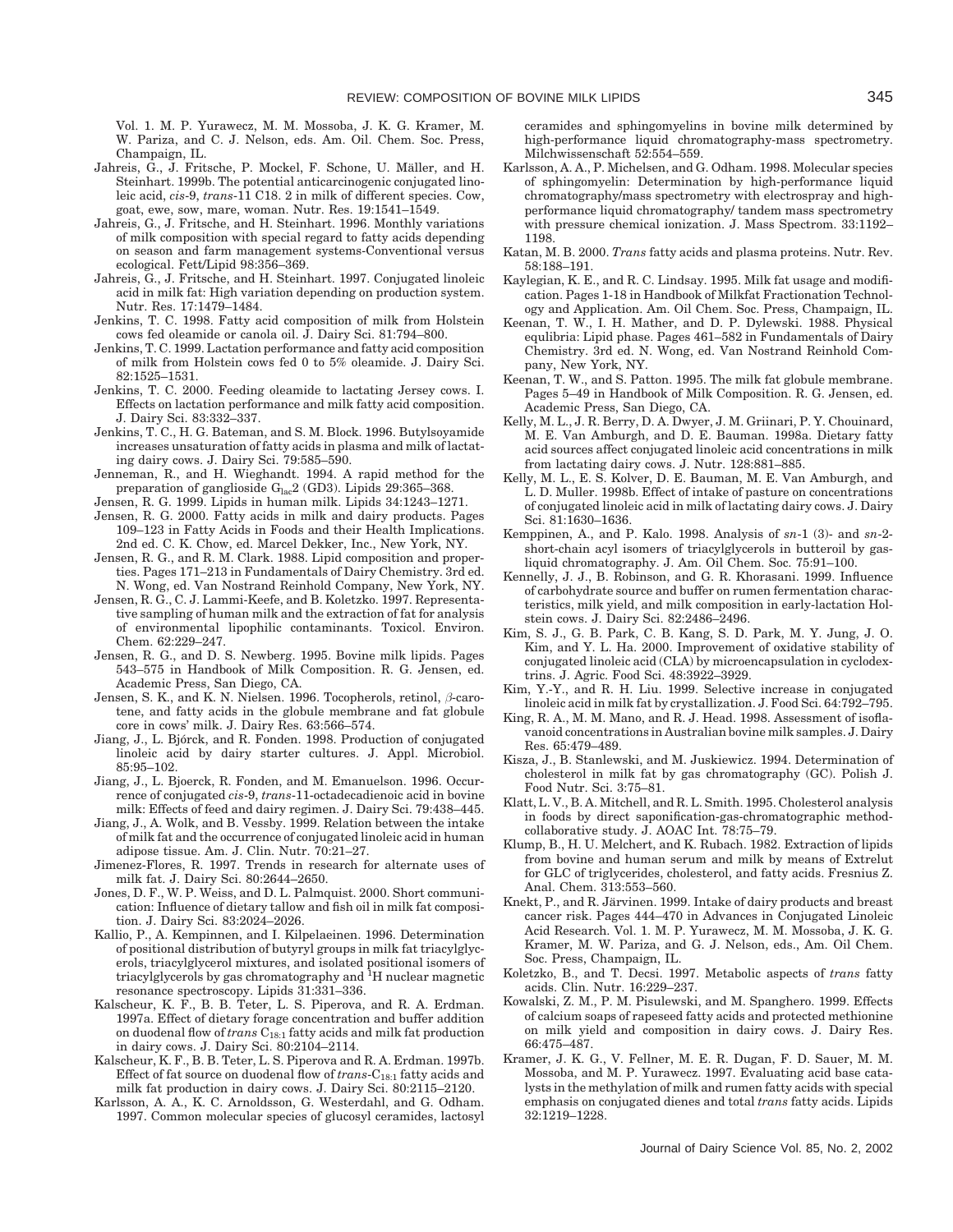- Kramer, J. K. G., P. W. Parodi, R. G. Jensen, M. M. Mossoba, M. P. Yurawecz, and R. O. Adlof. 1998a. Rumenic acid: A proposed common name for the major conjugated linoleic acid found in natural products. Lipids 33:835.
- Kramer, J. K. G., N. Sehat, M. E. R. Dugan, M. M. Mossoba, M. P. Yurawecz, J. A. G. Roach, K. Eulitz, J. L. Aalhus, A. L. Schaefer, and Y. Ku. 1998b. Distributions of conjugated linoleic acid (CLA) isomers in tissue classes of pigs fed a commercial CLA mixture determined by gas chromatography and silver ion-high performance liquid chromatography. Lipids 33:549–558.
- Kramer, J. K. G., N. Sehat, J. Fritsche, M. M. Mossoba, K. Eulitz, M. P. Yurawecz, and Y. Ku. 1999. Separation of conjugated fatty acid isomers. Pages 83–109 in Advances in Conjugated Linoleic Acid Research, Vol. 1. M. P. Yurawecz, M. M. Mossoba, J. K. G. Kramer, M. W. Pariza, and G. J. Nelson, eds. Am. Oil Chem. Soc. Press, Champaign, IL.
- Kritchevsky (Undated), subject. CLA-A good news story. http//www. nationaldairycouncil. com/medcent/mnews/CLA. html. Accessed Mar. 10, 2000.
- Kummerow, F. A., R. M. Olinescu, L. Fleischer, B. Handler, and S. V. Shinkareva. 2000. The relationship of oxidized lipids to coronary artery stenosis. Atherosclerosis 149:181–190.
- Kurtz, F. E. 1974. The lipids of milk: Composition and properties. Pages 125–219 in Fundamentals of Dairy Chemistry. 2nd ed. B. H. Webb, A. H. Johnson, and J. A. Alford, eds. The Avi Publishing Company, Westport, CT.
- Laakso, P., and P. Manninen. 1997. Identification of milk fat triacylglycerols by capillary supercritical fluid chromatography-atmospheric pressure chemical ionization mass spectrometry. Lipids 32:1285–1295.
- Laakso, P., P. Manninen, J. Maekinen, and H. Kallio. 1996. Postparturition changes in the triacylglycerols of cow colostrum. 1996. Lipids 31:937–943.
- Laegrid, H., H.-B. Kolsto-Otnaess, and J. Fugelsang. 1986. Human and bovine milk: Comparison of ganglioside composition and enterotoxin-inhibitory activity. Pediatr. Res. 20:416–421.
- Lai, H-C., and D. M. Ney. 1998. Gastric digestion modifies absorption of butterfat into lymph chylomicrons in rats. J. Nutr. 128:2403–2410.
- Lanza, E., and H. T. Slover. 1981. The use of SP-2340 glass capillary columns for the estimation of the *trans* fatty acid content of foods. Lipids 16:260–267.
- Lavillonnière, F., J. C. Martin, P. Bougnoux, and J.-L. Sébédio. 1998. Analysis of conjugated linoleic acid isomers and content in French cheese. J. Am. Oil Chem. Soc. 75:343–352.
- Lawless, F., J. J. Murphy, D. Harrington, R. Devery, and C. Stanton. 1998. Elevation of conjugated *cis*-9, *trans*-11-octadecadienoic acid in bovine milk because of dietary supplementation. J. Dairy Sci. 81:3259–3267.
- Lawler, P. J., and P. S. Dimick. 1998. Crystallization and polymorphism of fats. Pages 229–250 in Food Lipids: Chemistry, Nutrition, and Biotechnology, C. C. Akoh and D. B. Min, eds. Marcel Dekker, New York, NY.
- Lee, D. K., J. Aha, and H. S. Kwak. 1999. Cholesterol removal from homogenized milk with *β*-cyclodextrin. J. Dairy Sci. 82:2327– 2330.
- Lefevre, M. 2000. Nutrition issues update. Is milkfat the scapegoat for CHD? National Dairy Council: Calcium Info Kit. Available from:http://www.nationaldairycouncil.com/medcent/mnews/ CHP.htm/
- Lehman, D., B. Mass, and A. Mosandi. 1985. Stereoisomeric flavour compounds LXIX: stereodifferentiation of *δ* (*γ*)-lactones C8-C18 in dairy products, margarine and coconut. Z. Lebens. Unters. Forsch. 201:55–61.
- Lenck, R. W., N. Swink, H. Snelting, and J. Arul. 1998. Increasing short-chain fatty acid yield during lipase hydrolysis of a butterfat fraction with periodic aqueous extraction. J. Am. Oil. Chem. Soc. 75:1195–2000.
- Limb, J-K., Y-H. Kim, S-Y. Han, and G-J. Jhon. 1999. Isolation and characterization of monoacetyldiglycerides from the bovine udder. J. Lipid Res. 40:2169–2176.

Journal of Dairy Science Vol. 85, No. 2, 2002

- Lin, H., T. D. Boylston, M. J. Chang, L. G. Ludecke, and T. D. Shultz. 1995. Survey of the conjugated linoleic acid contents of dairy products. J. Dairy Sci. 78:2358–2365.
- Lin, H., T. D. Boylston, L. O. Luedecke, and T. D. Shultz. 1999a. Conjugated linoleic acid content of Cheddar-type cheeses as affected by processing. J. Food Sci. 64:874–878.
- Lin, M. P., C. A. Sims, C. R. Staples, and S. F. O'Keefe. 1996. Flavor quality and texture of modified fatty acid high monoene, low saturate butter. Food Res. Int. 29:367–371.
- Lin, T. Y. 2000. Conjugated linoleic acid concentration as affected by lactic cultures and additives. Food Chem. 69:27–31.
- Lin, T. Y., C. W. Lin, and C. H. Lee. 1999b. Conjugated linoleic acid concentration as affected by lactic cultures and added linoleic acid. Food Chem. 67:1–5.
- Lipp, M. 1995. Review of methods for the analysis of triglycerides in milk fat: Application for studies of milk quality and adulteration. Food Chem. 54:213–221.
- Lobb, K., and C. K. Chow. 1999. Fatty acid classification and nomenclature. Pages 1–15 in Fatty Acids in Foods and Their Health Implications. 2nd ed. C. K. Chow, ed. Marcel Dekker, Inc., New York, NY.
- Loor, J. J., and J. H. Herbein. 1998. Exogenous conjugated linoleic acid isomers reduce bovine milk fat concentration and yield by inhibiting de novo fatty acid synthesis. J. Nutr. 128:2411–2419.
- Lozada, L., M. H. de La Fuente, J. Fontecha, and M. Juarez. 1995. Considerations of the quantitative aspect of the determination of milk fat triglycerides with split PTV and on-column injection. J. High Resol. Chromatogr. 18:771–775.
- Lund, P., and F. Jensen. 1983. Isomeric fatty acids in milk fat. Milchwissenschaft 38:193–196.
- Lyons, A. L., S. Samman, L. Gatto, and A. J. Brown. 1999. Rapid hepatic metabolism of 7-dehydrocholesterol in vivo: Implications for dietary oxysterols. J. Lipid Res. 40:1846–1857.
- Ma, D. W. L., A. A. Wierzbecki, C. J. Field, and M. T. Clandinin. 1999. Conjugated linoleic acid in Canadian dairy and beef products. J. Agric. Food Chem. 47:1956–1960.
- MacDonald, H. B. 2000. Conjugated linoleic acid and disease prevention: A review of current knowledge. J. Am. Coll. Nutr. 19:1115–1185.
- Maijala, K. 2000. Cow milk and human development and well being. Livestock Prod. Sci. 65:1–18.
- Manganiello, L., A. Rios, and M. Valcarel. 2000. Automatic microgravimetric determination of fats in milk products by use of supercritical fluid extraction with on-line piezoelectric detection. J. Chromatogr. A 874:265–274.
- Manninen, P., P. Laakso, and H. Kallio. 1995. Method for characterization of triacylglycerols and fat-soluble vitamins in edible oils and fats by supercritical fluid chromatography. J. Am. Oil Chem. Soc. 72:1001–1008.
- Mansbridge, R. J., and J. S. Blake. 1997. Nutritional factors affecting the fatty acid composition of bovine milk. Br. J. Nutr. 78(Suppl. 1):S37–S47.
- Massart-Leen, A. M., H. De Pooter, M. Decloedt, and N. Schamp. 1981. Composition and variability of the branched-chain fatty acid fraction in the milk of goats and cows. Lipids 16:286–292.
- Mather, I. H., and T. W. Keenan. 1998a. The cell biology of milk secretion: Historical notes. J. Mam. Gland Biol. Neoplasia 3:227–237.
- Mather, I. H., and T. W. Keenan. 1998b. Origin and secretion of milk lipids. J. Mam. Gland Biol. Neoplasia 3:259–273.
- Maxwell, R. J., D. Mondimore, and J. Tobias. 1986. Rapid method for the quantitative extraction and simultaneous class separation of milk lipid. J. Dairy Sci. 69:321–325.
- McCrae, H., and A. Lepoetre. 1998. Characterization of dairy emulsions by forward lobe laser light scattering-Application to milk and cream. Int. Dairy J. 6:247–256.
- McGlade, L. T., B. A. Milat, and J. Scales. 1996. Lipid terminology. Am. J. Clin. Nutr. 64:668.
- McGuire, M. A., M. K. McGuire, M. A. Guy, W. K. Sanchez, T. D. Shultz, L. Y. Harrison, D. E. Bauman, and J. M. Griinari. 1996. Short-term effect of dietary lipid concentration on content of con-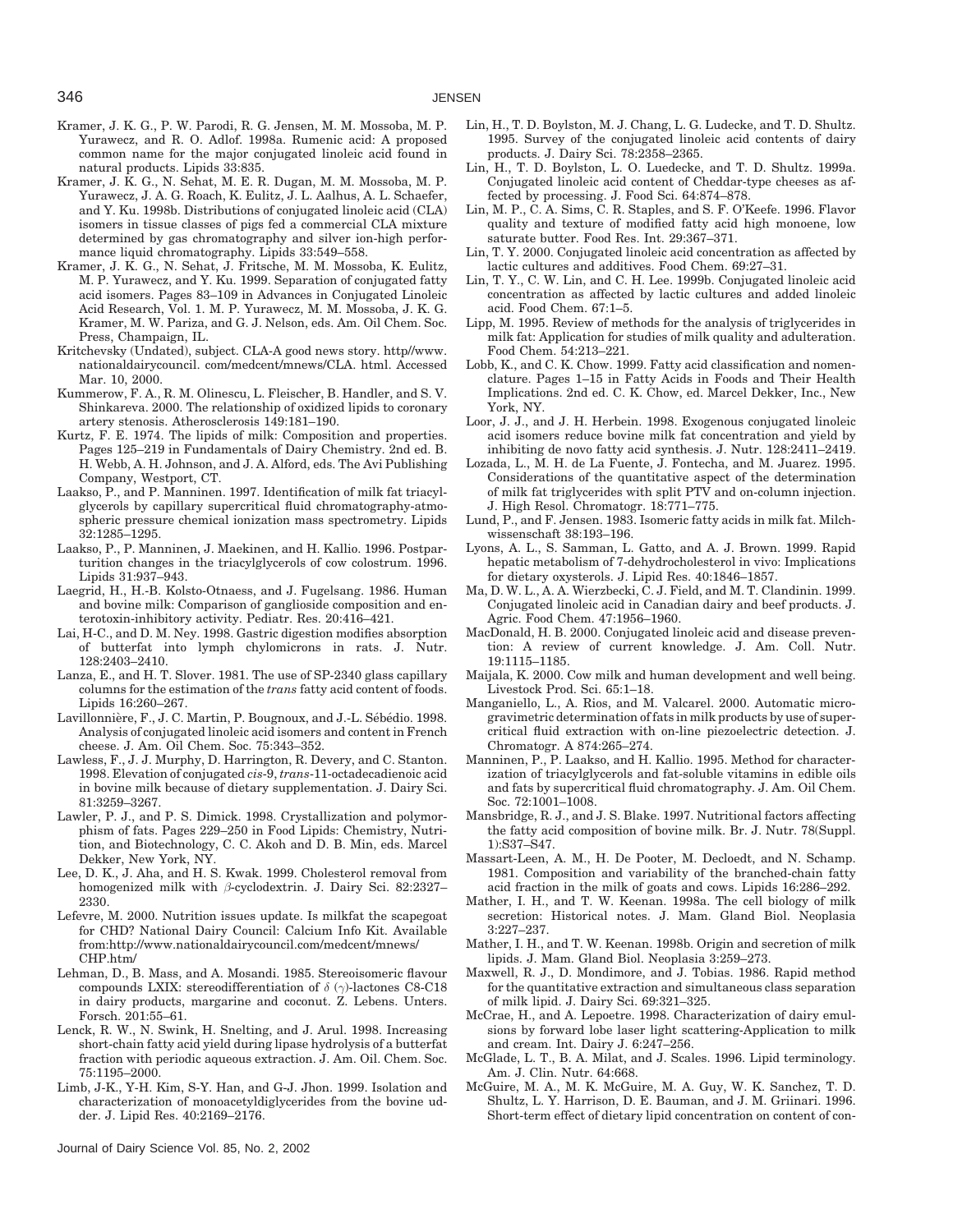jugated linoleic acid (CLA) in milk from dairy cattle. J. Anim. Sci. 74(Suppl. 1):266. (Abstr.)

- McGuire, M. K., M. A. McGuire, K. Ritzenthaler, and T. D. Shultz. 1999. Dietary sources and intakes of conjugated linoleic acid intake in humans. Pages 369–377 in Advances in Conjugated Linoleic Acid Research. Vol. 1. M. P. Yurawecz, M. M. Mossoba, J. K. G. Kramer, M. W. Pariza, and G. J. Nelson, eds. Am. Oil Chem. Soc. Press, Champaign, IL.
- McNamara, J. P., and R. L. Baldwin. 2000. Estimation of parameters describing lipid metabolism in lactation: Challenge of existing knowledge described in a model of metabolism. J. Dairy Sci. 83:129–143.
- Miller, G. D., J. K. Jarvis, and L. D. McBean. 1999. Dairy foods and cardiovascular health. Pages 65–115 in Handbook of Dairy Foods and Nutrition. 2nd ed. National Dairy Council. CRC Press, Boca Raton, FL.
- Molimard, M., and H. E. Spinnler. 1996. Review: Compounds involved in the flavor of surface mold-ripened cheeses: Origin and properties. J. Dairy Sci. 79:169–184.
- Molkentin, J. 1999. Bioactive compounds naturally occurring in bovine milk. Nahrung 43:185–189.
- Molkentin, J., and D. Precht. 1993. The influence of autoxidation on milk fat composition. Kieler Milchwirtschaft Forschg. Berichte 45:373–383.
- Molkentin, J., and D. Precht. 1994. Comparison of packed and capillary columns for quantitative gas chromatography of triglycerides in milk fat. Chromatographia 39:265–270.
- Molkentin, J., and D. Precht. 1995a. Development of a precise capillary method for rapid triglyceride analysis of milk fats. Fat Sci. Technol. 97:43–49.
- Molkentin, J., and D. Precht. 1995b. Optimized analysis of trans octadecenoic acids in edible fats. Chromatographia 41:267–272.
- Molkentin, J., and D. Precht. 1997a. Occurrence of *trans*-C16:1 acids in bovine milkfats and partially hydrogenated edible fats. Milchwissenschaft 52:380–385.
- Molkentin, J., and D. Precht. 1997b. Representative determination of the butyric acid in European milk fats. Milchwissenschaft 52:22–25.
- Molkentin, J., and D. Precht. 2000a. Equivalence of packed and capillary GC columns for detection of foreign fat in butter by use of the triglyceride formula method. Chromatographia 52:791–797.
- Molkentin, J., and D. Precht. 2000b. Validation of a gas-chromatographic method for the determination of milk fat contents in mixed fats by butyric acid analysis. Eur. J. Lipid Sci. Technol. 2000:194–201.
- Morales, M. Sol, D. L. Palmquist, and W. P. Weiss. 2000a. Effects of fat source and copper on unsaturation of blood and milk triacylglycerol fatty acids in Holstein and Jersey cows. J. Dairy Sci. 83:2105–2111.
- Morales, M. Sol, D. L. Palmquist, and W. P. Weiss. 2000b. Milk fat composition of Holstein and Jersey cows with control or depleted copper status and fed whole soybeans or tallow. J. Dairy Sci. 83:2112–2119.
- Morrison, W. R., and J. D. Hay. 1970. Polar lipids in bovine milk. II. Long-chain bases, normal and 2-hydroxy fatty acids and isomeric cis and trans monoenoic fatty acids in the sphingolipids. Biochim. Biophys. Acta 202:460–467.
- Nagao, J., H. Watanabe, N. Goto, K. Orizawa, H. Taguchi, N. Matsuo, T. Yasukawa, R. Tsushima, H. Shimasaka, and H. Itakura. 2000. Dietary diacylglycerol suppresses accumulation of body fat compared to triacylglycerol in men in a double-blind controlled study. J. Nutr. 130:792–797.
- National Dairy Council (NDC). 1993. Newer knowledge of milk and other fluid dairy products. NDC, Rosemont, IL.
- Newberg, D. S., and P. Chatervedi. 1992. Neutral glycolipids of human and bovine milk. Lipids 27:923–927.
- Nielsen, J. H., C. E. Olsen, C. Jensen, and L. H. Skibstead. 1996a. Cholesterol oxidation in butter and dairy spread during storage. J. Dairy Res. 63:159–167.
- Nielsen, J. H., C. E. Olsen, J. Lyndon, J. Sorenson, and L. H. Skibstead. 1996b. Cholesterol oxidation in feta cheese produced

from high-temperature bleached and from non-bleached butteroil from bovine milk. J. Dairy Res. 63:615–621.

- Nikolova-Damyanova, B., S. Momchilova, and W. W. Christie. 2000. Silver-ion high-performance liquid chromatographic separation of conjugated linoleic acid isomers and other fatty acids after conversion to *para*-methoxyphenacyl derivatives. J. High Resol. Chromatogr. 21:348–352.
- Noakes, M., P. J. Nestel, and P. M. Clifton. 1996. Modifying the fatty acid profile of dairy products through feedlot technology lowers plasma cholesterol of humans consuming the products. Am. J. Clin. Nutr. 63:42–44.
- Nyberg, L. 1995. Sphingomyelin from bovine milk. Pages 120–125 in Phospholipids: Characterization, Metabolism, and Novel Biological Applications. G. Cevc and F. Paltauf, F. Am. Oil Chem. Soc. Press, Champaign, IL.
- Offer, N. W., M. Marsden, J. Dixon, B. K. Speake, and F. E. Thacker. 1999. Effect of dietary fat supplements on levels of *n*-3 polyunsaturated fatty acids,*trans* acids and conjugated linoleic acid in bovine milk. Anim. Sci. 69:613–625.
- Ollson, N. U., P. Kaufmann, and S. Dzeletović. 1997. Preparation and gas chromatographic-mass spectrometric analysis of N-acetyl-Otrimethylsilyl derivatives of long-chain base residues of natural sphingomyelin. J. Chomatogr. B. 698:1–8.
- O'Shea, M., R. Devery, F. Lawless, and C. Stanton. 2000. Enrichment of the conjugated linoleic acid content of bovine milk by dry fractionation. Int. Dairy J. 10:289–294.
- Ostrowska, E., F. P. Dunshea, M. Murolitharan, and R. F. Cross. 2000. Comparison of silver-ion high-performance liquid chromatographic quantification of free and methylated conjugated linoleic acids. Lipids: 35:1147–1153.
- Palmquist, D. L., A. D. Beaulieu, and D. M. Barbano. 1993. Feed and animal factors influencing milk fat composition. J. Dairy Sci. 76:1753–1771.
- Palmquist, D. L., and J. E. Santora. 1999. Endogenous synthesis of rumenic acid in rodents and humans. Pages 201–208 in Advances in Conjugated Linoleic Acid Research. Vol. 1. M. P. Yurawecz, M. M. Mossoba, J. K. G. Kramer, M. W. Pariza, and G. J. Nelson, eds. Am. Oil Chem. Soc. Press, Champaign, IL.
- Pan, L. I., and T. Izumi. 2000. Variation of the ganglioside composition of human milk, cow's milk, and infant formulas. Early Hum. Develop. 57:25–31.
- Papalois, M., F. W. Leach, S. Dungey, Y. L. Yep, and C. Versteeg. 1996. Australian milkfat survey-physical properties. Austral. J. Dairy Tech. 51:114–116.
- Pariza, M. W. 1999. The biological activities of conjugated linoleic acid. Pages 12–20 in Advances in Conjugated Linoleic Acid Research. Vol. 1. M. P. Yurawecz, M. M. Mossoba, J. K. G. Kramer, M. W. Pariza, and G. J. Nelson, eds. Am. Oil Chem. Soc. Press, Champaign, IL.
- Pariza, M. W., Y. Park, and M. E. Cook. 1999. Conjugated linoleic acid and the control of cancer and obesity. Toxicol. Sci. 52(Suppl):107–110.
- Pariza, M. W., Y. Park, and M. E. Cook. 2000. Mechanisms of action of conjugated linoleic acid: Evidence and speculation. Proc. Soc. Exp. Biol. Med. 223:8–13.
- Parodi, P. W. 1975. Detection of acetodiacylglycerols in milkfat by thin-layer chromatography. J. Chromatogr. 111:223–226.
- Parodi, P. W. 1979. Stereospecific distribution of fatty acids in bovine milk fat triglycerides. J. Dairy Res. 46:75–81.
- Parodi, P. W. 1999a. Conjugated linoleic acid: The early years. Pages 1–11 in Advances in Conjugated Linoleic Acid Research. Vol. 1. M. P. Yurawecz, M. M. Mossoba, J. K. G. Kramer, M. W. Pariza, and G. J. Nelson, eds. Am. Oil Chem. Soc. Press, Champaign, IL.
- Parodi, P. W. 1999b. Conjugated linoleic acid and other anticarcinogenic agents of milk fat. J. Dairy Sci. 82:1339–1349.
- Patton, S., and R. G. Jensen. 1975. Lipid metabolism and membrane functions of the mammary gland. Pages 243–277 in Progress in the Chemistry of Fats and Other Lipids. Vol. XIV, Part V. R. T. Holman, ed. Pergamon Press, New York, NY.
- Pfalzgraf, A., M. Timm, and H. Steinhart. 1993. Gehalte von trans-Fettsäuren in Lebensmittel. Z. Ernährungwissenschaft 33:24–43.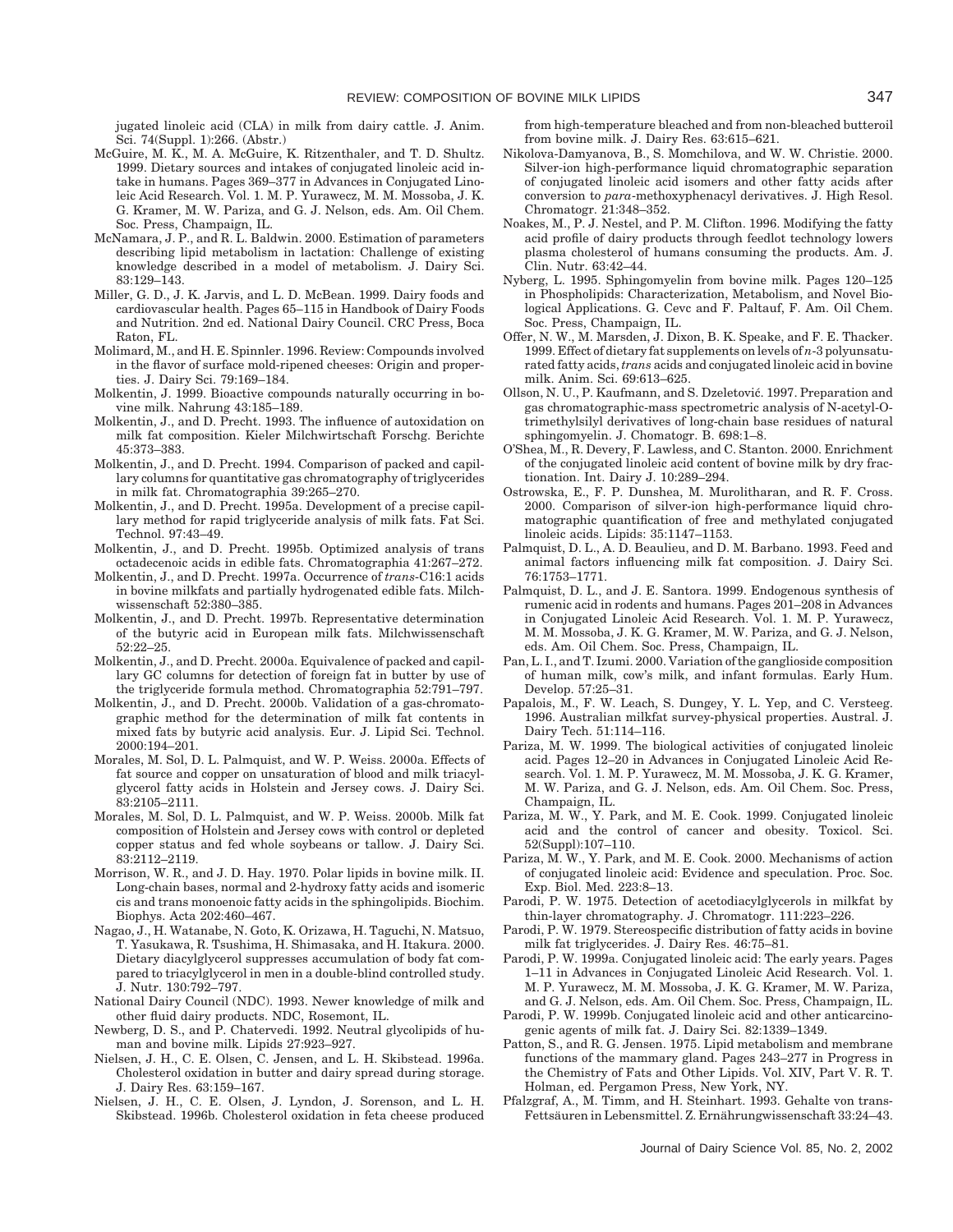- Piperova, L. S., B. B. Teter, I. Bruckental, J. Sampugna, S. E. Mills, M. P. Yurawecz, J. Fritsche, K. Ku, and R. A. Erdman. 2000. Mammary lipogenic enzyme activity, *trans* fatty acids and conjugated linoleic acids are altered in lactating dairy cows fed a milk fat-depressing diet. J. Nutr. 130:2568–2574.
- Precht, D. 1994. Seasonal variation of butter fat parameters in different milk collection areas. Kieler Milchwirtschaftl. Forschungber. 46:65–79.
- Precht, D., and J. Molkentin. 1996. Rapid analysis of the *trans*-octadecenoic acid in milk fat. Int. Dairy J. 6:791–809.
- Precht, D., and J. Molkentin. 1997a. Effect of feeding on conjugated *cis ∆*9, *trans ∆*11-octadecadienoic acid and other isomers of linoleic acid in bovine milk fats. Nahrung 41:330–335.
- Precht, D., and J. Molkentin. 1997b. Effect of feeding on *trans* positional isomers of octadecenoic acid in milk fats. Milchwissenschaft 52:564–568.
- Precht, D., and J. Molkentin. 1997c. trans-Geometrical and positional isomers of linoleic acid including conjugated linoleic acid (CLA) in German milk and vegetable fats. Fett/Lipid 99:319–326.
- Precht, D., and J. Molkentin. 1998. Correlations of anticarcinogenic conjugated linoleic acid with other C18 fatty acids in German bovine milk fat. Pages 150–158 in 3rd Karlsruhe Nutrition Symposium: European Research Towards Safer and Better Food, Review and Transfer Congress. Bundesforschunganstalt Ernährung. Karlsruhe, Germany. Druckerei.
- Precht, D., and J. Molkentin. 1999. Analysis and seasonal variation of conjugated linoleic acid and further *cis/trans*-isomers of C18:1 and C18:2 in bovine milk fat. Kieler Milchwirtsch. Forschungsber. 51:63–78.
- Precht, D., and J. Molkentin. 2000a. Frequency of conjugated linoleic acid and *trans* fatty acid contents in European bovine milkfats. Milchwissenschaft 55:687–691.
- Precht, D., and J. Molkentin. 2000b. *Trans* unsaturated fatty acids in bovine milk fat and dairy products. Eur. J. Lipid Sci. Technol. 102:635–639.
- Precht, D., J. Molkentin, F. Destaillats, and R. L. Wolff. 2001a. Comparative studies on individual isomeric 18:1 acids in cow, goat, and ewe milk fats. Lipids 36:827–832.
- Precht, D., J. Molkentin, and I. de Froidmont-Goertz. 1998b. Anhydrous butter fat reference material CRM 519: Certification of triglyceride composition and cholesterol content including homogeneity and stability tests. Fett/Lipid 100:546–554.
- Precht, D., J. Molkentin, M. A. McGuire, M. K. McGuire, and R. G. Jensen. 2001b. Overestimates of 18:1 and 18:2 contents in materials containing *trans* fatty acids analyzed with short packed columns. Lipids 36:213–216.
- Precht, D., J. Molkentin, and M. Vahlendieck. 1999. Influence of the heating temperature on the fat composition of milk fat with emphasis on *cis-trans* isomerization. Nahrung 43:25–33.
- Przygonski, K., H. Jelen, and E. Wasowiez. 2000. Determination of cholesterol oxidation products in milk powder and infant formulas by gas chromatography and mass spectrometry. Nahrung 44:122–125.
- Puente, R., L.-A. Garcia-Pardo, and P. Hueso. 1992. Gangliosides in bovine milk. Biol. Chem. Hoppe-Seyler 375:283–288.
- Ratnayake, W. M. N., and J. L. Beare-Rogers. 1990. Problems of analyzing C18 *cis* and *trans* isomers of margarine on the SP-2340 capillary column. J. Chromatogr. Sci. 28:633–639.
- Rattray, F. P., and P. F. Fox. 1999. Aspects of enzymology and biochemical properties of *Brevibacterium linens* relevant to cheese ripening: A review. J. Dairy Sci. 82:891–909.
- Ren, S., J. N. Scarsdale, T. Ariga., Y. Zhang, R. A. Klein, R. Hartmann, Y. Kushi, H. Egge, and R. K. Ku. 1992. O-Acetylated gangliosides in bovine milk. J. Biol. Chem. 267:12632–12638.
- Renner, E., and Y. C. Yoon. 1982. Untersuchungen über isomere Formen ungesättigter Fettsäuren in Nahrungsfetten. 2. Isomere der Octadecadiensäure. Milchwissenschaft 37:408–411.
- Rickert, R., H. Steinhart, J. Fritsche, N. Sehat, M. P. Yurawecz, M. M. Mosssoba, J. A. G. Roach, K. Eulitz, Y. Ku, and J. K. G. Kramer. 1999. Enhanced resolution of conjugated linoleic acid isomers by tandem-column silver-ion high performance liquid chromatography. J. High Resol. Chromatogr. 72:144–148.

Journal of Dairy Science Vol. 85, No. 2, 2002

- Ritter, G., E. Boosfeld, E. Markstein, R. K. Yu., S. Ren, W. B. Stallcup, H. F. Oettgen, L. J. Old, and P. O. Livingston. 1990. Biochemical and serological characteristics of natural 9-O-acetyl GD3 from human melanoma and bovine buttermilk and chemically O-acetylated GD3. Cancer Res. 50:1403–1410.
- Rizvi, S. S. H., and A. R. Bhaskar. 1999. Supercritical fluid processing of milk fat: Fractionation, scale-up, and economics. Food Technol. 49:90–98.
- Roach, J. A. G. 1999. Identification of CLA isomers in food and biological extracts by mass spectrometry. Pages 126–140 in Advances in Conjugated Linoleic Acid Research. Vol. 1. M. P. Yurawecz, M. M. Mossoba, J. K. G. Kramer, M. W. Pariza, and G. J. Nelson, eds. Am. Oil Chem. Soc. Press, Champaign, IL.
- Roach, J. A. G., M. P. Yurawecz, J. K. G. Kramer, M. M. Mossoba, K. Eulitz, and Y. Ku. 2000. Gas chromatography-high resolution selected-ion mass spectrometric identification of trace 21:0 and 20:2 fatty acids eluting with conjugated linoleic acid isomers. Lipids 35:797–802.
- Robinson, N. P., and A. K. H. MacGibbon. 1998a. Separation of milk fat triacylglycerols by argentation thin-layer chromatography. J. Am. Oil Chem. Soc. 75:783–788.
- Robinson, N. P., and A. K. H. MacGibbon. 1998b. The composition of New Zealand milk fat triacylglycerols by reversed-phase highperformance liquid chromatography. 1998. J. Am. Oil Chem. Soc. 75:993–999.
- Robinson, N. P., and A. K. H. MacGibbon. 2000. Determination of the conjugated linoleic acid containing triacylglycerols in New Zealand milk fat. Lipids 35:789–796.
- Romero K, P., S. S. H. Rizvi, M. L. Kelly, and D. E. Bauman. 2000. Short communication: Concentration of conjugated linoleic acid from milk fat with continuous supercritical fluid processing system. J. Dairy Sci. 83:20–22.
- Romo, G. A., D. P. Casper, R. A. Erdman, and B. B. Teter. 1996. Abomasal infusion of *cis* or *trans* fatty acid isomers and energy metabolism of lactating dairy cows. J. Dairy Sci. 79:2005–2015.
- Rowney, M., and M. Christian. 1996. Effect of cow diet and stage of lactation on the composition of milkfat for cheese manufacture. Austral. J. Dairy Technol. 51:118–122.
- Rueda, R., J. Maldonaldo, E. Narbano, and A. Gil. 1998. Neonatal dietary gangliosides. Early Hum. Dev. 53(Suppl.):S135–S147.
- Ruiz-Sala, P., M. T. G. Hierro, I. Martinez-Castro, and G. Santa-Maria. 1996. Triglyceride composition of ewe, cow, and goat milk fat. J. Am. Oil Chem. Soc. 73:283–293.
- Sable, S., and G. Cottenceau. 1999. Current knowledge of soft cheeses flavor and development. J. Agric. Food Chem. 47:4825–4836.
- Sampugna, J., L. A. Pallansch, M. G. Enig, and M. Keeney. 1982. Rapid analysis of *trans* fatty acids on SP-2340 glass columns. J. Chromatogr. 249:245–255.
- Sauer, F. D., V. Fellner, R. Kinsman, J. K. G. Kramer, H. A. Jackson, A. J. Lee, and S. Chen. 1998. Methane output and lactation response in Holstein cattle with monensin or unsaturated fat added to the diet. J. Anim. Sci. 76:906–914.
- Schmelz, E. M., M. C. Sullards, D. L. Dillehay, and A. H. Merrill, Jr. 2000. Colonic cell proliferation and aberrant crypt foci formation are inhibited by dairy glycosphingolipids in 1,2-dimethylhydrazine-treated CF-1 mice. J. Nutr. 130:522–527.
- Schogt, J. C. M., and P. Havercamp Begemann. 1965. Isolation of 11 cyclohexylundecanoic acid from butter. J. Lipid Res. 6:466–470.
- Schwartz, D. P. 1970. New micromethods for isolating and characterizing lipid constituents. Agric. Res. Rev. 8: 2 & 3 Second and Third quarter. 41–49. Published quarterly by Cooperative State Research Service, U. S. Department of Agriculture.
- Schwartz, D. P. 1972. Methods for the isolation and characterization of trace components from milk fat. J. Am. Oil Chem. Soc. 49:312A. (Abstr.)
- Sehat, N., J. K. G. Kramer, M. M. Mossoba, M. P. Yurawecz, J. A. G. Roach, K. Eulitz, K. M. Morehouse, and Y. Ku. 1998a. Identification of conjugated linoleic acid isomers in cheese by gaschromatography, silver ion high performance liquid chromatography and mass spectral reconstructed ion profiles. Comparison of chromatographic elution sequences. Lipids 33:963–971.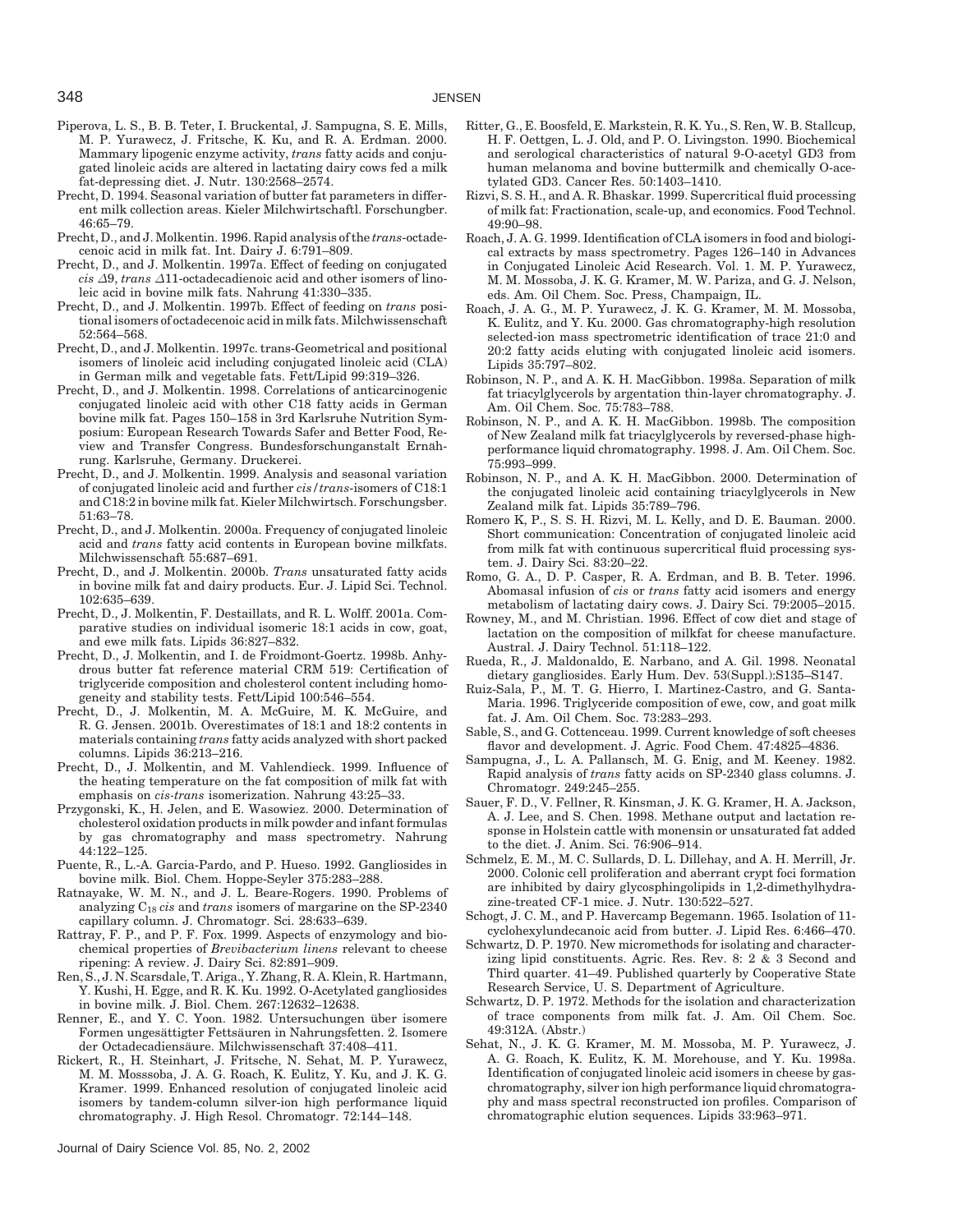- Sehat, N., R. Rickert, M. M. Mossoba, J. K. G. Kramer, M. P. Yurawecz, J. A. G. Roach, R. O. Adlof, K. M. Morehouse, J. Fritsche, H. Steinhart, and Y. Ku. 1999. Improved separation of conjugated fatty acid methyl esters by silver ion high-performance liquid chromatography. Lipids 34:407–413.
- Sehat, N., M. P. Yurawecz, J. A. G. Roach, M. Mossoba, J. K. G. Kramer, and Y. Ku. 1998b. Silver ion high-performance liquid chromatographic separation and identification of conjugated linoleic acid isomers. Lipids 33:217–221.
- Shantha, N. C., and E. A. Decker. 1993. Conjugated linoleic acid concentrations in processed cheese containing hydrogen donors, iron and dairy-based additives. Food Chem. 47:257–261.
- Shantha, N. C., E. A. Decker, and Z. Ustonol. 1992. Conjugated linoleic acid concentration in processed cheese. J. Am. Oil Chem. Soc. 69:425–428.
- Shantha, N. C., L. R. Ram, J. O'Leary, C. L. Hicks, and E. A. Decker. 1995. Conjugated linoleic acid concentrations in dairy products as affected by processing and storage. J. Food Sci. 60:695–697 and 720.
- Sheppard, A. J. 1992. Lipid Manual. Methodology Appropriate for Fatty Acid-Cholesterol Analysis. W. C. Brown Publ., Dubuque, IA.
- Shiratsuchi, H., M. Shimoda, K. Irnayoshi, K. Nada, and Y. Osajima. 1994. Volatile flavor compounds in spray-dried skim milk powder. J. Agric. Food Chem. 48:984–988.
- Sieber, R. 1994. Cholesterol removal from animal food—can it be justified? Lebensmitt. Wissenschaft Technol. 26:375–387.
- Smith, L. M., W. L. Dunkley, A. Franke, and T. Dairiki. 1978. Measurement of *trans* and other isomeric unsaturated fatty acids in butter or margarine. J. Am. Oil Chem. Soc. 55:257–261.
- Snedmen, A. E. M., I.-B. Gustafsson, L. G. T. Berglund, and B. O. H. Vessby. 1999. Pentadecanoic acid in serum as a marker for intake of milkfat and metabolic risk factors. Am. J. Clin. Nutr. 69:22–29.
- Solomon, R., L. E. Chase, B. Ben-Ghedalia, and D. E. Bauman. 2000. The effect of nonstructural carbohydrate and addition of full fat extruded soybeans on the concentration of conjugated linoleic acid in the milk fat of dairy cows. J. Dairy Sci. 83:1322–1329.
- Spanos, G. A., S. J. Schwartz, R. B. van Breemen, and C-H. Huang. 1995. High-performance liquid chromatography with light-scattering detection and desorption chemical-ionization tandem mass spectrometry of milk fat triacylglycerols. Lipids 30:85–90.
- Stanton, C., F. Lawless, G. Kjellmer, D. Herrington, R. Devery, J. F. Connolly, and J. Murphy. 1997. Dietary influences on bovine milk *cis*-9, *trans*-11 conjugated linoleic acid content. J. Food Sci. 62:1083–1086.
- Strocchi, A., and R. T. Holman. 1971. Analysis of fatty acids of butter fat. Riv. Ital. Sostanze Grasse 48:617–622.
- Svahn, J. C. E., F. Fedl, N. C. Raiha, B. Koletzko, and I. E. M. Axelsson. 2000. Fatty acid content of plasma lipid fractions, blood lipids, and apolipoproteins in children fed milk products containing different quantity and quality of fat. J. Pediatr. Gastroenterol. Nutr. 31:152–161.
- Takamizawa, K., M. Iwamori, M. Mutai, and Y. Nagai. 1986. Gangliosides of buttermilk. J. Biol. Chem. 261:5625–5630.
- Tesfa, A. T., M. Tuori, and L. Syrjäläquist. 1991. High rapeseed oil feeding to lactating dairy cows and its effect on milk yield and composition in ruminants. Finn. J. Dairy Sci. 74:65–81.
- ten Grotenhuis, E., G. A. van Aken, K. F. van Malssen, and H. Schenck. 1999. Polymorphism of milk fat studied by differential scanning calorimetry and real-time X-ray powder diffraction. J. Am. Oil Chem. Soc. 76:1031–1039.
- Teter, B. T., J. Sampugna, and M. Keeney. 1990. Milkfat depression in the C57BI/6J mice consuming partially hydrogenated fat. J. Nutr. 120:818–824.
- Thivierge, M. C., P. Y. Chouinard, J. Lévesque, V. Girard, J. R. Seoane, and G. J. Brisson. 1998. Effects of buffers on milk fatty acids and mammary arteriovenous differences in dairy cows fed Ca salts of fatty acids. J. Dairy Sci. 81:2001–2010.
- Tholstrup, T., B. Sandstrom, J. E. Hermansen, and G. Holmer. 1998. Effect of modified dairy fat on postprandial and fasting plasma lipids in lipoproteins in healthy young men. Lipids 33:11–21.
- Thomas, L. H., S. O. Olpin, R. G. Scott, and M. P. Wilkins. 1987. Coronary heart disease and the composition of adipose tissue taken at biopsy. Hum. Nutr. Food Sci. Nutr. 41F:167–172.
- Thomas, L., and M. Rowney. 1996. Australian milk fat survey-fatty acid composition. Austral. J. Dairy Technol. 51:112–114.
- Timmen, H., and S. Patton. 1989. Milk fat globules: Fatty acid composition, size, and in vivo regulation of fat liquidity. Lipids 23:685–689.
- Tuomala, T., and K. Kailio. 1996. Identification of free fatty acids and some other volatile flavour compounds from Swiss cheese using on-line supercritical fluid extraction-gas chromatography. Z. Lebensm. Unters. Forsch. 203:236–240.
- Ulberth, F., R. G. Gabernig, and F. Schramme. 1999. Flame-ionization detector response to methyl, ethyl, propyl, and butyl esters of fatty acids. J. Am. Oil Chem. Soc. 76:263–266.
- USDA Nutrient Database for Standard Reference, Release 13 (Nov 1999). www.nal.usda.gov/fnic.
- Vaghela, M. N., and A. Kilara. 1995a. A rapid method for extraction of total lipids from whey protein concentrates and separation of lipid classes with solid phase extraction. J. Am. Oil Chem. Soc. 72:1117–1121.
- Vaghela, M. N., and A. Kilara. 1995b. Quantitative analyses of phospholipids from whey protein concentrates by high-performance liquid chromatography with a narrow-bore column and an evaporative light-scattering detector. J. Am. Oil Chem. Soc. 72:729–733.
- Vaghela, M. N., and A. Kilara. 1996a. Foaming and emulsifying properties of whey protein concentrates as affected by lipid composition. J. Food Sci. 61:275–280.
- Vaghela, M., and A. Kilara. 1996b. Lipid composition of whey protein concentrates manufactured commercially and in the laboratory. J. Dairy Sci. 79:1172–1183.
- Valeur, A, N. U. Olsson, P. Kaufmann, S. Wada, C-G. Kroon, G. Westerdahl, and G. Odham. 1994. Quantification and comparison of some natural sphingomyelins by on-line high-performance liquid chromatography/discharge-assisted thermospray mass spectrometry. Biol. Mass Spectrom. 23:313–319.
- Van Aken, G. A., and E. ten Grotenhuis, A. J. van Langevelde, and H. Schenk. 1999. Composition and crystallization of milk fat fractions. J. Am. Oil Chem. Soc. 76:1331–1323.
- Van Aken, G. A., and K. A. Visser. 2000. Firmness and crystallization of milk fat in relation to processing conditions. J. Dairy Sci. 83:1919–1932.
- Van Nevel, C. L., and D. I. Demeyer, 1994. Effect of pH on biohydrogenation of polyunsaturated fatty acids and their Ca-salts by microorganisms in vitro. Reprod. Nutr. Develop. 36:53–63.
- Vesper, H., E.-M. Schmeitz, M. N. Nikolova-Karakashian, D. L. Dillehay, D. V. Lynch, and A. H. Merill, Jr. 1999. Sphingolipids in food and the emerging importance of sphingolipids to nutrition. J. Nutr. 129:1239–1250.
- Visioli, F., P. Rise, E. Plasmati, F. Pazzucconi, C. R. Sirtori, and C. Galli. 2000. Very low intakes of N-3 fatty acids incorporated into bovine milk reduce plasma triacylglycerol and increase HDL concentrations in healthy subjects. Pharmacol. Res. 41:571–576.
- Wagner, R., K. Aulrich, P. Lebzien, and G. Flachowsky. 1998. Research note: Effect of duodenal-infused unsaturated fatty acids on dairy milk composition. Arch. Anim. Nutr. 51:349–354.
- Walstra, P. 1995. Physical chemistry of milk fat globules. Pages 131– 178 in Advanced Dairy Chemistry. 2. Lipids. 2nd ed. P. F. Fox, ed. Chapman and Hall, New York, NY.
- Walstra, P., T. von Vliet, and W. Klock. 1995, Crystallization and rheological properties of milk fat spreads. Pages 179–212 in Advanced Dairy Chemistry. 2. Lipids. 2nd ed., P. F. Fox, ed. Chapman and Hall, New York, NY.
- Wang, W., J. C. Allen, and H. E. Swaisgood. 1997. Binding of vitamin D and cholesterol to *β*-lactoglobulin. J. Dairy Sci. 80:1054–1059.
- Watkins, B. A., Y. Li, and M. S. Seifert. 1999. Bone metabolism and dietary conjugated linoleic acid. Pages 253–275 in Advances in Conjugated Linoleic Acid Research, Vol. 1. M. P. Yurawecz, M. M. Mossoba, J. K. G. Kramer, M. W. Pariza, and G. J. Nelson, eds. Am. Oil Chem. Soc. Press, Champaign, IL.